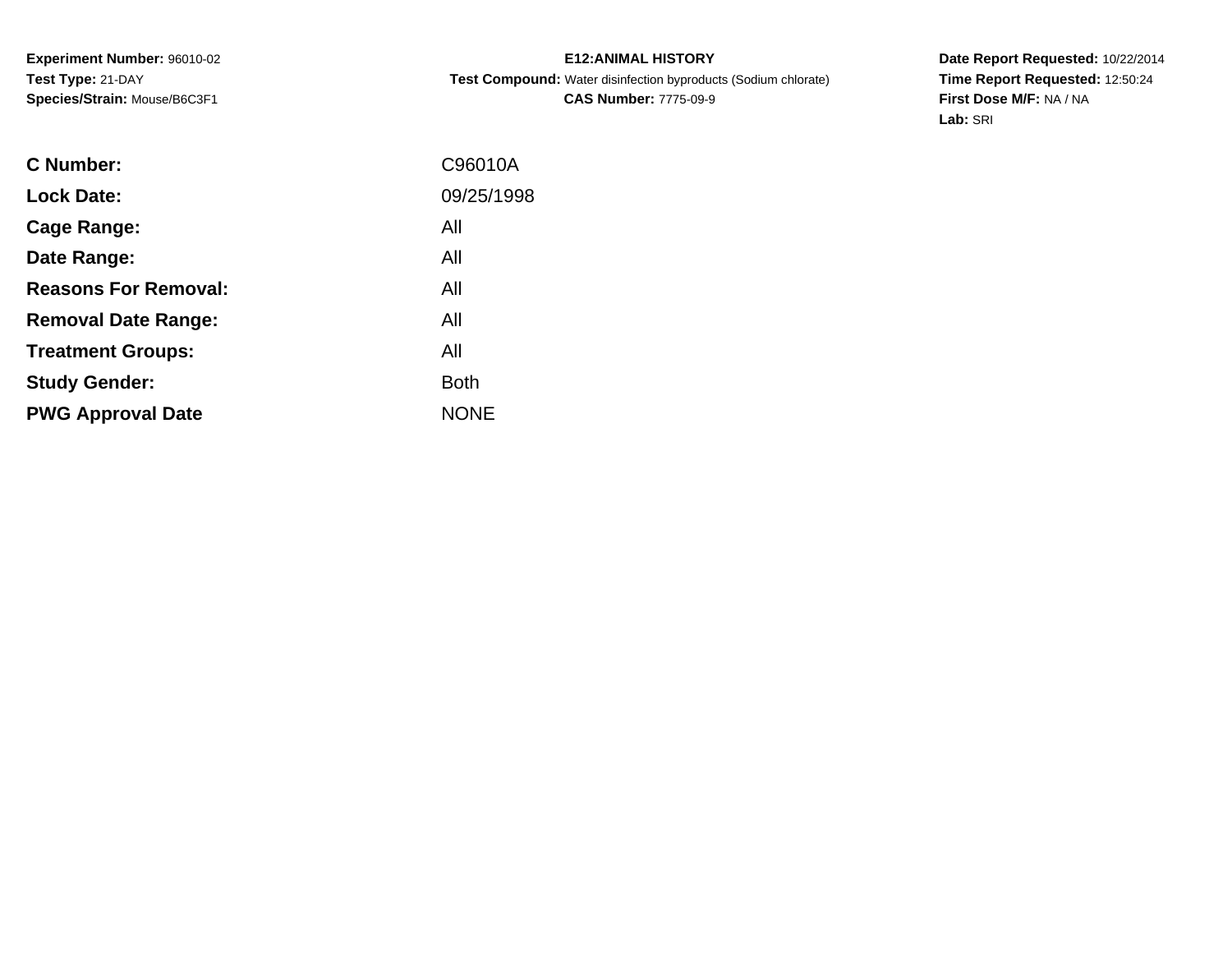## **E12:ANIMAL HISTORY**

#### **Test Compound:** Water disinfection byproducts (Sodium chlorate)

### **CAS Number:** 7775-09-9

| <b>CAGE: 1</b><br><b>ANIMAL ID: 1</b> |                                               |       | <b>SEX: Male</b> |                    |       | <b>TRT#: 1</b>                 | TRT: 0 MG/L     |                     |  |
|---------------------------------------|-----------------------------------------------|-------|------------------|--------------------|-------|--------------------------------|-----------------|---------------------|--|
| <b>DAY</b>                            | <b>DATE</b>                                   | OP ID | <b>DOSE TIME</b> | <b>WEIGHT TIME</b> | WT(g) | <b>WEIGHT</b><br><b>STATUS</b> | <b>OBS TIME</b> | <b>OBSERVATIONS</b> |  |
|                                       | 05/20/98                                      | 93    |                  | 07:47:08           | 24.1  |                                |                 |                     |  |
| 6                                     | 05/25/98                                      | 95    |                  |                    |       |                                | 06:46:32        | Unremarkable        |  |
| 8                                     | 05/27/98                                      | 76    |                  | 07:22:34           | 26.6  |                                | 07:22:34        | Unremarkable        |  |
| 15                                    | 06/03/98                                      | 93    |                  | 07:28:44           | 27.8  |                                | 07:28:44        | Unremarkable        |  |
|                                       | <b>REMOVED ** REASON - TERMINAL SACRIFICE</b> |       |                  |                    |       |                                |                 |                     |  |
| 22                                    | 06/10/98                                      | 93    |                  | 06:28:54           | 30.3  |                                | 06:28:54        | Unremarkable        |  |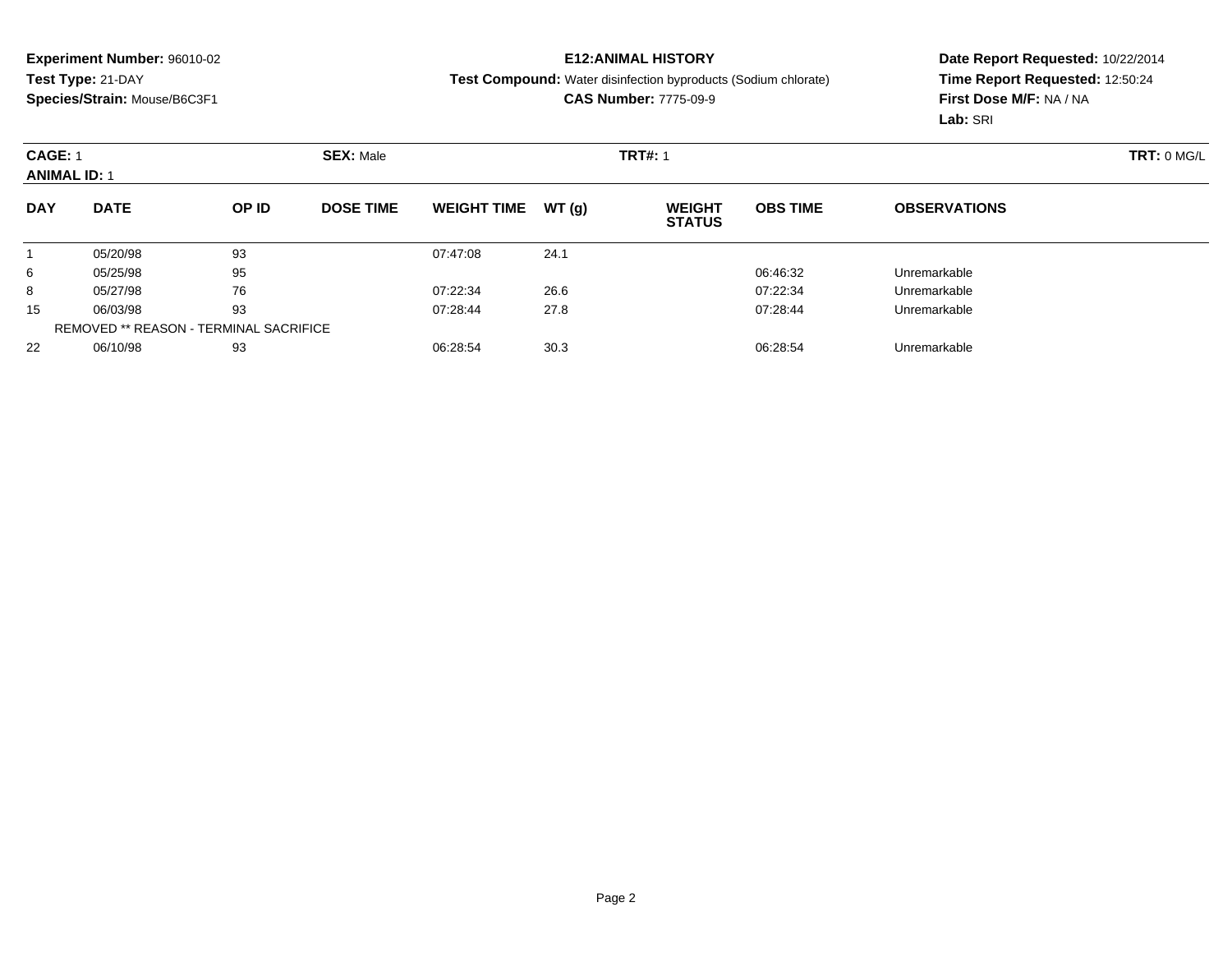## **E12:ANIMAL HISTORY**

#### **Test Compound:** Water disinfection byproducts (Sodium chlorate)

### **CAS Number:** 7775-09-9

| CAGE: 2<br><b>ANIMAL ID: 2</b> |                                               |       | <b>SEX: Male</b> |                    |       | <b>TRT#: 1</b>                 | TRT: 0 MG/L     |                     |  |
|--------------------------------|-----------------------------------------------|-------|------------------|--------------------|-------|--------------------------------|-----------------|---------------------|--|
| <b>DAY</b>                     | <b>DATE</b>                                   | OP ID | <b>DOSE TIME</b> | <b>WEIGHT TIME</b> | WT(g) | <b>WEIGHT</b><br><b>STATUS</b> | <b>OBS TIME</b> | <b>OBSERVATIONS</b> |  |
|                                | 05/20/98                                      | 93    |                  | 07:47:10           | 23.8  |                                |                 |                     |  |
| 6                              | 05/25/98                                      | 95    |                  |                    |       |                                | 06:46:58        | Unremarkable        |  |
| 8                              | 05/27/98                                      | 76    |                  | 07:22:36           | 25.4  |                                | 07:22:36        | Unremarkable        |  |
| 15                             | 06/03/98                                      | 93    |                  | 07:31:16           | 26.4  |                                | 07:31:16        | Unremarkable        |  |
|                                | <b>REMOVED ** REASON - TERMINAL SACRIFICE</b> |       |                  |                    |       |                                |                 |                     |  |
| 22                             | 06/10/98                                      | 93    |                  | 06:30:38           | 27.9  |                                | 06:30:38        | Unremarkable        |  |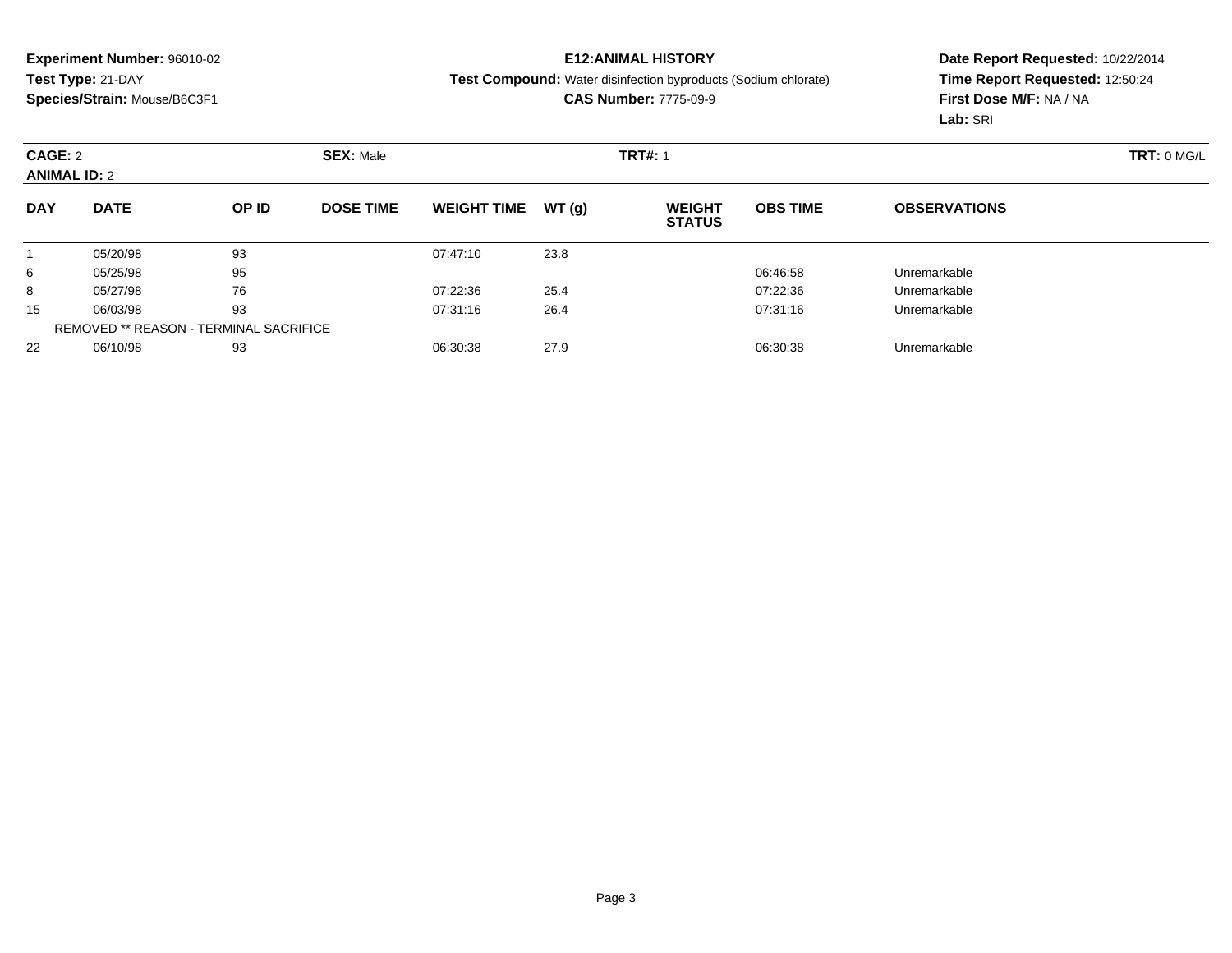## **E12:ANIMAL HISTORY**

#### **Test Compound:** Water disinfection byproducts (Sodium chlorate)

### **CAS Number:** 7775-09-9

| CAGE: 3<br><b>ANIMAL ID: 3</b> |                                               |       | <b>SEX: Male</b> | <b>TRT#: 1</b>     |       |                                |                 |                     |  |  |
|--------------------------------|-----------------------------------------------|-------|------------------|--------------------|-------|--------------------------------|-----------------|---------------------|--|--|
| <b>DAY</b>                     | <b>DATE</b>                                   | OP ID | <b>DOSE TIME</b> | <b>WEIGHT TIME</b> | WT(g) | <b>WEIGHT</b><br><b>STATUS</b> | <b>OBS TIME</b> | <b>OBSERVATIONS</b> |  |  |
|                                | 05/20/98                                      | 93    |                  | 07:47:12           | 23.8  |                                |                 |                     |  |  |
| 6                              | 05/25/98                                      | 95    |                  |                    |       |                                | 06:47:30        | Unremarkable        |  |  |
| 8                              | 05/27/98                                      | 76    |                  | 07:22:38           | 25.7  |                                | 07:22:38        | Unremarkable        |  |  |
| 15                             | 06/03/98                                      | 93    |                  | 07:32:48           | 27.3  |                                | 07:32:48        | Unremarkable        |  |  |
|                                | <b>REMOVED ** REASON - TERMINAL SACRIFICE</b> |       |                  |                    |       |                                |                 |                     |  |  |
| 22                             | 06/10/98                                      | 93    |                  | 06:31:38           | 29.7  |                                | 06:31:38        | Unremarkable        |  |  |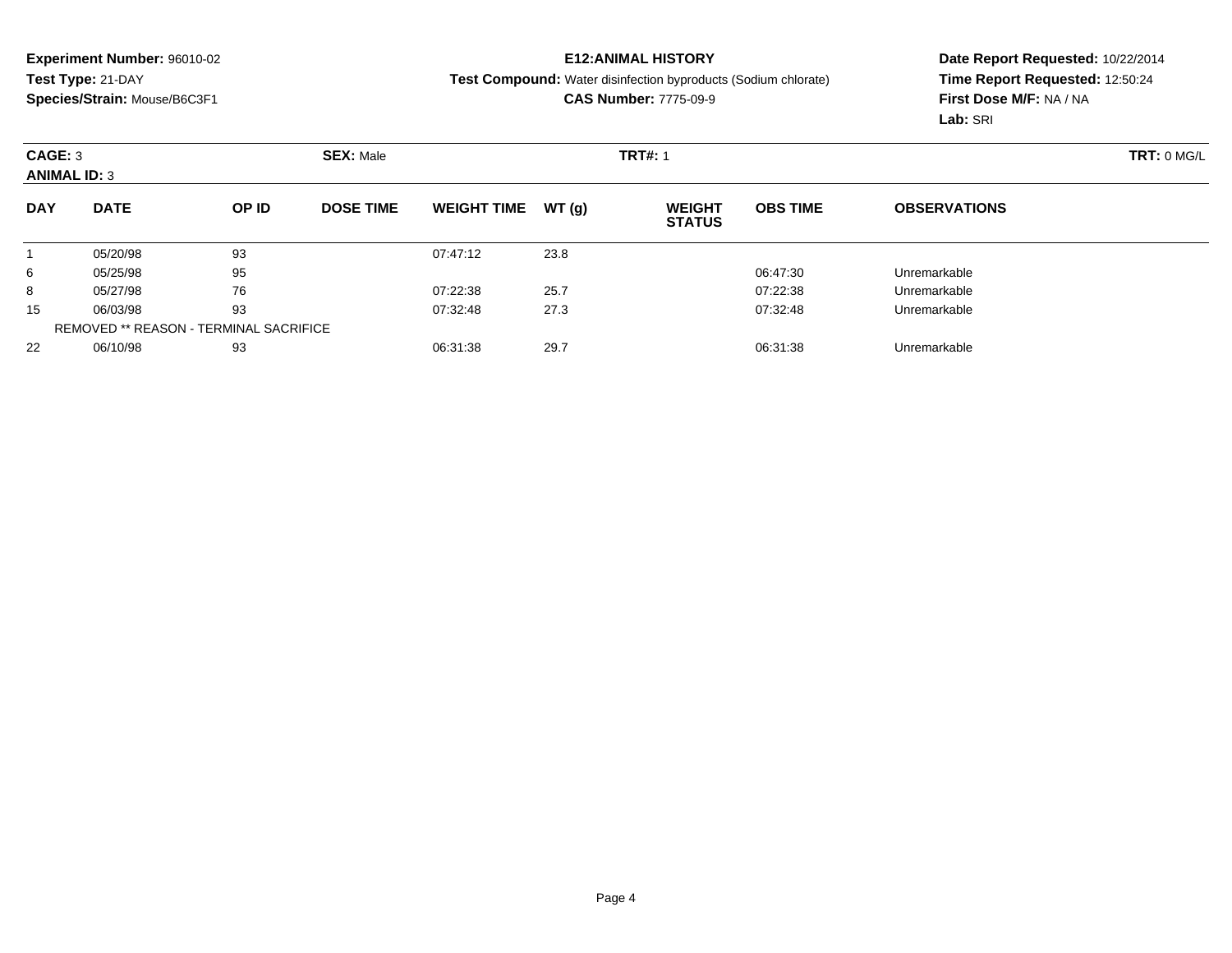## **E12:ANIMAL HISTORY**

#### **Test Compound:** Water disinfection byproducts (Sodium chlorate)

### **CAS Number:** 7775-09-9

| CAGE: 4<br><b>ANIMAL ID: 4</b> |                                               |       | <b>SEX: Male</b> |                    |        | <b>TRT#: 1</b>                 |                 | TRT: 0 MGL          |  |
|--------------------------------|-----------------------------------------------|-------|------------------|--------------------|--------|--------------------------------|-----------------|---------------------|--|
| <b>DAY</b>                     | <b>DATE</b>                                   | OP ID | <b>DOSE TIME</b> | <b>WEIGHT TIME</b> | WT (q) | <b>WEIGHT</b><br><b>STATUS</b> | <b>OBS TIME</b> | <b>OBSERVATIONS</b> |  |
|                                | 05/20/98                                      | 93    |                  | 07:47:14           | 24.1   |                                |                 |                     |  |
| 6                              | 05/25/98                                      | 95    |                  |                    |        |                                | 06:47:56        | Unremarkable        |  |
| 8                              | 05/27/98                                      | 76    |                  | 07:22:40           | 26.0   |                                | 07:22:40        | Unremarkable        |  |
| 15                             | 06/03/98                                      | 93    |                  | 07:34:44           | 27.5   |                                | 07:34:44        | Unremarkable        |  |
|                                | <b>REMOVED ** REASON - TERMINAL SACRIFICE</b> |       |                  |                    |        |                                |                 |                     |  |
| 22                             | 06/10/98                                      | 93    |                  | 06:32:32           | 29.8   |                                | 06:32:32        | Unremarkable        |  |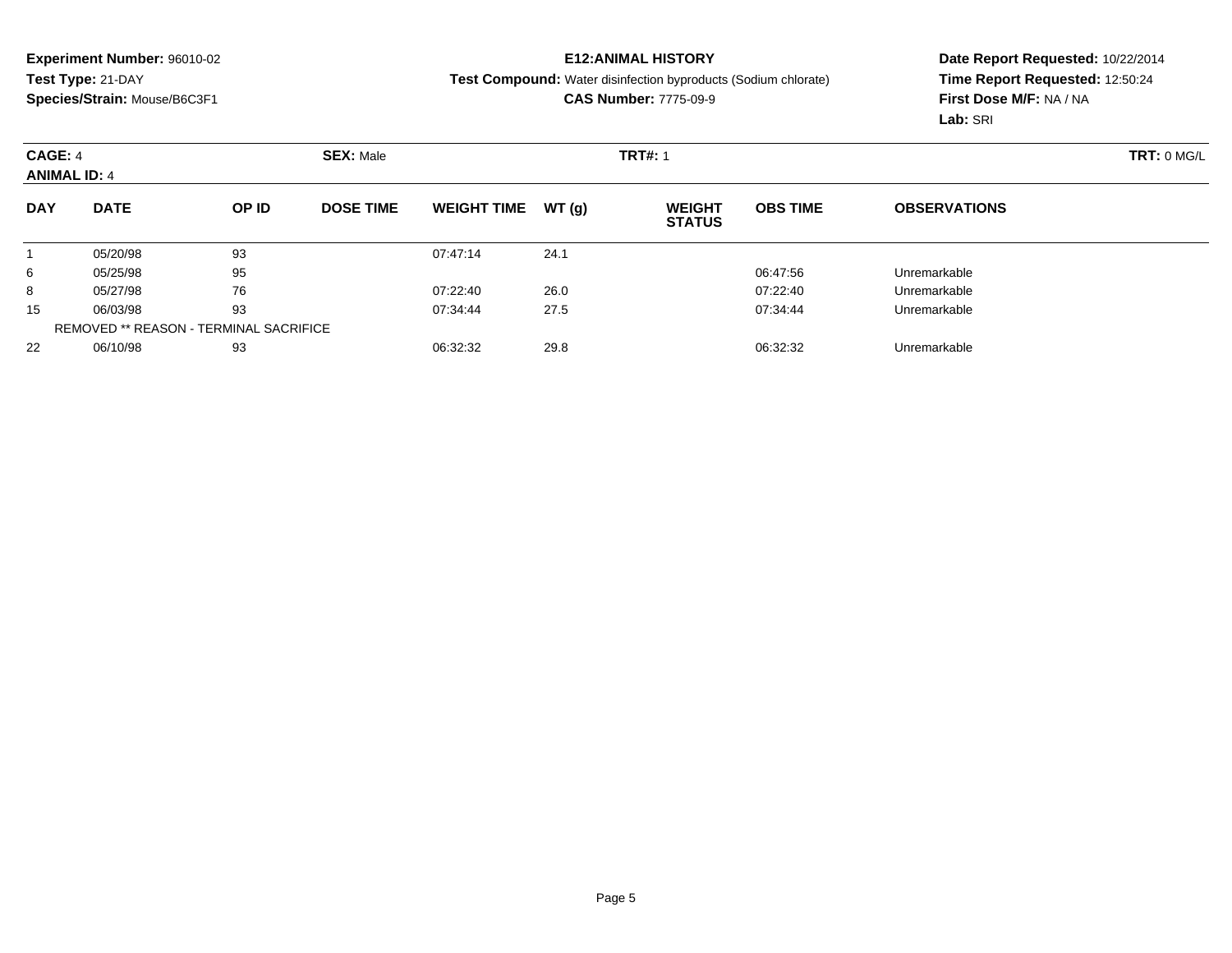## **E12:ANIMAL HISTORY**

#### **Test Compound:** Water disinfection byproducts (Sodium chlorate)

### **CAS Number:** 7775-09-9

| CAGE: 5<br><b>ANIMAL ID: 5</b> |                                               |       | <b>SEX: Male</b> | <b>TRT#: 1</b>     |       |                                |                 |                     |  |  |
|--------------------------------|-----------------------------------------------|-------|------------------|--------------------|-------|--------------------------------|-----------------|---------------------|--|--|
| <b>DAY</b>                     | <b>DATE</b>                                   | OP ID | <b>DOSE TIME</b> | <b>WEIGHT TIME</b> | WT(g) | <b>WEIGHT</b><br><b>STATUS</b> | <b>OBS TIME</b> | <b>OBSERVATIONS</b> |  |  |
|                                | 05/20/98                                      | 93    |                  | 07:47:16           | 25.1  |                                |                 |                     |  |  |
| 6                              | 05/25/98                                      | 95    |                  |                    |       |                                | 06:48:22        | Unremarkable        |  |  |
| 8                              | 05/27/98                                      | 76    |                  | 07:22:42           | 27.1  |                                | 07:22:42        | Unremarkable        |  |  |
| 15                             | 06/03/98                                      | 93    |                  | 07:35:58           | 28.5  |                                | 07:35:58        | Unremarkable        |  |  |
|                                | <b>REMOVED ** REASON - TERMINAL SACRIFICE</b> |       |                  |                    |       |                                |                 |                     |  |  |
| 22                             | 06/10/98                                      | 93    |                  | 06:33:22           | 29.8  |                                | 06:33:22        | Unremarkable        |  |  |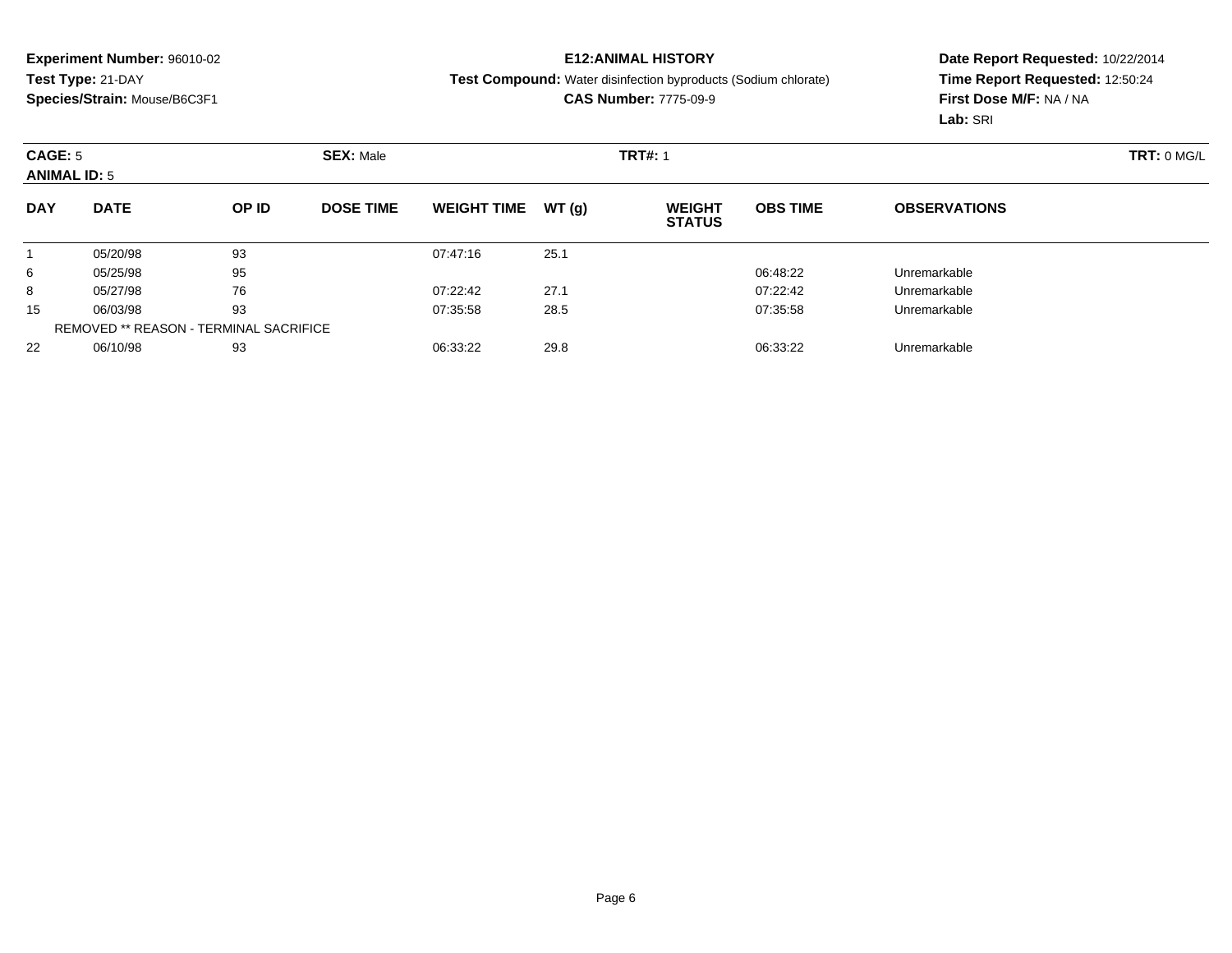## **E12:ANIMAL HISTORY**

#### **Test Compound:** Water disinfection byproducts (Sodium chlorate)

### **CAS Number:** 7775-09-9

| CAGE: 6<br><b>ANIMAL ID: 6</b> |                                               |       | <b>SEX: Male</b> |                    |        | <b>TRT#: 1</b>                 |                 | TRT: 0 MGL          |  |
|--------------------------------|-----------------------------------------------|-------|------------------|--------------------|--------|--------------------------------|-----------------|---------------------|--|
| <b>DAY</b>                     | <b>DATE</b>                                   | OP ID | <b>DOSE TIME</b> | <b>WEIGHT TIME</b> | WT (q) | <b>WEIGHT</b><br><b>STATUS</b> | <b>OBS TIME</b> | <b>OBSERVATIONS</b> |  |
|                                | 05/20/98                                      | 93    |                  | 07:47:18           | 25.3   |                                |                 |                     |  |
| 6                              | 05/25/98                                      | 95    |                  |                    |        |                                | 06:48:52        | Unremarkable        |  |
| 8                              | 05/27/98                                      | 76    |                  | 07:22:44           | 26.9   |                                | 07:22:44        | Unremarkable        |  |
| 15                             | 06/03/98                                      | 93    |                  | 07:39:34           | 28.8   |                                | 07:39:34        | Unremarkable        |  |
|                                | <b>REMOVED ** REASON - TERMINAL SACRIFICE</b> |       |                  |                    |        |                                |                 |                     |  |
| 22                             | 06/10/98                                      | 93    |                  | 06:34:08           | 31.2   |                                | 06:34:08        | Unremarkable        |  |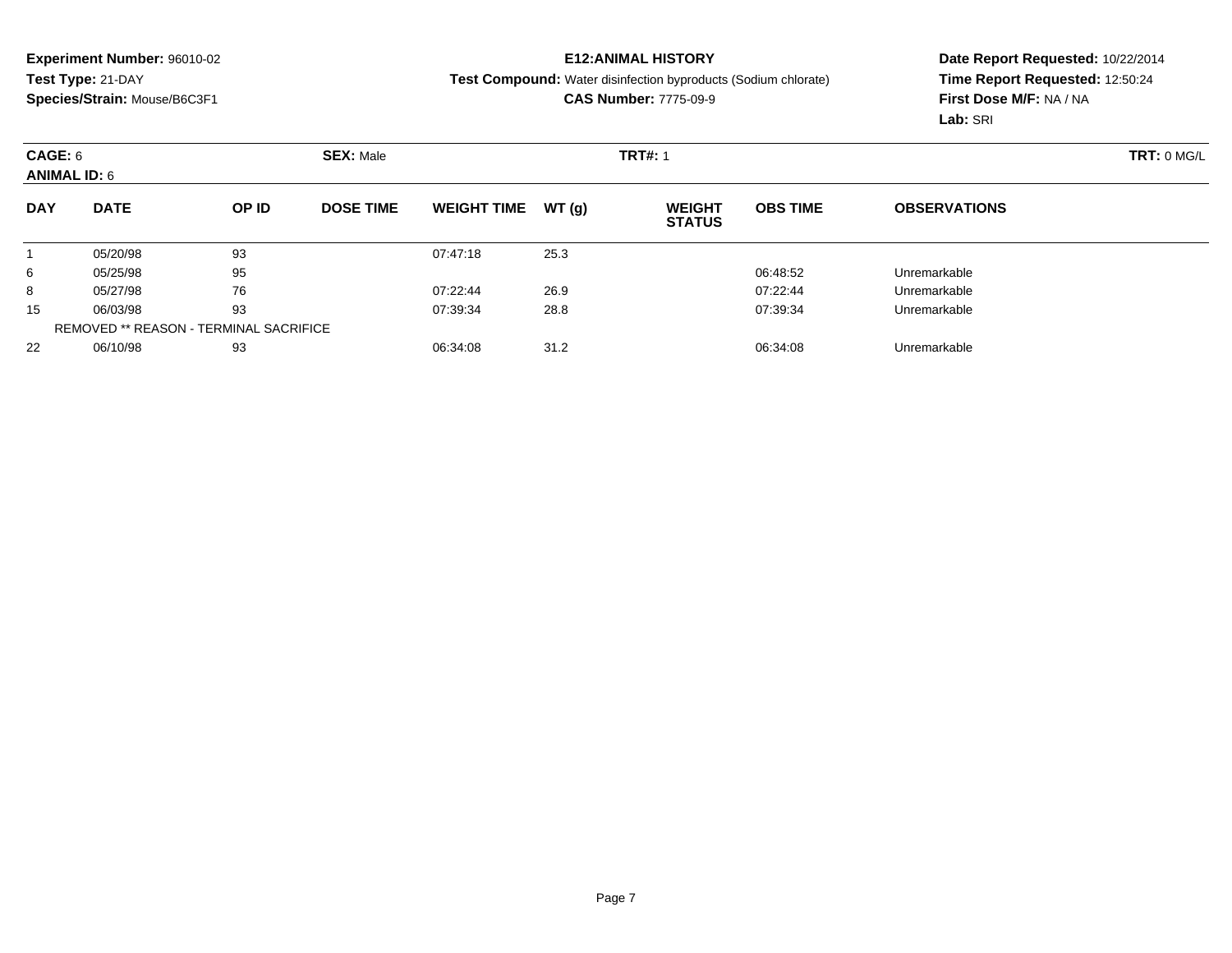## **E12:ANIMAL HISTORY**

#### **Test Compound:** Water disinfection byproducts (Sodium chlorate)

### **CAS Number:** 7775-09-9

| <b>CAGE: 7</b><br><b>ANIMAL ID: 7</b> |                                               |       | <b>SEX: Male</b> |                    |       | <b>TRT#: 1</b>                 | TRT: 0 MG/L     |                     |  |
|---------------------------------------|-----------------------------------------------|-------|------------------|--------------------|-------|--------------------------------|-----------------|---------------------|--|
| <b>DAY</b>                            | <b>DATE</b>                                   | OP ID | <b>DOSE TIME</b> | <b>WEIGHT TIME</b> | WT(g) | <b>WEIGHT</b><br><b>STATUS</b> | <b>OBS TIME</b> | <b>OBSERVATIONS</b> |  |
|                                       | 05/20/98                                      | 93    |                  | 07:47:20           | 24.6  |                                |                 |                     |  |
| 6                                     | 05/25/98                                      | 95    |                  |                    |       |                                | 06:49:16        | Unremarkable        |  |
| 8                                     | 05/27/98                                      | 76    |                  | 07:22:46           | 25.5  |                                | 07:22:46        | Unremarkable        |  |
| 15                                    | 06/03/98                                      | 93    |                  | 07:41:24           | 26.8  |                                | 07:41:24        | Unremarkable        |  |
|                                       | <b>REMOVED ** REASON - TERMINAL SACRIFICE</b> |       |                  |                    |       |                                |                 |                     |  |
| 22                                    | 06/10/98                                      | 93    |                  | 06:34:52           | 28.6  |                                | 06:34:52        | Unremarkable        |  |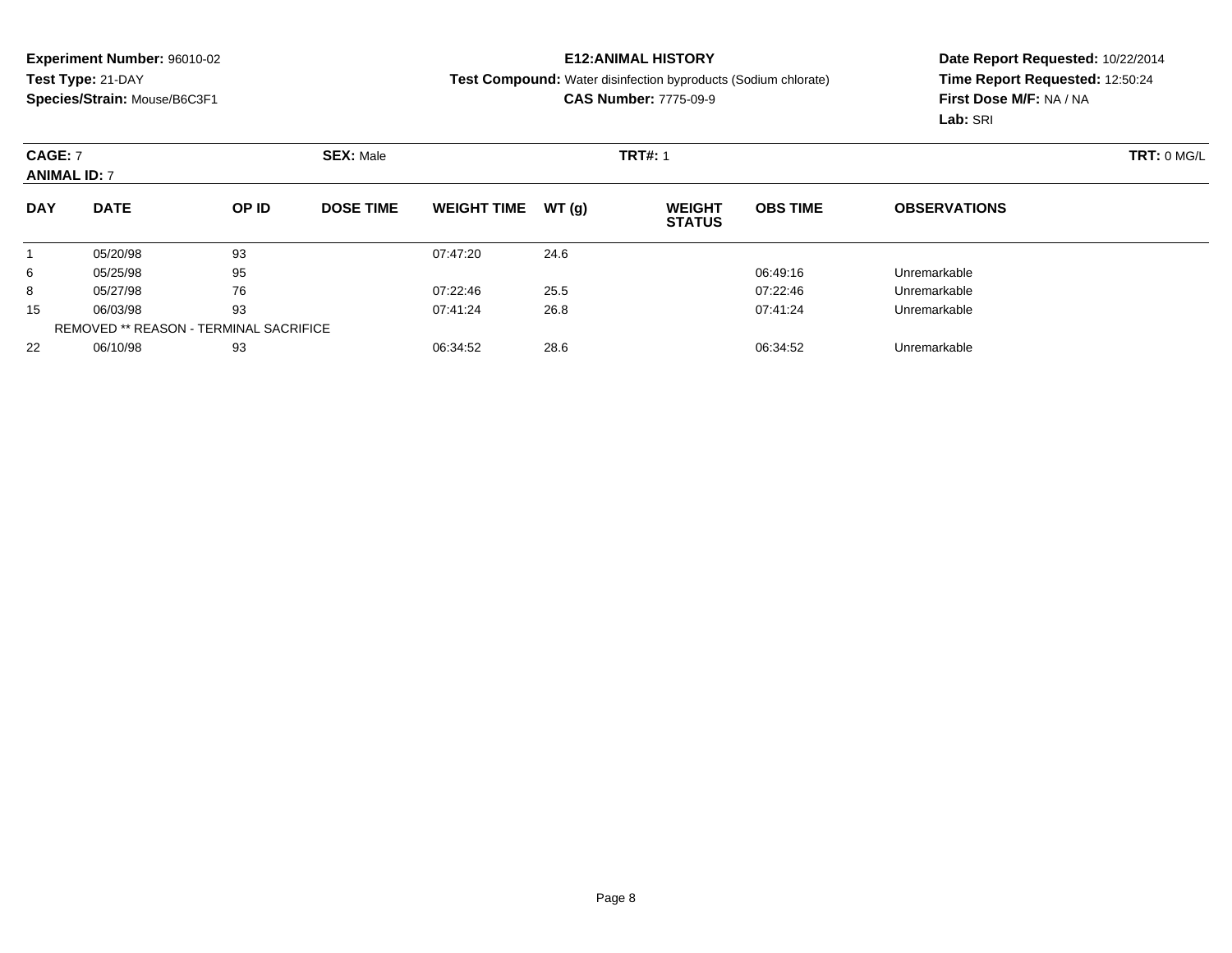## **E12:ANIMAL HISTORY**

#### **Test Compound:** Water disinfection byproducts (Sodium chlorate)

### **CAS Number:** 7775-09-9

| CAGE: 8<br><b>ANIMAL ID: 8</b> |                                               |       | <b>SEX: Male</b> | <b>TRT#: 1</b>     |       |                                |                 |                     |  |  |
|--------------------------------|-----------------------------------------------|-------|------------------|--------------------|-------|--------------------------------|-----------------|---------------------|--|--|
| <b>DAY</b>                     | <b>DATE</b>                                   | OP ID | <b>DOSE TIME</b> | <b>WEIGHT TIME</b> | WT(g) | <b>WEIGHT</b><br><b>STATUS</b> | <b>OBS TIME</b> | <b>OBSERVATIONS</b> |  |  |
|                                | 05/20/98                                      | 93    |                  | 07:47:22           | 24.2  |                                |                 |                     |  |  |
| 6                              | 05/25/98                                      | 95    |                  |                    |       |                                | 06:49:32        | Unremarkable        |  |  |
| 8                              | 05/27/98                                      | 76    |                  | 07:22:48           | 25.8  |                                | 07:22:48        | Unremarkable        |  |  |
| 15                             | 06/03/98                                      | 93    |                  | 07:43:28           | 28.1  |                                | 07:43:28        | Unremarkable        |  |  |
|                                | <b>REMOVED ** REASON - TERMINAL SACRIFICE</b> |       |                  |                    |       |                                |                 |                     |  |  |
| 22                             | 06/10/98                                      | 93    |                  | 06:35:44           | 30.1  |                                | 06:35:44        | Unremarkable        |  |  |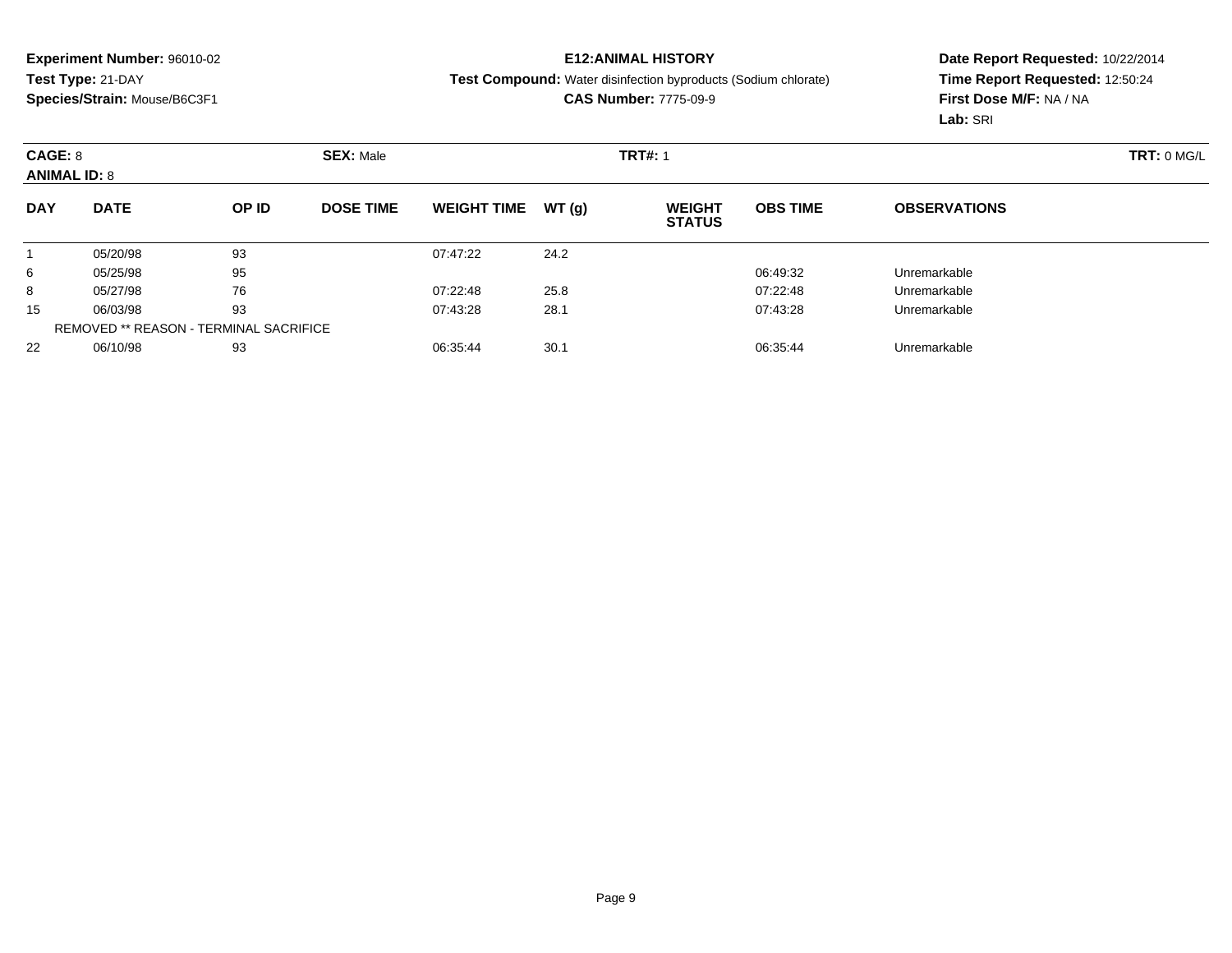## **E12:ANIMAL HISTORY**

#### **Test Compound:** Water disinfection byproducts (Sodium chlorate)

### **CAS Number:** 7775-09-9

| CAGE: 9<br><b>ANIMAL ID: 9</b> |                                               |       | <b>SEX: Male</b> | <b>TRT#: 1</b>     |       |                                |                 |                     |  |  |
|--------------------------------|-----------------------------------------------|-------|------------------|--------------------|-------|--------------------------------|-----------------|---------------------|--|--|
| <b>DAY</b>                     | <b>DATE</b>                                   | OP ID | <b>DOSE TIME</b> | <b>WEIGHT TIME</b> | WT(g) | <b>WEIGHT</b><br><b>STATUS</b> | <b>OBS TIME</b> | <b>OBSERVATIONS</b> |  |  |
|                                | 05/20/98                                      | 93    |                  | 07:47:24           | 24.9  |                                |                 |                     |  |  |
| 6                              | 05/25/98                                      | 95    |                  |                    |       |                                | 06:49:50        | Unremarkable        |  |  |
| 8                              | 05/27/98                                      | 76    |                  | 07:22:50           | 26.8  |                                | 07:22:50        | Unremarkable        |  |  |
| 15                             | 06/03/98                                      | 93    |                  | 07:45:24           | 28.7  |                                | 07:45:24        | Unremarkable        |  |  |
|                                | <b>REMOVED ** REASON - TERMINAL SACRIFICE</b> |       |                  |                    |       |                                |                 |                     |  |  |
| 22                             | 06/10/98                                      | 93    |                  | 06:36:26           | 31.4  |                                | 06:36:26        | Unremarkable        |  |  |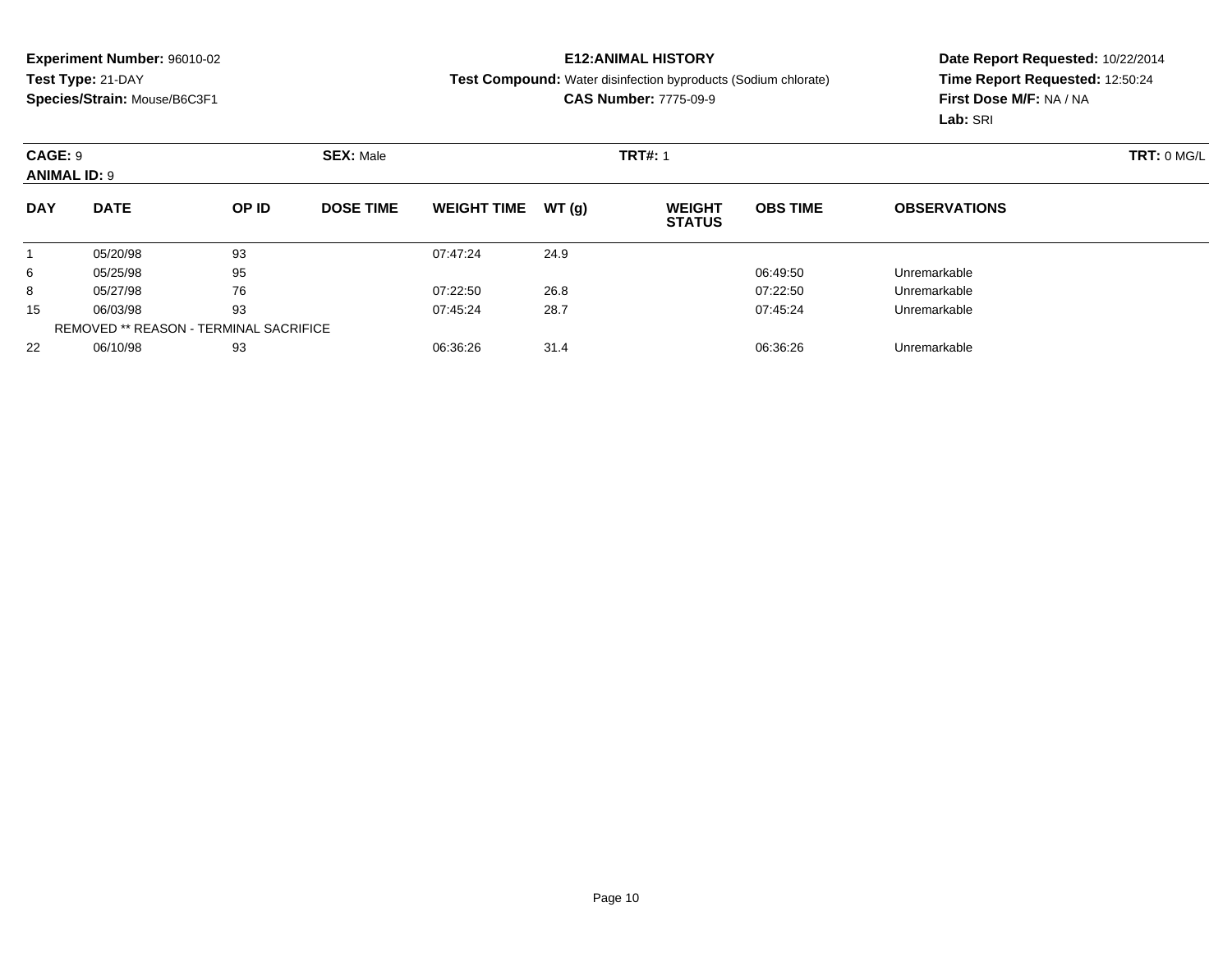## **E12:ANIMAL HISTORY**

#### **Test Compound:** Water disinfection byproducts (Sodium chlorate)

### **CAS Number:** 7775-09-9

| <b>CAGE: 10</b><br><b>ANIMAL ID: 10</b> |                                               |       | <b>SEX: Male</b> |                    |       | <b>TRT#: 1</b>                 |                 |                     |  |  |  |
|-----------------------------------------|-----------------------------------------------|-------|------------------|--------------------|-------|--------------------------------|-----------------|---------------------|--|--|--|
| <b>DAY</b>                              | <b>DATE</b>                                   | OP ID | <b>DOSE TIME</b> | <b>WEIGHT TIME</b> | WT(g) | <b>WEIGHT</b><br><b>STATUS</b> | <b>OBS TIME</b> | <b>OBSERVATIONS</b> |  |  |  |
|                                         | 05/20/98                                      | 93    |                  | 07:47:26           | 24.6  |                                |                 |                     |  |  |  |
| 6                                       | 05/25/98                                      | 95    |                  |                    |       |                                | 06:50:18        | Unremarkable        |  |  |  |
| 8                                       | 05/27/98                                      | 76    |                  | 07:22:52           | 25.1  |                                | 07:22:52        | Unremarkable        |  |  |  |
| 15                                      | 06/03/98                                      | 93    |                  | 07:46:48           | 27.2  |                                | 07:46:48        | Unremarkable        |  |  |  |
|                                         | <b>REMOVED ** REASON - TERMINAL SACRIFICE</b> |       |                  |                    |       |                                |                 |                     |  |  |  |
| 22                                      | 06/10/98                                      | 93    |                  | 06:38:02           | 29.0  |                                | 06:38:02        | Unremarkable        |  |  |  |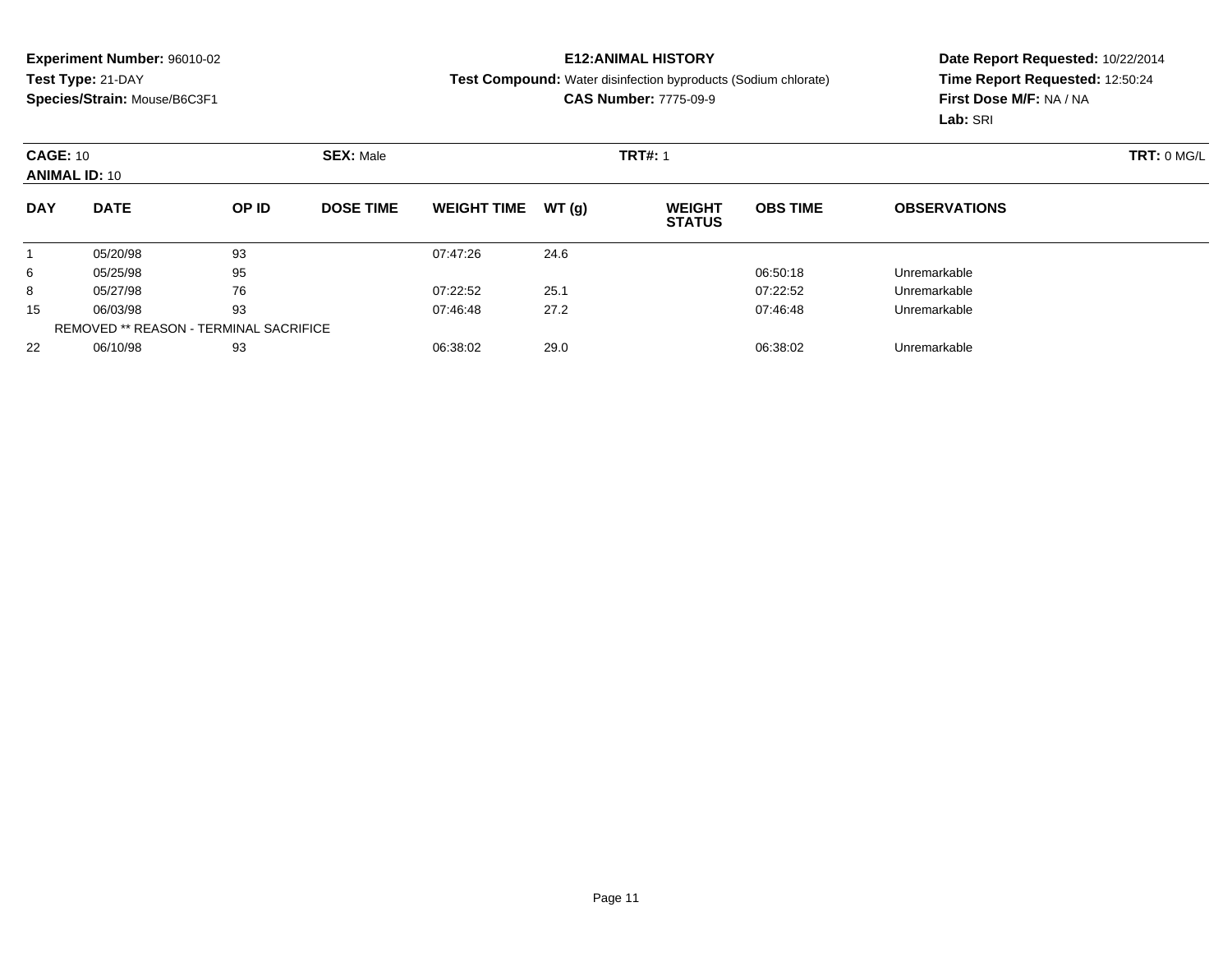## **E12:ANIMAL HISTORY**

#### **Test Compound:** Water disinfection byproducts (Sodium chlorate)

**CAS Number:** 7775-09-9

| <b>CAGE: 11</b><br><b>ANIMAL ID: 11</b> |                                               |       | <b>SEX: Male</b> |                    |       | <b>TRT#: 3</b>                 | <b>TRT: 125 MG/L</b> |                     |  |
|-----------------------------------------|-----------------------------------------------|-------|------------------|--------------------|-------|--------------------------------|----------------------|---------------------|--|
| <b>DAY</b>                              | <b>DATE</b>                                   | OP ID | <b>DOSE TIME</b> | <b>WEIGHT TIME</b> | WT(g) | <b>WEIGHT</b><br><b>STATUS</b> | <b>OBS TIME</b>      | <b>OBSERVATIONS</b> |  |
|                                         | 05/20/98                                      | 93    |                  | 07:47:28           | 24.9  |                                |                      |                     |  |
| 6                                       | 05/25/98                                      | 95    |                  |                    |       |                                | 06:50:52             | Unremarkable        |  |
| 8                                       | 05/27/98                                      | 93    |                  | 10:52:26           | 26.4  |                                | 10:52:26             | Unremarkable        |  |
| 15                                      | 06/03/98                                      | 93    |                  | 07:48:32           | 28.3  |                                | 07:48:32             | Unremarkable        |  |
|                                         | <b>REMOVED ** REASON - TERMINAL SACRIFICE</b> |       |                  |                    |       |                                |                      |                     |  |
| 22                                      | 06/10/98                                      | 93    |                  | 06:39:14           | 30.3  |                                | 06:39:14             | Unremarkable        |  |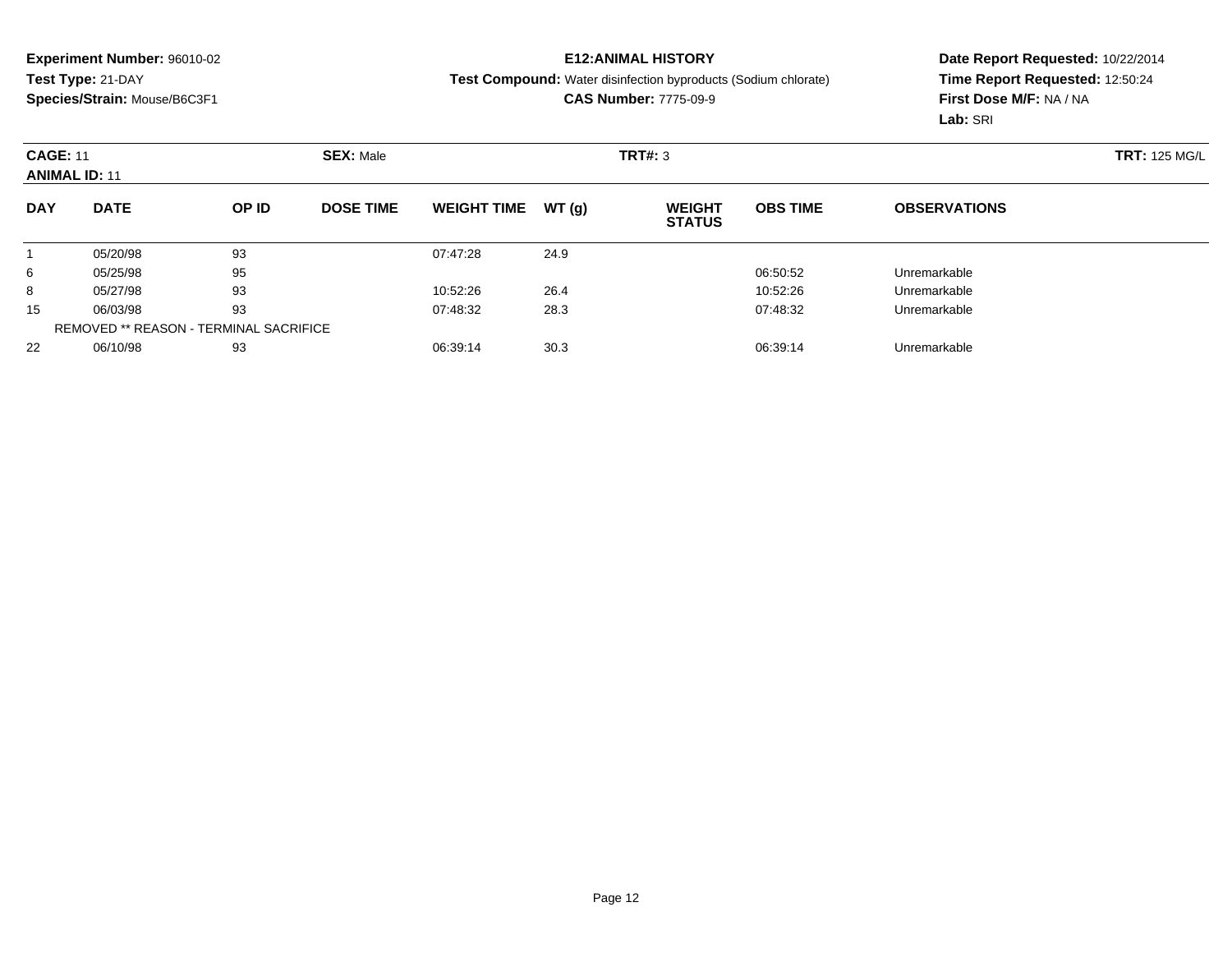## **E12:ANIMAL HISTORY**

#### **Test Compound:** Water disinfection byproducts (Sodium chlorate)

**CAS Number:** 7775-09-9

| <b>CAGE: 12</b><br><b>ANIMAL ID: 12</b> |                                               |       | <b>SEX: Male</b> |                    |       | <b>TRT#: 3</b>                 |                 |                     | <b>TRT: 125 MG/L</b> |
|-----------------------------------------|-----------------------------------------------|-------|------------------|--------------------|-------|--------------------------------|-----------------|---------------------|----------------------|
| <b>DAY</b>                              | <b>DATE</b>                                   | OP ID | <b>DOSE TIME</b> | <b>WEIGHT TIME</b> | WT(g) | <b>WEIGHT</b><br><b>STATUS</b> | <b>OBS TIME</b> | <b>OBSERVATIONS</b> |                      |
|                                         | 05/20/98                                      | 93    |                  | 07:47:30           | 23.8  |                                |                 |                     |                      |
| 6                                       | 05/25/98                                      | 95    |                  |                    |       |                                | 06:51:12        | Unremarkable        |                      |
| 8                                       | 05/27/98                                      | 93    |                  | 10:57:16           | 25.3  |                                | 10:57:16        | Unremarkable        |                      |
| 15                                      | 06/03/98                                      | 93    |                  | 07:50:22           | 27.3  |                                | 07:50:22        | Unremarkable        |                      |
|                                         | <b>REMOVED ** REASON - TERMINAL SACRIFICE</b> |       |                  |                    |       |                                |                 |                     |                      |
| 22                                      | 06/10/98                                      | 93    |                  | 06:39:54           | 29.3  |                                | 06:39:54        | Unremarkable        |                      |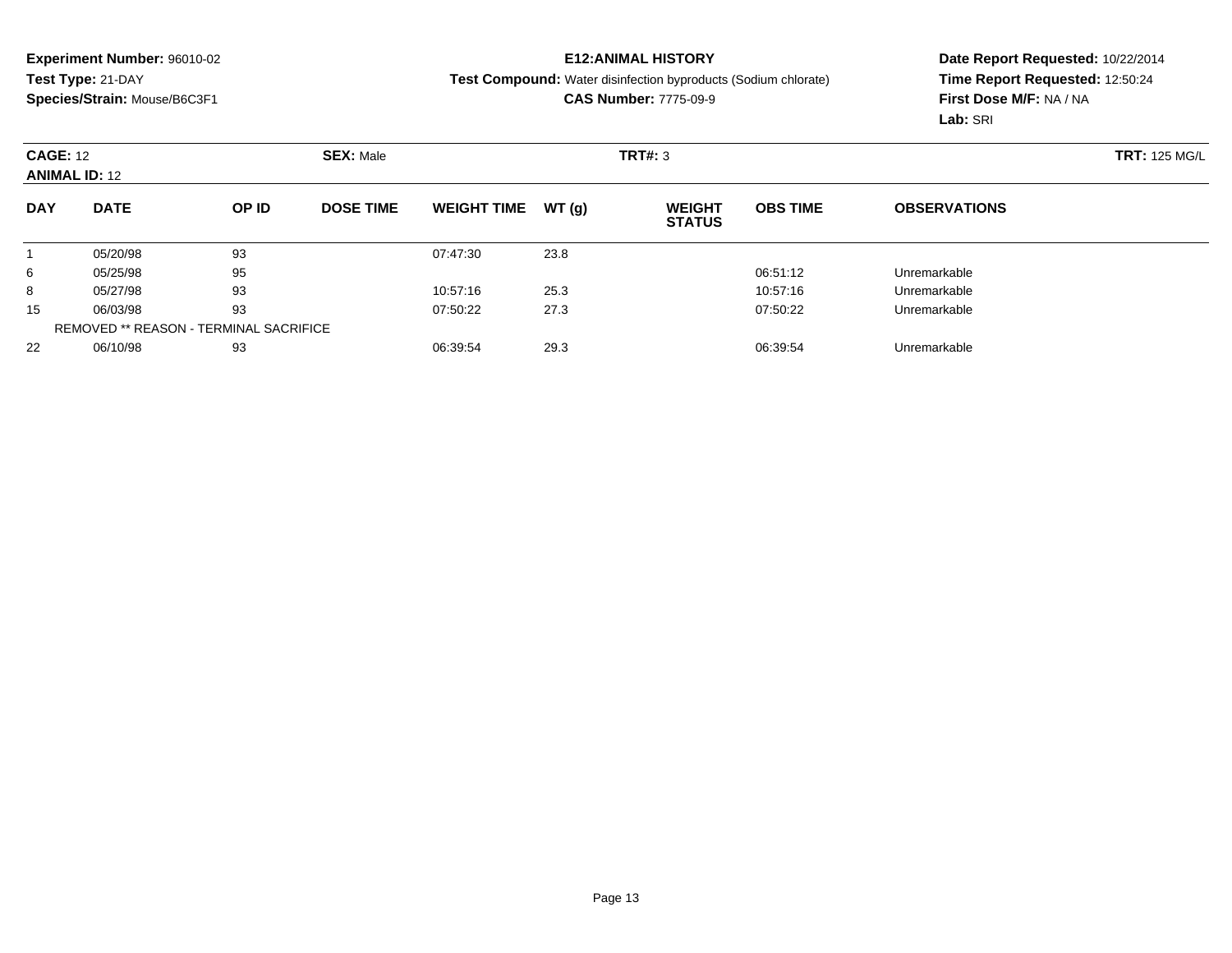## **E12:ANIMAL HISTORY**

#### **Test Compound:** Water disinfection byproducts (Sodium chlorate)

**CAS Number:** 7775-09-9

|            | <b>CAGE: 13</b><br><b>SEX: Male</b><br><b>ANIMAL ID: 13</b> |       |                  |                    |       | <b>TRT#: 3</b>                 |                 |                     | <b>TRT: 125 MG/L</b> |
|------------|-------------------------------------------------------------|-------|------------------|--------------------|-------|--------------------------------|-----------------|---------------------|----------------------|
| <b>DAY</b> | <b>DATE</b>                                                 | OP ID | <b>DOSE TIME</b> | <b>WEIGHT TIME</b> | WT(g) | <b>WEIGHT</b><br><b>STATUS</b> | <b>OBS TIME</b> | <b>OBSERVATIONS</b> |                      |
|            | 05/20/98                                                    | 93    |                  | 07:47:32           | 24.2  |                                |                 |                     |                      |
| 6          | 05/25/98                                                    | 95    |                  |                    |       |                                | 06:51:36        | Unremarkable        |                      |
| 8          | 05/27/98                                                    | 93    |                  | 10:59:52           | 26.8  |                                | 10:59:52        | Unremarkable        |                      |
| 15         | 06/03/98                                                    | 93    |                  | 07:51:16           | 29.1  |                                | 07:51:16        | Unremarkable        |                      |
|            | <b>REMOVED ** REASON - TERMINAL SACRIFICE</b>               |       |                  |                    |       |                                |                 |                     |                      |
| 22         | 06/10/98                                                    | 93    |                  | 06:40:30           | 30.9  |                                | 06:40:30        | Unremarkable        |                      |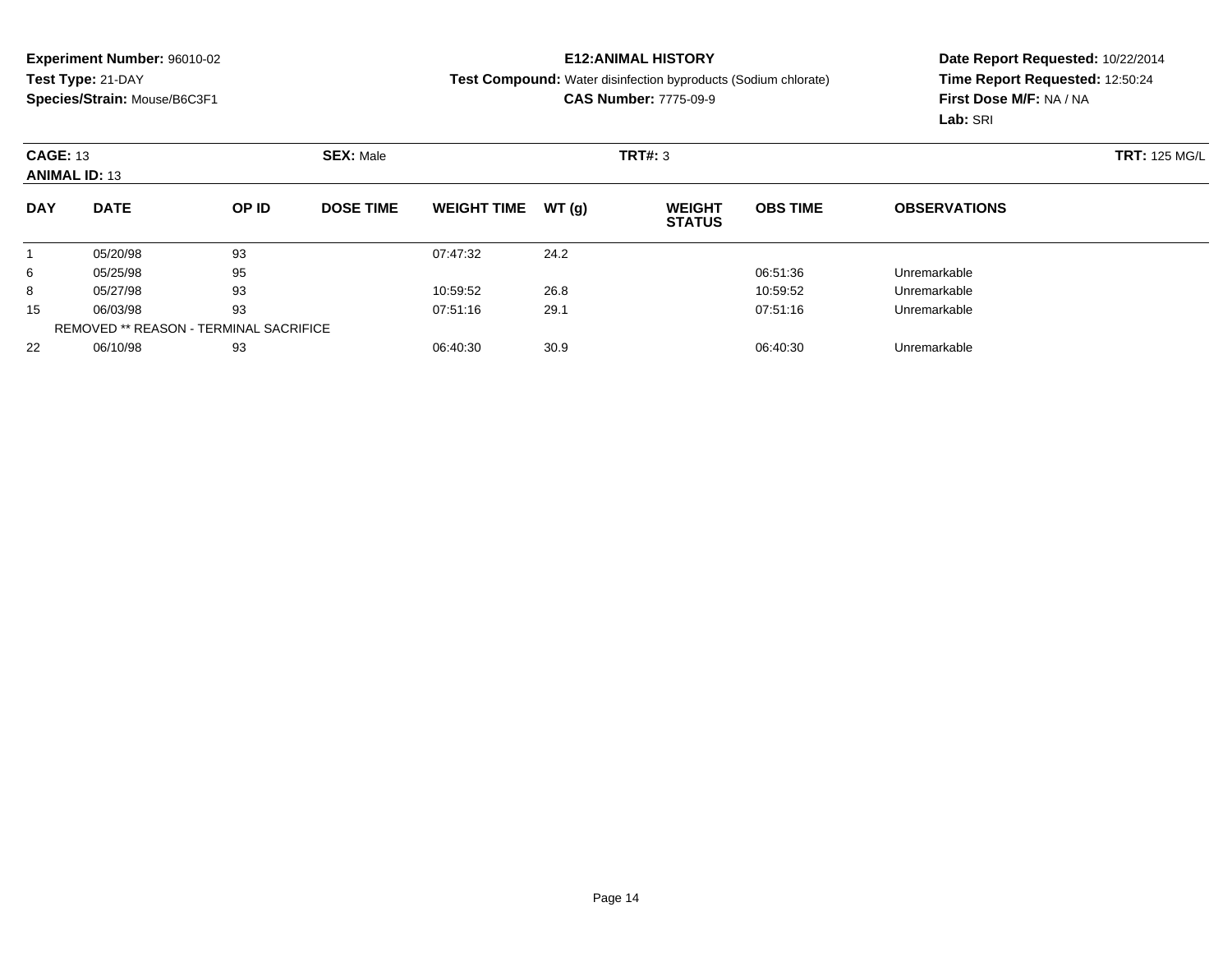## **E12:ANIMAL HISTORY**

#### **Test Compound:** Water disinfection byproducts (Sodium chlorate)

**CAS Number:** 7775-09-9

|            | <b>CAGE: 14</b><br><b>SEX: Male</b><br><b>ANIMAL ID: 14</b> |       |                  |                    |       | TRT#: 3                        |                 |                     |  |
|------------|-------------------------------------------------------------|-------|------------------|--------------------|-------|--------------------------------|-----------------|---------------------|--|
| <b>DAY</b> | <b>DATE</b>                                                 | OP ID | <b>DOSE TIME</b> | <b>WEIGHT TIME</b> | WT(g) | <b>WEIGHT</b><br><b>STATUS</b> | <b>OBS TIME</b> | <b>OBSERVATIONS</b> |  |
|            | 05/20/98                                                    | 93    |                  | 07:47:48           | 24.4  |                                |                 |                     |  |
| 6          | 05/25/98                                                    | 95    |                  |                    |       |                                | 06:51:56        | Unremarkable        |  |
| 8          | 05/27/98                                                    | 93    |                  | 11:02:04           | 25.1  |                                | 11:02:04        | Unremarkable        |  |
| 15         | 06/03/98                                                    | 93    |                  | 07:52:22           | 28.0  |                                | 07:52:22        | Unremarkable        |  |
|            | <b>REMOVED ** REASON - TERMINAL SACRIFICE</b>               |       |                  |                    |       |                                |                 |                     |  |
| 22         | 06/10/98                                                    | 93    |                  | 06:41:06           | 30.1  |                                | 06:41:06        | Unremarkable        |  |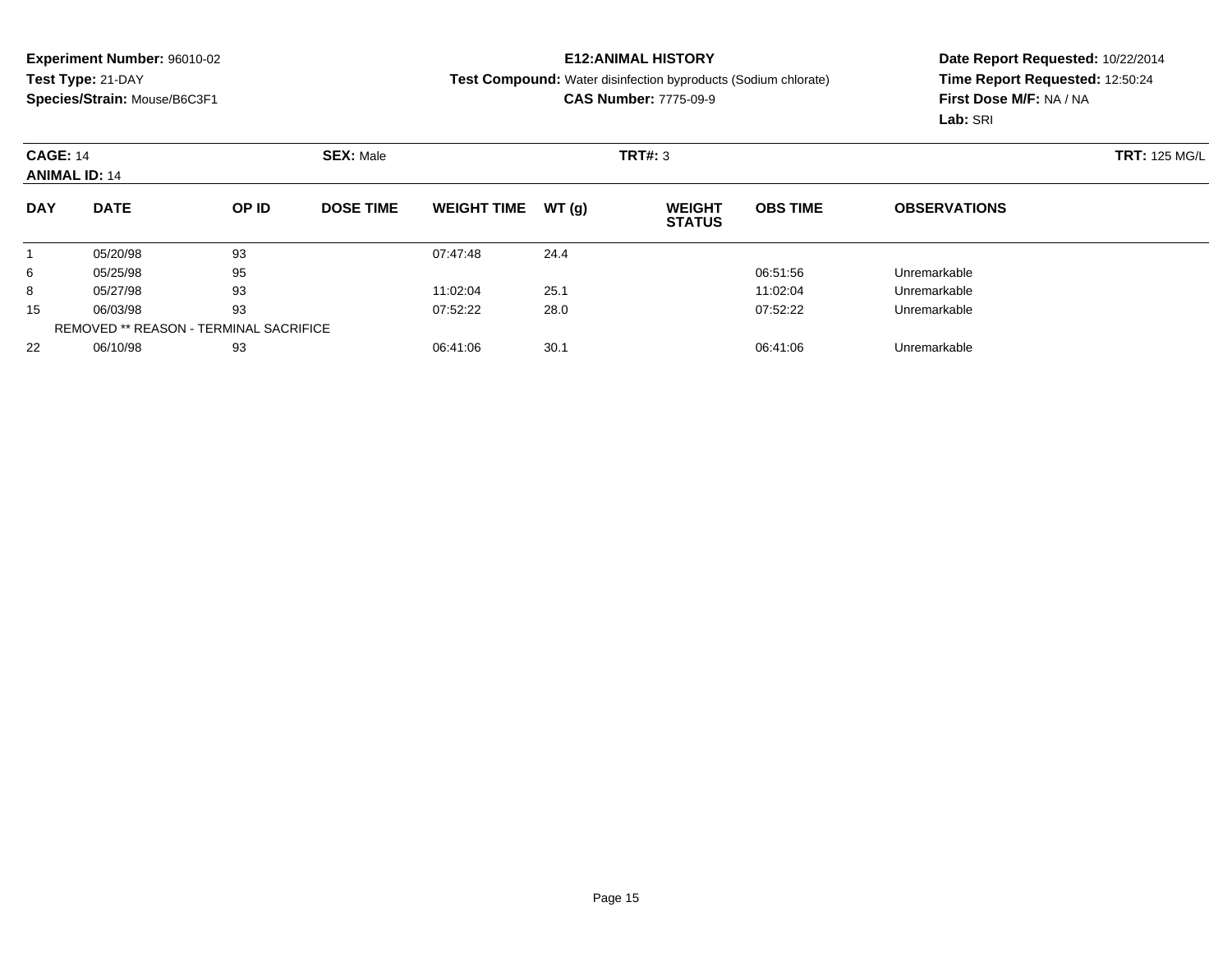## **E12:ANIMAL HISTORY**

#### **Test Compound:** Water disinfection byproducts (Sodium chlorate)

**CAS Number:** 7775-09-9

|            | <b>CAGE: 15</b><br><b>SEX: Male</b><br><b>ANIMAL ID: 15</b> |       |                  |                    |       | TRT#: 3                        | <b>TRT: 125 MG/L</b> |                     |  |
|------------|-------------------------------------------------------------|-------|------------------|--------------------|-------|--------------------------------|----------------------|---------------------|--|
| <b>DAY</b> | <b>DATE</b>                                                 | OP ID | <b>DOSE TIME</b> | <b>WEIGHT TIME</b> | WT(g) | <b>WEIGHT</b><br><b>STATUS</b> | <b>OBS TIME</b>      | <b>OBSERVATIONS</b> |  |
|            | 05/20/98                                                    | 93    |                  | 07:47:50           | 23.6  |                                |                      |                     |  |
| 6          | 05/25/98                                                    | 95    |                  |                    |       |                                | 06:52:20             | Unremarkable        |  |
| 8          | 05/27/98                                                    | 93    |                  | 11:04:38           | 24.7  |                                | 11:04:38             | Unremarkable        |  |
| 15         | 06/03/98                                                    | 93    |                  | 07:53:28           | 26.3  |                                | 07:53:28             | Unremarkable        |  |
|            | <b>REMOVED ** REASON - TERMINAL SACRIFICE</b>               |       |                  |                    |       |                                |                      |                     |  |
| 22         | 06/10/98                                                    | 93    |                  | 06:41:44           | 28.3  |                                | 06:41:44             | Unremarkable        |  |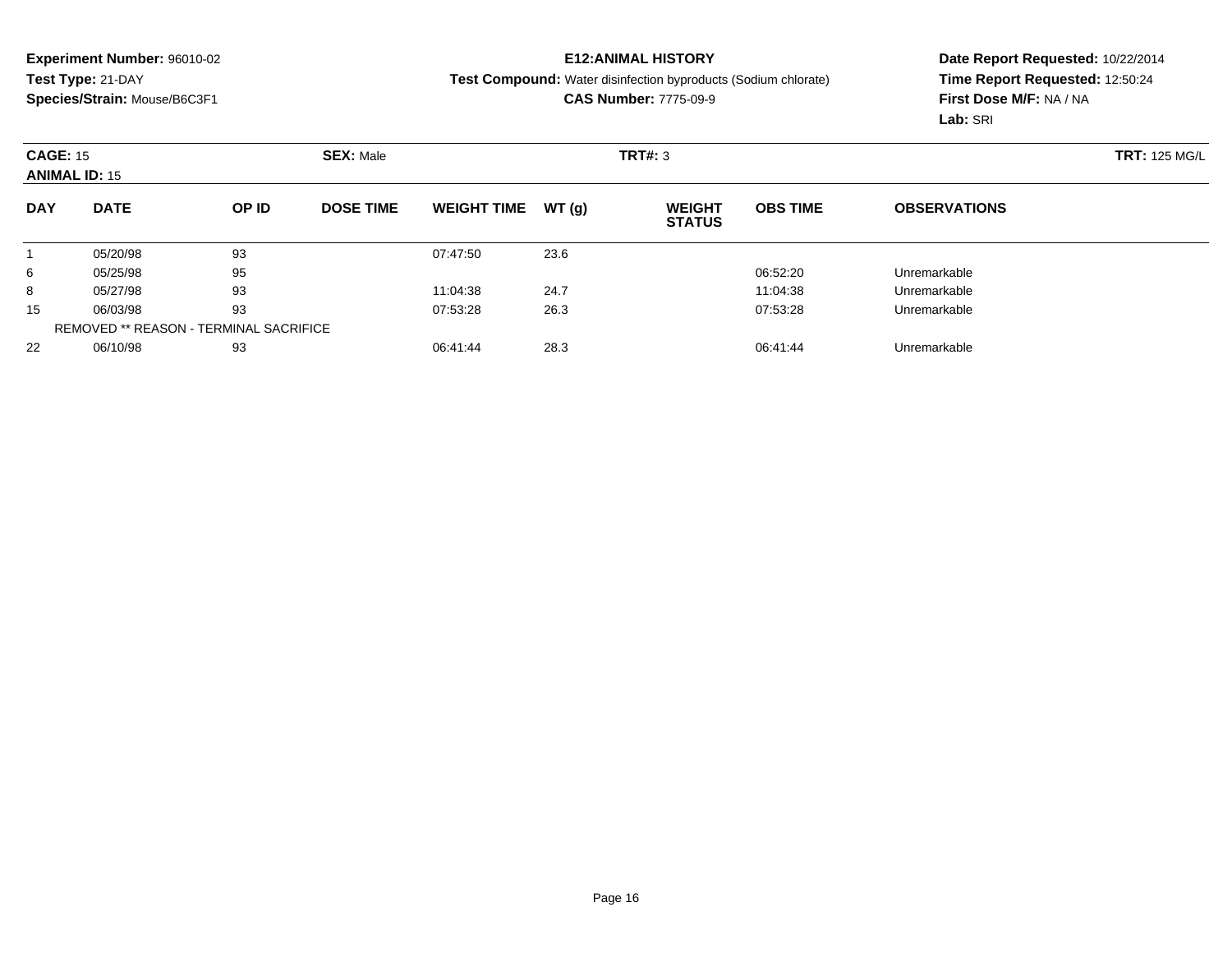## **E12:ANIMAL HISTORY**

#### **Test Compound:** Water disinfection byproducts (Sodium chlorate)

**CAS Number:** 7775-09-9

|            | <b>CAGE: 16</b><br><b>SEX: Male</b><br><b>ANIMAL ID: 16</b> |       |                  |                    |       | <b>TRT: 125 MG/L</b>           |                 |                     |  |
|------------|-------------------------------------------------------------|-------|------------------|--------------------|-------|--------------------------------|-----------------|---------------------|--|
| <b>DAY</b> | <b>DATE</b>                                                 | OP ID | <b>DOSE TIME</b> | <b>WEIGHT TIME</b> | WT(g) | <b>WEIGHT</b><br><b>STATUS</b> | <b>OBS TIME</b> | <b>OBSERVATIONS</b> |  |
|            | 05/20/98                                                    | 93    |                  | 07:47:52           | 25.9  |                                |                 |                     |  |
| 6          | 05/25/98                                                    | 95    |                  |                    |       |                                | 06:52:40        | Unremarkable        |  |
| 8          | 05/27/98                                                    | 93    |                  | 11:07:22           | 27.2  |                                | 11:07:22        | Unremarkable        |  |
| 15         | 06/03/98                                                    | 93    |                  | 07:54:38           | 29.5  |                                | 07:54:38        | Unremarkable        |  |
|            | <b>REMOVED ** REASON - TERMINAL SACRIFICE</b>               |       |                  |                    |       |                                |                 |                     |  |
| 22         | 06/10/98                                                    | 93    |                  | 06:42:22           | 31.2  |                                | 06:42:22        | Unremarkable        |  |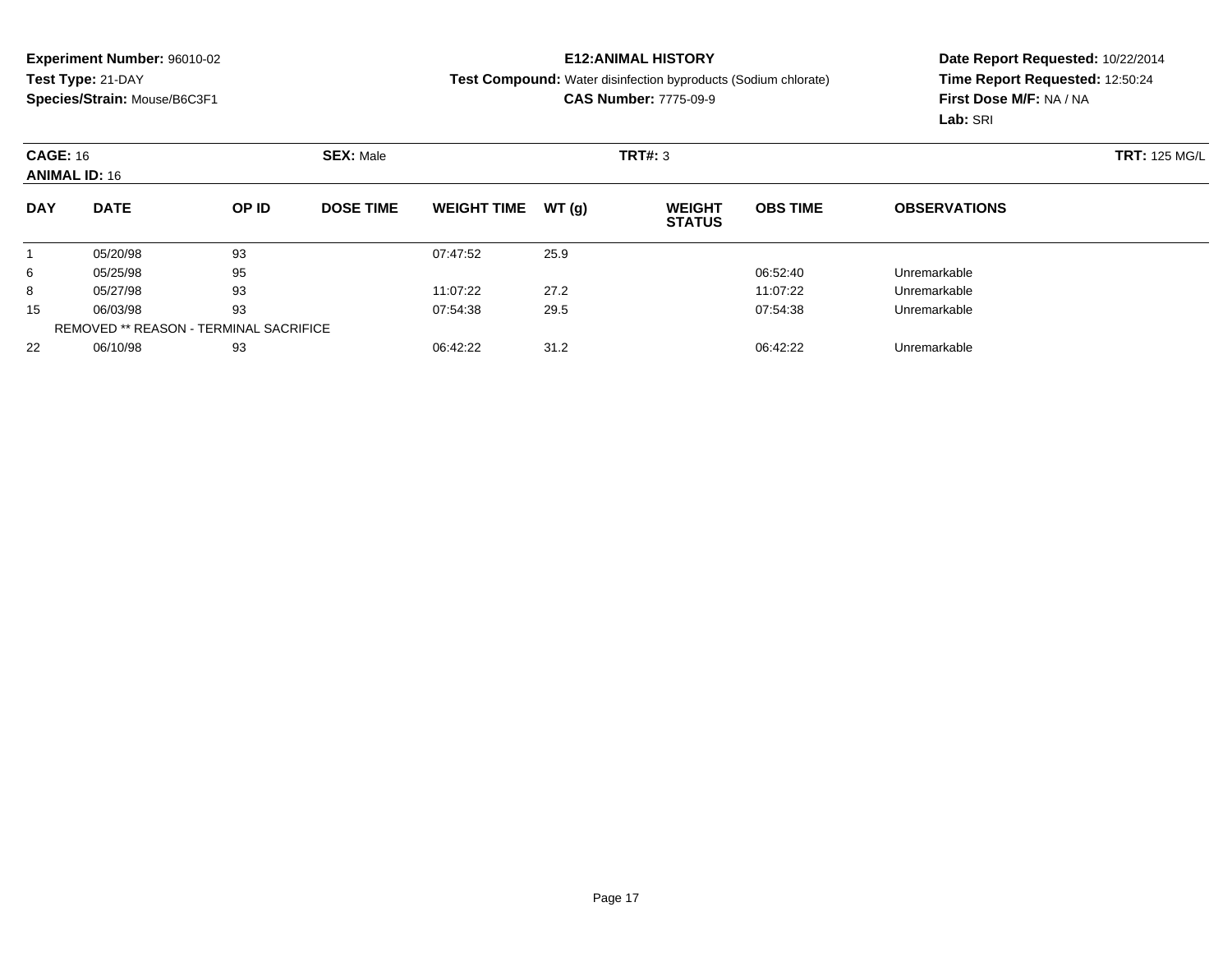## **E12:ANIMAL HISTORY**

#### **Test Compound:** Water disinfection byproducts (Sodium chlorate)

**CAS Number:** 7775-09-9

|            | <b>CAGE: 17</b><br><b>SEX: Male</b><br><b>ANIMAL ID: 17</b> |       |                  |                    |       | TRT#: 3                        |                 | <b>TRT: 125 MG/L</b> |  |
|------------|-------------------------------------------------------------|-------|------------------|--------------------|-------|--------------------------------|-----------------|----------------------|--|
| <b>DAY</b> | <b>DATE</b>                                                 | OP ID | <b>DOSE TIME</b> | <b>WEIGHT TIME</b> | WT(g) | <b>WEIGHT</b><br><b>STATUS</b> | <b>OBS TIME</b> | <b>OBSERVATIONS</b>  |  |
|            | 05/20/98                                                    | 93    |                  | 07:47:54           | 23.9  |                                |                 |                      |  |
| 6          | 05/25/98                                                    | 95    |                  |                    |       |                                | 06:53:02        | Unremarkable         |  |
| 8          | 05/27/98                                                    | 93    |                  | 11:12:36           | 26.4  |                                | 11:12:36        | Unremarkable         |  |
| 15         | 06/03/98                                                    | 93    |                  | 07:55:46           | 28.3  |                                | 07:55:46        | Unremarkable         |  |
|            | REMOVED ** REASON - TERMINAL SACRIFICE                      |       |                  |                    |       |                                |                 |                      |  |
| 22         | 06/10/98                                                    | 93    |                  | 06:42:56           | 30.2  |                                | 06:42:56        | Unremarkable         |  |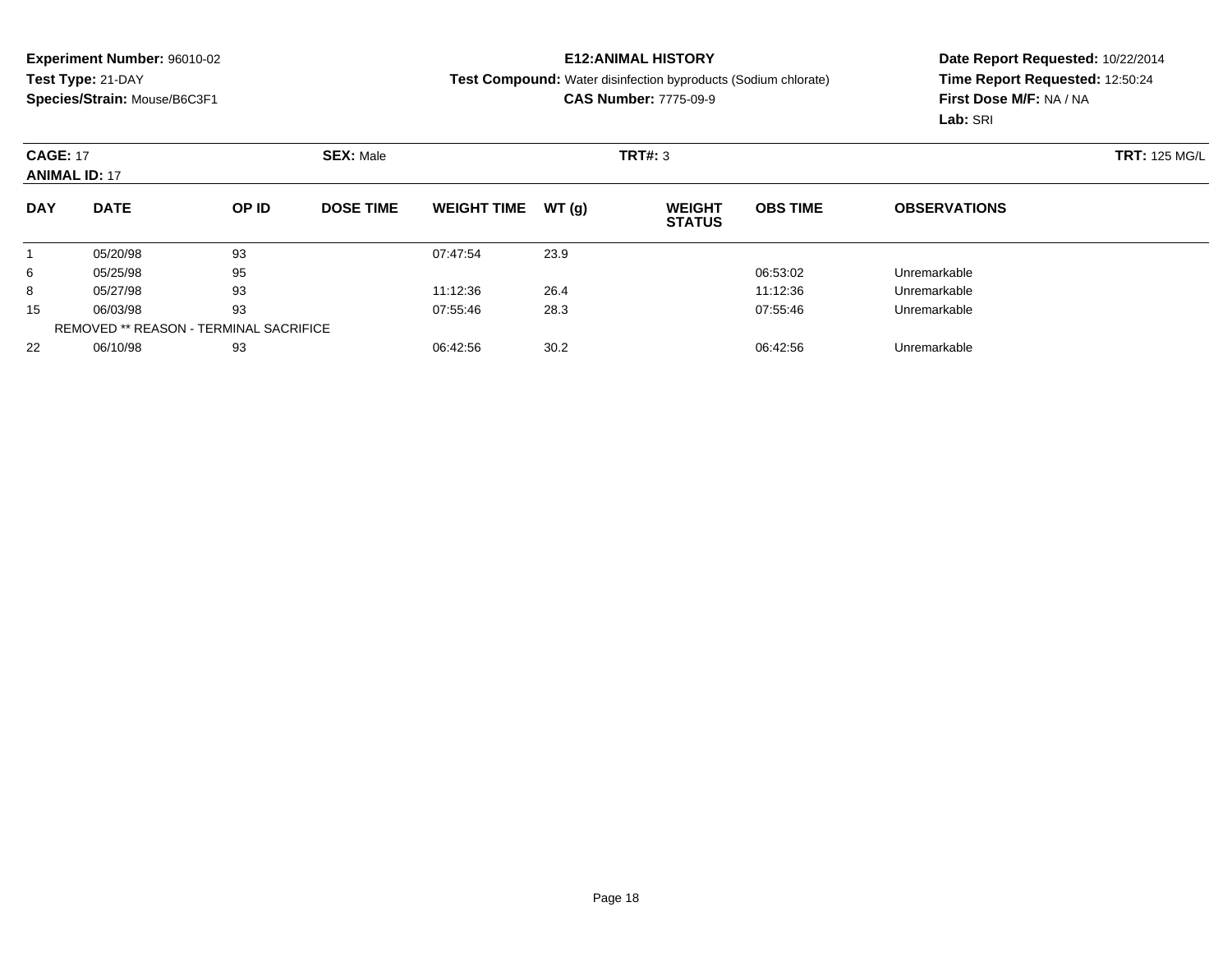## **E12:ANIMAL HISTORY**

#### **Test Compound:** Water disinfection byproducts (Sodium chlorate)

**CAS Number:** 7775-09-9

|            | <b>CAGE: 18</b><br><b>SEX: Male</b><br><b>ANIMAL ID: 18</b> |       |                  |                    |       | <b>TRT: 125 MG/L</b>           |                 |                     |  |
|------------|-------------------------------------------------------------|-------|------------------|--------------------|-------|--------------------------------|-----------------|---------------------|--|
| <b>DAY</b> | <b>DATE</b>                                                 | OP ID | <b>DOSE TIME</b> | <b>WEIGHT TIME</b> | WT(g) | <b>WEIGHT</b><br><b>STATUS</b> | <b>OBS TIME</b> | <b>OBSERVATIONS</b> |  |
|            | 05/20/98                                                    | 93    |                  | 07:47:56           | 23.7  |                                |                 |                     |  |
| 6          | 05/25/98                                                    | 95    |                  |                    |       |                                | 06:53:28        | Unremarkable        |  |
| 8          | 05/27/98                                                    | 93    |                  | 11:14:56           | 25.7  |                                | 11:14:56        | Unremarkable        |  |
| 15         | 06/03/98                                                    | 93    |                  | 07:56:52           | 27.7  |                                | 07:56:52        | Unremarkable        |  |
|            | <b>REMOVED ** REASON - TERMINAL SACRIFICE</b>               |       |                  |                    |       |                                |                 |                     |  |
| 22         | 06/10/98                                                    | 93    |                  | 06:43:52           | 29.7  |                                | 06:43:52        | Unremarkable        |  |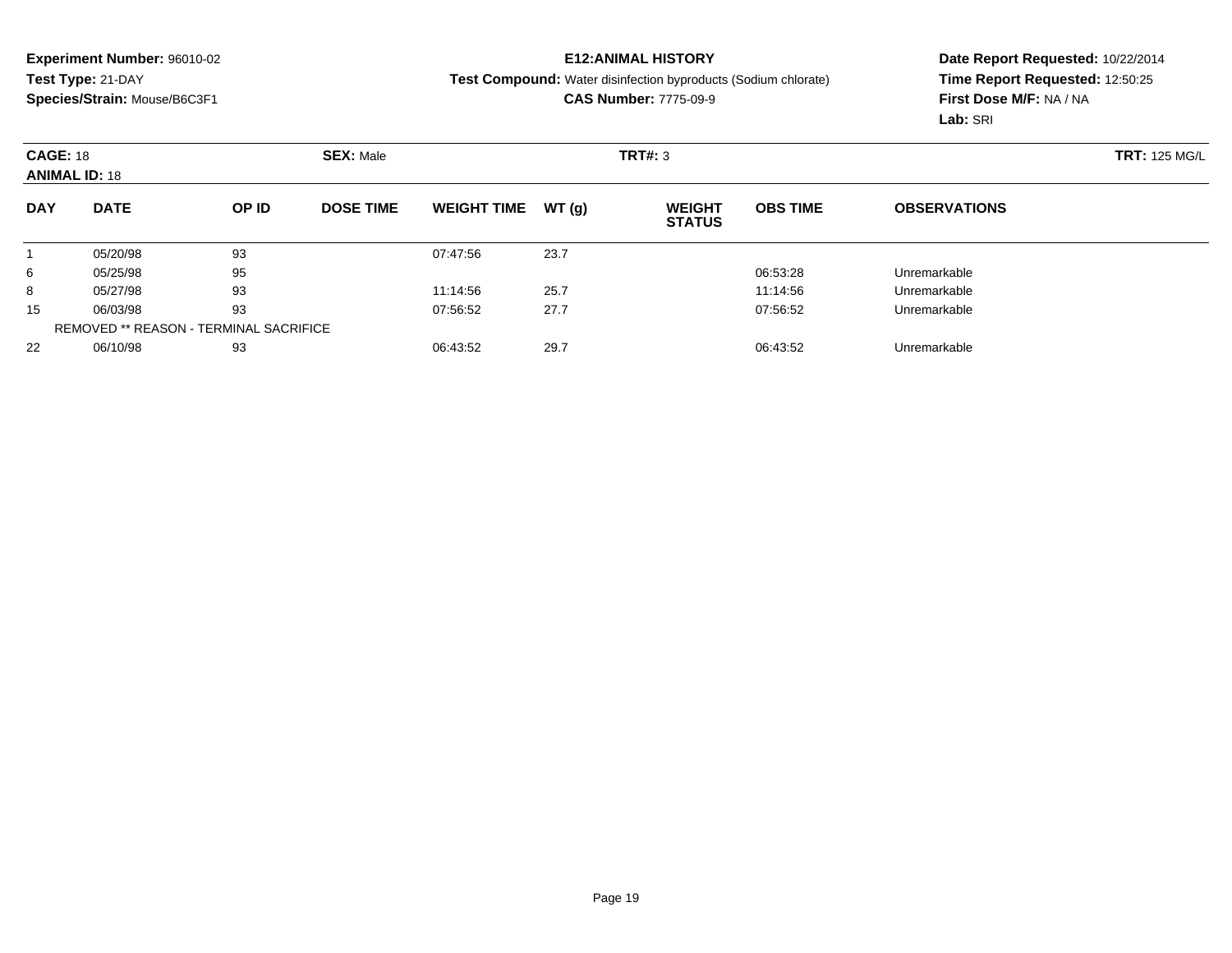## **E12:ANIMAL HISTORY**

#### **Test Compound:** Water disinfection byproducts (Sodium chlorate)

**CAS Number:** 7775-09-9

|            | <b>CAGE: 19</b><br><b>ANIMAL ID: 19</b>       |       | <b>SEX: Male</b> |                    |       |                                | TRT#: 3         |                     |  |  |
|------------|-----------------------------------------------|-------|------------------|--------------------|-------|--------------------------------|-----------------|---------------------|--|--|
| <b>DAY</b> | <b>DATE</b>                                   | OP ID | <b>DOSE TIME</b> | <b>WEIGHT TIME</b> | WT(g) | <b>WEIGHT</b><br><b>STATUS</b> | <b>OBS TIME</b> | <b>OBSERVATIONS</b> |  |  |
|            | 05/20/98                                      | 93    |                  | 07:47:58           | 24.6  |                                |                 |                     |  |  |
| 6          | 05/25/98                                      | 95    |                  |                    |       |                                | 06:53:58        | Unremarkable        |  |  |
| 8          | 05/27/98                                      | 93    |                  | 11:17:58           | 26.3  |                                | 11:17:58        | Unremarkable        |  |  |
| 15         | 06/03/98                                      | 93    |                  | 07:58:12           | 28.3  |                                | 07:58:12        | Unremarkable        |  |  |
|            | <b>REMOVED ** REASON - TERMINAL SACRIFICE</b> |       |                  |                    |       |                                |                 |                     |  |  |
| 22         | 06/10/98                                      | 93    |                  | 06:44:36           | 30.2  |                                | 06:44:36        | Unremarkable        |  |  |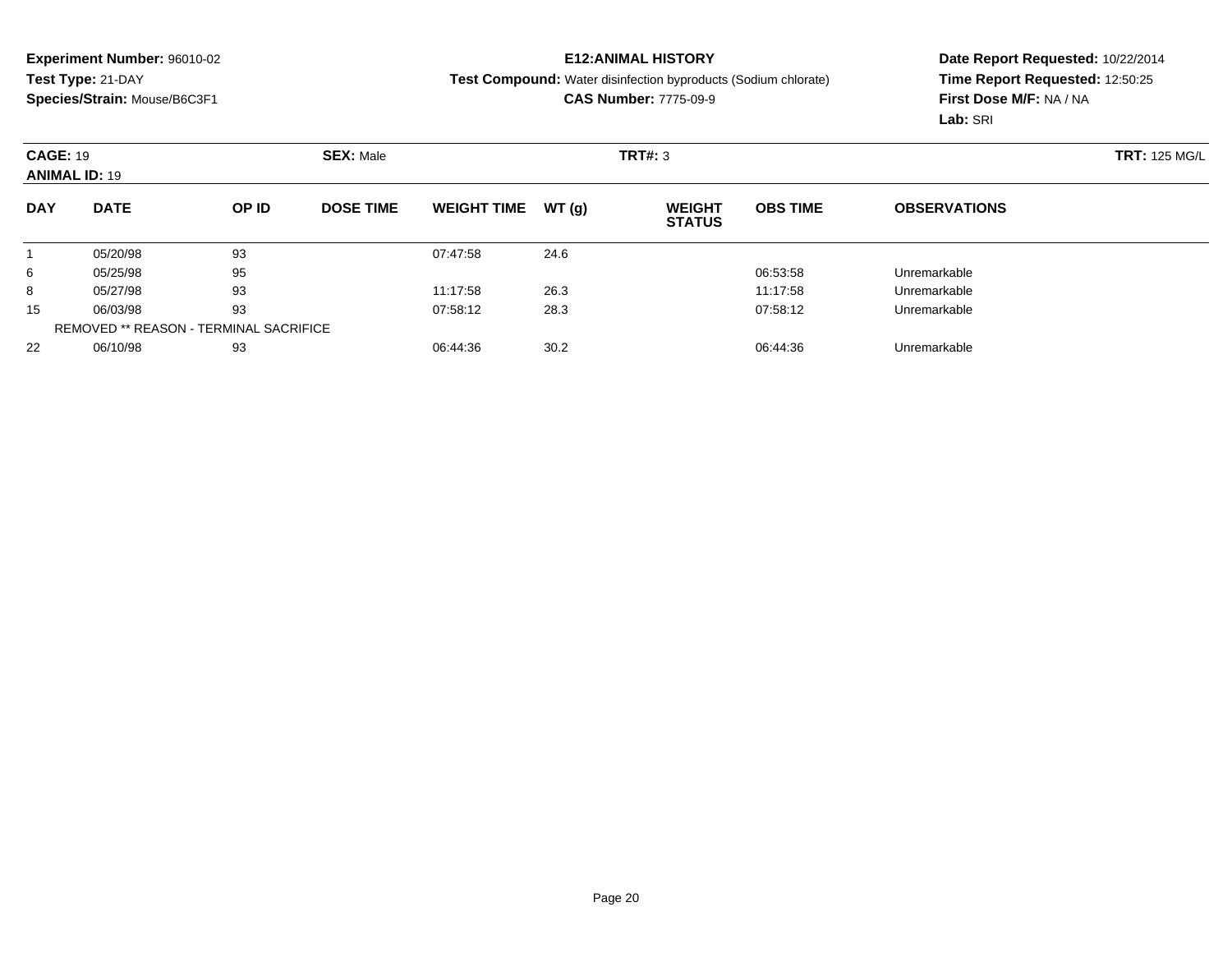## **E12:ANIMAL HISTORY**

#### **Test Compound:** Water disinfection byproducts (Sodium chlorate)

**CAS Number:** 7775-09-9

|            | <b>CAGE: 20</b><br><b>SEX: Male</b><br><b>ANIMAL ID: 20</b> |       |                  |                    |       | <b>TRT#: 3</b>                 |                 |                     | <b>TRT: 125 MG/L</b> |
|------------|-------------------------------------------------------------|-------|------------------|--------------------|-------|--------------------------------|-----------------|---------------------|----------------------|
| <b>DAY</b> | <b>DATE</b>                                                 | OP ID | <b>DOSE TIME</b> | <b>WEIGHT TIME</b> | WT(g) | <b>WEIGHT</b><br><b>STATUS</b> | <b>OBS TIME</b> | <b>OBSERVATIONS</b> |                      |
|            | 05/20/98                                                    | 93    |                  | 07:48:00           | 23.1  |                                |                 |                     |                      |
| 6          | 05/25/98                                                    | 95    |                  |                    |       |                                | 06:54:18        | Unremarkable        |                      |
| 8          | 05/27/98                                                    | 93    |                  | 11:23:28           | 25.1  |                                | 11:23:28        | Unremarkable        |                      |
| 15         | 06/03/98                                                    | 93    |                  | 07:59:04           | 27.2  |                                | 07:59:04        | Unremarkable        |                      |
|            | <b>REMOVED ** REASON - TERMINAL SACRIFICE</b>               |       |                  |                    |       |                                |                 |                     |                      |
| 22         | 06/10/98                                                    | 93    |                  | 06:45:18           | 28.2  |                                | 06:45:18        | Unremarkable        |                      |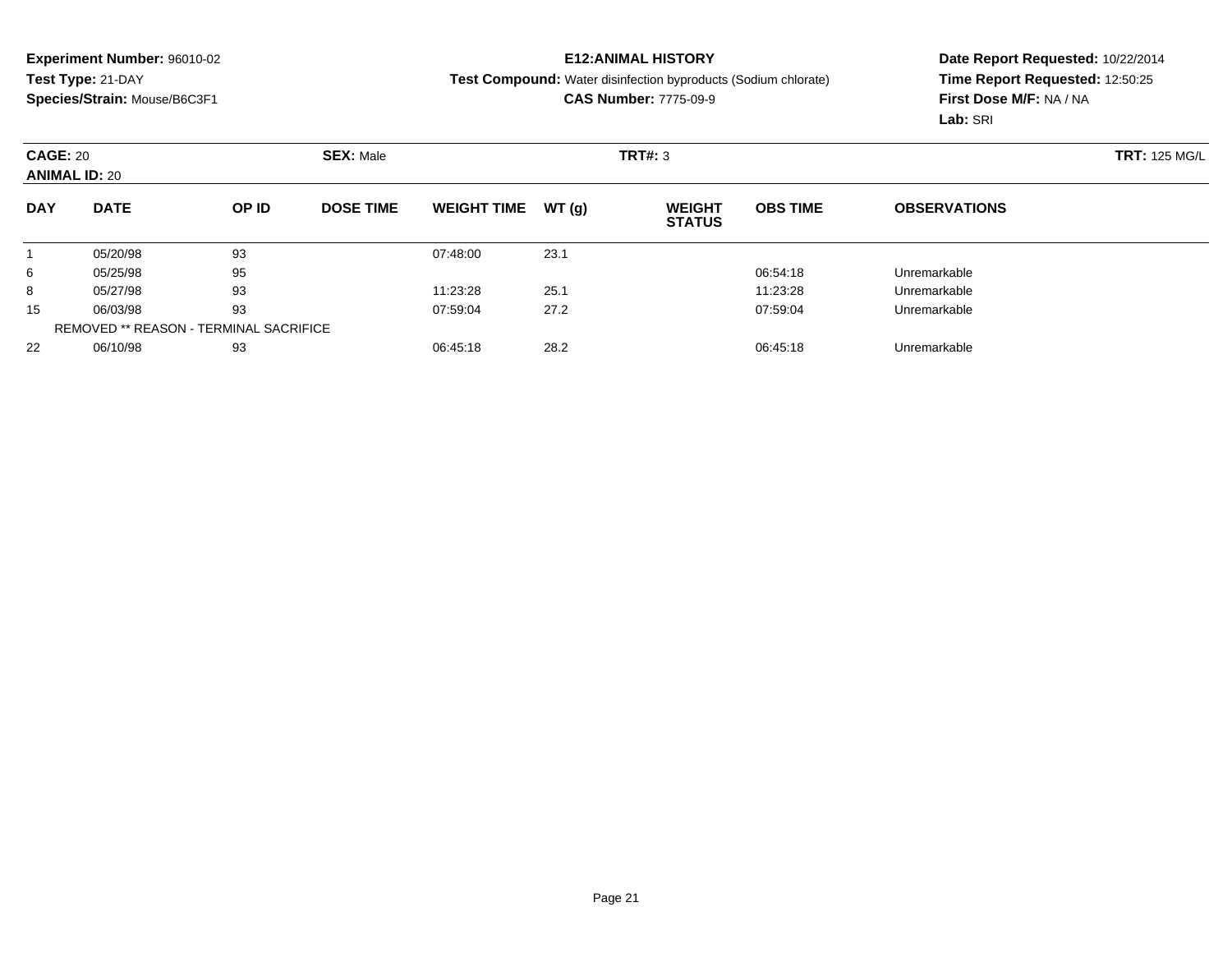## **E12:ANIMAL HISTORY**

#### **Test Compound:** Water disinfection byproducts (Sodium chlorate)

**CAS Number:** 7775-09-9

|            | <b>CAGE: 21</b><br><b>ANIMAL ID: 21</b>       |       | <b>SEX: Male</b> |                    |       | TRT#: 5                        |                 | <b>TRT: 250 MG/L</b> |  |
|------------|-----------------------------------------------|-------|------------------|--------------------|-------|--------------------------------|-----------------|----------------------|--|
| <b>DAY</b> | <b>DATE</b>                                   | OP ID | <b>DOSE TIME</b> | <b>WEIGHT TIME</b> | WT(g) | <b>WEIGHT</b><br><b>STATUS</b> | <b>OBS TIME</b> | <b>OBSERVATIONS</b>  |  |
|            | 05/20/98                                      | 93    |                  | 07:48:02           | 24.3  |                                |                 |                      |  |
| 6          | 05/25/98                                      | 95    |                  |                    |       |                                | 06:54:56        | Unremarkable         |  |
| 8          | 05/27/98                                      | 93    |                  | 11:35:56           | 26.4  |                                | 11:35:56        | Unremarkable         |  |
| 15         | 06/03/98                                      | 93    |                  | 08:03:28           | 28.8  |                                | 08:03:28        | Unremarkable         |  |
|            | <b>REMOVED ** REASON - TERMINAL SACRIFICE</b> |       |                  |                    |       |                                |                 |                      |  |
| 22         | 06/10/98                                      | 93    |                  | 06:45:58           | 30.6  |                                | 06:45:58        | Unremarkable         |  |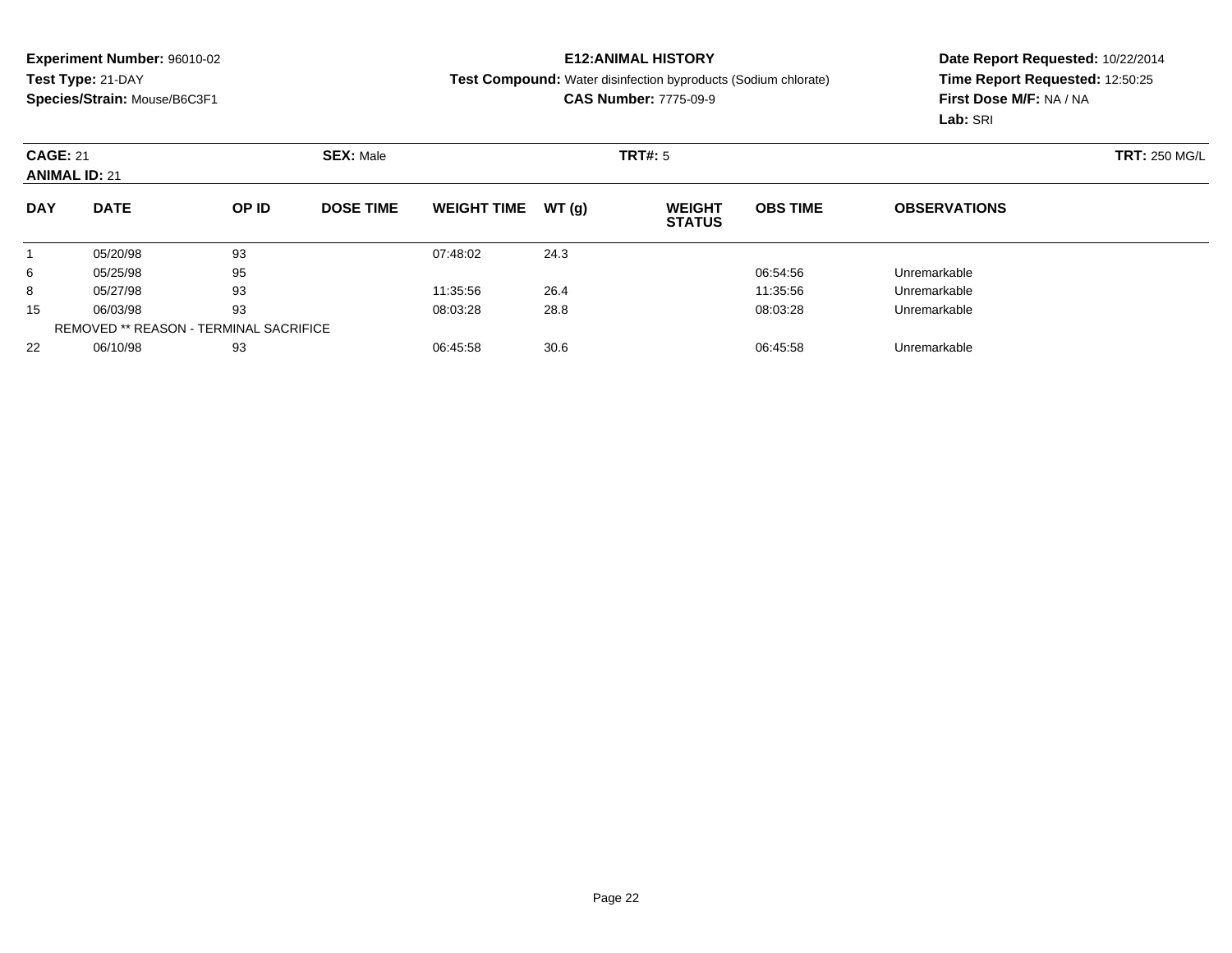## **E12:ANIMAL HISTORY**

**Test Compound:** Water disinfection byproducts (Sodium chlorate)

**CAS Number:** 7775-09-9

|            | <b>CAGE: 22</b><br><b>ANIMAL ID: 22</b>       |       | <b>SEX: Male</b> |                    |       | TRT#: 5                        |                 |                     | <b>TRT: 250 MG/L</b> |
|------------|-----------------------------------------------|-------|------------------|--------------------|-------|--------------------------------|-----------------|---------------------|----------------------|
| <b>DAY</b> | <b>DATE</b>                                   | OP ID | <b>DOSE TIME</b> | <b>WEIGHT TIME</b> | WT(g) | <b>WEIGHT</b><br><b>STATUS</b> | <b>OBS TIME</b> | <b>OBSERVATIONS</b> |                      |
|            | 05/20/98                                      | 93    |                  | 07:48:04           | 23.2  |                                |                 |                     |                      |
| 6          | 05/25/98                                      | 95    |                  |                    |       |                                | 06:55:32        | Unremarkable        |                      |
| 8          | 05/27/98                                      | 93    |                  | 11:39:04           | 24.4  |                                | 11:39:04        | Unremarkable        |                      |
| 15         | 06/03/98                                      | 93    |                  | 08:05:18           | 26.7  |                                | 08:05:18        | Unremarkable        |                      |
|            | <b>REMOVED ** REASON - TERMINAL SACRIFICE</b> |       |                  |                    |       |                                |                 |                     |                      |
| 22         | 06/10/98                                      | 93    |                  | 06:46:32           | 28.5  |                                | 06:46:32        | Unremarkable        |                      |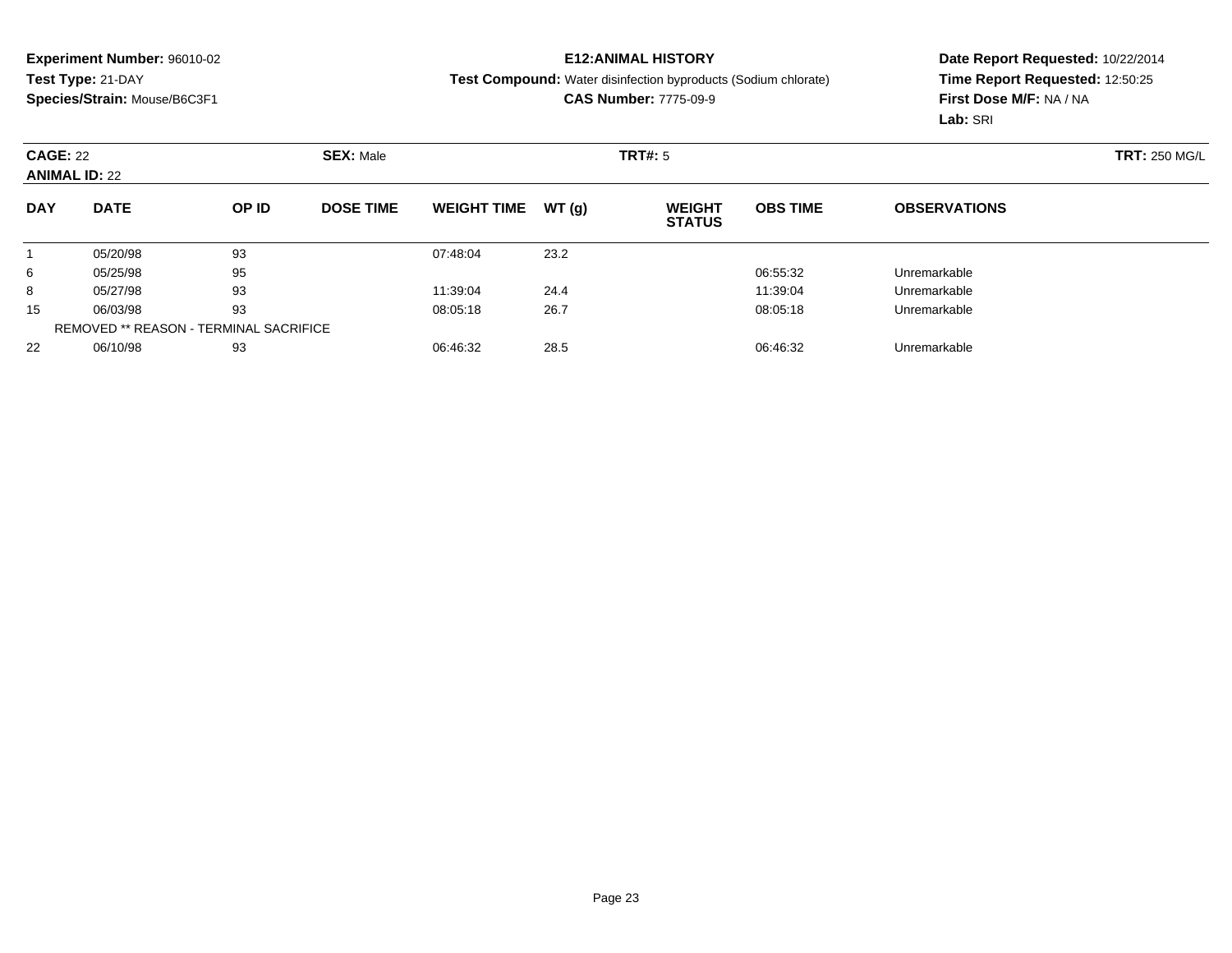## **E12:ANIMAL HISTORY**

**Test Compound:** Water disinfection byproducts (Sodium chlorate)

**CAS Number:** 7775-09-9

|            | <b>CAGE: 23</b><br><b>SEX: Male</b><br><b>ANIMAL ID: 23</b> |       |                  |                    |       | TRT#: 5                        |                 |                     |  |  |  |
|------------|-------------------------------------------------------------|-------|------------------|--------------------|-------|--------------------------------|-----------------|---------------------|--|--|--|
| <b>DAY</b> | <b>DATE</b>                                                 | OP ID | <b>DOSE TIME</b> | <b>WEIGHT TIME</b> | WT(g) | <b>WEIGHT</b><br><b>STATUS</b> | <b>OBS TIME</b> | <b>OBSERVATIONS</b> |  |  |  |
|            | 05/20/98                                                    | 93    |                  | 07:48:06           | 24.0  |                                |                 |                     |  |  |  |
| 6          | 05/25/98                                                    | 95    |                  |                    |       |                                | 06:55:52        | Unremarkable        |  |  |  |
| 8          | 05/27/98                                                    | 93    |                  | 11:41:42           | 26.2  |                                | 11:41:42        | Unremarkable        |  |  |  |
| 15         | 06/03/98                                                    | 93    |                  | 08:06:34           | 27.2  |                                | 08:06:34        | Unremarkable        |  |  |  |
|            | <b>REMOVED ** REASON - TERMINAL SACRIFICE</b>               |       |                  |                    |       |                                |                 |                     |  |  |  |
| 22         | 06/10/98                                                    | 93    |                  | 06:47:10           | 29.0  |                                | 06:47:10        | Unremarkable        |  |  |  |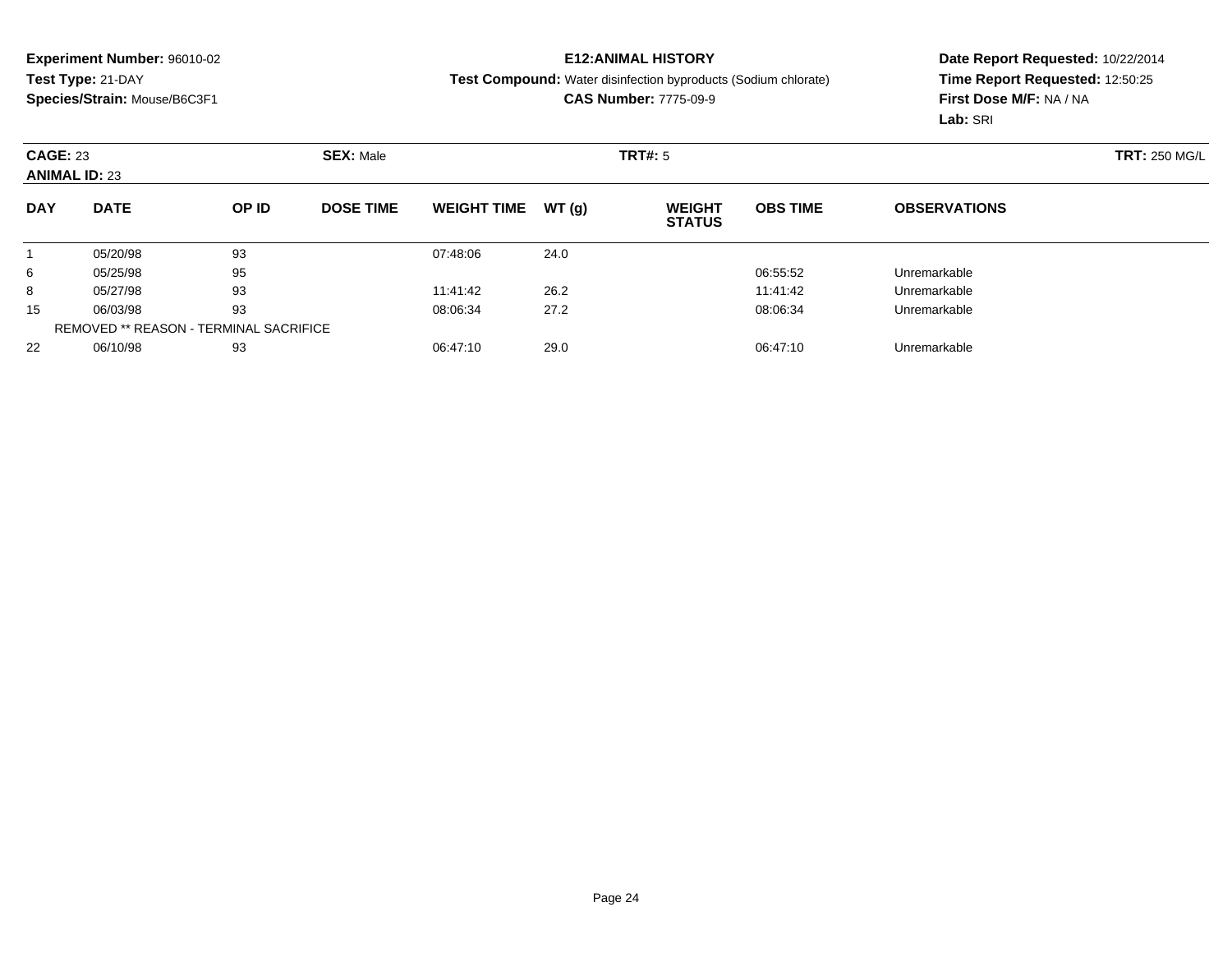## **E12:ANIMAL HISTORY**

**Test Compound:** Water disinfection byproducts (Sodium chlorate)

**CAS Number:** 7775-09-9

| <b>CAGE: 24</b><br><b>ANIMAL ID: 24</b> |                                               |       | <b>SEX: Male</b> |                    |       | TRT#: 5                        |                 |                     | <b>TRT: 250 MG/L</b> |
|-----------------------------------------|-----------------------------------------------|-------|------------------|--------------------|-------|--------------------------------|-----------------|---------------------|----------------------|
| <b>DAY</b>                              | <b>DATE</b>                                   | OP ID | <b>DOSE TIME</b> | <b>WEIGHT TIME</b> | WT(g) | <b>WEIGHT</b><br><b>STATUS</b> | <b>OBS TIME</b> | <b>OBSERVATIONS</b> |                      |
|                                         | 05/20/98                                      | 93    |                  | 07:48:08           | 25.6  |                                |                 |                     |                      |
| 6                                       | 05/25/98                                      | 95    |                  |                    |       |                                | 06:56:10        | Unremarkable        |                      |
| 8                                       | 05/27/98                                      | 93    |                  | 11:42:52           | 27.8  |                                | 11:42:52        | Unremarkable        |                      |
| 15                                      | 06/03/98                                      | 93    |                  | 08:07:48           | 30.1  |                                | 08:07:48        | Unremarkable        |                      |
|                                         | <b>REMOVED ** REASON - TERMINAL SACRIFICE</b> |       |                  |                    |       |                                |                 |                     |                      |
| 22                                      | 06/10/98                                      | 93    |                  | 06:47:46           | 33.1  |                                | 06:47:46        | Unremarkable        |                      |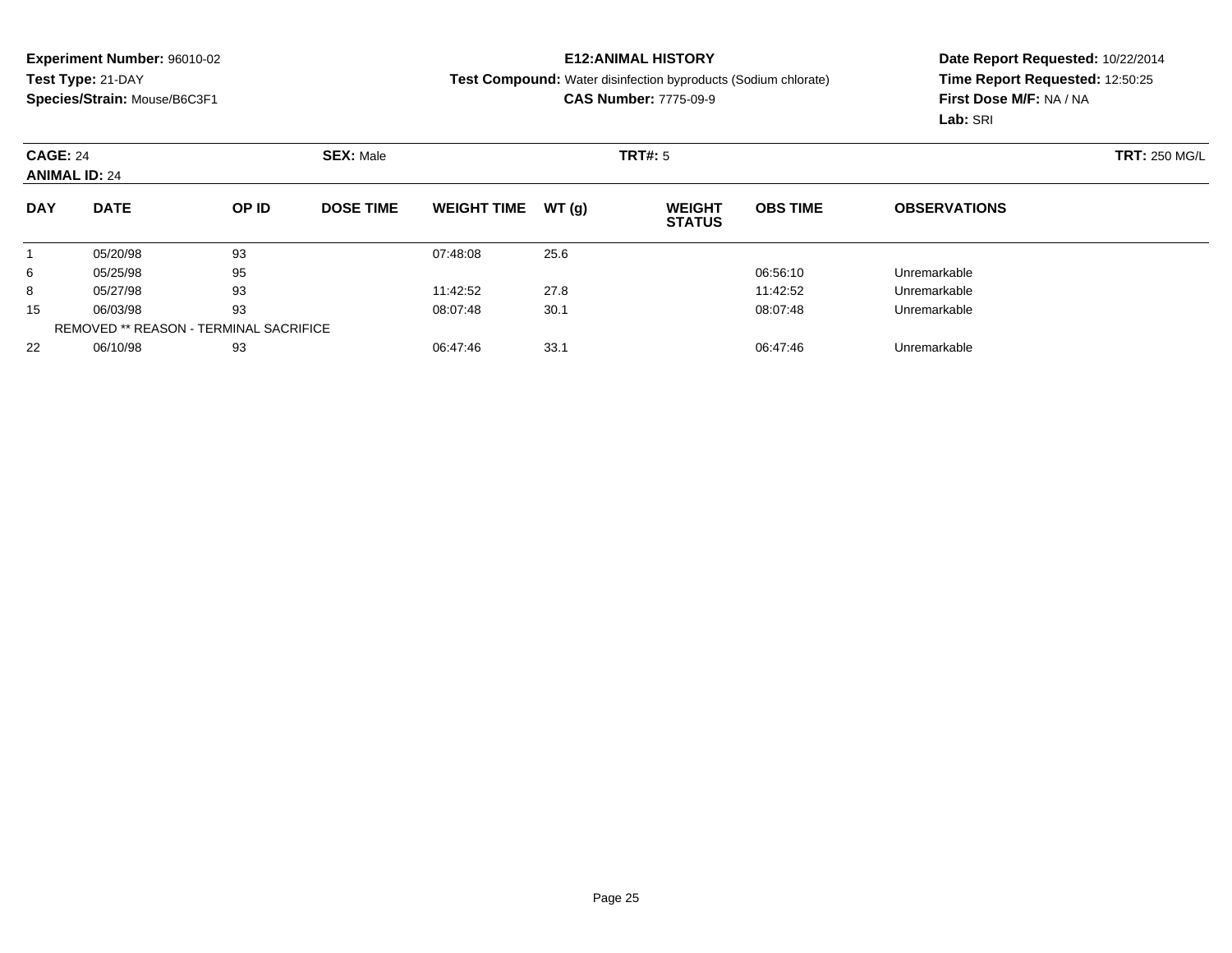## **E12:ANIMAL HISTORY**

#### **Test Compound:** Water disinfection byproducts (Sodium chlorate)

**CAS Number:** 7775-09-9

| <b>CAGE: 25</b><br><b>ANIMAL ID: 25</b> |                                               |       | <b>SEX: Male</b> |                    | <b>TRT#: 5</b> |                                |                 |                     | <b>TRT: 250 MG/L</b> |
|-----------------------------------------|-----------------------------------------------|-------|------------------|--------------------|----------------|--------------------------------|-----------------|---------------------|----------------------|
| <b>DAY</b>                              | <b>DATE</b>                                   | OP ID | <b>DOSE TIME</b> | <b>WEIGHT TIME</b> | WT(g)          | <b>WEIGHT</b><br><b>STATUS</b> | <b>OBS TIME</b> | <b>OBSERVATIONS</b> |                      |
|                                         | 05/20/98                                      | 93    |                  | 07:48:10           | 24.5           |                                |                 |                     |                      |
| 6                                       | 05/25/98                                      | 95    |                  |                    |                |                                | 06:56:26        | Unremarkable        |                      |
| 8                                       | 05/27/98                                      | 93    |                  | 11:44:10           | 25.5           |                                | 11:44:10        | Unremarkable        |                      |
| 15                                      | 06/03/98                                      | 93    |                  | 08:09:12           | 27.0           |                                | 08:09:12        | Unremarkable        |                      |
|                                         | <b>REMOVED ** REASON - TERMINAL SACRIFICE</b> |       |                  |                    |                |                                |                 |                     |                      |
| 22                                      | 06/10/98                                      | 93    |                  | 06:48:24           | 28.5           |                                | 06:48:24        | Unremarkable        |                      |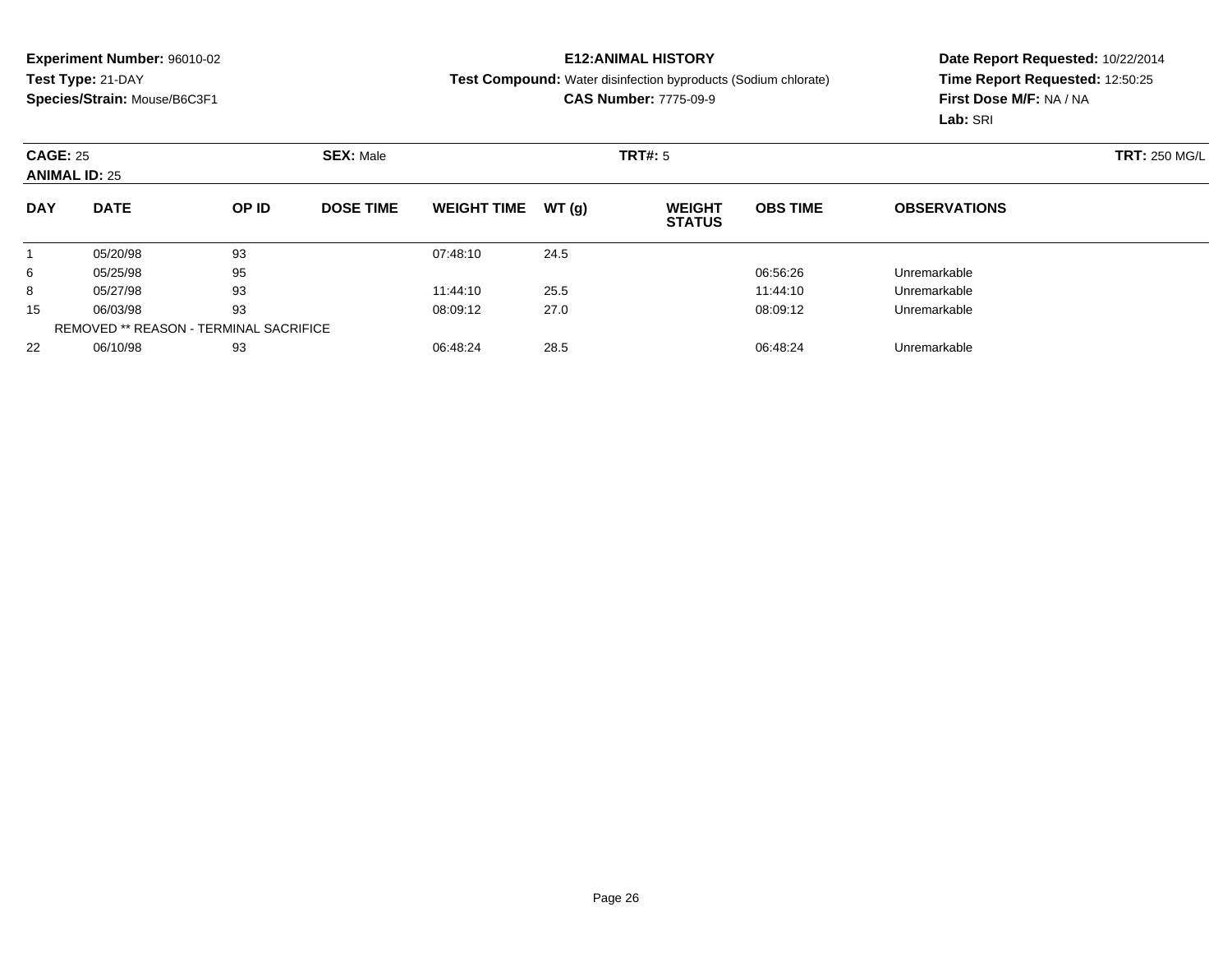## **E12:ANIMAL HISTORY**

**Test Compound:** Water disinfection byproducts (Sodium chlorate)

**CAS Number:** 7775-09-9

|            | <b>CAGE: 26</b><br><b>SEX: Male</b><br><b>ANIMAL ID: 26</b> |       |                  |                    |       | TRT#: 5                        |                 | <b>TRT: 250 MG/L</b> |  |
|------------|-------------------------------------------------------------|-------|------------------|--------------------|-------|--------------------------------|-----------------|----------------------|--|
| <b>DAY</b> | <b>DATE</b>                                                 | OP ID | <b>DOSE TIME</b> | <b>WEIGHT TIME</b> | WT(g) | <b>WEIGHT</b><br><b>STATUS</b> | <b>OBS TIME</b> | <b>OBSERVATIONS</b>  |  |
|            | 05/20/98                                                    | 93    |                  | 07:48:12           | 23.7  |                                |                 |                      |  |
| 6          | 05/25/98                                                    | 95    |                  |                    |       |                                | 06:56:54        | Unremarkable         |  |
| 8          | 05/27/98                                                    | 93    |                  | 11:45:26           | 25.2  |                                | 11:45:26        | Unremarkable         |  |
| 15         | 06/03/98                                                    | 93    |                  | 08:10:34           | 26.8  |                                | 08:10:34        | Unremarkable         |  |
|            | <b>REMOVED ** REASON - TERMINAL SACRIFICE</b>               |       |                  |                    |       |                                |                 |                      |  |
| 22         | 06/10/98                                                    | 93    |                  | 06:49:06           | 28.5  |                                | 06:49:06        | Unremarkable         |  |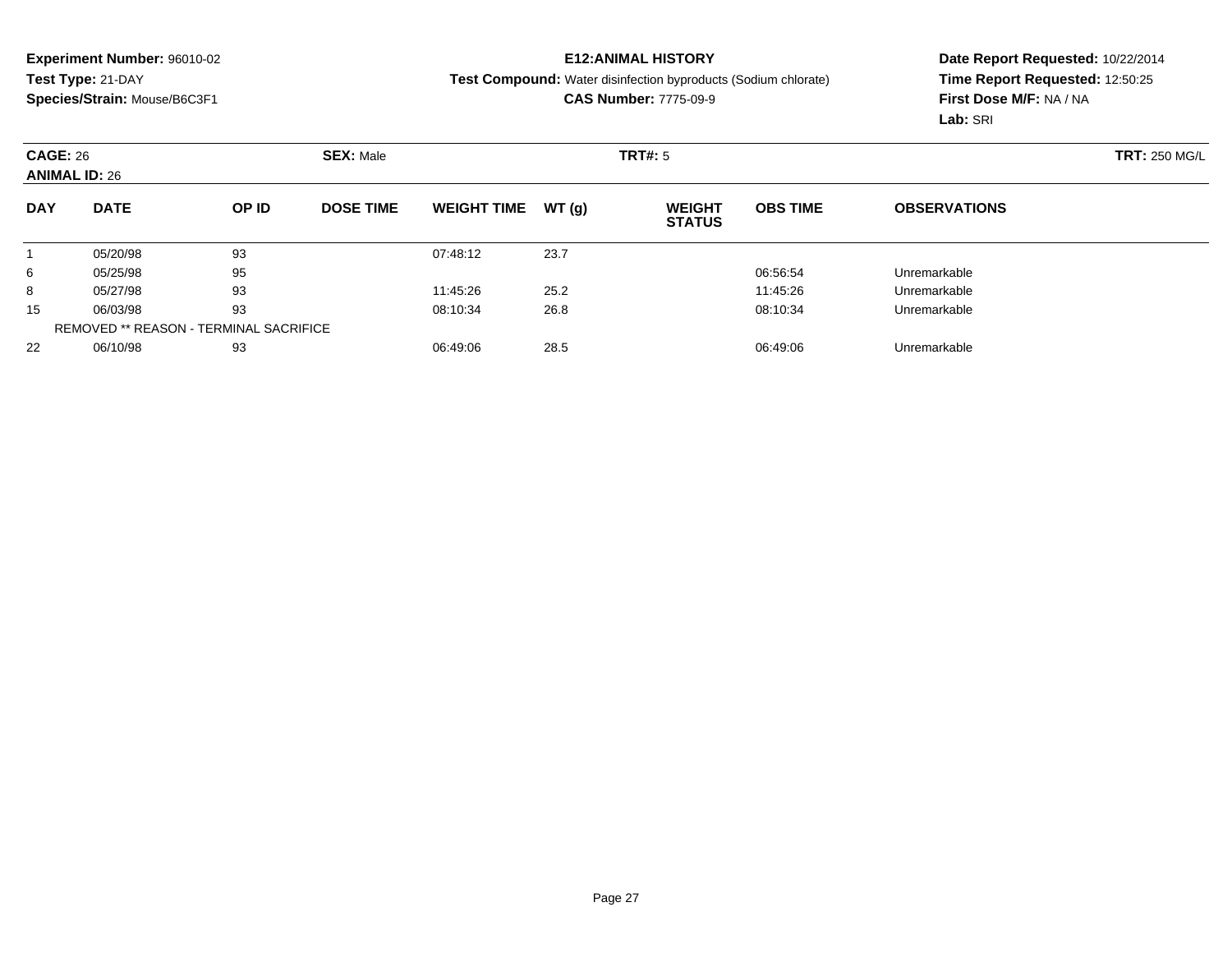## **E12:ANIMAL HISTORY**

#### **Test Compound:** Water disinfection byproducts (Sodium chlorate)

**CAS Number:** 7775-09-9

| <b>CAGE: 27</b><br><b>ANIMAL ID: 27</b> |                                               | <b>SEX: Male</b> |                  |                    | TRT#: 5 |                                |                 | <b>TRT: 250 MG/L</b> |  |
|-----------------------------------------|-----------------------------------------------|------------------|------------------|--------------------|---------|--------------------------------|-----------------|----------------------|--|
| <b>DAY</b>                              | <b>DATE</b>                                   | OP ID            | <b>DOSE TIME</b> | <b>WEIGHT TIME</b> | WT(g)   | <b>WEIGHT</b><br><b>STATUS</b> | <b>OBS TIME</b> | <b>OBSERVATIONS</b>  |  |
|                                         | 05/20/98                                      | 93               |                  | 07:48:14           | 25.3    |                                |                 |                      |  |
| 6                                       | 05/25/98                                      | 95               |                  |                    |         |                                | 06:57:14        | Unremarkable         |  |
| 8                                       | 05/27/98                                      | 93               |                  | 11:46:38           | 27.0    |                                | 11:46:38        | Unremarkable         |  |
| 15                                      | 06/03/98                                      | 93               |                  | 08:11:50           | 28.3    |                                | 08:11:50        | Unremarkable         |  |
|                                         | <b>REMOVED ** REASON - TERMINAL SACRIFICE</b> |                  |                  |                    |         |                                |                 |                      |  |
| 22                                      | 06/10/98                                      | 93               |                  | 06:49:46           | 29.5    |                                | 06:49:46        | Unremarkable         |  |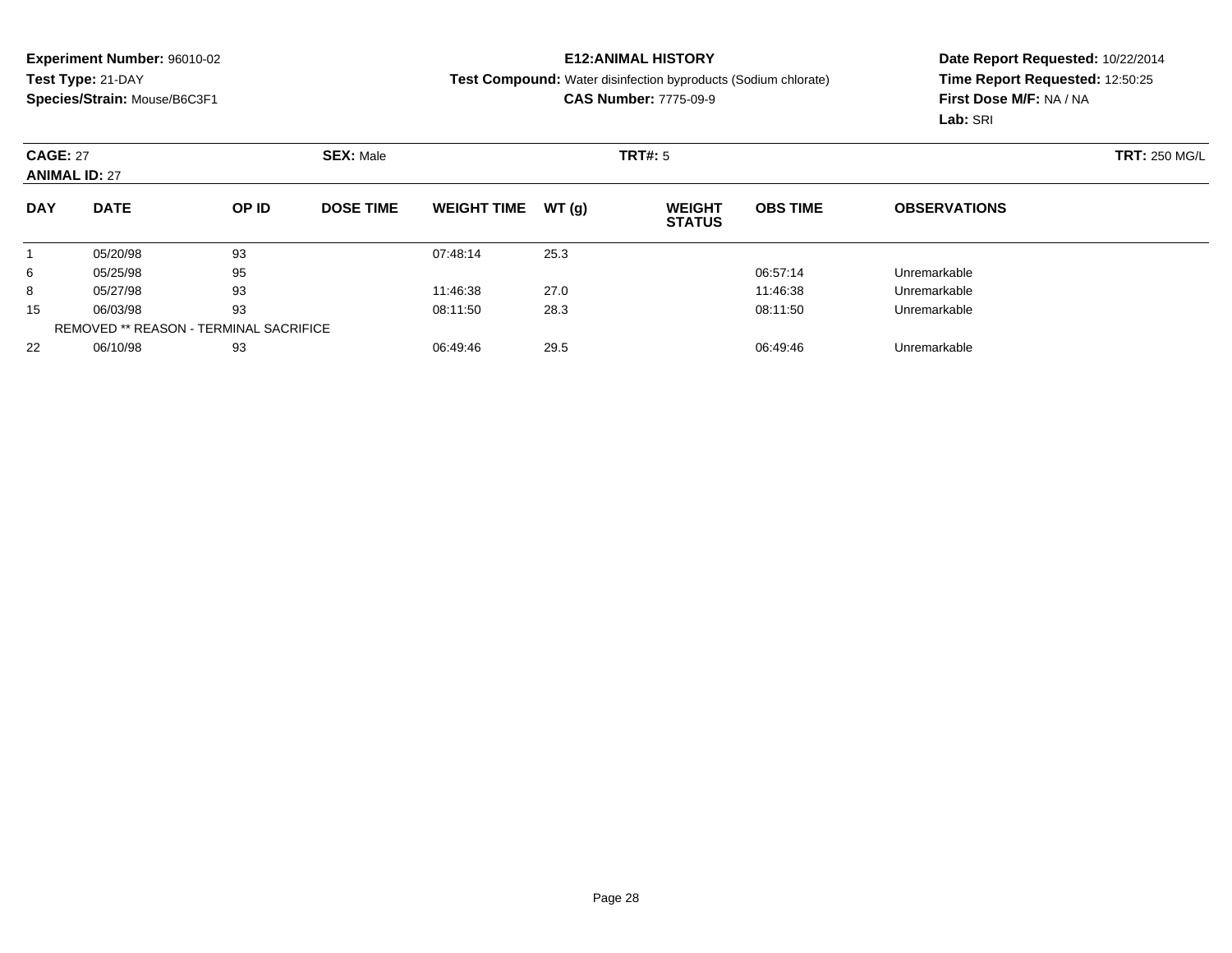## **E12:ANIMAL HISTORY**

**Test Compound:** Water disinfection byproducts (Sodium chlorate)

**CAS Number:** 7775-09-9

|            | <b>CAGE: 28</b><br><b>ANIMAL ID: 28</b>       |       | <b>SEX: Male</b> |                    |       |                                | TRT#: 5         |                     |  |  |
|------------|-----------------------------------------------|-------|------------------|--------------------|-------|--------------------------------|-----------------|---------------------|--|--|
| <b>DAY</b> | <b>DATE</b>                                   | OP ID | <b>DOSE TIME</b> | <b>WEIGHT TIME</b> | WT(g) | <b>WEIGHT</b><br><b>STATUS</b> | <b>OBS TIME</b> | <b>OBSERVATIONS</b> |  |  |
|            | 05/20/98                                      | 93    |                  | 07:48:16           | 25.1  |                                |                 |                     |  |  |
| 6          | 05/25/98                                      | 95    |                  |                    |       |                                | 06:57:26        | Unremarkable        |  |  |
| 8          | 05/27/98                                      | 93    |                  | 11:47:46           | 26.3  |                                | 11:47:46        | Unremarkable        |  |  |
| 15         | 06/03/98                                      | 93    |                  | 08:13:14           | 29.1  |                                | 08:13:14        | Unremarkable        |  |  |
|            | <b>REMOVED ** REASON - TERMINAL SACRIFICE</b> |       |                  |                    |       |                                |                 |                     |  |  |
| 22         | 06/10/98                                      | 93    |                  | 06:50:20           | 31.0  |                                | 06:50:20        | Unremarkable        |  |  |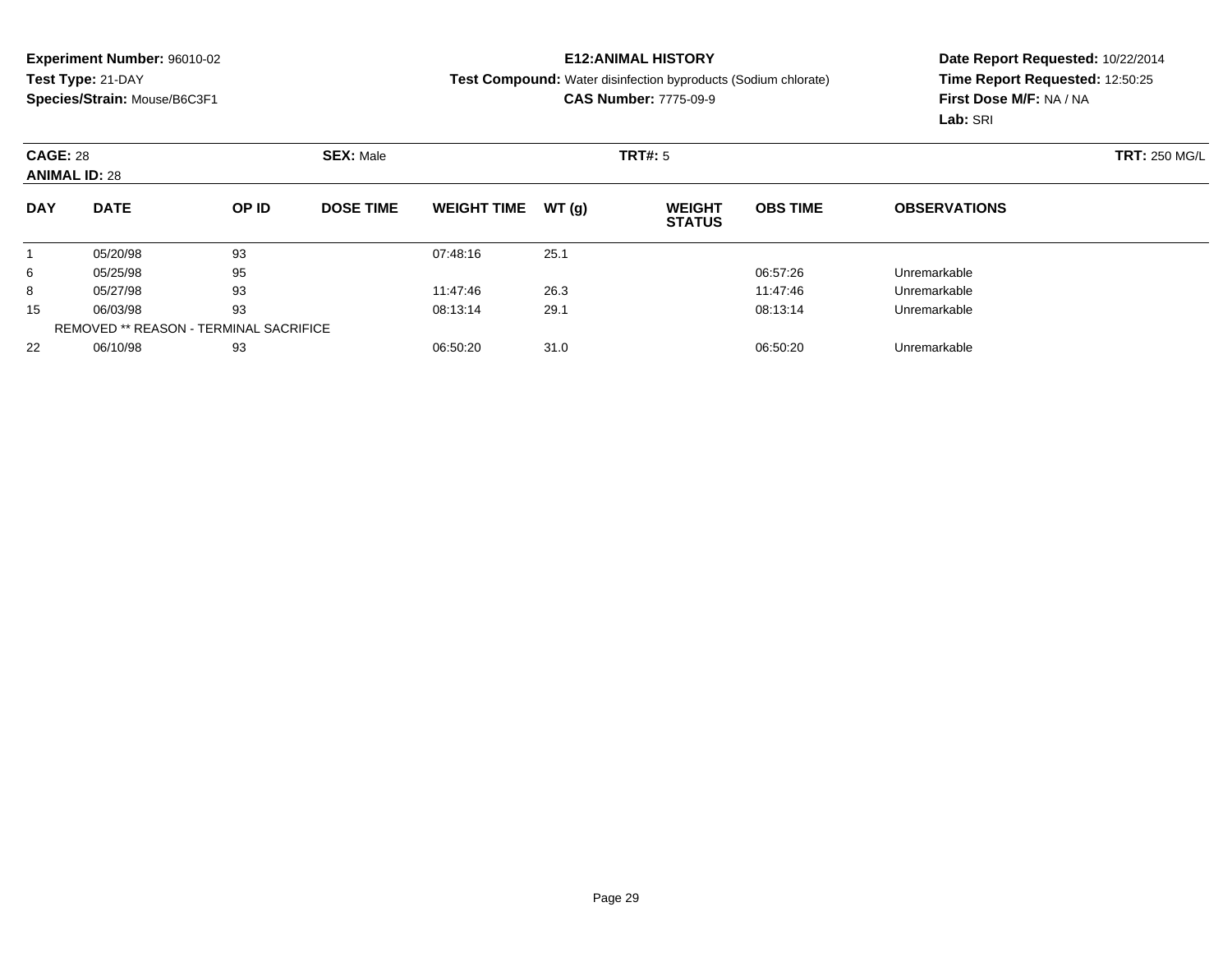## **E12:ANIMAL HISTORY**

#### **Test Compound:** Water disinfection byproducts (Sodium chlorate)

**CAS Number:** 7775-09-9

| <b>CAGE: 29</b><br><b>ANIMAL ID: 29</b> |                                               |       | <b>SEX: Male</b> |                    |       | <b>TRT#: 5</b>                 |                 | <b>TRT: 250 MG/L</b> |  |
|-----------------------------------------|-----------------------------------------------|-------|------------------|--------------------|-------|--------------------------------|-----------------|----------------------|--|
| <b>DAY</b>                              | <b>DATE</b>                                   | OP ID | <b>DOSE TIME</b> | <b>WEIGHT TIME</b> | WT(g) | <b>WEIGHT</b><br><b>STATUS</b> | <b>OBS TIME</b> | <b>OBSERVATIONS</b>  |  |
|                                         | 05/20/98                                      | 93    |                  | 07:48:18           | 24.1  |                                |                 |                      |  |
| 6                                       | 05/25/98                                      | 95    |                  |                    |       |                                | 06:57:42        | Unremarkable         |  |
| 8                                       | 05/27/98                                      | 93    |                  | 11:49:06           | 26.1  |                                | 11:49:06        | Unremarkable         |  |
| 15                                      | 06/03/98                                      | 93    |                  | 08:14:30           | 28.2  |                                | 08:14:30        | Unremarkable         |  |
|                                         | <b>REMOVED ** REASON - TERMINAL SACRIFICE</b> |       |                  |                    |       |                                |                 |                      |  |
| 22                                      | 06/10/98                                      | 93    |                  | 06:50:50           | 31.1  |                                | 06:50:50        | Unremarkable         |  |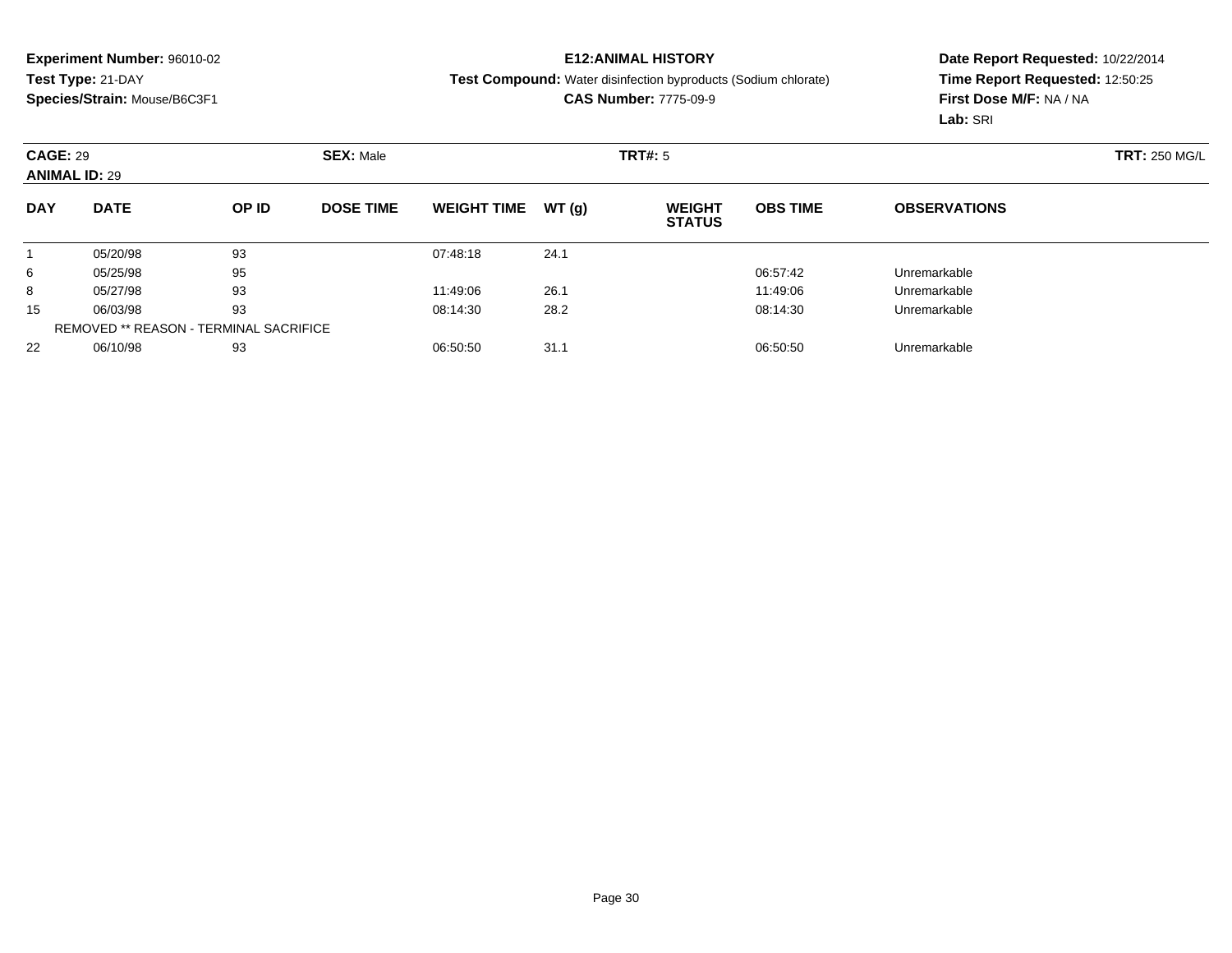## **E12:ANIMAL HISTORY**

#### **Test Compound:** Water disinfection byproducts (Sodium chlorate)

**CAS Number:** 7775-09-9

|            | <b>CAGE: 30</b><br><b>ANIMAL ID: 30</b>       |       | <b>SEX: Male</b> |                    | TRT#: 5 |                                |                 |                     | <b>TRT: 250 MG/L</b> |
|------------|-----------------------------------------------|-------|------------------|--------------------|---------|--------------------------------|-----------------|---------------------|----------------------|
| <b>DAY</b> | <b>DATE</b>                                   | OP ID | <b>DOSE TIME</b> | <b>WEIGHT TIME</b> | WT(q)   | <b>WEIGHT</b><br><b>STATUS</b> | <b>OBS TIME</b> | <b>OBSERVATIONS</b> |                      |
|            | 05/20/98                                      | 93    |                  | 07:48:20           | 24.0    |                                |                 |                     |                      |
| 6          | 05/25/98                                      | 95    |                  |                    |         |                                | 06:57:58        | Unremarkable        |                      |
| 8          | 05/27/98                                      | 93    |                  | 11:51:48           | 26.0    |                                | 11:51:48        | Unremarkable        |                      |
| 15         | 06/03/98                                      | 93    |                  | 08:16:04           | 28.2    |                                | 08:16:04        | Unremarkable        |                      |
|            | <b>REMOVED ** REASON - TERMINAL SACRIFICE</b> |       |                  |                    |         |                                |                 |                     |                      |
| 22         | 06/10/98                                      | 93    |                  | 06:51:32           | 30.3    |                                | 06:51:32        | Unremarkable        |                      |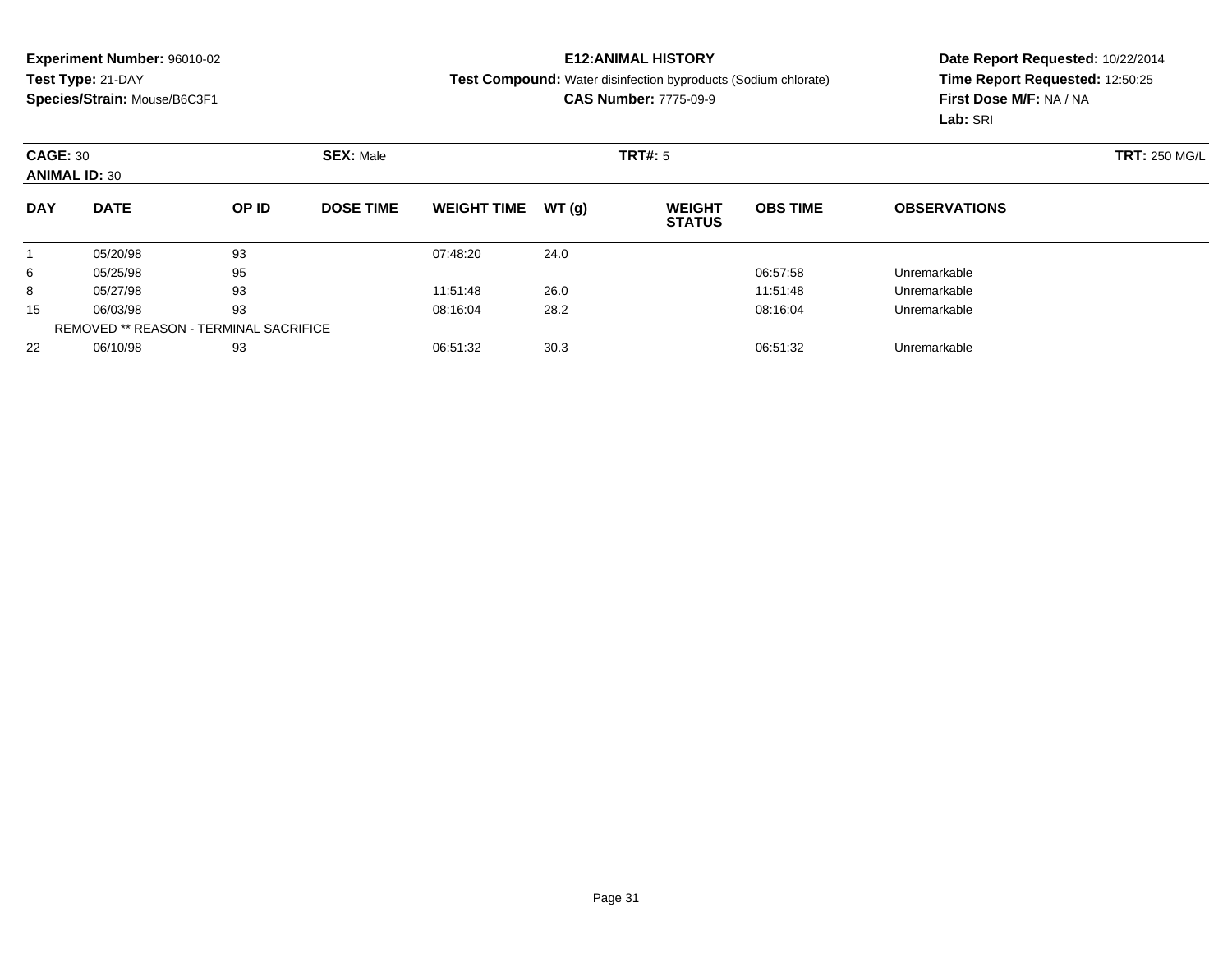## **E12:ANIMAL HISTORY**

#### **Test Compound:** Water disinfection byproducts (Sodium chlorate)

**CAS Number:** 7775-09-9

|            | <b>CAGE: 31</b><br><b>ANIMAL ID: 31</b> |       | <b>SEX: Male</b> |                    |       | <b>TRT#: 7</b>                 |                 | <b>TRT: 500 MG/L</b> |  |
|------------|-----------------------------------------|-------|------------------|--------------------|-------|--------------------------------|-----------------|----------------------|--|
| <b>DAY</b> | <b>DATE</b>                             | OP ID | <b>DOSE TIME</b> | <b>WEIGHT TIME</b> | WT(g) | <b>WEIGHT</b><br><b>STATUS</b> | <b>OBS TIME</b> | <b>OBSERVATIONS</b>  |  |
|            | 05/20/98                                | 93    |                  | 07:48:22           | 24.5  |                                |                 |                      |  |
| 6          | 05/25/98                                | 95    |                  |                    |       |                                | 06:58:16        | Unremarkable         |  |
| 8          | 05/27/98                                | 93    |                  | 11:53:04           | 25.6  |                                | 11:53:04        | Unremarkable         |  |
| 15         | 06/03/98                                | 93    |                  | 08:17:28           | 26.9  |                                | 08:17:28        | Unremarkable         |  |
|            | REMOVED ** REASON - TERMINAL SACRIFICE  |       |                  |                    |       |                                |                 |                      |  |
| 22         | 06/10/98                                | 93    |                  | 06:52:10           | 28.1  |                                | 06:52:10        | Unremarkable         |  |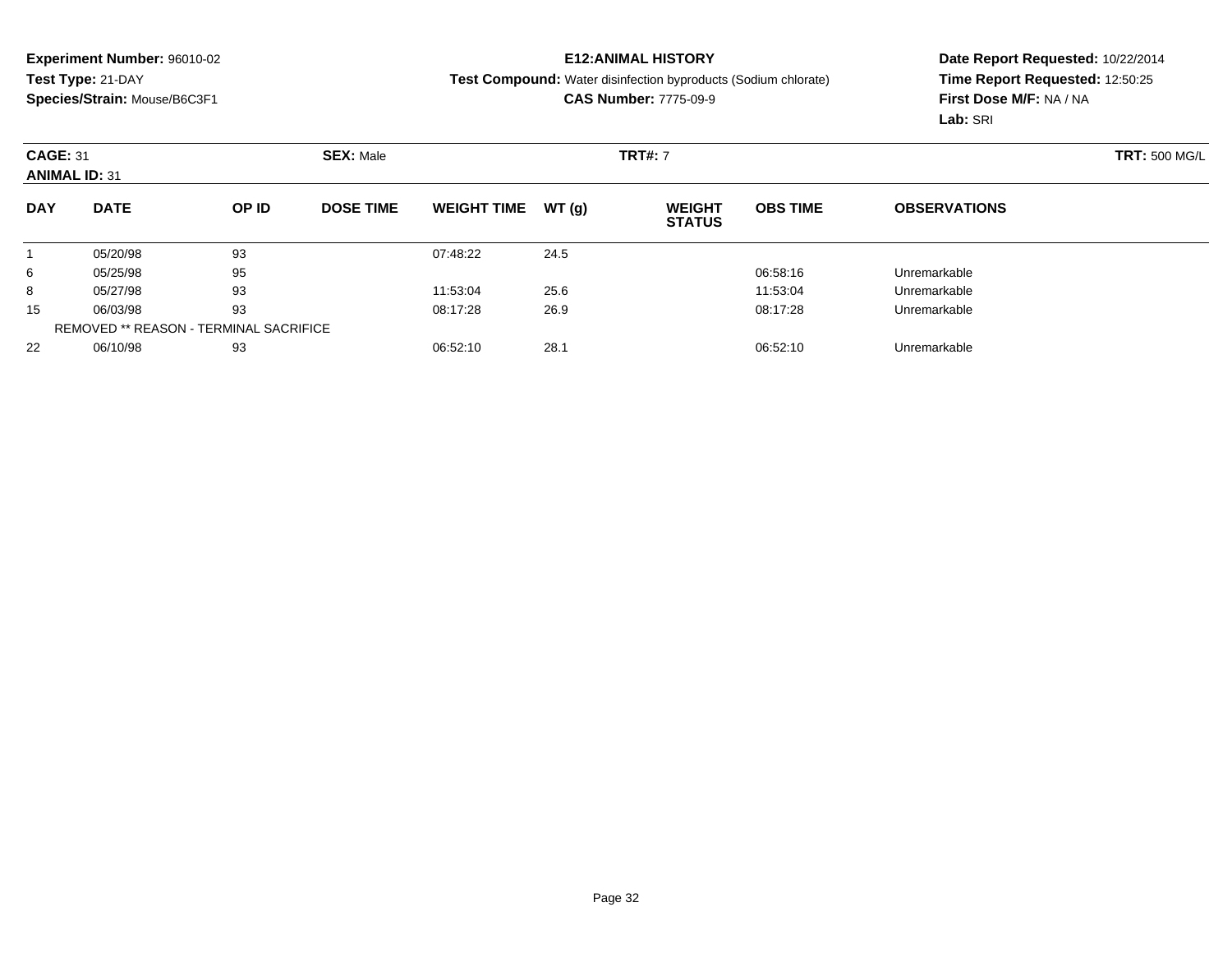## **E12:ANIMAL HISTORY**

**Test Compound:** Water disinfection byproducts (Sodium chlorate)

**CAS Number:** 7775-09-9

|            | <b>CAGE: 32</b><br><b>ANIMAL ID: 32</b> |       | <b>SEX: Male</b> |                    |       |                                | <b>TRT#: 7</b>  |                     |  |  |
|------------|-----------------------------------------|-------|------------------|--------------------|-------|--------------------------------|-----------------|---------------------|--|--|
| <b>DAY</b> | <b>DATE</b>                             | OP ID | <b>DOSE TIME</b> | <b>WEIGHT TIME</b> | WT(g) | <b>WEIGHT</b><br><b>STATUS</b> | <b>OBS TIME</b> | <b>OBSERVATIONS</b> |  |  |
|            | 05/20/98                                | 93    |                  | 07:48:24           | 24.8  |                                |                 |                     |  |  |
| 6          | 05/25/98                                | 95    |                  |                    |       |                                | 06:58:36        | Unremarkable        |  |  |
| 8          | 05/27/98                                | 93    |                  | 11:55:10           | 26.9  |                                | 11:55:10        | Unremarkable        |  |  |
| 15         | 06/03/98                                | 93    |                  | 08:20:04           | 28.9  |                                | 08:20:04        | Unremarkable        |  |  |
|            | REMOVED ** REASON - TERMINAL SACRIFICE  |       |                  |                    |       |                                |                 |                     |  |  |
| 22         | 06/10/98                                | 93    |                  | 06:52:46           | 30.7  |                                | 06:52:46        | Unremarkable        |  |  |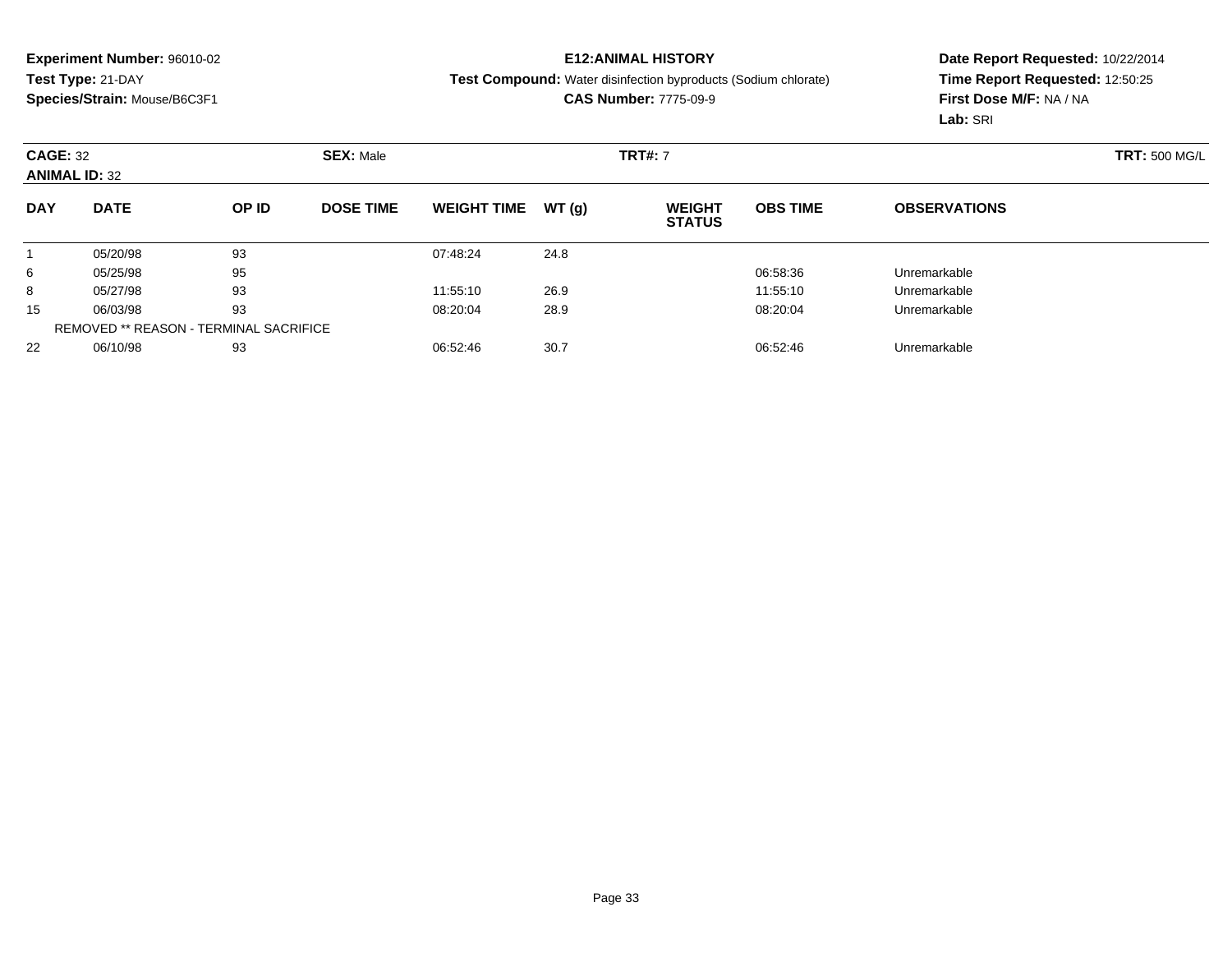## **E12:ANIMAL HISTORY**

**Test Compound:** Water disinfection byproducts (Sodium chlorate)

**CAS Number:** 7775-09-9

| <b>CAGE: 33</b><br><b>ANIMAL ID: 33</b> |                                               |       | <b>SEX: Male</b> |                    |       | <b>TRT#: 7</b>                 |                 |                     | <b>TRT: 500 MG/L</b> |
|-----------------------------------------|-----------------------------------------------|-------|------------------|--------------------|-------|--------------------------------|-----------------|---------------------|----------------------|
| <b>DAY</b>                              | <b>DATE</b>                                   | OP ID | <b>DOSE TIME</b> | <b>WEIGHT TIME</b> | WT(g) | <b>WEIGHT</b><br><b>STATUS</b> | <b>OBS TIME</b> | <b>OBSERVATIONS</b> |                      |
|                                         | 05/20/98                                      | 93    |                  | 07:48:26           | 24.0  |                                |                 |                     |                      |
| 6                                       | 05/25/98                                      | 95    |                  |                    |       |                                | 06:58:50        | Unremarkable        |                      |
| 8                                       | 05/27/98                                      | 93    |                  | 11:56:10           | 25.6  |                                | 11:56:10        | Unremarkable        |                      |
| 15                                      | 06/03/98                                      | 93    |                  | 08:21:12           | 26.9  |                                | 08:21:12        | Unremarkable        |                      |
|                                         | <b>REMOVED ** REASON - TERMINAL SACRIFICE</b> |       |                  |                    |       |                                |                 |                     |                      |
| 22                                      | 06/10/98                                      | 93    |                  | 06:53:24           | 28.5  |                                | 06:53:24        | Unremarkable        |                      |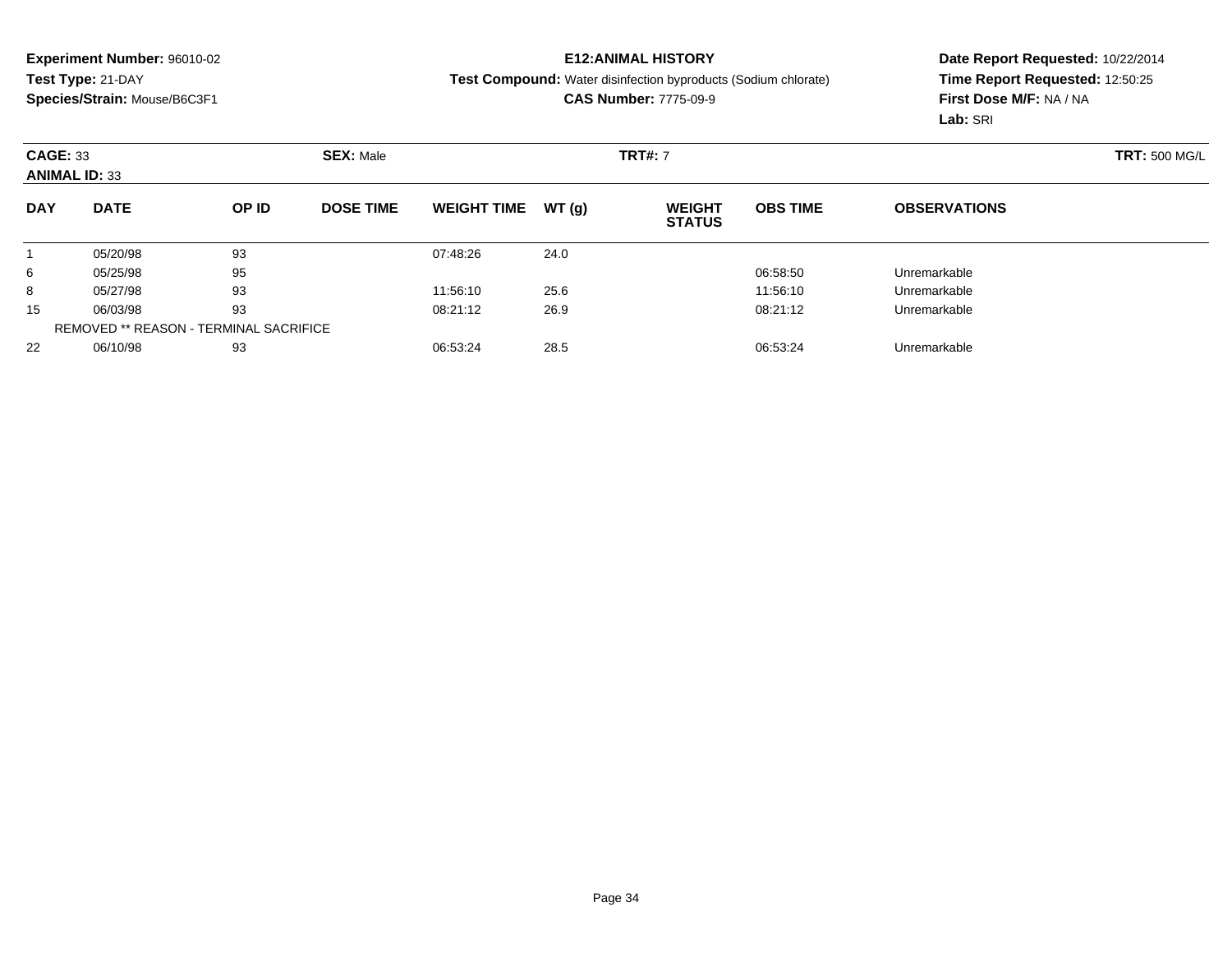## **E12:ANIMAL HISTORY**

**Test Compound:** Water disinfection byproducts (Sodium chlorate)

**CAS Number:** 7775-09-9

|            | <b>CAGE: 34</b><br><b>ANIMAL ID: 34</b>       |       |                  | <b>SEX: Male</b>   |       |                                | <b>TRT#: 7</b>  |                     |  |  |  |
|------------|-----------------------------------------------|-------|------------------|--------------------|-------|--------------------------------|-----------------|---------------------|--|--|--|
| <b>DAY</b> | <b>DATE</b>                                   | OP ID | <b>DOSE TIME</b> | <b>WEIGHT TIME</b> | WT(g) | <b>WEIGHT</b><br><b>STATUS</b> | <b>OBS TIME</b> | <b>OBSERVATIONS</b> |  |  |  |
|            | 05/20/98                                      | 93    |                  | 07:48:28           | 25.1  |                                |                 |                     |  |  |  |
| 6          | 05/25/98                                      | 95    |                  |                    |       |                                | 06:59:04        | Unremarkable        |  |  |  |
| 8          | 05/27/98                                      | 93    |                  | 11:57:02           | 26.7  |                                | 11:57:02        | Unremarkable        |  |  |  |
| 15         | 06/03/98                                      | 93    |                  | 08:22:24           | 28.2  |                                | 08:22:24        | Unremarkable        |  |  |  |
|            | <b>REMOVED ** REASON - TERMINAL SACRIFICE</b> |       |                  |                    |       |                                |                 |                     |  |  |  |
| 22         | 06/10/98                                      | 93    |                  | 06:54:00           | 30.9  |                                | 06:54:00        | Unremarkable        |  |  |  |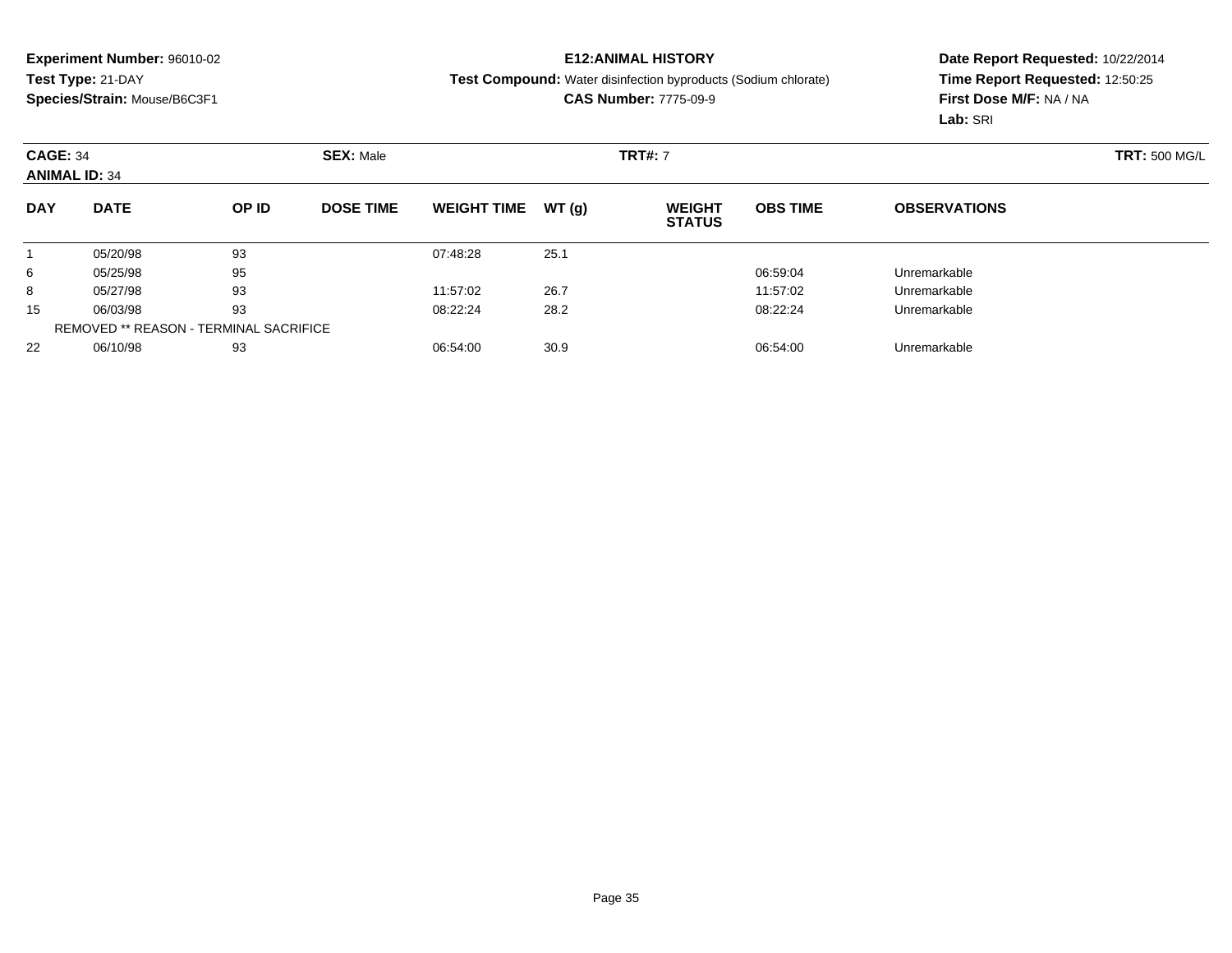## **E12:ANIMAL HISTORY**

**Test Compound:** Water disinfection byproducts (Sodium chlorate)

**CAS Number:** 7775-09-9

|            | <b>CAGE: 35</b><br><b>SEX: Male</b><br><b>ANIMAL ID: 35</b> |       |                  |                    |       | <b>TRT#: 7</b>                 |                 |                     | <b>TRT: 500 MG/L</b> |
|------------|-------------------------------------------------------------|-------|------------------|--------------------|-------|--------------------------------|-----------------|---------------------|----------------------|
| <b>DAY</b> | <b>DATE</b>                                                 | OP ID | <b>DOSE TIME</b> | <b>WEIGHT TIME</b> | WT(g) | <b>WEIGHT</b><br><b>STATUS</b> | <b>OBS TIME</b> | <b>OBSERVATIONS</b> |                      |
|            | 05/20/98                                                    | 93    |                  | 07:48:30           | 24.4  |                                |                 |                     |                      |
| 6          | 05/25/98                                                    | 95    |                  |                    |       |                                | 06:59:20        | Unremarkable        |                      |
| 8          | 05/27/98                                                    | 93    |                  | 11:58:24           | 26.2  |                                | 11:58:24        | Unremarkable        |                      |
| 15         | 06/03/98                                                    | 93    |                  | 08:23:50           | 27.5  |                                | 08:23:50        | Unremarkable        |                      |
|            | <b>REMOVED ** REASON - TERMINAL SACRIFICE</b>               |       |                  |                    |       |                                |                 |                     |                      |
| 22         | 06/10/98                                                    | 93    |                  | 06:54:36           | 29.0  |                                | 06:54:36        | Unremarkable        |                      |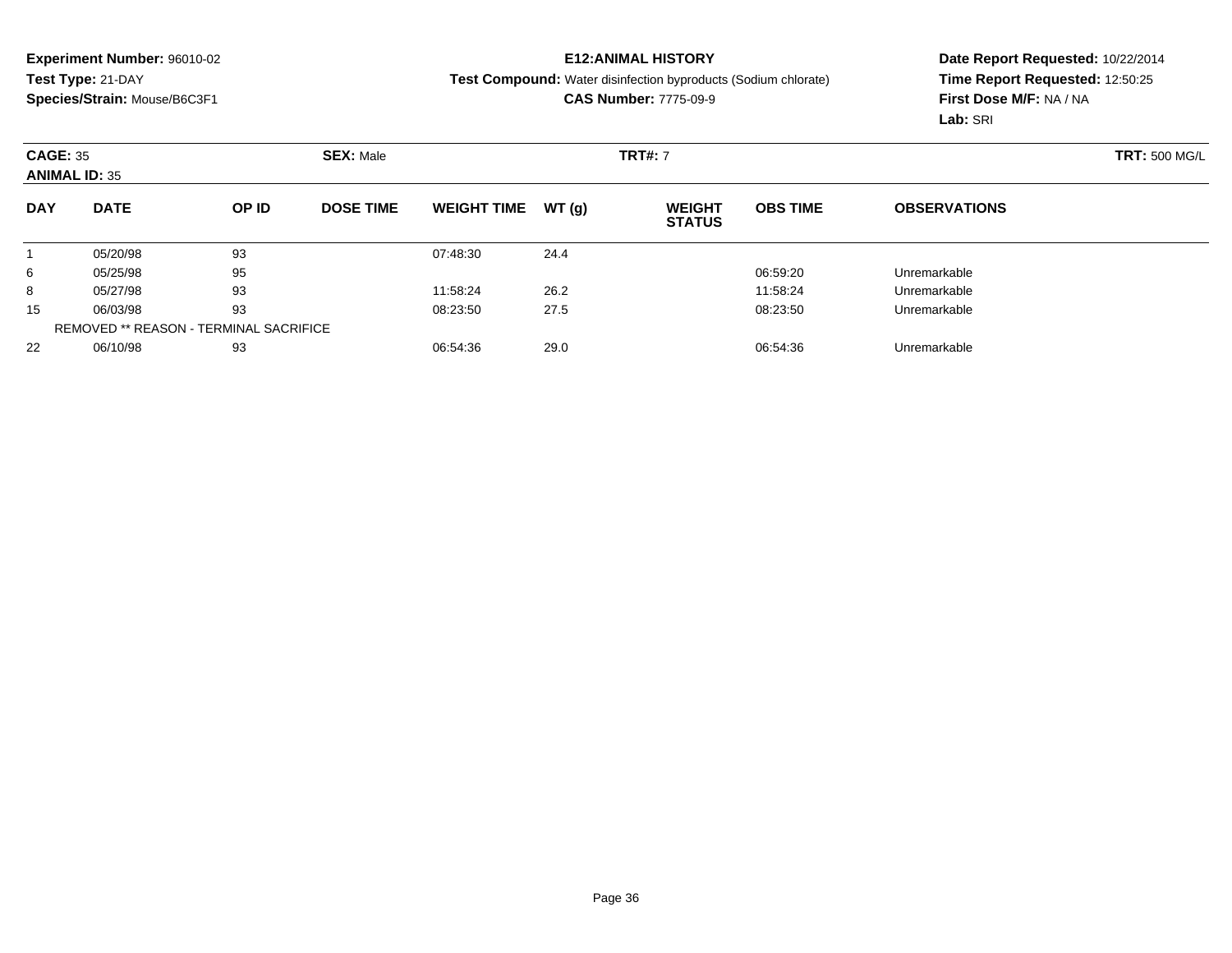## **E12:ANIMAL HISTORY**

**Test Compound:** Water disinfection byproducts (Sodium chlorate)

**CAS Number:** 7775-09-9

| <b>CAGE: 36</b><br><b>ANIMAL ID: 36</b> |                                               |       | <b>SEX: Male</b> |                    |       |                                | <b>TRT#: 7</b>  |                     |  |  |
|-----------------------------------------|-----------------------------------------------|-------|------------------|--------------------|-------|--------------------------------|-----------------|---------------------|--|--|
| <b>DAY</b>                              | <b>DATE</b>                                   | OP ID | <b>DOSE TIME</b> | <b>WEIGHT TIME</b> | WT(g) | <b>WEIGHT</b><br><b>STATUS</b> | <b>OBS TIME</b> | <b>OBSERVATIONS</b> |  |  |
|                                         | 05/20/98                                      | 93    |                  | 07:48:32           | 20.5  |                                |                 |                     |  |  |
| 6                                       | 05/25/98                                      | 95    |                  |                    |       |                                | 06:59:38        | Unremarkable        |  |  |
| 8                                       | 05/27/98                                      | 93    |                  | 13:28:52           | 26.3  |                                | 13:28:52        | Unremarkable        |  |  |
| 15                                      | 06/03/98                                      | 93    |                  | 08:30:50           | 28.2  |                                | 08:30:50        | Unremarkable        |  |  |
|                                         | <b>REMOVED ** REASON - TERMINAL SACRIFICE</b> |       |                  |                    |       |                                |                 |                     |  |  |
| 22                                      | 06/10/98                                      | 93    |                  | 06:55:10           | 30.5  |                                | 06:55:10        | Unremarkable        |  |  |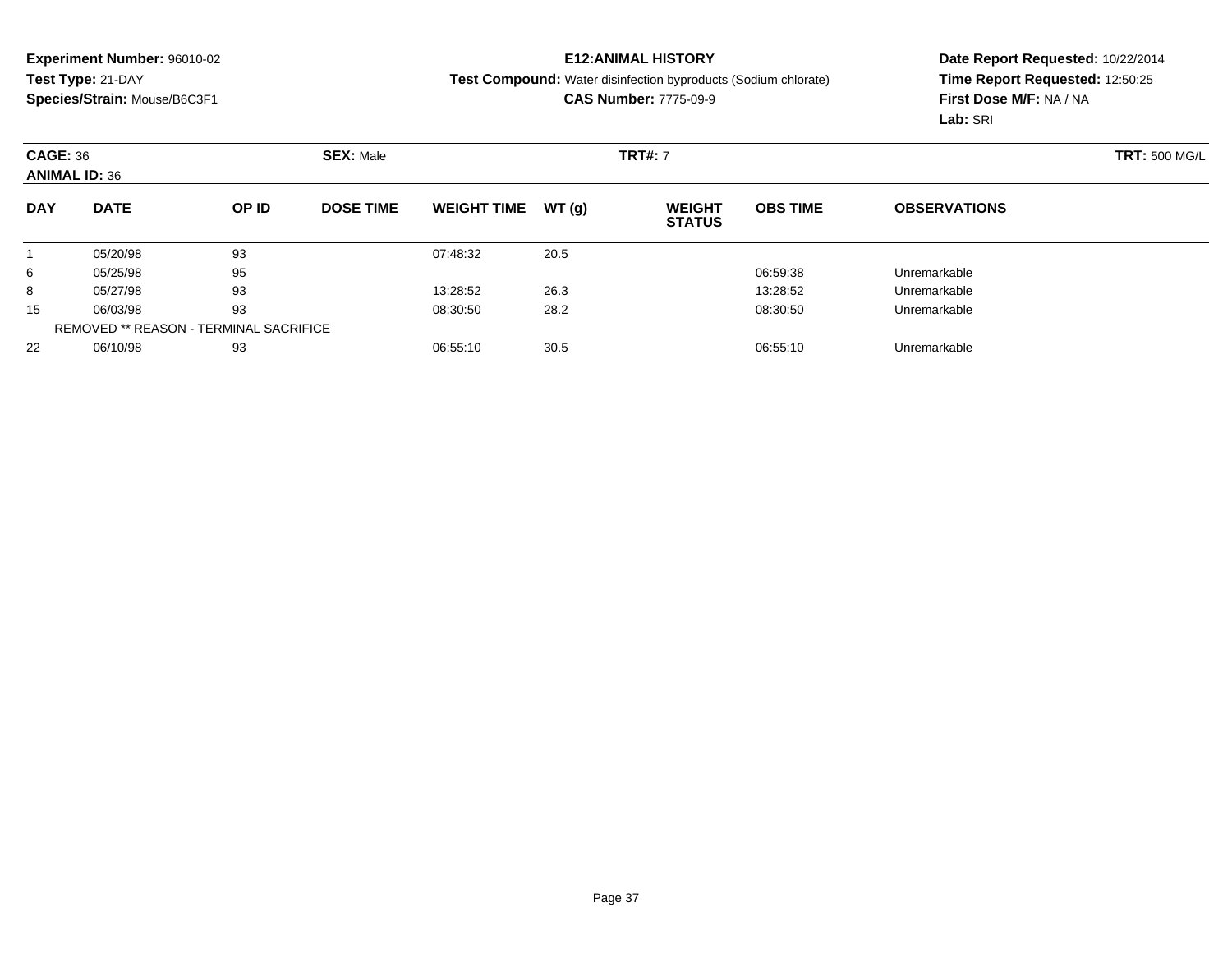### **E12:ANIMAL HISTORY**

**Test Compound:** Water disinfection byproducts (Sodium chlorate)

**CAS Number:** 7775-09-9

|            | <b>CAGE: 37</b><br><b>ANIMAL ID: 37</b>       |       | <b>SEX: Male</b> |                    |       |                                | <b>TRT#: 7</b>  |                     |  |  |
|------------|-----------------------------------------------|-------|------------------|--------------------|-------|--------------------------------|-----------------|---------------------|--|--|
| <b>DAY</b> | <b>DATE</b>                                   | OP ID | <b>DOSE TIME</b> | <b>WEIGHT TIME</b> | WT(g) | <b>WEIGHT</b><br><b>STATUS</b> | <b>OBS TIME</b> | <b>OBSERVATIONS</b> |  |  |
|            | 05/20/98                                      | 93    |                  | 07:48:34           | 23.3  |                                |                 |                     |  |  |
| 6          | 05/25/98                                      | 95    |                  |                    |       |                                | 06:59:58        | Unremarkable        |  |  |
| 8          | 05/27/98                                      | 93    |                  | 13:31:56           | 27.0  |                                | 13:31:56        | Unremarkable        |  |  |
| 15         | 06/03/98                                      | 93    |                  | 08:34:40           | 29.6  |                                | 08:34:40        | Unremarkable        |  |  |
|            | <b>REMOVED ** REASON - TERMINAL SACRIFICE</b> |       |                  |                    |       |                                |                 |                     |  |  |
| 22         | 06/10/98                                      | 93    |                  | 06:56:28           | 32.0  |                                | 06:56:28        | Unremarkable        |  |  |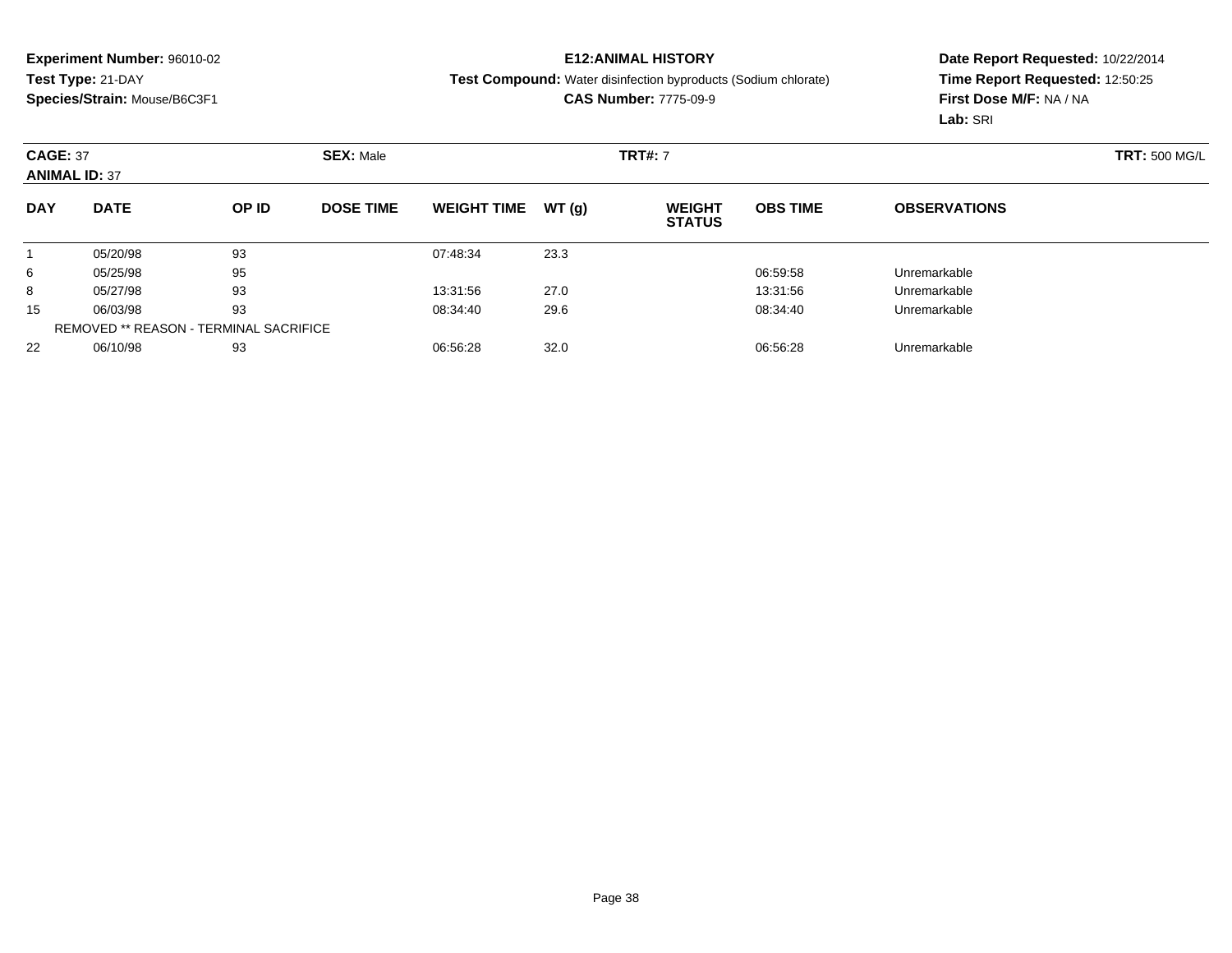## **E12:ANIMAL HISTORY**

**Test Compound:** Water disinfection byproducts (Sodium chlorate)

**CAS Number:** 7775-09-9

| <b>CAGE: 38</b><br><b>ANIMAL ID: 38</b> |                                               |       | <b>SEX: Male</b> |                    |       |                                | <b>TRT#: 7</b>  |                     |  |  |
|-----------------------------------------|-----------------------------------------------|-------|------------------|--------------------|-------|--------------------------------|-----------------|---------------------|--|--|
| <b>DAY</b>                              | <b>DATE</b>                                   | OP ID | <b>DOSE TIME</b> | <b>WEIGHT TIME</b> | WT(g) | <b>WEIGHT</b><br><b>STATUS</b> | <b>OBS TIME</b> | <b>OBSERVATIONS</b> |  |  |
|                                         | 05/20/98                                      | 93    |                  | 07:48:36           | 23.2  |                                |                 |                     |  |  |
| 6                                       | 05/25/98                                      | 95    |                  |                    |       |                                | 07:00:16        | Unremarkable        |  |  |
| 8                                       | 05/27/98                                      | 93    |                  | 13:33:38           | 25.6  |                                | 13:33:38        | Unremarkable        |  |  |
| 15                                      | 06/03/98                                      | 93    |                  | 08:36:26           | 26.8  |                                | 08:36:26        | Unremarkable        |  |  |
|                                         | <b>REMOVED ** REASON - TERMINAL SACRIFICE</b> |       |                  |                    |       |                                |                 |                     |  |  |
| 22                                      | 06/10/98                                      | 93    |                  | 06:57:10           | 28.0  |                                | 06:57:10        | Unremarkable        |  |  |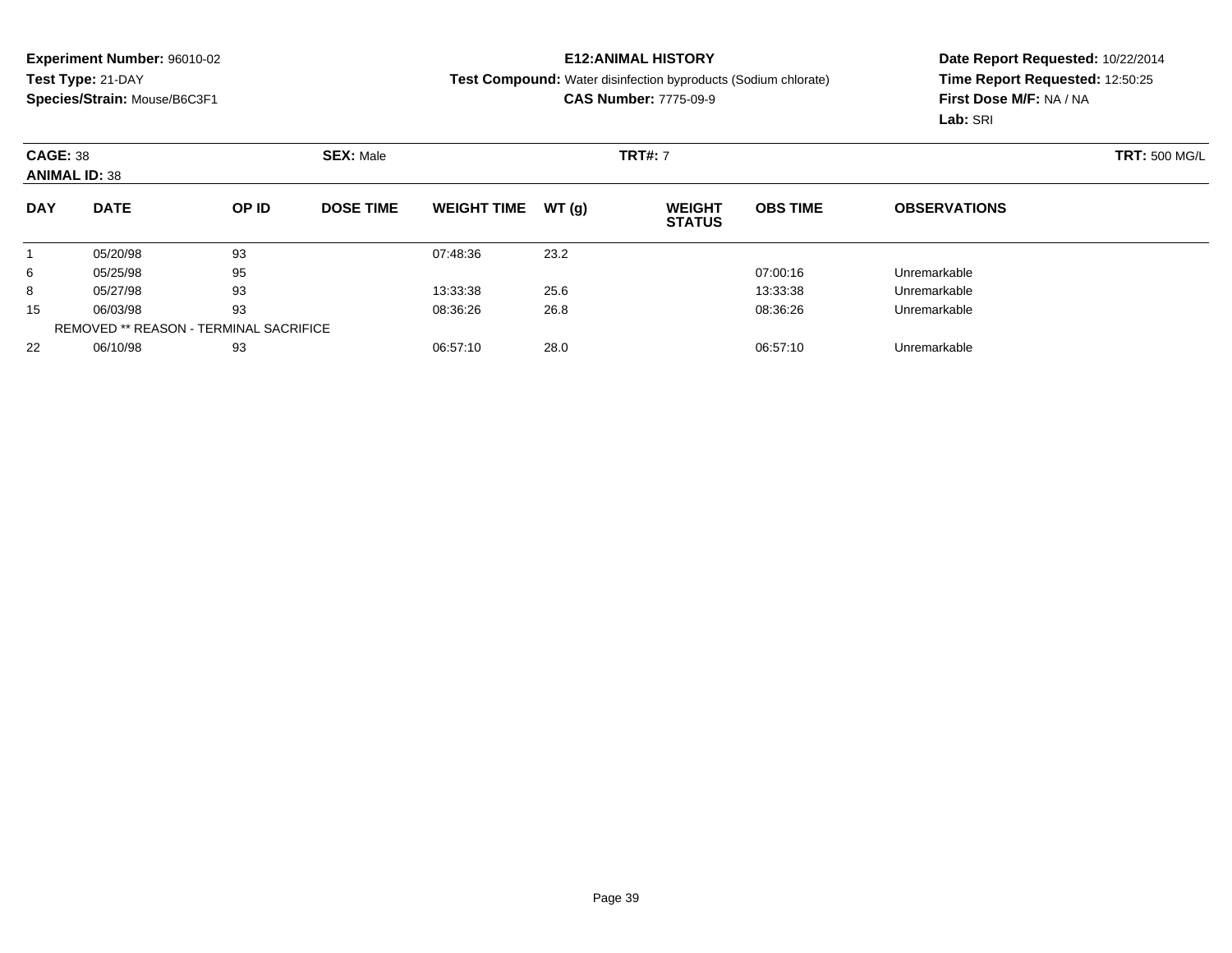## **E12:ANIMAL HISTORY**

**Test Compound:** Water disinfection byproducts (Sodium chlorate)

**CAS Number:** 7775-09-9

|            | <b>CAGE: 39</b><br><b>ANIMAL ID: 39</b> |       | <b>SEX: Male</b> |                    |       | <b>TRT#: 7</b>                 |                 | <b>TRT: 500 MG/L</b> |  |
|------------|-----------------------------------------|-------|------------------|--------------------|-------|--------------------------------|-----------------|----------------------|--|
| <b>DAY</b> | <b>DATE</b>                             | OP ID | <b>DOSE TIME</b> | <b>WEIGHT TIME</b> | WT(g) | <b>WEIGHT</b><br><b>STATUS</b> | <b>OBS TIME</b> | <b>OBSERVATIONS</b>  |  |
|            | 05/20/98                                | 93    |                  | 07:48:38           | 24.6  |                                |                 |                      |  |
| 6          | 05/25/98                                | 95    |                  |                    |       |                                | 07:00:34        | Unremarkable         |  |
| 8          | 05/27/98                                | 93    |                  | 13:37:08           | 26.9  |                                | 13:37:08        | Unremarkable         |  |
| 15         | 06/03/98                                | 93    |                  | 08:37:54           | 29.0  |                                | 08:37:54        | Unremarkable         |  |
|            | REMOVED ** REASON - TERMINAL SACRIFICE  |       |                  |                    |       |                                |                 |                      |  |
| 22         | 06/10/98                                | 93    |                  | 06:57:44           | 30.7  |                                | 06:57:44        | Unremarkable         |  |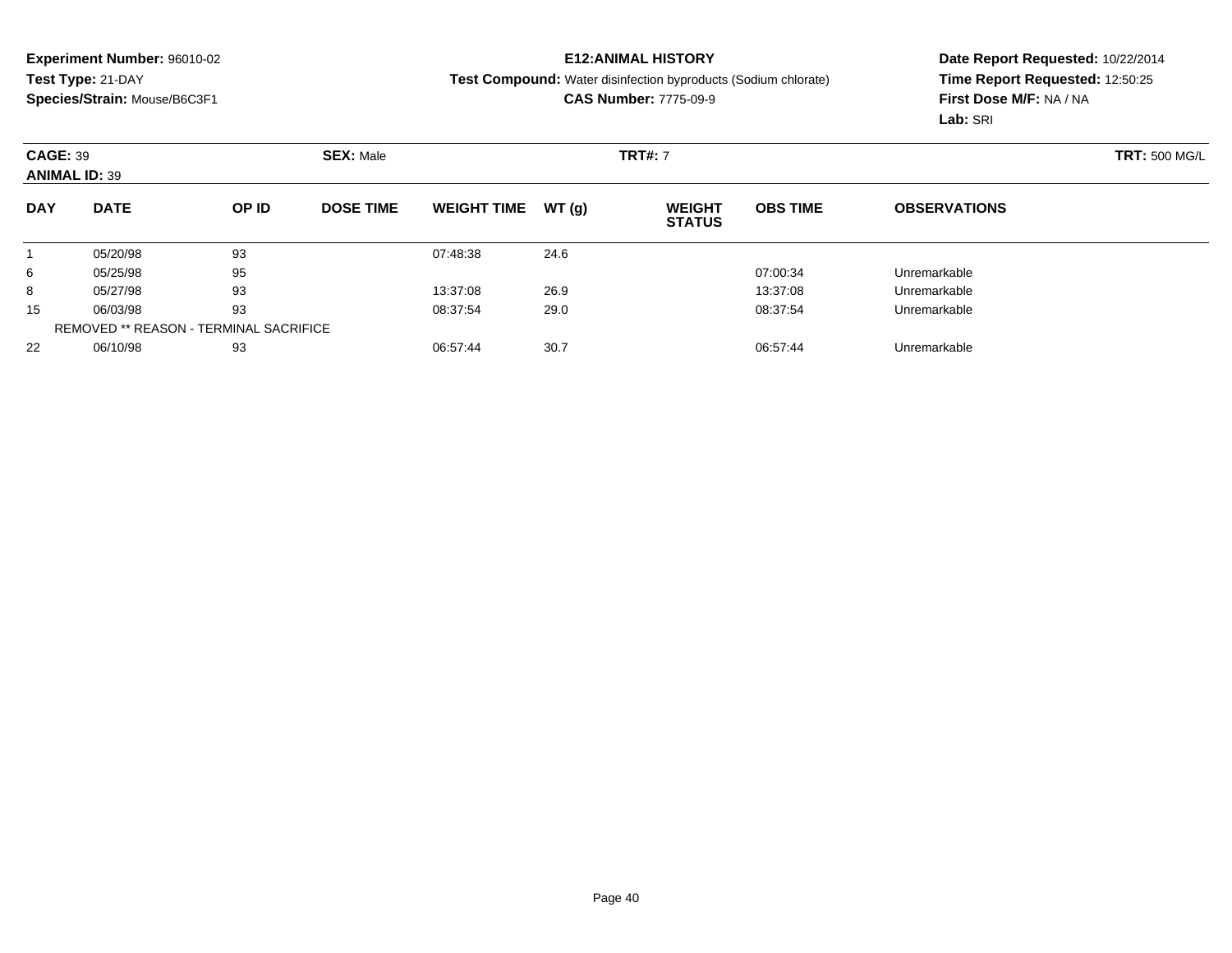### **E12:ANIMAL HISTORY**

**Test Compound:** Water disinfection byproducts (Sodium chlorate)

**CAS Number:** 7775-09-9

|            | <b>CAGE: 40</b><br><b>SEX: Male</b><br><b>ANIMAL ID: 40</b> |       |                  |                    |       | <b>TRT#: 7</b>                 |                 |                     | <b>TRT: 500 MG/L</b> |
|------------|-------------------------------------------------------------|-------|------------------|--------------------|-------|--------------------------------|-----------------|---------------------|----------------------|
| <b>DAY</b> | <b>DATE</b>                                                 | OP ID | <b>DOSE TIME</b> | <b>WEIGHT TIME</b> | WT(g) | <b>WEIGHT</b><br><b>STATUS</b> | <b>OBS TIME</b> | <b>OBSERVATIONS</b> |                      |
|            | 05/20/98                                                    | 93    |                  | 07:48:40           | 24.4  |                                |                 |                     |                      |
| 6          | 05/25/98                                                    | 95    |                  |                    |       |                                | 07:00:48        | Unremarkable        |                      |
| 8          | 05/27/98                                                    | 93    |                  | 13:38:32           | 26.7  |                                | 13:38:32        | Unremarkable        |                      |
| 15         | 06/03/98                                                    | 93    |                  | 08:39:16           | 27.7  |                                | 08:39:16        | Unremarkable        |                      |
|            | REMOVED ** REASON - TERMINAL SACRIFICE                      |       |                  |                    |       |                                |                 |                     |                      |
| 22         | 06/10/98                                                    | 93    |                  | 06:58:18           | 29.3  |                                | 06:58:18        | Unremarkable        |                      |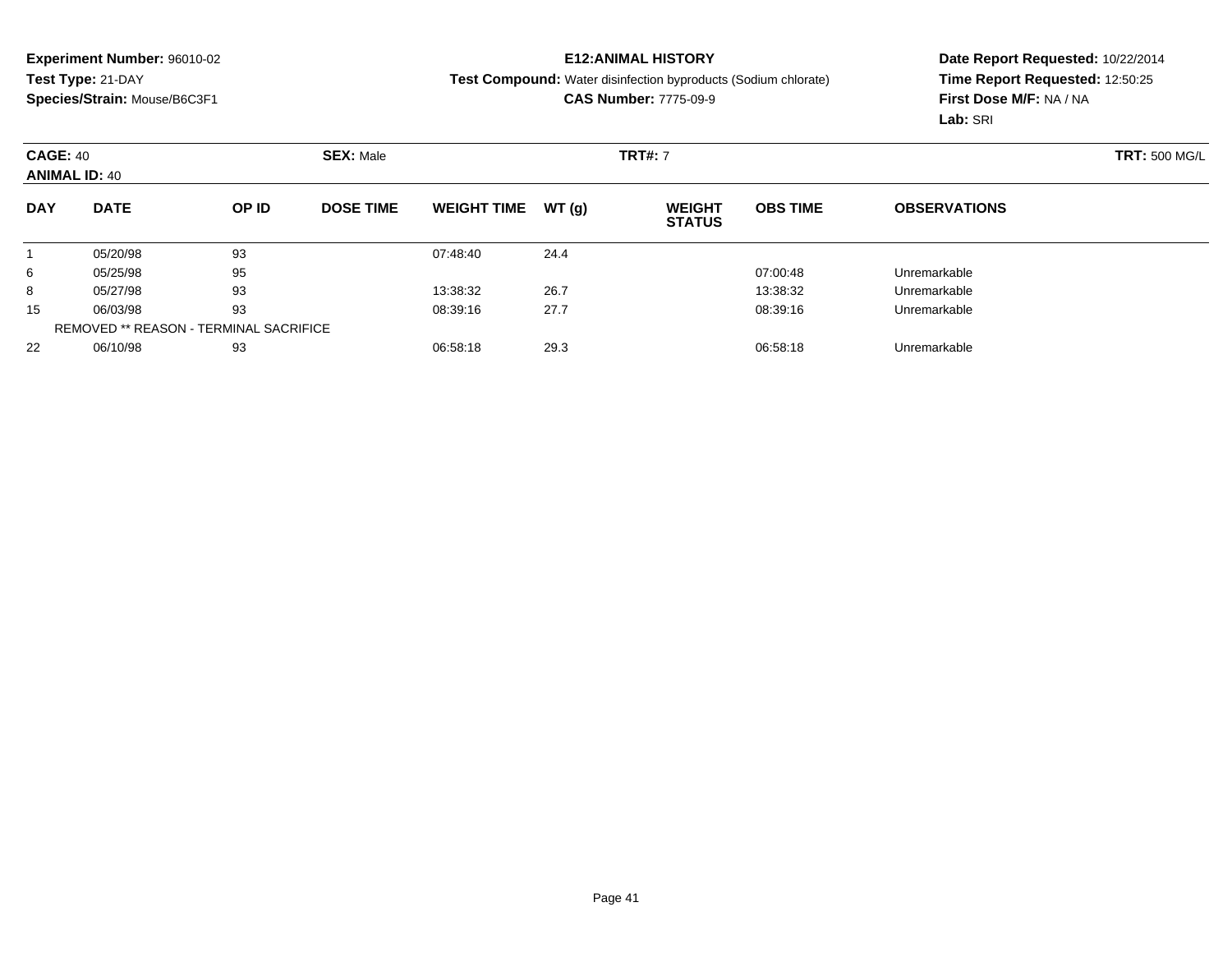## **E12:ANIMAL HISTORY**

#### **Test Compound:** Water disinfection byproducts (Sodium chlorate)

**CAS Number:** 7775-09-9

|            | <b>CAGE: 41</b><br><b>ANIMAL ID: 41</b>       |       | <b>SEX: Male</b> |                    |       |                                | <b>TRT#: 9</b>  |                     |  |  |
|------------|-----------------------------------------------|-------|------------------|--------------------|-------|--------------------------------|-----------------|---------------------|--|--|
| <b>DAY</b> | <b>DATE</b>                                   | OP ID | <b>DOSE TIME</b> | <b>WEIGHT TIME</b> | WT(g) | <b>WEIGHT</b><br><b>STATUS</b> | <b>OBS TIME</b> | <b>OBSERVATIONS</b> |  |  |
|            | 05/20/98                                      | 93    |                  | 07:48:42           | 23.2  |                                |                 |                     |  |  |
| 6          | 05/25/98                                      | 95    |                  |                    |       |                                | 07:01:06        | Unremarkable        |  |  |
| 8          | 05/27/98                                      | 93    |                  | 13:39:56           | 25.7  |                                | 13:39:56        | Unremarkable        |  |  |
| 15         | 06/03/98                                      | 93    |                  | 08:41:14           | 27.5  |                                | 08:41:14        | Unremarkable        |  |  |
|            | <b>REMOVED ** REASON - TERMINAL SACRIFICE</b> |       |                  |                    |       |                                |                 |                     |  |  |
| 22         | 06/10/98                                      | 93    |                  | 06:58:54           | 30.7  |                                | 06:58:54        | Unremarkable        |  |  |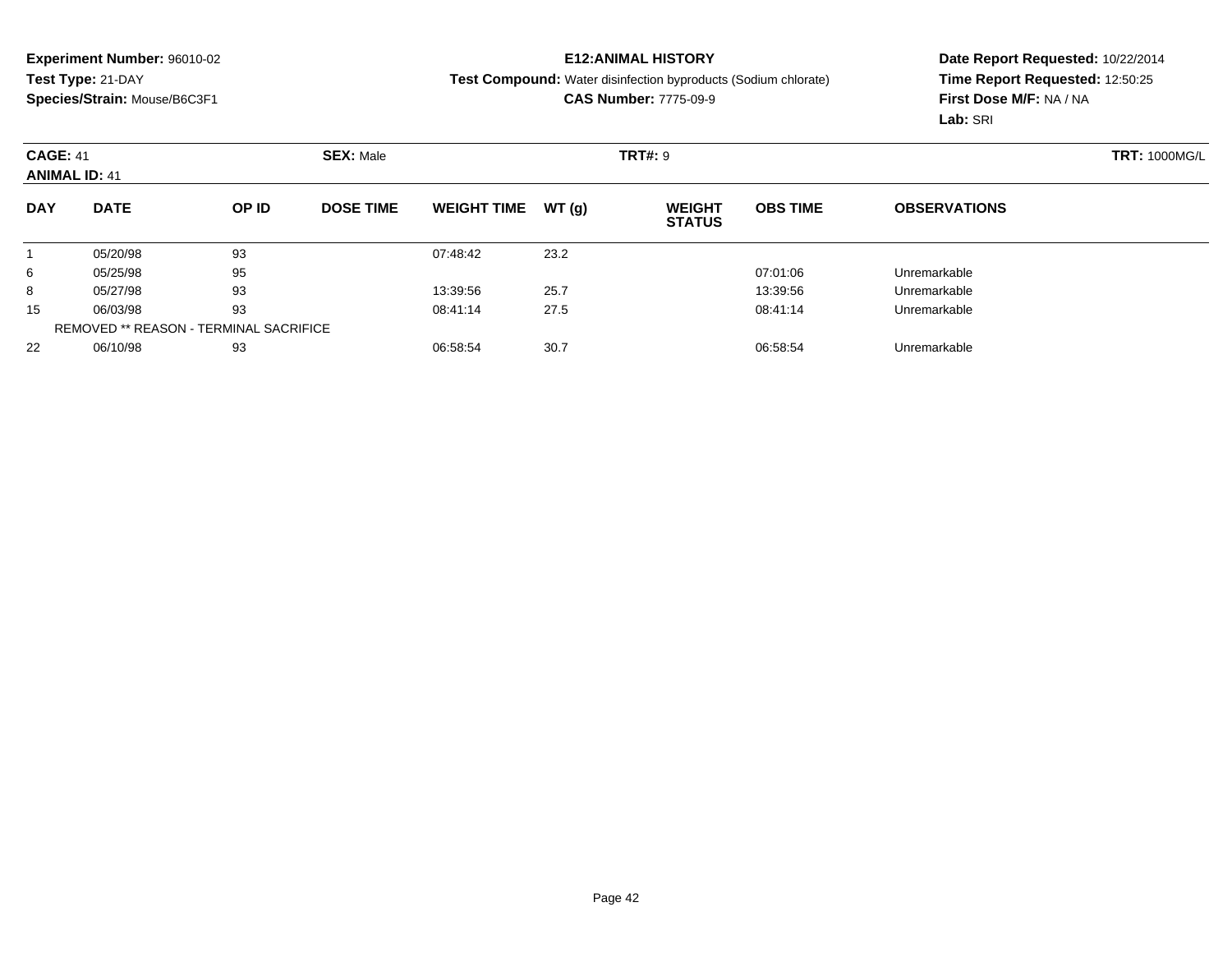## **E12:ANIMAL HISTORY**

**Test Compound:** Water disinfection byproducts (Sodium chlorate)

**CAS Number:** 7775-09-9

|            | <b>CAGE: 42</b><br><b>ANIMAL ID: 42</b>       |       | <b>SEX: Male</b> |                    |       |                                | <b>TRT#: 9</b>  |                     |  |  |  |
|------------|-----------------------------------------------|-------|------------------|--------------------|-------|--------------------------------|-----------------|---------------------|--|--|--|
| <b>DAY</b> | <b>DATE</b>                                   | OP ID | <b>DOSE TIME</b> | <b>WEIGHT TIME</b> | WT(g) | <b>WEIGHT</b><br><b>STATUS</b> | <b>OBS TIME</b> | <b>OBSERVATIONS</b> |  |  |  |
|            | 05/20/98                                      | 93    |                  | 07:48:44           | 23.9  |                                |                 |                     |  |  |  |
| 6          | 05/25/98                                      | 95    |                  |                    |       |                                | 07:01:26        | Unremarkable        |  |  |  |
| 8          | 05/27/98                                      | 93    |                  | 13:42:06           | 24.8  |                                | 13:42:06        | Unremarkable        |  |  |  |
| 15         | 06/03/98                                      | 93    |                  | 08:43:22           | 26.5  |                                | 08:43:22        | Unremarkable        |  |  |  |
|            | <b>REMOVED ** REASON - TERMINAL SACRIFICE</b> |       |                  |                    |       |                                |                 |                     |  |  |  |
| 22         | 06/10/98                                      | 93    |                  | 06:59:24           | 30.5  |                                | 06:59:24        | Unremarkable        |  |  |  |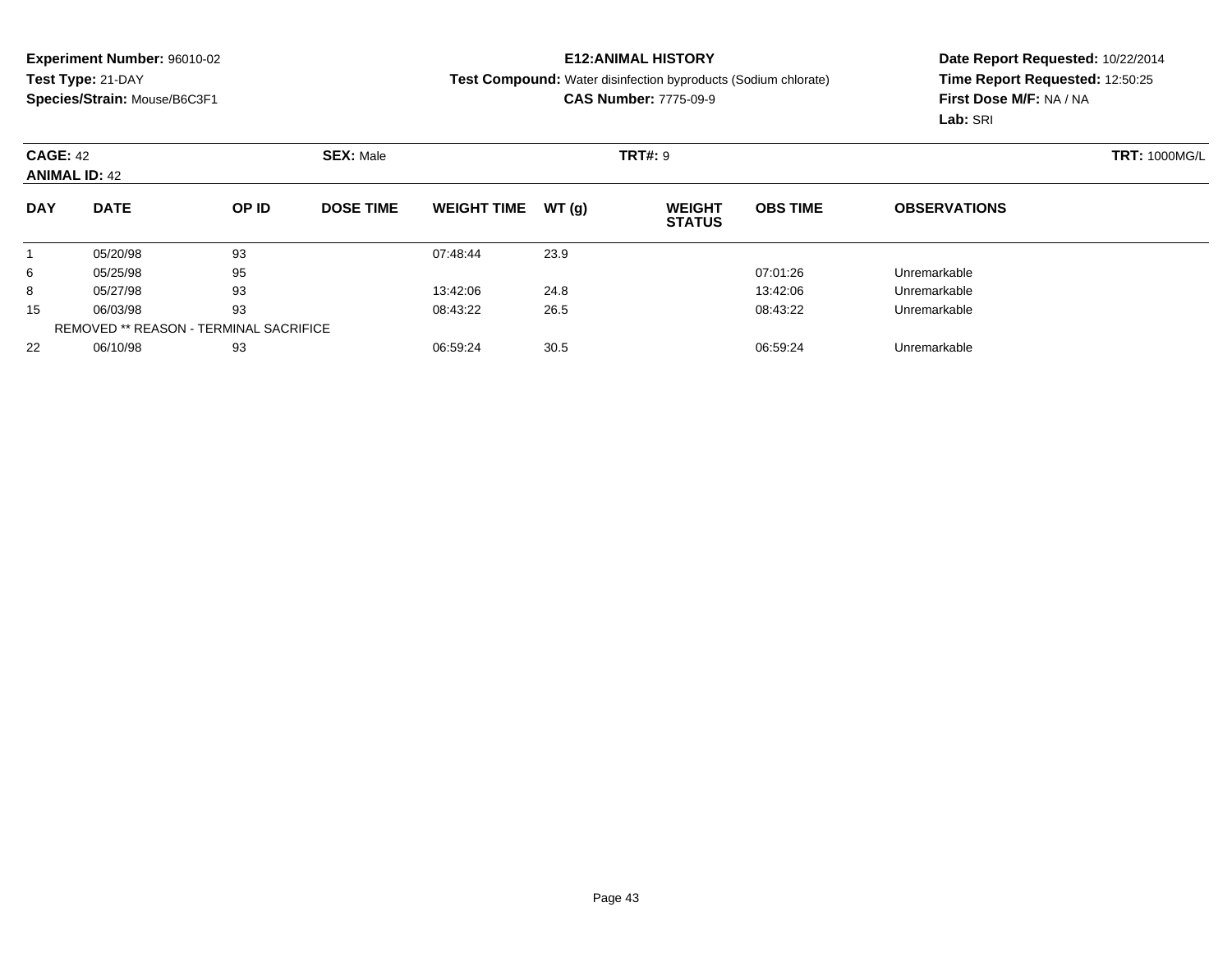## **E12:ANIMAL HISTORY**

#### **Test Compound:** Water disinfection byproducts (Sodium chlorate)

**CAS Number:** 7775-09-9

| <b>CAGE: 43</b><br><b>ANIMAL ID: 43</b> |                                               |       | <b>SEX: Male</b> |                    |       | <b>TRT#: 9</b>                 |                 |                     | <b>TRT: 1000MG/L</b> |
|-----------------------------------------|-----------------------------------------------|-------|------------------|--------------------|-------|--------------------------------|-----------------|---------------------|----------------------|
| <b>DAY</b>                              | <b>DATE</b>                                   | OP ID | <b>DOSE TIME</b> | <b>WEIGHT TIME</b> | WT(g) | <b>WEIGHT</b><br><b>STATUS</b> | <b>OBS TIME</b> | <b>OBSERVATIONS</b> |                      |
|                                         | 05/20/98                                      | 93    |                  | 07:48:46           | 24.7  |                                |                 |                     |                      |
| 6                                       | 05/25/98                                      | 95    |                  |                    |       |                                | 07:01:40        | Unremarkable        |                      |
| 8                                       | 05/27/98                                      | 93    |                  | 13:43:20           | 26.6  |                                | 13:43:20        | Unremarkable        |                      |
| 15                                      | 06/03/98                                      | 93    |                  | 08:44:40           | 28.7  |                                | 08:44:40        | Unremarkable        |                      |
|                                         | <b>REMOVED ** REASON - TERMINAL SACRIFICE</b> |       |                  |                    |       |                                |                 |                     |                      |
| 22                                      | 06/10/98                                      | 93    |                  | 07:00:00           | 31.2  |                                | 07:00:00        | Unremarkable        |                      |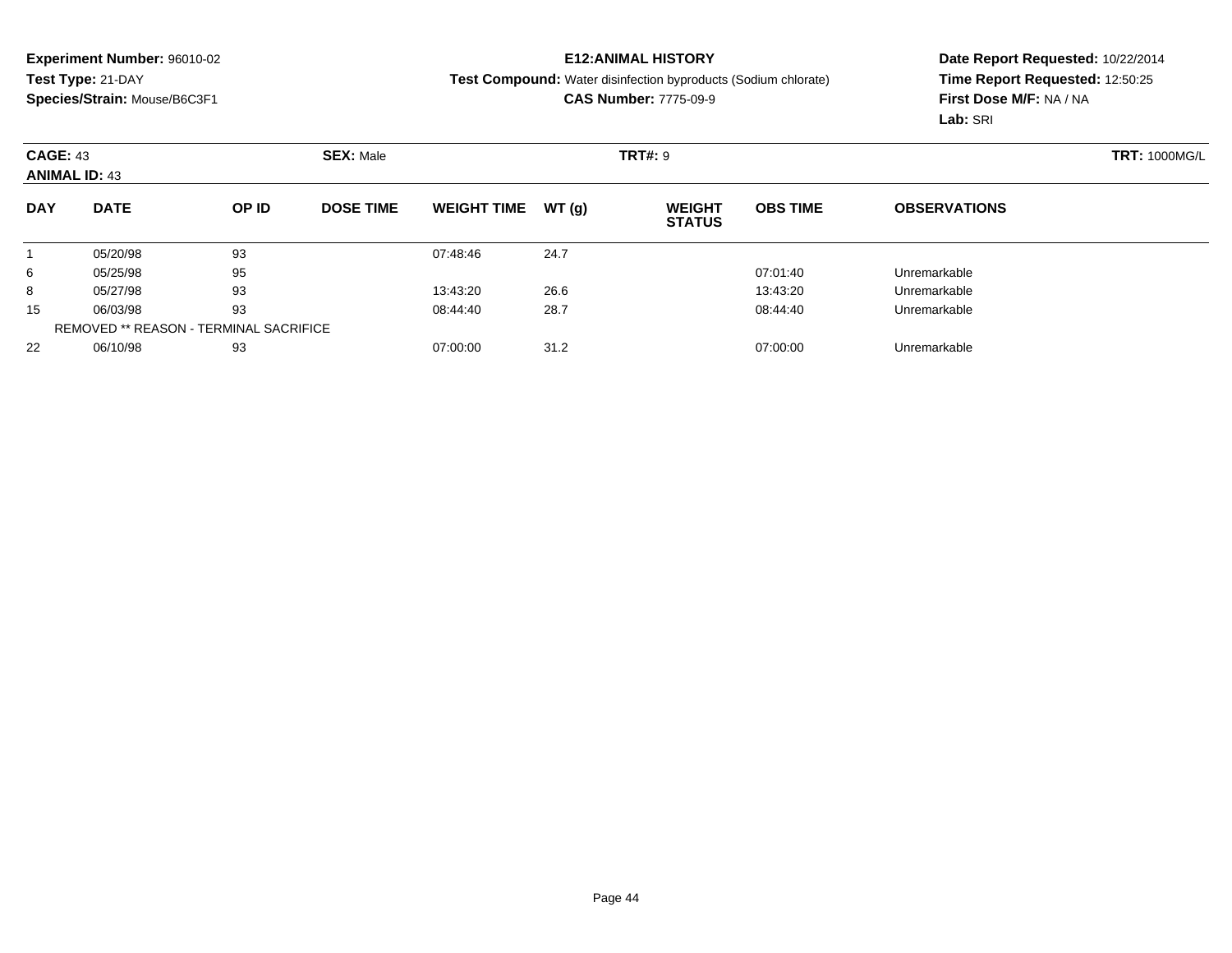### **E12:ANIMAL HISTORY**

#### **Test Compound:** Water disinfection byproducts (Sodium chlorate)

**CAS Number:** 7775-09-9

|            | <b>CAGE: 44</b><br><b>ANIMAL ID: 44</b>       |       | <b>SEX: Male</b> |                    |       |                                | <b>TRT#: 9</b>  |                     |  |  |
|------------|-----------------------------------------------|-------|------------------|--------------------|-------|--------------------------------|-----------------|---------------------|--|--|
| <b>DAY</b> | <b>DATE</b>                                   | OP ID | <b>DOSE TIME</b> | <b>WEIGHT TIME</b> | WT(g) | <b>WEIGHT</b><br><b>STATUS</b> | <b>OBS TIME</b> | <b>OBSERVATIONS</b> |  |  |
|            | 05/20/98                                      | 93    |                  | 07:48:48           | 25.2  |                                |                 |                     |  |  |
| 6          | 05/25/98                                      | 95    |                  |                    |       |                                | 07:01:56        | Unremarkable        |  |  |
| 8          | 05/27/98                                      | 93    |                  | 13:44:52           | 26.4  |                                | 13:44:52        | Unremarkable        |  |  |
| 15         | 06/03/98                                      | 93    |                  | 08:45:44           | 27.9  |                                | 08:45:44        | Unremarkable        |  |  |
|            | <b>REMOVED ** REASON - TERMINAL SACRIFICE</b> |       |                  |                    |       |                                |                 |                     |  |  |
| 22         | 06/10/98                                      | 93    |                  | 07:00:32           | 29.4  |                                | 07:00:32        | Unremarkable        |  |  |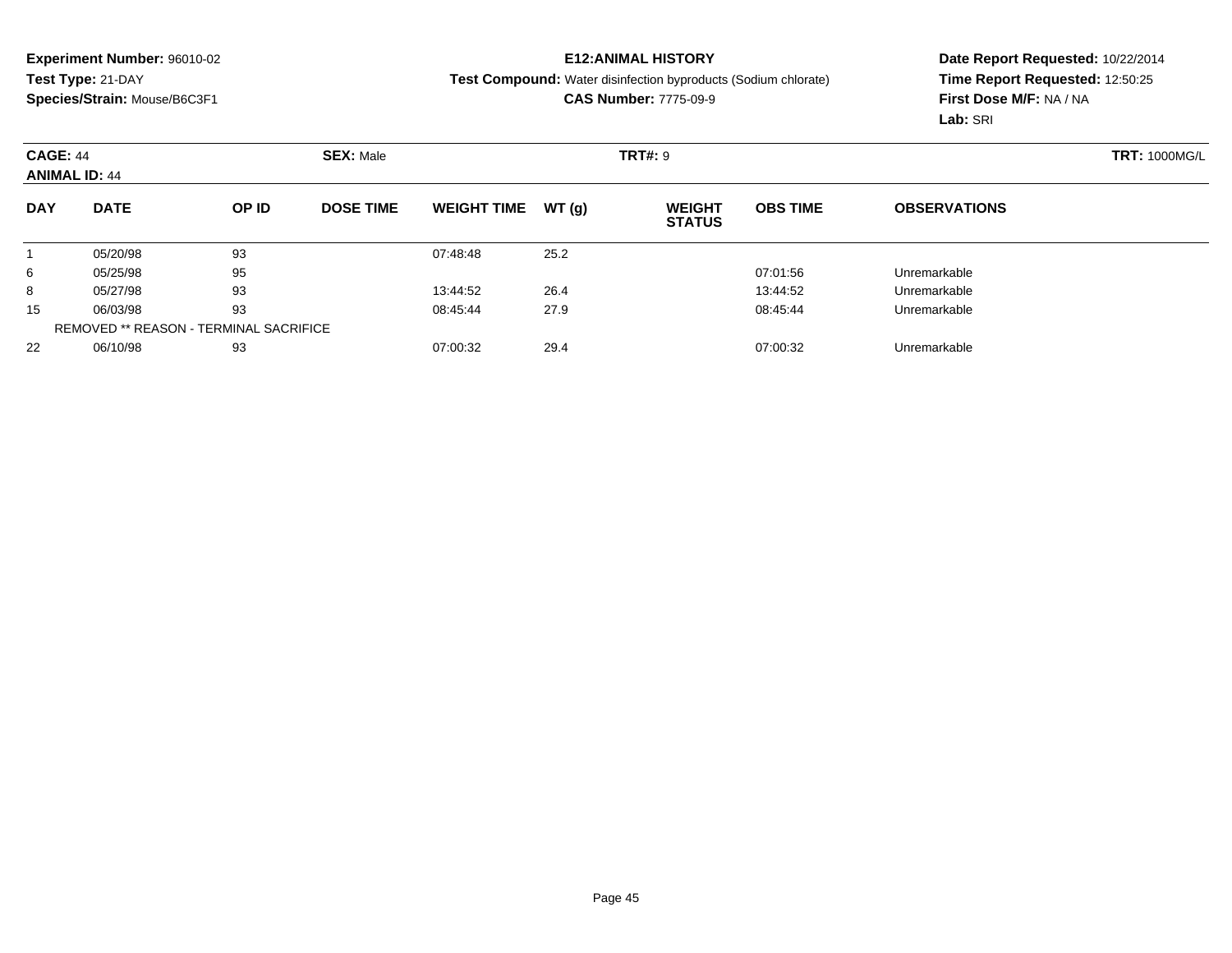## **E12:ANIMAL HISTORY**

#### **Test Compound:** Water disinfection byproducts (Sodium chlorate)

**CAS Number:** 7775-09-9

| <b>CAGE: 45</b><br><b>ANIMAL ID: 45</b> |                                               |       | <b>SEX: Male</b> |                    |       |                                | <b>TRT#: 9</b>  |                     |  |  |
|-----------------------------------------|-----------------------------------------------|-------|------------------|--------------------|-------|--------------------------------|-----------------|---------------------|--|--|
| <b>DAY</b>                              | <b>DATE</b>                                   | OP ID | <b>DOSE TIME</b> | <b>WEIGHT TIME</b> | WT(g) | <b>WEIGHT</b><br><b>STATUS</b> | <b>OBS TIME</b> | <b>OBSERVATIONS</b> |  |  |
|                                         | 05/20/98                                      | 93    |                  | 07:48:50           | 25.3  |                                |                 |                     |  |  |
| 6                                       | 05/25/98                                      | 95    |                  |                    |       |                                | 07:02:14        | Unremarkable        |  |  |
| 8                                       | 05/27/98                                      | 93    |                  | 13:46:00           | 27.5  |                                | 13:46:00        | Unremarkable        |  |  |
| 15                                      | 06/03/98                                      | 93    |                  | 08:46:36           | 28.6  |                                | 08:46:36        | Unremarkable        |  |  |
|                                         | <b>REMOVED ** REASON - TERMINAL SACRIFICE</b> |       |                  |                    |       |                                |                 |                     |  |  |
| 22                                      | 06/10/98                                      | 93    |                  | 07:01:10           | 30.3  |                                | 07:01:10        | Unremarkable        |  |  |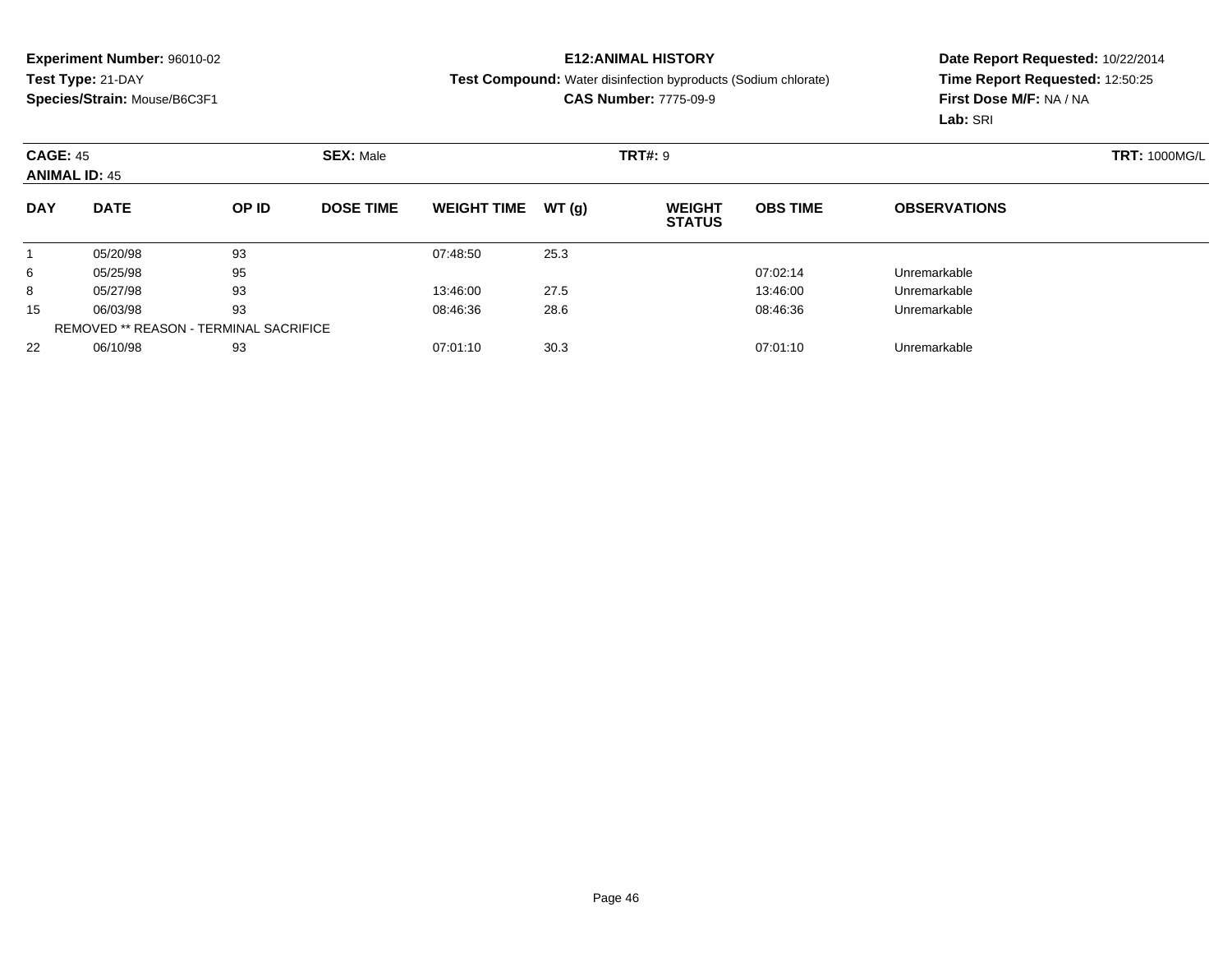### **E12:ANIMAL HISTORY**

**Test Compound:** Water disinfection byproducts (Sodium chlorate)

**CAS Number:** 7775-09-9

|            | <b>CAGE: 46</b><br><b>ANIMAL ID: 46</b>       |       | <b>SEX: Male</b> |                    |       | <b>TRT#: 9</b>                 |                 |                     |  |  |  |
|------------|-----------------------------------------------|-------|------------------|--------------------|-------|--------------------------------|-----------------|---------------------|--|--|--|
| <b>DAY</b> | <b>DATE</b>                                   | OP ID | <b>DOSE TIME</b> | <b>WEIGHT TIME</b> | WT(g) | <b>WEIGHT</b><br><b>STATUS</b> | <b>OBS TIME</b> | <b>OBSERVATIONS</b> |  |  |  |
|            | 05/20/98                                      | 93    |                  | 07:48:52           | 24.3  |                                |                 |                     |  |  |  |
| 6          | 05/25/98                                      | 95    |                  |                    |       |                                | 07:02:30        | Unremarkable        |  |  |  |
| 8          | 05/27/98                                      | 93    |                  | 13:47:32           | 25.3  |                                | 13:47:32        | Unremarkable        |  |  |  |
| 15         | 06/03/98                                      | 93    |                  | 08:48:10           | 26.4  |                                | 08:48:10        | Unremarkable        |  |  |  |
|            | <b>REMOVED ** REASON - TERMINAL SACRIFICE</b> |       |                  |                    |       |                                |                 |                     |  |  |  |
| 22         | 06/10/98                                      | 93    |                  | 07:02:00           | 28.1  |                                | 07:02:00        | Unremarkable        |  |  |  |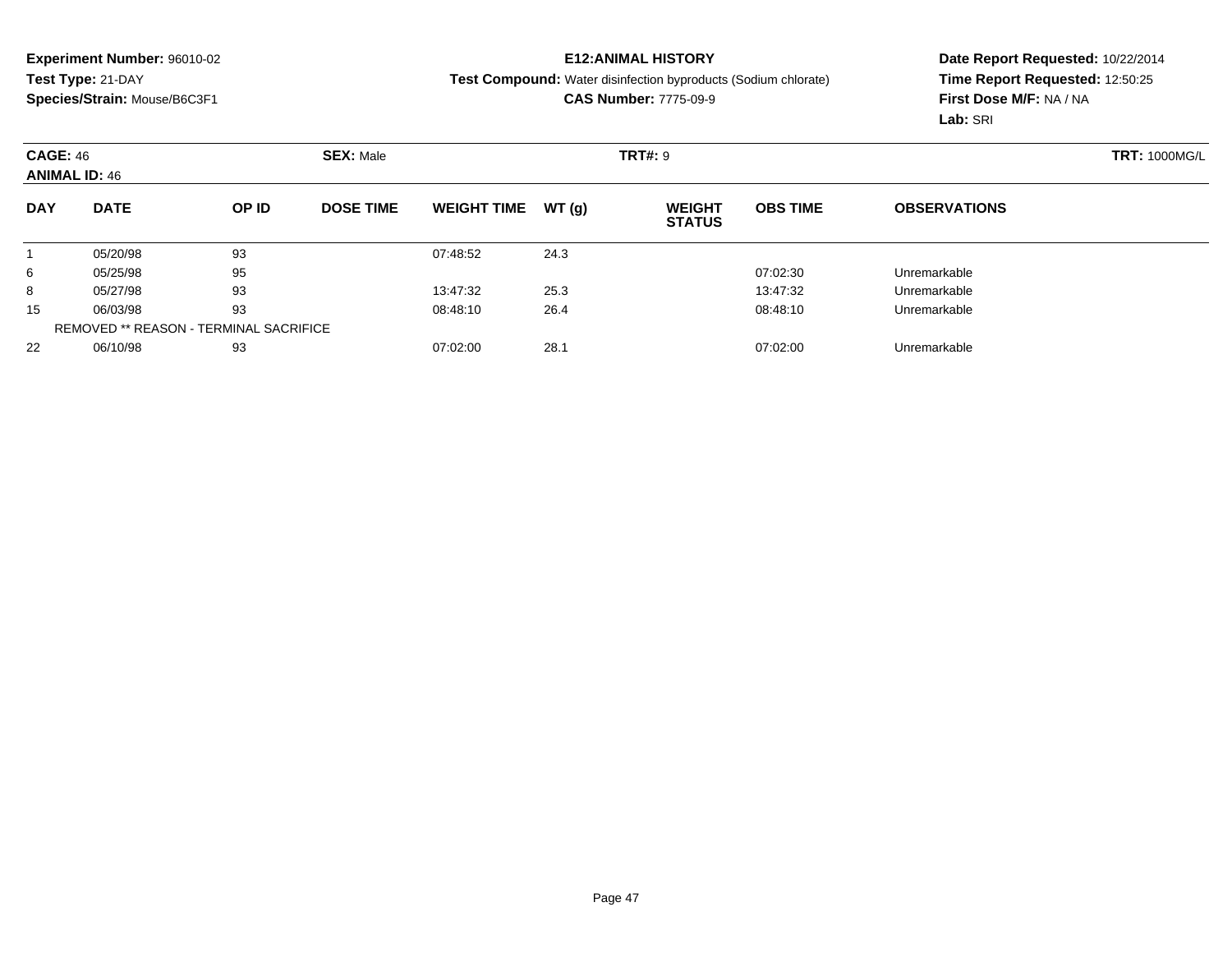## **E12:ANIMAL HISTORY**

**Test Compound:** Water disinfection byproducts (Sodium chlorate)

**CAS Number:** 7775-09-9

|            | <b>CAGE: 47</b><br><b>ANIMAL ID: 47</b>       |       | <b>SEX: Male</b> |                    |       |                                | <b>TRT#: 9</b>  |                     |  |  |
|------------|-----------------------------------------------|-------|------------------|--------------------|-------|--------------------------------|-----------------|---------------------|--|--|
| <b>DAY</b> | <b>DATE</b>                                   | OP ID | <b>DOSE TIME</b> | <b>WEIGHT TIME</b> | WT(g) | <b>WEIGHT</b><br><b>STATUS</b> | <b>OBS TIME</b> | <b>OBSERVATIONS</b> |  |  |
|            | 05/20/98                                      | 93    |                  | 07:48:54           | 24.4  |                                |                 |                     |  |  |
| 6          | 05/25/98                                      | 95    |                  |                    |       |                                | 07:02:50        | Unremarkable        |  |  |
| 8          | 05/27/98                                      | 93    |                  | 13:48:56           | 26.2  |                                | 13:48:56        | Unremarkable        |  |  |
| 15         | 06/03/98                                      | 93    |                  | 08:49:04           | 28.4  |                                | 08:49:04        | Unremarkable        |  |  |
|            | <b>REMOVED ** REASON - TERMINAL SACRIFICE</b> |       |                  |                    |       |                                |                 |                     |  |  |
| 22         | 06/10/98                                      | 93    |                  | 07:02:38           | 31.2  |                                | 07:02:38        | Unremarkable        |  |  |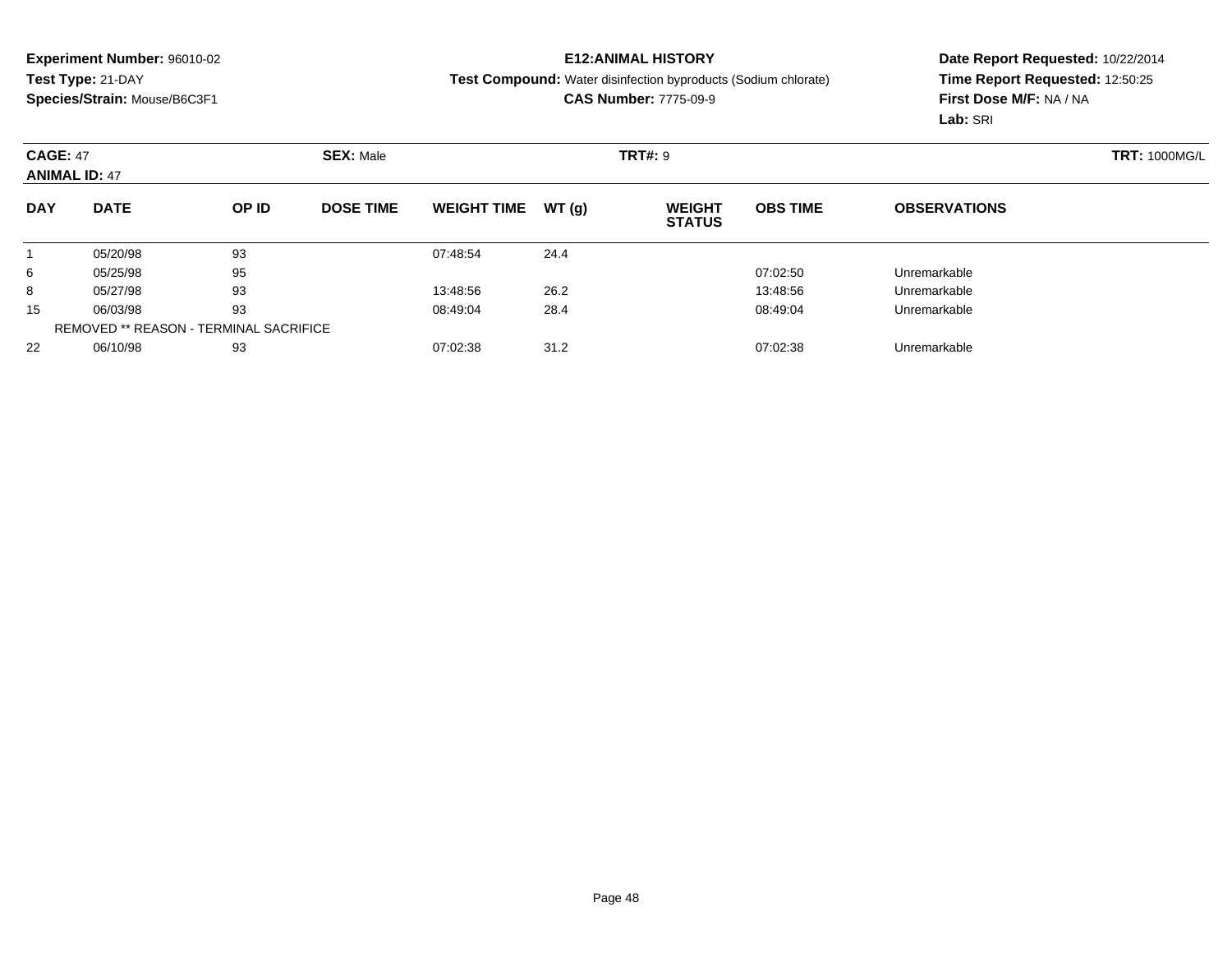### **E12:ANIMAL HISTORY**

#### **Test Compound:** Water disinfection byproducts (Sodium chlorate)

**CAS Number:** 7775-09-9

|            | <b>CAGE: 48</b><br><b>ANIMAL ID: 48</b>       |       | <b>SEX: Male</b> |                    |       | <b>TRT#: 9</b>                 |                 |                     | <b>TRT: 1000MG/L</b> |
|------------|-----------------------------------------------|-------|------------------|--------------------|-------|--------------------------------|-----------------|---------------------|----------------------|
| <b>DAY</b> | <b>DATE</b>                                   | OP ID | <b>DOSE TIME</b> | <b>WEIGHT TIME</b> | WT(g) | <b>WEIGHT</b><br><b>STATUS</b> | <b>OBS TIME</b> | <b>OBSERVATIONS</b> |                      |
|            | 05/20/98                                      | 93    |                  | 07:48:56           | 23.1  |                                |                 |                     |                      |
| 6          | 05/25/98                                      | 95    |                  |                    |       |                                | 07:03:04        | Unremarkable        |                      |
| 8          | 05/27/98                                      | 93    |                  | 13:50:10           | 24.9  |                                | 13:50:10        | Unremarkable        |                      |
| 15         | 06/03/98                                      | 93    |                  | 08:49:56           | 26.9  |                                | 08:49:56        | Unremarkable        |                      |
|            | <b>REMOVED ** REASON - TERMINAL SACRIFICE</b> |       |                  |                    |       |                                |                 |                     |                      |
| 22         | 06/10/98                                      | 93    |                  | 07:03:14           | 28.8  |                                | 07:03:14        | Unremarkable        |                      |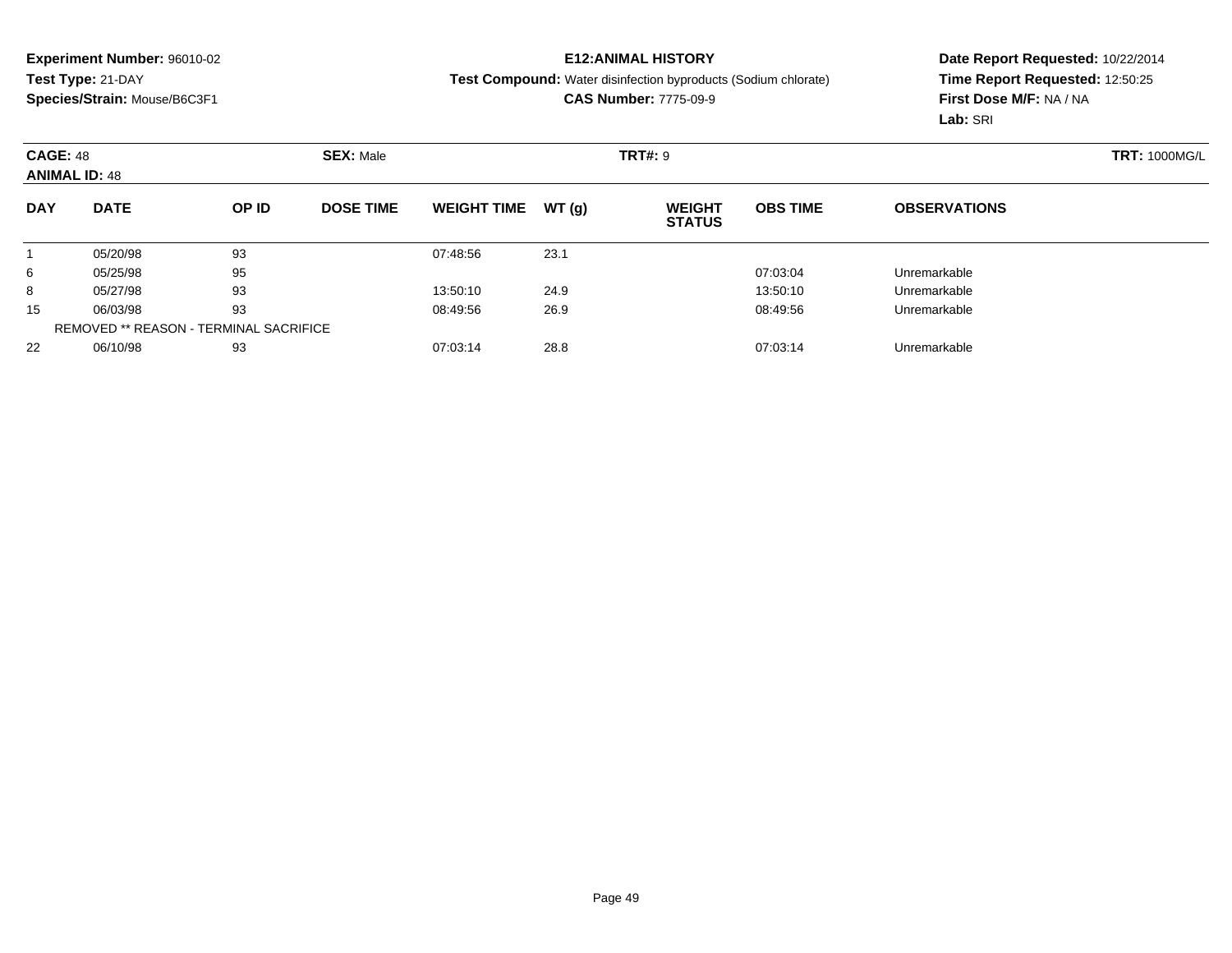### **E12:ANIMAL HISTORY**

#### **Test Compound:** Water disinfection byproducts (Sodium chlorate)

**CAS Number:** 7775-09-9

|            | <b>CAGE: 49</b><br><b>ANIMAL ID: 49</b>       |       | <b>SEX: Male</b> |                    |       | <b>TRT#: 9</b>                 |                 |                     | <b>TRT: 1000MG/L</b> |
|------------|-----------------------------------------------|-------|------------------|--------------------|-------|--------------------------------|-----------------|---------------------|----------------------|
| <b>DAY</b> | <b>DATE</b>                                   | OP ID | <b>DOSE TIME</b> | <b>WEIGHT TIME</b> | WT(g) | <b>WEIGHT</b><br><b>STATUS</b> | <b>OBS TIME</b> | <b>OBSERVATIONS</b> |                      |
|            | 05/20/98                                      | 93    |                  | 07:48:58           | 24.4  |                                |                 |                     |                      |
| 6          | 05/25/98                                      | 95    |                  |                    |       |                                | 07:03:26        | Unremarkable        |                      |
| 8          | 05/27/98                                      | 93    |                  | 13:51:16           | 26.0  |                                | 13:51:16        | Unremarkable        |                      |
| 15         | 06/03/98                                      | 93    |                  | 08:51:38           | 27.8  |                                | 08:51:38        | Unremarkable        |                      |
|            | <b>REMOVED ** REASON - TERMINAL SACRIFICE</b> |       |                  |                    |       |                                |                 |                     |                      |
| 22         | 06/10/98                                      | 93    |                  | 07:03:50           | 29.7  |                                | 07:03:50        | Unremarkable        |                      |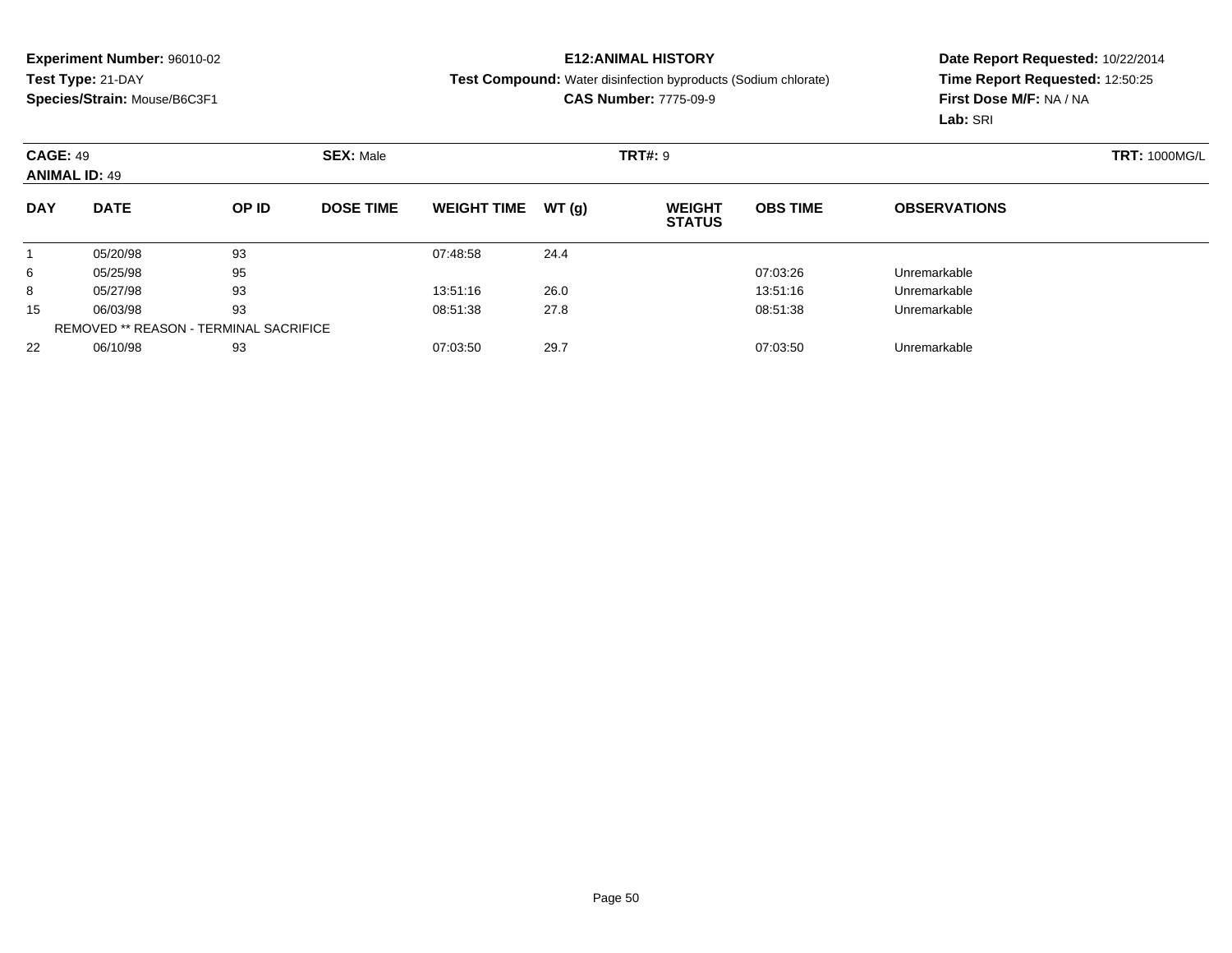## **E12:ANIMAL HISTORY**

#### **Test Compound:** Water disinfection byproducts (Sodium chlorate)

**CAS Number:** 7775-09-9

|            | <b>CAGE: 50</b><br><b>ANIMAL ID: 50</b>       |       | <b>SEX: Male</b> |                    |       | <b>TRT#: 9</b>                 |                 | <b>TRT: 1000MG/L</b> |  |
|------------|-----------------------------------------------|-------|------------------|--------------------|-------|--------------------------------|-----------------|----------------------|--|
| <b>DAY</b> | <b>DATE</b>                                   | OP ID | <b>DOSE TIME</b> | <b>WEIGHT TIME</b> | WT(g) | <b>WEIGHT</b><br><b>STATUS</b> | <b>OBS TIME</b> | <b>OBSERVATIONS</b>  |  |
|            | 05/20/98                                      | 93    |                  | 07:49:00           | 23.4  |                                |                 |                      |  |
| 6          | 05/25/98                                      | 95    |                  |                    |       |                                | 07:03:46        | Unremarkable         |  |
| 8          | 05/27/98                                      | 93    |                  | 13:53:34           | 24.3  |                                | 13:53:34        | Unremarkable         |  |
| 15         | 06/03/98                                      | 93    |                  | 08:52:36           | 26.0  |                                | 08:52:36        | Unremarkable         |  |
|            | <b>REMOVED ** REASON - TERMINAL SACRIFICE</b> |       |                  |                    |       |                                |                 |                      |  |
| 22         | 06/10/98                                      | 93    |                  | 07:04:38           | 28.5  |                                | 07:04:38        | Unremarkable         |  |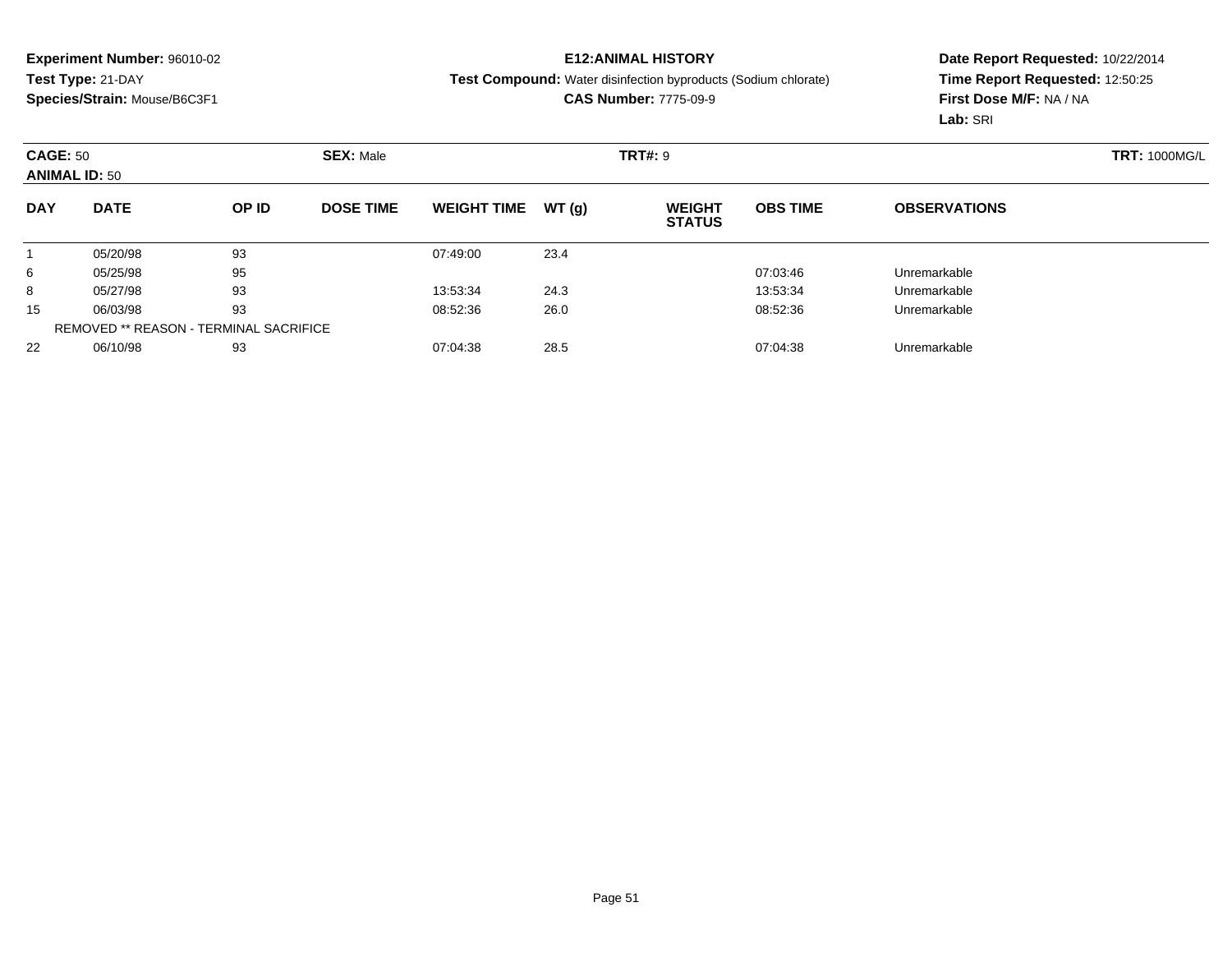## **E12:ANIMAL HISTORY**

#### **Test Compound:** Water disinfection byproducts (Sodium chlorate)

**CAS Number:** 7775-09-9

| <b>CAGE: 51</b><br><b>ANIMAL ID: 51</b> |                                               |       | <b>SEX: Male</b> |                    |        | <b>TRT#: 11</b>                |                 | <b>TRT: 2000MG/L</b> |  |
|-----------------------------------------|-----------------------------------------------|-------|------------------|--------------------|--------|--------------------------------|-----------------|----------------------|--|
| <b>DAY</b>                              | <b>DATE</b>                                   | OP ID | <b>DOSE TIME</b> | <b>WEIGHT TIME</b> | WT (q) | <b>WEIGHT</b><br><b>STATUS</b> | <b>OBS TIME</b> | <b>OBSERVATIONS</b>  |  |
|                                         | 05/20/98                                      | 93    |                  | 07:49:02           | 23.2   |                                |                 |                      |  |
| 6                                       | 05/25/98                                      | 95    |                  |                    |        |                                | 07:04:08        | Unremarkable         |  |
| 8                                       | 05/27/98                                      | 93    |                  | 13:56:14           | 24.0   |                                | 13:56:14        | Unremarkable         |  |
| 15                                      | 06/03/98                                      | 93    |                  | 08:54:36           | 25.3   |                                | 08:54:36        | Unremarkable         |  |
|                                         | <b>REMOVED ** REASON - TERMINAL SACRIFICE</b> |       |                  |                    |        |                                |                 |                      |  |
| 22                                      | 06/10/98                                      | 93    |                  | 07:05:16           | 27.0   |                                | 07:05:16        | Unremarkable         |  |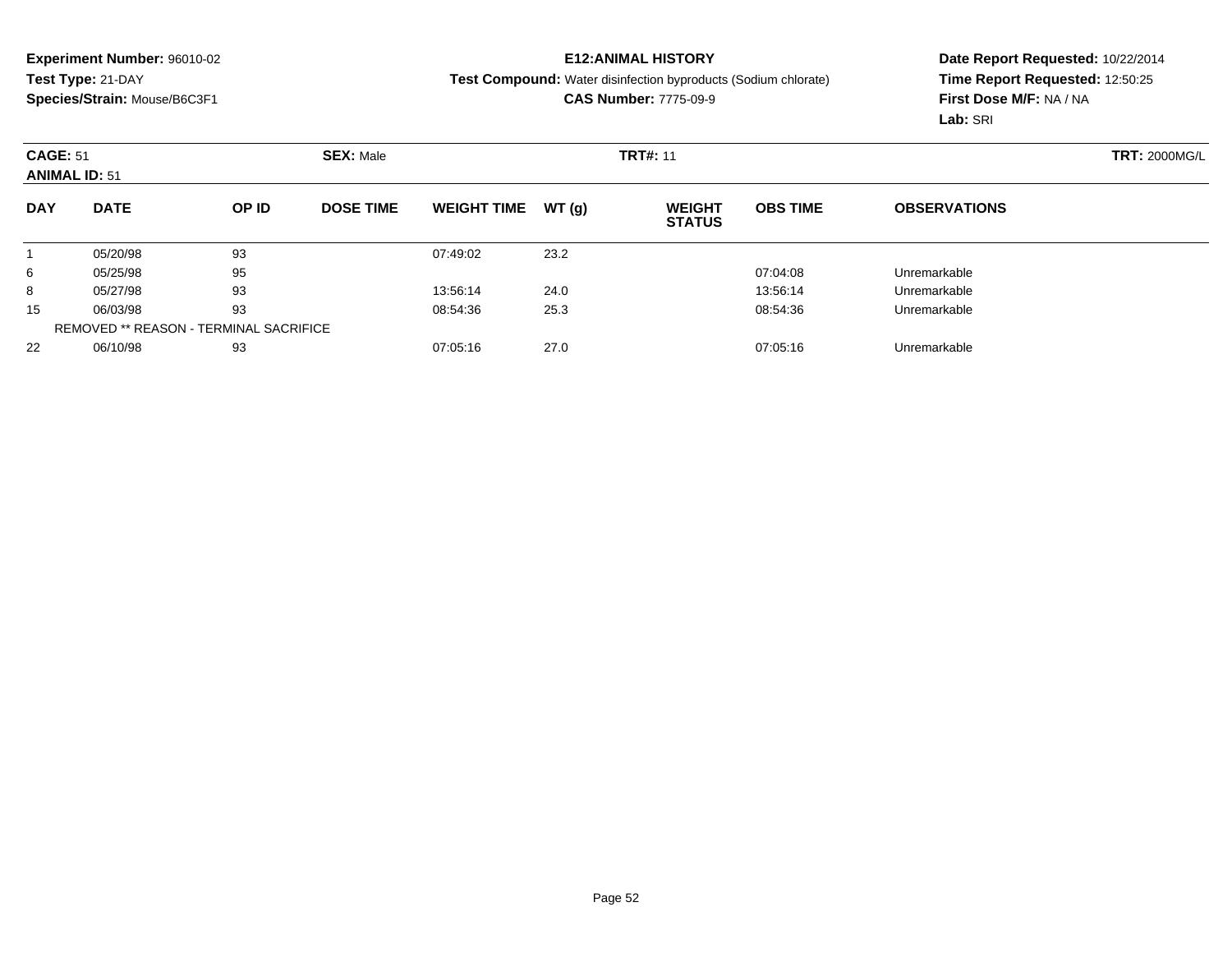## **E12:ANIMAL HISTORY**

#### **Test Compound:** Water disinfection byproducts (Sodium chlorate)

**CAS Number:** 7775-09-9

|            | <b>CAGE: 52</b><br><b>ANIMAL ID: 52</b>       |       | <b>SEX: Male</b> |                    |       | <b>TRT#: 11</b>                |                 | <b>TRT: 2000MG/L</b> |  |
|------------|-----------------------------------------------|-------|------------------|--------------------|-------|--------------------------------|-----------------|----------------------|--|
| <b>DAY</b> | <b>DATE</b>                                   | OP ID | <b>DOSE TIME</b> | <b>WEIGHT TIME</b> | WT(g) | <b>WEIGHT</b><br><b>STATUS</b> | <b>OBS TIME</b> | <b>OBSERVATIONS</b>  |  |
|            | 05/20/98                                      | 93    |                  | 07:49:04           | 25.6  |                                |                 |                      |  |
| 6          | 05/25/98                                      | 95    |                  |                    |       |                                | 07:04:52        | Unremarkable         |  |
| 8          | 05/27/98                                      | 93    |                  | 13:57:44           | 27.2  |                                | 13:57:44        | Unremarkable         |  |
| 15         | 06/03/98                                      | 93    |                  | 10:23:52           | 29.5  |                                | 10:23:52        | Unremarkable         |  |
|            | <b>REMOVED ** REASON - TERMINAL SACRIFICE</b> |       |                  |                    |       |                                |                 |                      |  |
| 22         | 06/10/98                                      | 93    |                  | 07:05:52           | 31.2  |                                | 07:05:52        | Unremarkable         |  |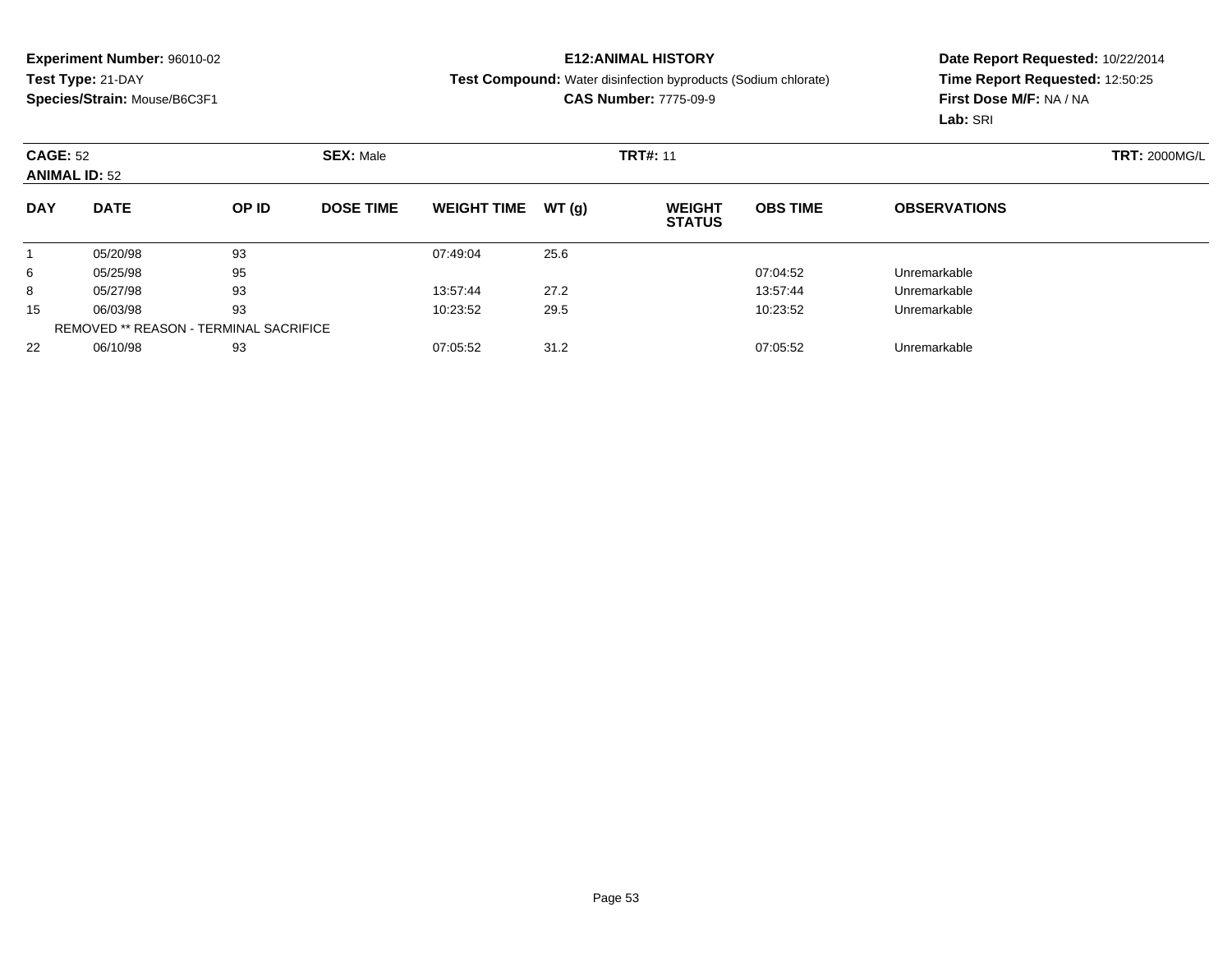## **E12:ANIMAL HISTORY**

#### **Test Compound:** Water disinfection byproducts (Sodium chlorate)

**CAS Number:** 7775-09-9

|            | <b>CAGE: 53</b><br><b>ANIMAL ID: 53</b>       |       | <b>SEX: Male</b> |                    |       | <b>TRT#: 11</b>                |                 | <b>TRT: 2000MG/L</b> |  |
|------------|-----------------------------------------------|-------|------------------|--------------------|-------|--------------------------------|-----------------|----------------------|--|
| <b>DAY</b> | <b>DATE</b>                                   | OP ID | <b>DOSE TIME</b> | <b>WEIGHT TIME</b> | WT(g) | <b>WEIGHT</b><br><b>STATUS</b> | <b>OBS TIME</b> | <b>OBSERVATIONS</b>  |  |
|            | 05/20/98                                      | 93    |                  | 07:49:06           | 24.8  |                                |                 |                      |  |
| 6          | 05/25/98                                      | 95    |                  |                    |       |                                | 07:05:06        | Unremarkable         |  |
| 8          | 05/27/98                                      | 93    |                  | 13:59:20           | 26.3  |                                | 13:59:20        | Unremarkable         |  |
| 15         | 06/03/98                                      | 93    |                  | 10:25:34           | 27.5  |                                | 10:25:34        | Unremarkable         |  |
|            | <b>REMOVED ** REASON - TERMINAL SACRIFICE</b> |       |                  |                    |       |                                |                 |                      |  |
| 22         | 06/10/98                                      | 93    |                  | 07:06:28           | 32.3  |                                | 07:06:28        | Unremarkable         |  |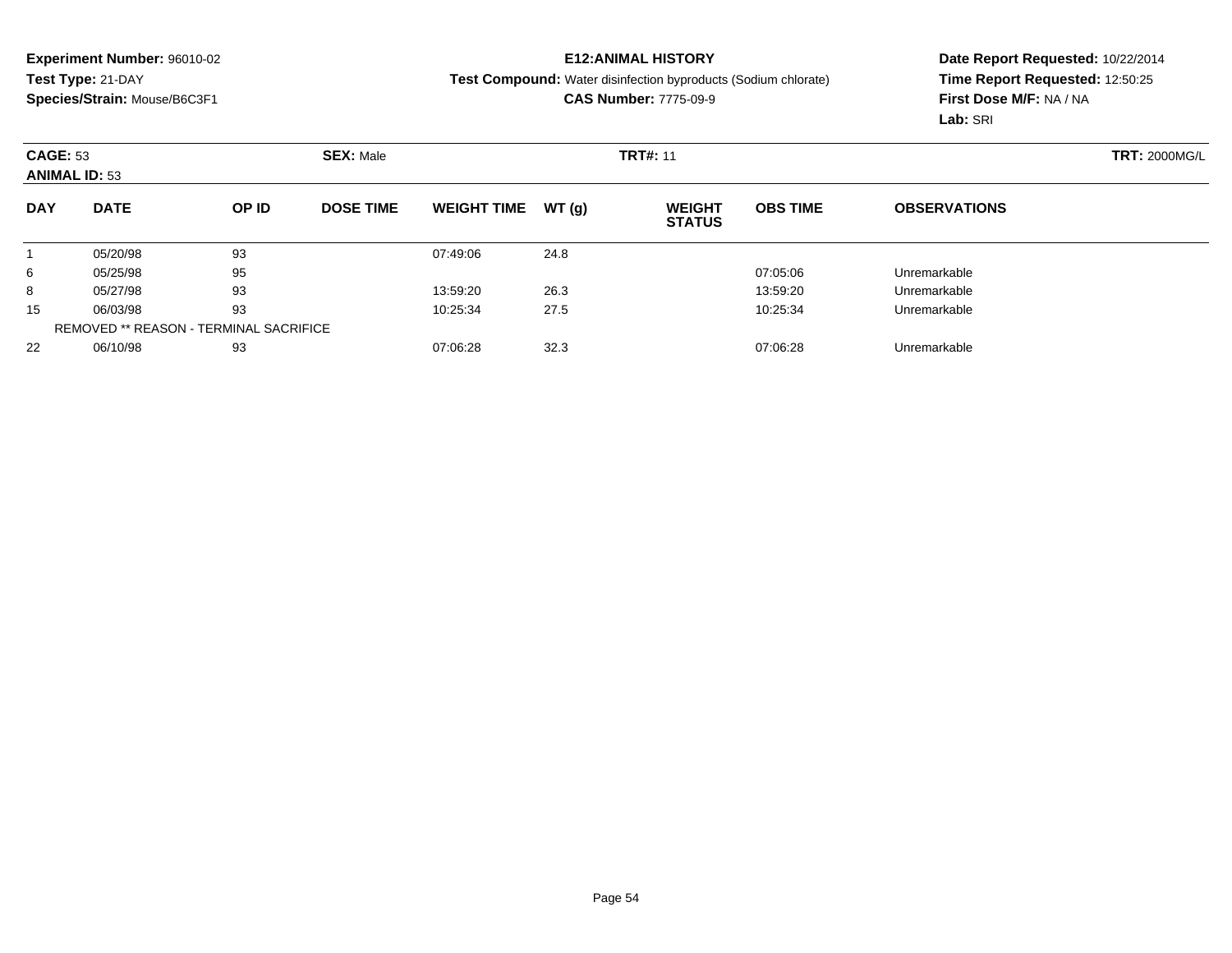## **E12:ANIMAL HISTORY**

**Test Compound:** Water disinfection byproducts (Sodium chlorate)

**CAS Number:** 7775-09-9

|            | <b>CAGE: 54</b><br><b>ANIMAL ID: 54</b>       |       | <b>SEX: Male</b> |                    |       | <b>TRT#: 11</b>                |                 | <b>TRT: 2000MG/L</b> |  |
|------------|-----------------------------------------------|-------|------------------|--------------------|-------|--------------------------------|-----------------|----------------------|--|
| <b>DAY</b> | <b>DATE</b>                                   | OP ID | <b>DOSE TIME</b> | <b>WEIGHT TIME</b> | WT(g) | <b>WEIGHT</b><br><b>STATUS</b> | <b>OBS TIME</b> | <b>OBSERVATIONS</b>  |  |
|            | 05/20/98                                      | 93    |                  | 07:49:08           | 23.5  |                                |                 |                      |  |
| 6          | 05/25/98                                      | 95    |                  |                    |       |                                | 07:05:24        | Unremarkable         |  |
| 8          | 05/27/98                                      | 93    |                  | 14:00:50           | 25.7  |                                | 14:00:50        | Unremarkable         |  |
| 15         | 06/03/98                                      | 93    |                  | 10:26:46           | 28.0  |                                | 10:26:46        | Unremarkable         |  |
|            | <b>REMOVED ** REASON - TERMINAL SACRIFICE</b> |       |                  |                    |       |                                |                 |                      |  |
| 22         | 06/10/98                                      | 93    |                  | 07:06:58           | 30.6  |                                | 07:06:58        | Unremarkable         |  |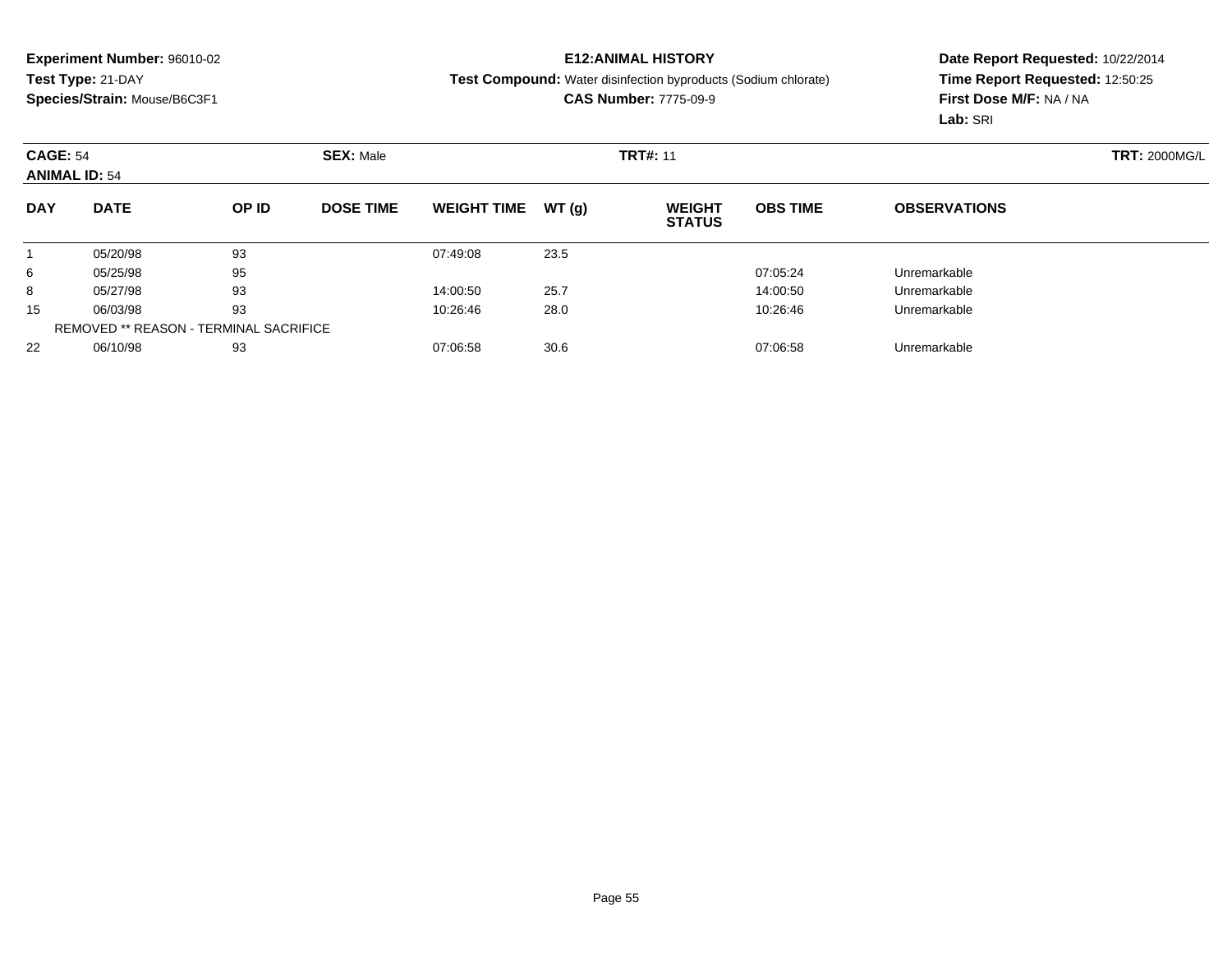## **E12:ANIMAL HISTORY**

**Test Compound:** Water disinfection byproducts (Sodium chlorate)

**CAS Number:** 7775-09-9

|            | <b>CAGE: 55</b><br><b>ANIMAL ID: 55</b>       |       | <b>SEX: Male</b> |                    |       |                                | <b>TRT#: 11</b> |                     |  |  |
|------------|-----------------------------------------------|-------|------------------|--------------------|-------|--------------------------------|-----------------|---------------------|--|--|
| <b>DAY</b> | <b>DATE</b>                                   | OP ID | <b>DOSE TIME</b> | <b>WEIGHT TIME</b> | WT(g) | <b>WEIGHT</b><br><b>STATUS</b> | <b>OBS TIME</b> | <b>OBSERVATIONS</b> |  |  |
|            | 05/20/98                                      | 93    |                  | 07:49:10           | 23.9  |                                |                 |                     |  |  |
| 6          | 05/25/98                                      | 95    |                  |                    |       |                                | 07:05:42        | Unremarkable        |  |  |
| 8          | 05/27/98                                      | 93    |                  | 14:02:06           | 25.4  |                                | 14:02:06        | Unremarkable        |  |  |
| 15         | 06/03/98                                      | 93    |                  | 09:04:14           | 27.7  |                                | 09:04:14        | Unremarkable        |  |  |
|            | <b>REMOVED ** REASON - TERMINAL SACRIFICE</b> |       |                  |                    |       |                                |                 |                     |  |  |
| 22         | 06/10/98                                      | 93    |                  | 07:07:34           | 29.8  |                                | 07:07:34        | Unremarkable        |  |  |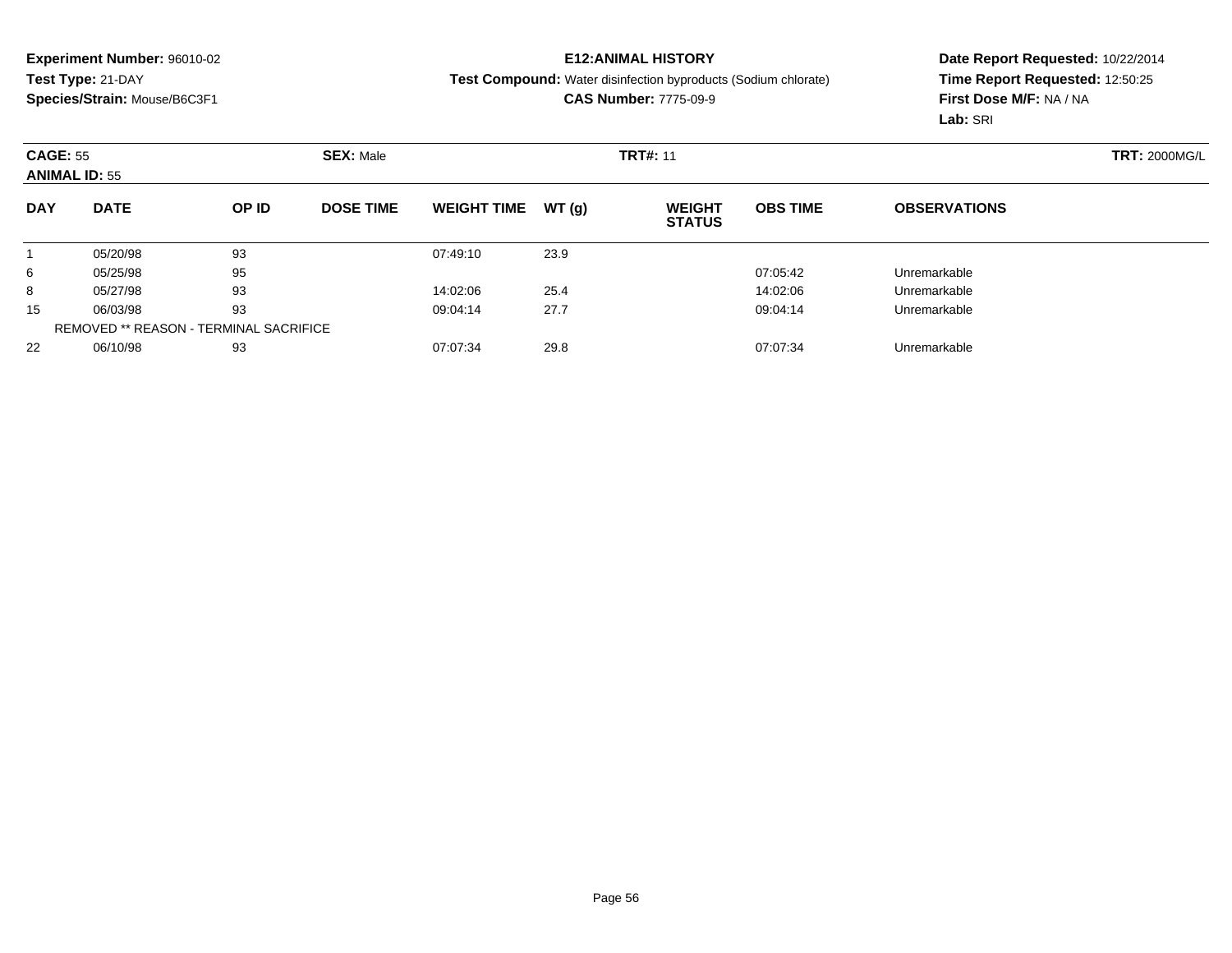## **E12:ANIMAL HISTORY**

**Test Compound:** Water disinfection byproducts (Sodium chlorate)

**CAS Number:** 7775-09-9

|            | <b>CAGE: 56</b><br><b>ANIMAL ID: 56</b>       |       | <b>SEX: Male</b> |                    |       |                                | <b>TRT#: 11</b> |                     |  |  |
|------------|-----------------------------------------------|-------|------------------|--------------------|-------|--------------------------------|-----------------|---------------------|--|--|
| <b>DAY</b> | <b>DATE</b>                                   | OP ID | <b>DOSE TIME</b> | <b>WEIGHT TIME</b> | WT(g) | <b>WEIGHT</b><br><b>STATUS</b> | <b>OBS TIME</b> | <b>OBSERVATIONS</b> |  |  |
|            | 05/20/98                                      | 93    |                  | 07:49:12           | 25.5  |                                |                 |                     |  |  |
| 6          | 05/25/98                                      | 95    |                  |                    |       |                                | 07:06:04        | Unremarkable        |  |  |
| 8          | 05/27/98                                      | 93    |                  | 14:03:12           | 27.7  |                                | 14:03:12        | Unremarkable        |  |  |
| 15         | 06/03/98                                      | 93    |                  | 10:27:46           | 29.2  |                                | 10:27:46        | Unremarkable        |  |  |
|            | <b>REMOVED ** REASON - TERMINAL SACRIFICE</b> |       |                  |                    |       |                                |                 |                     |  |  |
| 22         | 06/10/98                                      | 93    |                  | 07:08:08           | 30.6  |                                | 07:08:08        | Unremarkable        |  |  |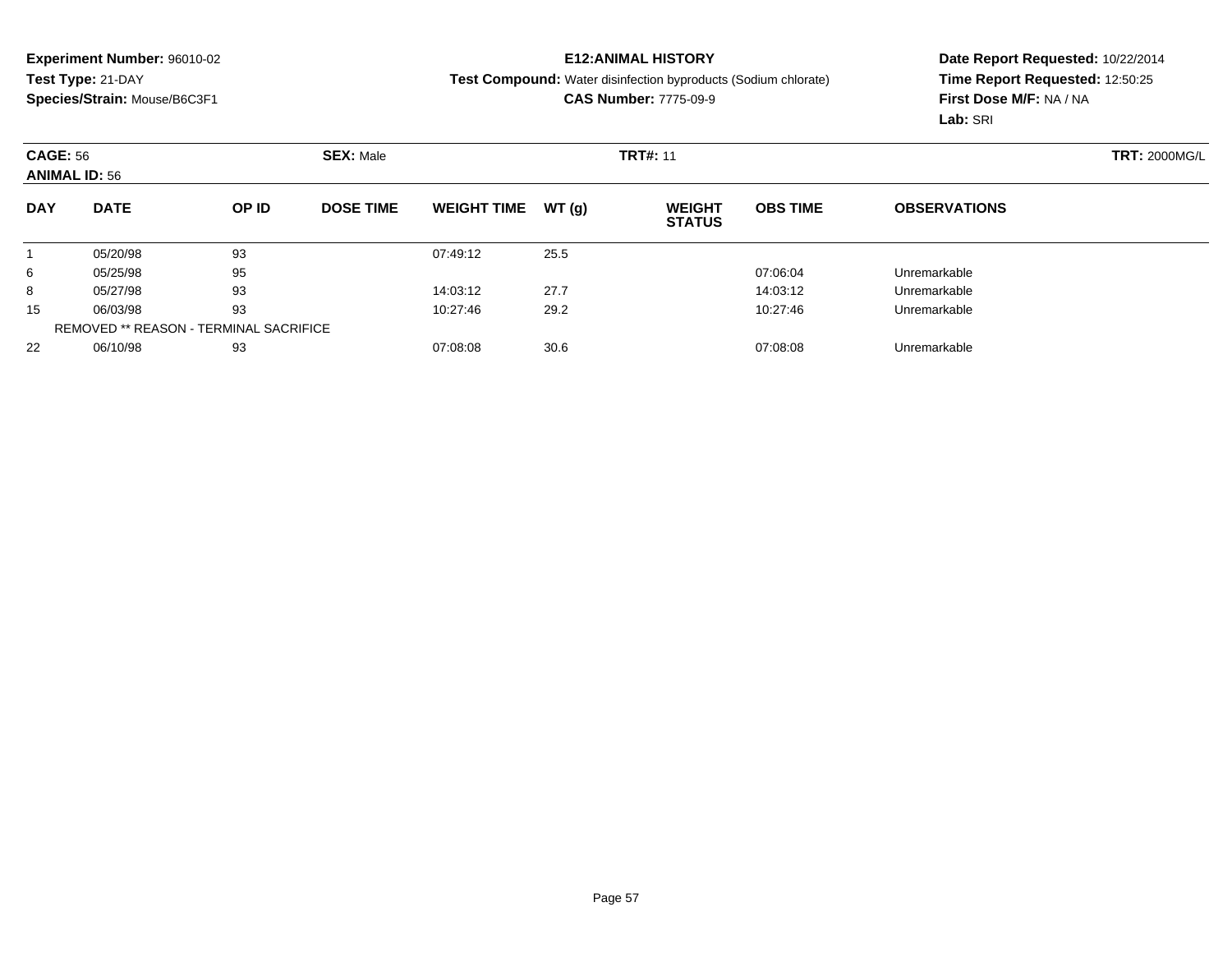## **E12:ANIMAL HISTORY**

#### **Test Compound:** Water disinfection byproducts (Sodium chlorate)

**CAS Number:** 7775-09-9

| <b>CAGE: 57</b><br><b>ANIMAL ID: 57</b> |                                               |       | <b>SEX: Male</b> |                    |        | <b>TRT#: 11</b>                |                 | <b>TRT: 2000MG/L</b> |  |
|-----------------------------------------|-----------------------------------------------|-------|------------------|--------------------|--------|--------------------------------|-----------------|----------------------|--|
| <b>DAY</b>                              | <b>DATE</b>                                   | OP ID | <b>DOSE TIME</b> | <b>WEIGHT TIME</b> | WT (q) | <b>WEIGHT</b><br><b>STATUS</b> | <b>OBS TIME</b> | <b>OBSERVATIONS</b>  |  |
|                                         | 05/20/98                                      | 93    |                  | 07:49:14           | 23.7   |                                |                 |                      |  |
| 6                                       | 05/25/98                                      | 95    |                  |                    |        |                                | 07:06:22        | Unremarkable         |  |
| 8                                       | 05/27/98                                      | 93    |                  | 14:05:10           | 25.2   |                                | 14:05:10        | Unremarkable         |  |
| 15                                      | 06/03/98                                      | 93    |                  | 10:28:54           | 27.8   |                                | 10:28:54        | Unremarkable         |  |
|                                         | <b>REMOVED ** REASON - TERMINAL SACRIFICE</b> |       |                  |                    |        |                                |                 |                      |  |
| 22                                      | 06/10/98                                      | 93    |                  | 07:08:50           | 30.4   |                                | 07:08:50        | Unremarkable         |  |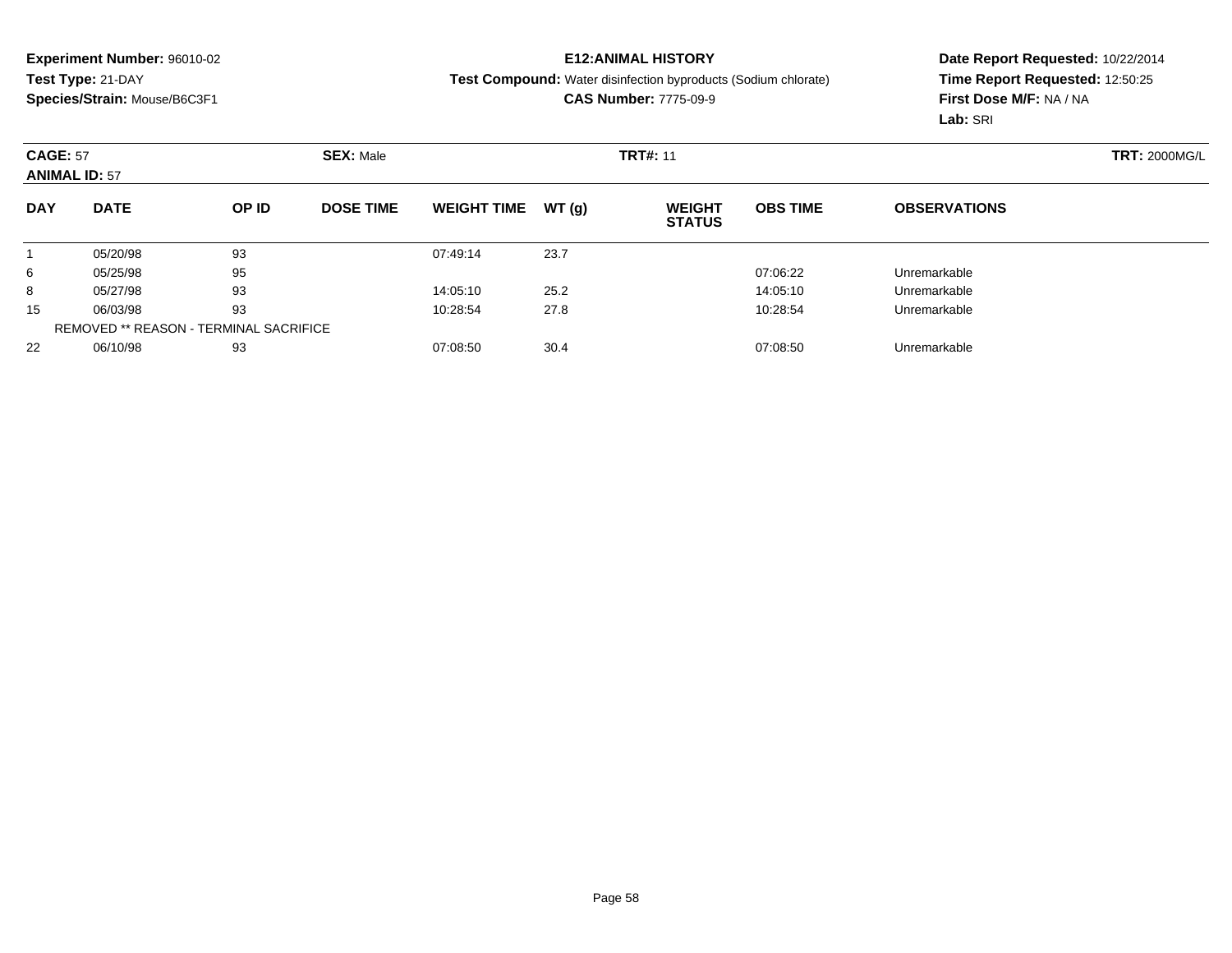## **E12:ANIMAL HISTORY**

**Test Compound:** Water disinfection byproducts (Sodium chlorate)

**CAS Number:** 7775-09-9

| <b>CAGE: 58</b><br><b>ANIMAL ID: 58</b> |                                               |       | <b>SEX: Male</b> |                    |       |                                | <b>TRT#: 11</b> |                     |  |  |
|-----------------------------------------|-----------------------------------------------|-------|------------------|--------------------|-------|--------------------------------|-----------------|---------------------|--|--|
| <b>DAY</b>                              | <b>DATE</b>                                   | OP ID | <b>DOSE TIME</b> | <b>WEIGHT TIME</b> | WT(g) | <b>WEIGHT</b><br><b>STATUS</b> | <b>OBS TIME</b> | <b>OBSERVATIONS</b> |  |  |
|                                         | 05/20/98                                      | 93    |                  | 07:49:16           | 23.5  |                                |                 |                     |  |  |
| 6                                       | 05/25/98                                      | 95    |                  |                    |       |                                | 07:06:52        | Unremarkable        |  |  |
| 8                                       | 05/27/98                                      | 93    |                  | 14:06:42           | 25.4  |                                | 14:06:42        | Unremarkable        |  |  |
| 15                                      | 06/03/98                                      | 93    |                  | 10:29:44           | 27.1  |                                | 10:29:44        | Unremarkable        |  |  |
|                                         | <b>REMOVED ** REASON - TERMINAL SACRIFICE</b> |       |                  |                    |       |                                |                 |                     |  |  |
| 22                                      | 06/10/98                                      | 93    |                  | 07:09:28           | 29.2  |                                | 07:09:28        | Unremarkable        |  |  |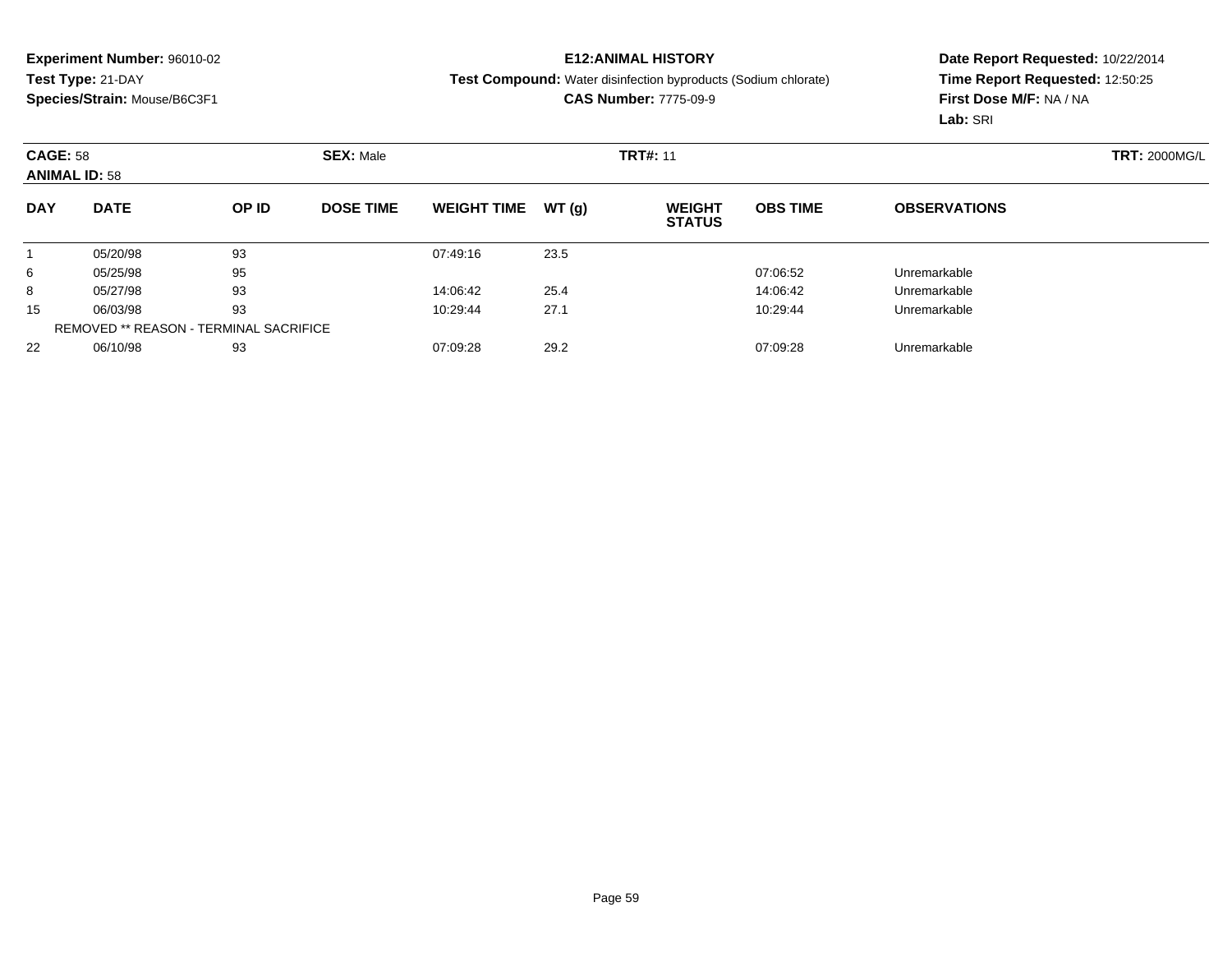## **E12:ANIMAL HISTORY**

**Test Compound:** Water disinfection byproducts (Sodium chlorate)

**CAS Number:** 7775-09-9

| <b>CAGE: 59</b><br><b>ANIMAL ID: 59</b> |                                               |       | <b>SEX: Male</b> |                    |       |                                | <b>TRT#: 11</b> |                     |  |  |
|-----------------------------------------|-----------------------------------------------|-------|------------------|--------------------|-------|--------------------------------|-----------------|---------------------|--|--|
| <b>DAY</b>                              | <b>DATE</b>                                   | OP ID | <b>DOSE TIME</b> | <b>WEIGHT TIME</b> | WT(g) | <b>WEIGHT</b><br><b>STATUS</b> | <b>OBS TIME</b> | <b>OBSERVATIONS</b> |  |  |
|                                         | 05/20/98                                      | 93    |                  | 07:49:18           | 25.0  |                                |                 |                     |  |  |
| 6                                       | 05/25/98                                      | 95    |                  |                    |       |                                | 07:07:12        | Unremarkable        |  |  |
| 8                                       | 05/27/98                                      | 93    |                  | 14:07:48           | 26.3  |                                | 14:07:48        | Unremarkable        |  |  |
| 15                                      | 06/03/98                                      | 93    |                  | 10:30:42           | 28.6  |                                | 10:30:42        | Unremarkable        |  |  |
|                                         | <b>REMOVED ** REASON - TERMINAL SACRIFICE</b> |       |                  |                    |       |                                |                 |                     |  |  |
| 22                                      | 06/10/98                                      | 93    |                  | 07:10:12           | 30.3  |                                | 07:10:12        | Unremarkable        |  |  |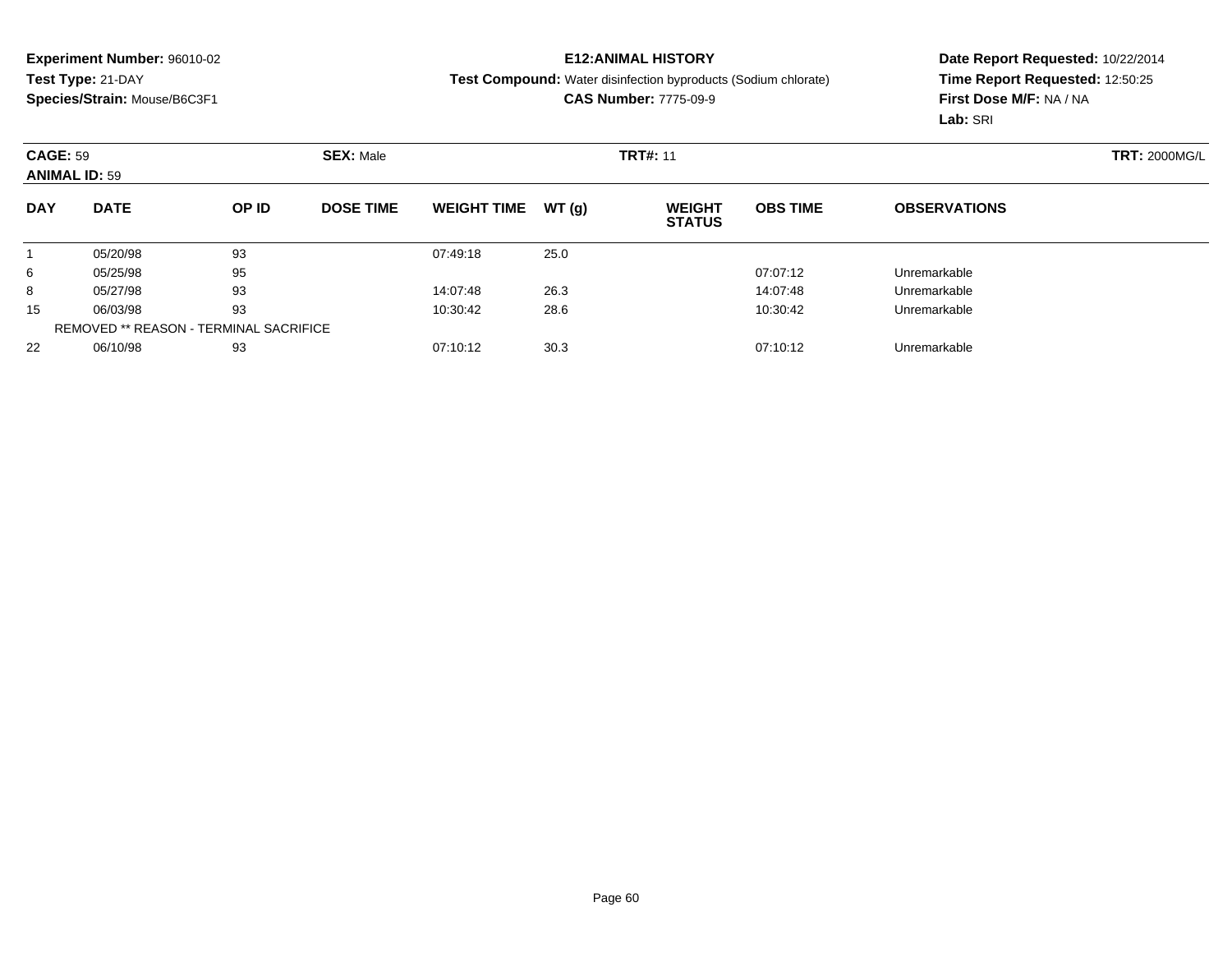## **E12:ANIMAL HISTORY**

**Test Compound:** Water disinfection byproducts (Sodium chlorate)

**CAS Number:** 7775-09-9

|            | <b>CAGE: 60</b><br><b>ANIMAL ID: 60</b>       |       | <b>SEX: Male</b> |                    |       | <b>TRT#: 11</b>                |                 | <b>TRT: 2000MG/L</b> |  |
|------------|-----------------------------------------------|-------|------------------|--------------------|-------|--------------------------------|-----------------|----------------------|--|
| <b>DAY</b> | <b>DATE</b>                                   | OP ID | <b>DOSE TIME</b> | <b>WEIGHT TIME</b> | WT(g) | <b>WEIGHT</b><br><b>STATUS</b> | <b>OBS TIME</b> | <b>OBSERVATIONS</b>  |  |
|            | 05/20/98                                      | 93    |                  | 07:47:02           | 24.3  |                                |                 |                      |  |
| 6          | 05/25/98                                      | 95    |                  |                    |       |                                | 07:07:28        | Unremarkable         |  |
| 8          | 05/27/98                                      | 93    |                  | 14:08:56           | 26.2  |                                | 14:08:56        | Unremarkable         |  |
| 15         | 06/03/98                                      | 93    |                  | 10:31:44           | 28.1  |                                | 10:31:44        | Unremarkable         |  |
|            | <b>REMOVED ** REASON - TERMINAL SACRIFICE</b> |       |                  |                    |       |                                |                 |                      |  |
| 22         | 06/10/98                                      | 93    |                  | 07:11:06           | 30.7  |                                | 07:11:06        | Unremarkable         |  |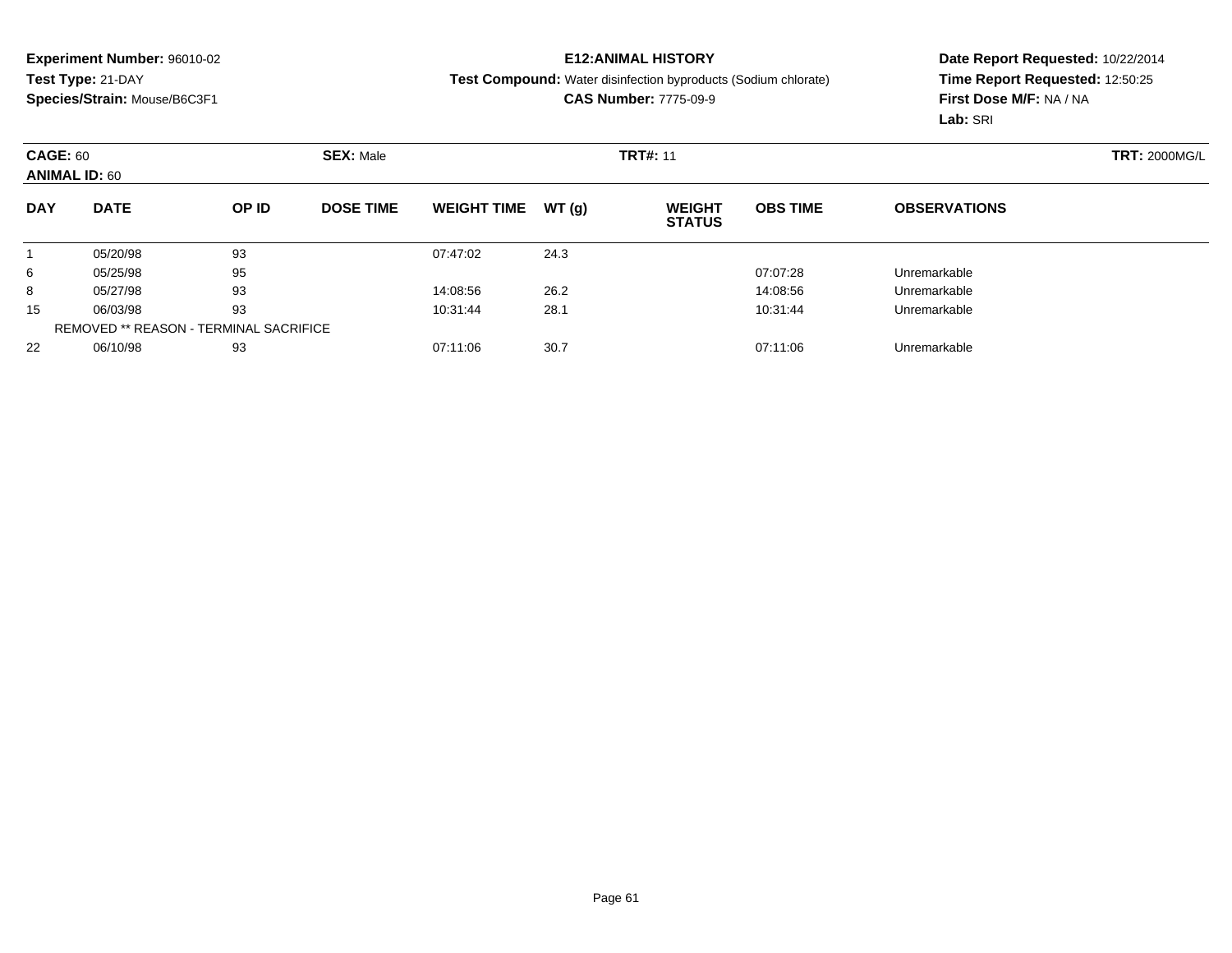## **E12:ANIMAL HISTORY**

**Test Compound:** Water disinfection byproducts (Sodium chlorate)

**CAS Number:** 7775-09-9

|            | <b>CAGE: 61</b><br><b>ANIMAL ID: 61</b>       |       | <b>SEX: Female</b> |                    |       | TRT#: 2                        | TRT: 0 MGL      |                     |  |
|------------|-----------------------------------------------|-------|--------------------|--------------------|-------|--------------------------------|-----------------|---------------------|--|
| <b>DAY</b> | <b>DATE</b>                                   | OP ID | <b>DOSE TIME</b>   | <b>WEIGHT TIME</b> | WT(g) | <b>WEIGHT</b><br><b>STATUS</b> | <b>OBS TIME</b> | <b>OBSERVATIONS</b> |  |
|            | 05/21/98                                      | 93    |                    | 07:30:00           | 18.3  |                                |                 |                     |  |
| 6          | 05/26/98                                      | 93    |                    |                    |       |                                | 07:43:28        | Unremarkable        |  |
| 8          | 05/28/98                                      | 93    |                    | 13:51:56           | 18.1  |                                | 13:51:56        | Unremarkable        |  |
| 15         | 06/04/98                                      | 83    |                    | 14:08:06           | 19.7  |                                | 14:08:06        | Unremarkable        |  |
|            | <b>REMOVED ** REASON - TERMINAL SACRIFICE</b> |       |                    |                    |       |                                |                 |                     |  |
| 22         | 06/11/98                                      | 93    |                    | 06:38:38           | 20.7  |                                | 06:38:38        | Unremarkable        |  |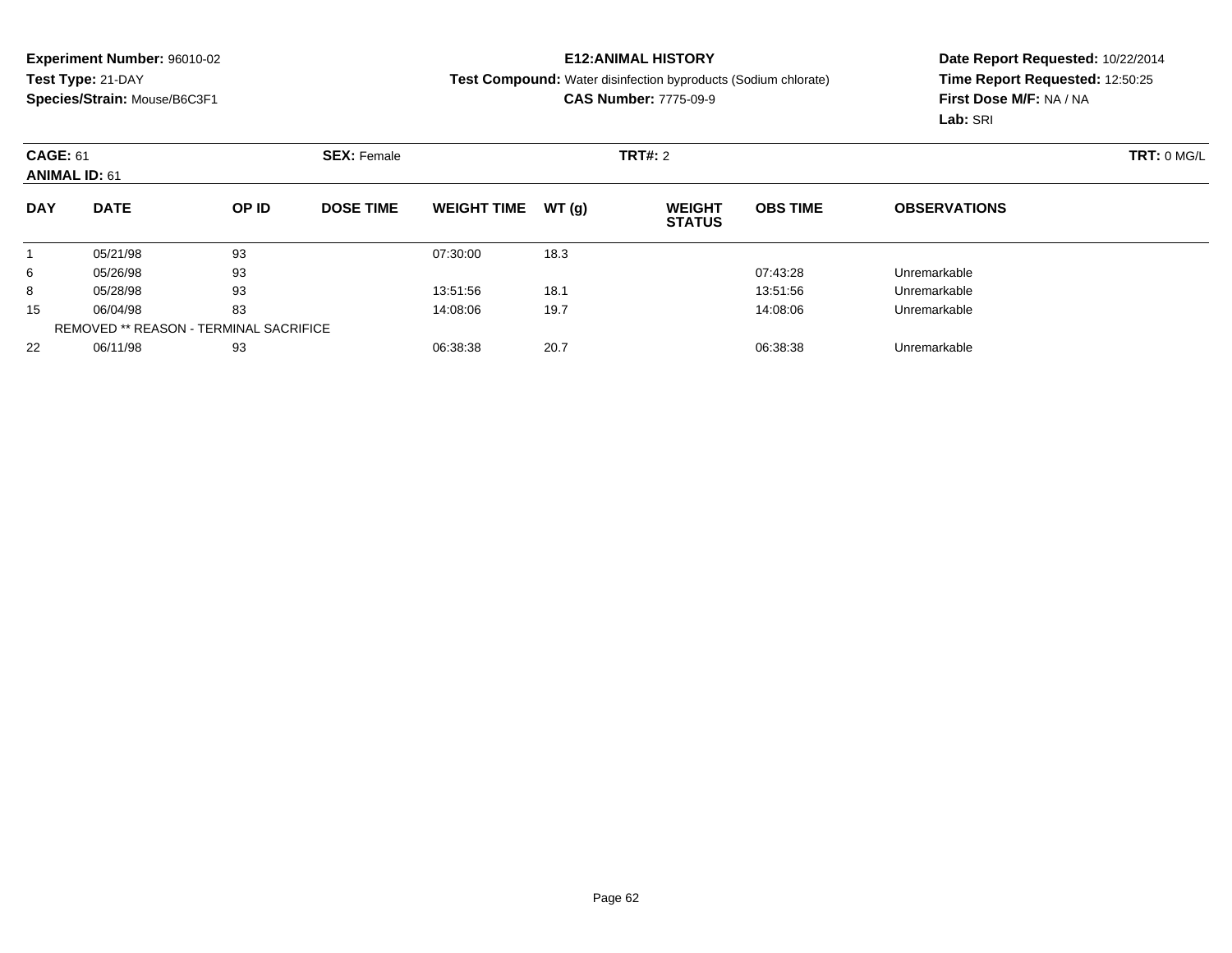## **E12:ANIMAL HISTORY**

#### **Test Compound:** Water disinfection byproducts (Sodium chlorate)

**CAS Number:** 7775-09-9

| <b>CAGE: 61</b><br><b>ANIMAL ID: 62</b> |                                               |       | <b>SEX: Female</b> |                    | TRT#: 2 |                                |                 | TRT: 0 MG/L         |  |
|-----------------------------------------|-----------------------------------------------|-------|--------------------|--------------------|---------|--------------------------------|-----------------|---------------------|--|
| <b>DAY</b>                              | <b>DATE</b>                                   | OP ID | <b>DOSE TIME</b>   | <b>WEIGHT TIME</b> | WT(g)   | <b>WEIGHT</b><br><b>STATUS</b> | <b>OBS TIME</b> | <b>OBSERVATIONS</b> |  |
|                                         | 05/21/98                                      | 93    |                    | 07:30:00           | 19.5    |                                |                 |                     |  |
| 6                                       | 05/26/98                                      | 93    |                    |                    |         |                                | 07:43:28        | Unremarkable        |  |
| 8                                       | 05/28/98                                      | 93    |                    | 13:51:56           | 19.8    |                                | 13:51:56        | Unremarkable        |  |
| 15                                      | 06/04/98                                      | 83    |                    | 14:08:06           | 21.6    |                                | 14:08:06        | Unremarkable        |  |
|                                         | <b>REMOVED ** REASON - TERMINAL SACRIFICE</b> |       |                    |                    |         |                                |                 |                     |  |
| 22                                      | 06/11/98                                      | 93    |                    | 06:38:38           | 23.0    |                                | 06:38:38        | Unremarkable        |  |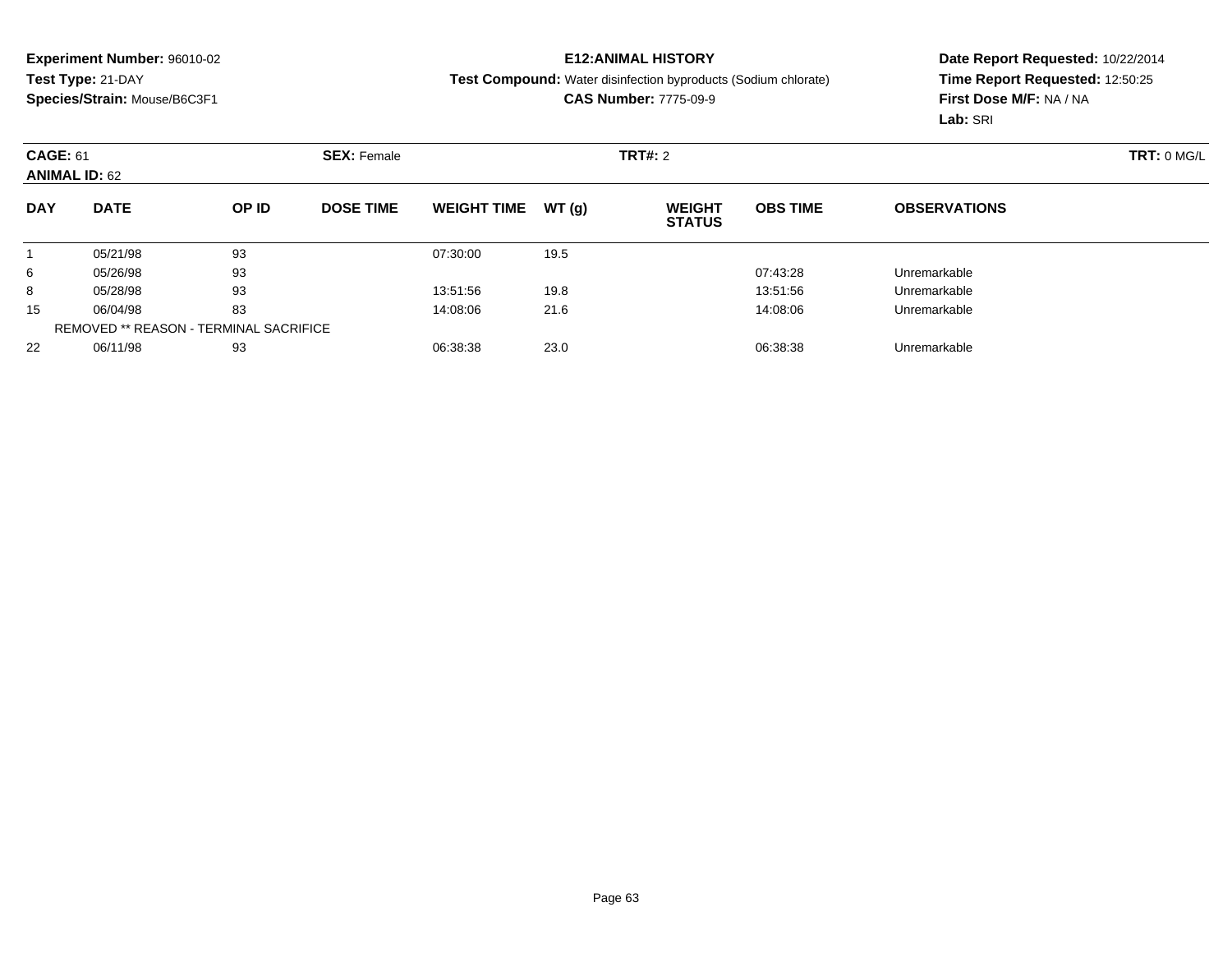## **E12:ANIMAL HISTORY**

**Test Compound:** Water disinfection byproducts (Sodium chlorate)

**CAS Number:** 7775-09-9

| <b>CAGE: 61</b><br><b>ANIMAL ID: 63</b> |                                               |       | <b>SEX: Female</b> |                    |       | TRT#: 2                        |                 | TRT: 0 MG/L         |  |
|-----------------------------------------|-----------------------------------------------|-------|--------------------|--------------------|-------|--------------------------------|-----------------|---------------------|--|
| <b>DAY</b>                              | <b>DATE</b>                                   | OP ID | <b>DOSE TIME</b>   | <b>WEIGHT TIME</b> | WT(g) | <b>WEIGHT</b><br><b>STATUS</b> | <b>OBS TIME</b> | <b>OBSERVATIONS</b> |  |
|                                         | 05/21/98                                      | 93    |                    | 07:30:00           | 19.7  |                                |                 |                     |  |
| 6                                       | 05/26/98                                      | 93    |                    |                    |       |                                | 07:43:28        | Unremarkable        |  |
| 8                                       | 05/28/98                                      | 93    |                    | 13:51:56           | 20.1  |                                | 13:51:56        | Unremarkable        |  |
| 15                                      | 06/04/98                                      | 83    |                    | 14:08:06           | 21.8  |                                | 14:08:06        | Unremarkable        |  |
|                                         | <b>REMOVED ** REASON - TERMINAL SACRIFICE</b> |       |                    |                    |       |                                |                 |                     |  |
| 22                                      | 06/11/98                                      | 93    |                    | 06:38:38           | 22.6  |                                | 06:38:38        | Unremarkable        |  |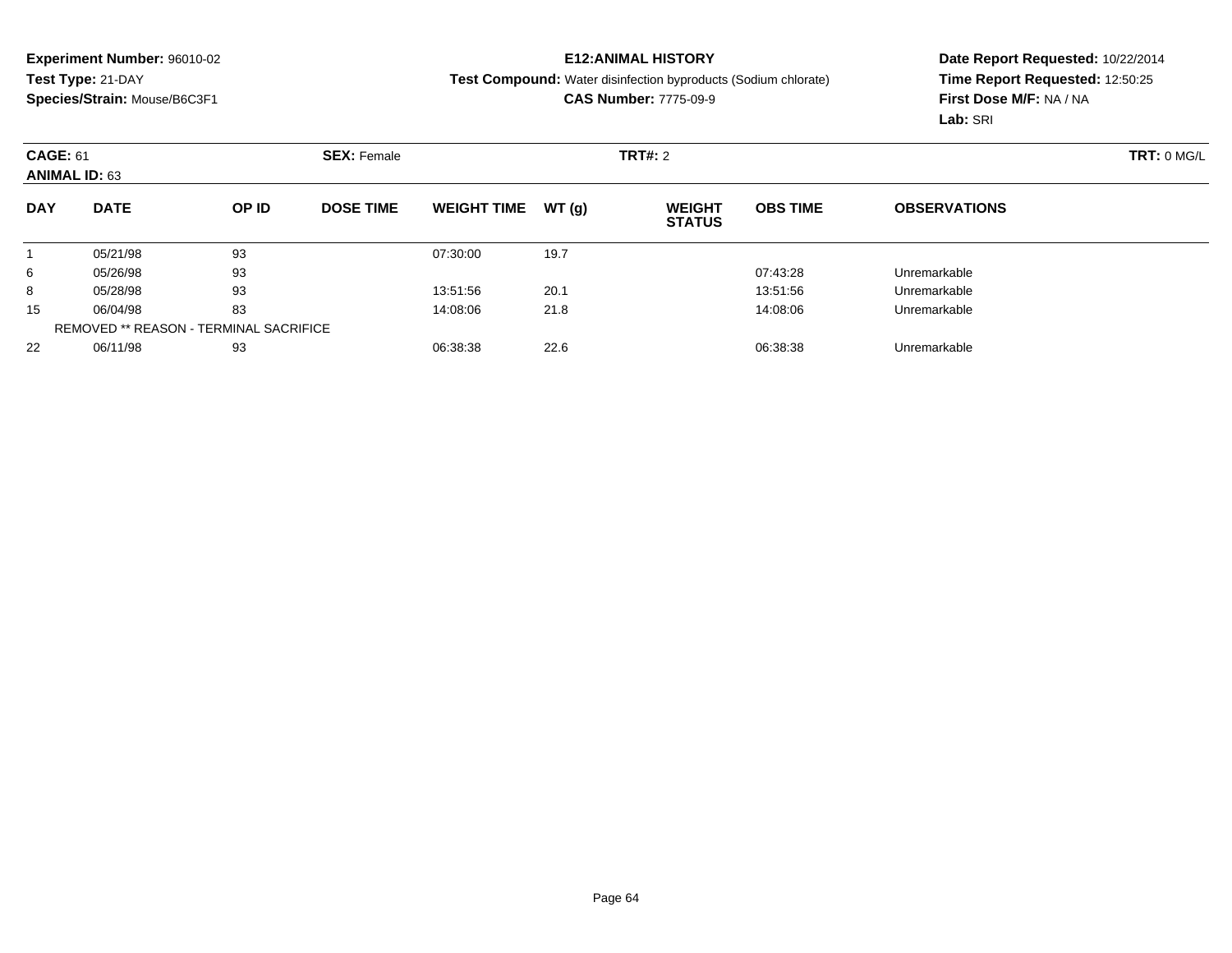## **E12:ANIMAL HISTORY**

**Test Compound:** Water disinfection byproducts (Sodium chlorate)

**CAS Number:** 7775-09-9

| <b>CAGE: 61</b><br><b>ANIMAL ID: 64</b> |                                               |       | <b>SEX: Female</b> |                    |       | TRT#: 2                        | TRT: 0 MGL      |                     |  |
|-----------------------------------------|-----------------------------------------------|-------|--------------------|--------------------|-------|--------------------------------|-----------------|---------------------|--|
| <b>DAY</b>                              | <b>DATE</b>                                   | OP ID | <b>DOSE TIME</b>   | <b>WEIGHT TIME</b> | WT(g) | <b>WEIGHT</b><br><b>STATUS</b> | <b>OBS TIME</b> | <b>OBSERVATIONS</b> |  |
|                                         | 05/21/98                                      | 93    |                    | 07:30:00           | 18.3  |                                |                 |                     |  |
| 6                                       | 05/26/98                                      | 93    |                    |                    |       |                                | 07:43:28        | Unremarkable        |  |
| 8                                       | 05/28/98                                      | 93    |                    | 13:51:56           | 18.7  |                                | 13:51:56        | Unremarkable        |  |
| 15                                      | 06/04/98                                      | 83    |                    | 14:08:06           | 20.4  |                                | 14:08:06        | Unremarkable        |  |
|                                         | <b>REMOVED ** REASON - TERMINAL SACRIFICE</b> |       |                    |                    |       |                                |                 |                     |  |
| 22                                      | 06/11/98                                      | 93    |                    | 06:38:38           | 20.6  |                                | 06:38:38        | Unremarkable        |  |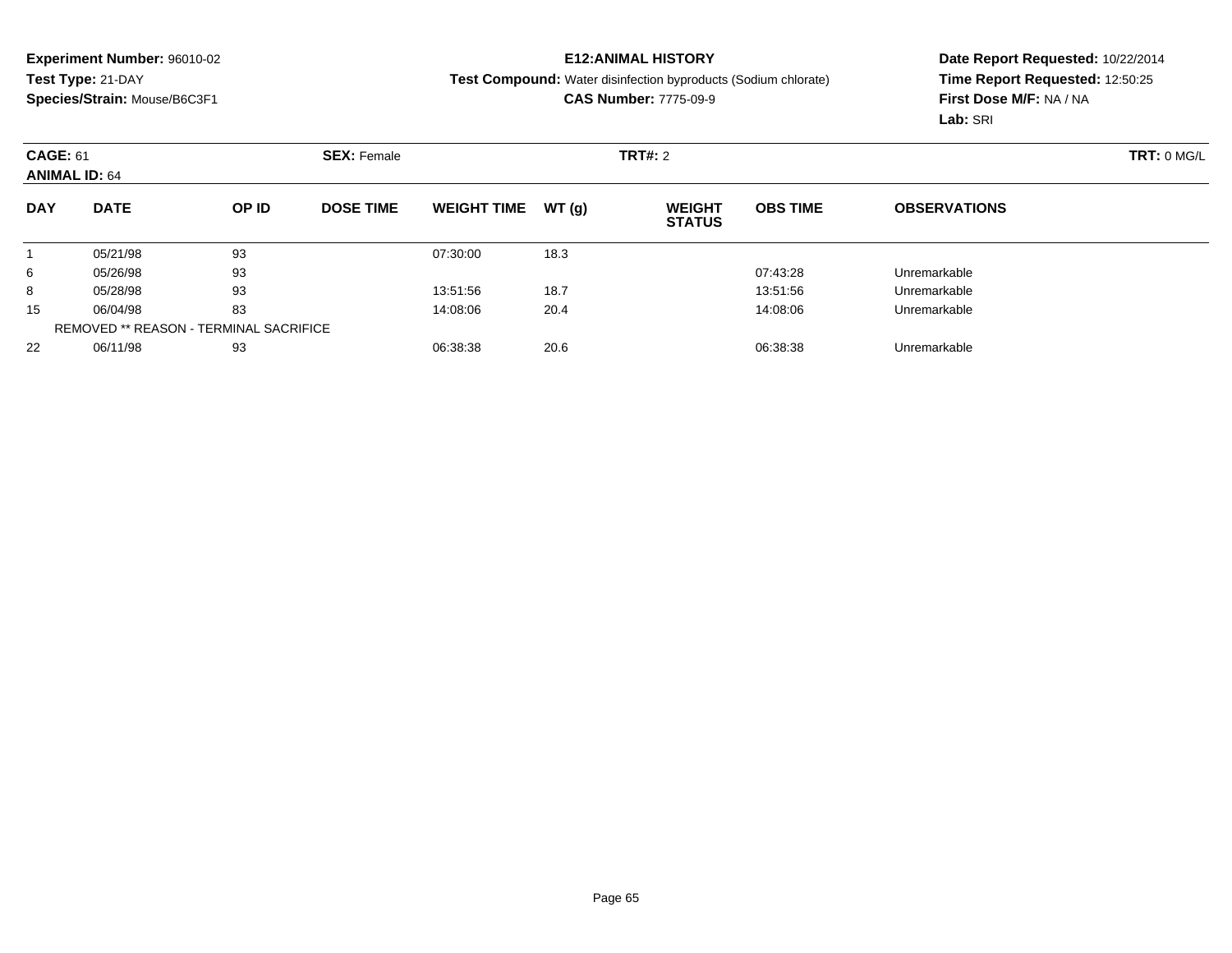## **E12:ANIMAL HISTORY**

**Test Compound:** Water disinfection byproducts (Sodium chlorate)

**CAS Number:** 7775-09-9

|            | <b>CAGE: 61</b><br><b>ANIMAL ID: 65</b>       |       | <b>SEX: Female</b> |                    |       | TRT#: 2                        | TRT: 0 MGL      |                     |  |
|------------|-----------------------------------------------|-------|--------------------|--------------------|-------|--------------------------------|-----------------|---------------------|--|
| <b>DAY</b> | <b>DATE</b>                                   | OP ID | <b>DOSE TIME</b>   | <b>WEIGHT TIME</b> | WT(g) | <b>WEIGHT</b><br><b>STATUS</b> | <b>OBS TIME</b> | <b>OBSERVATIONS</b> |  |
|            | 05/21/98                                      | 93    |                    | 07:30:00           | 18.5  |                                |                 |                     |  |
| 6          | 05/26/98                                      | 93    |                    |                    |       |                                | 07:43:28        | Unremarkable        |  |
| 8          | 05/28/98                                      | 93    |                    | 13:51:56           | 19.4  |                                | 13:51:56        | Unremarkable        |  |
| 15         | 06/04/98                                      | 83    |                    | 14:08:06           | 21.8  |                                | 14:08:06        | Unremarkable        |  |
|            | <b>REMOVED ** REASON - TERMINAL SACRIFICE</b> |       |                    |                    |       |                                |                 |                     |  |
| 22         | 06/11/98                                      | 93    |                    | 06:38:38           | 23.2  |                                | 06:38:38        | Unremarkable        |  |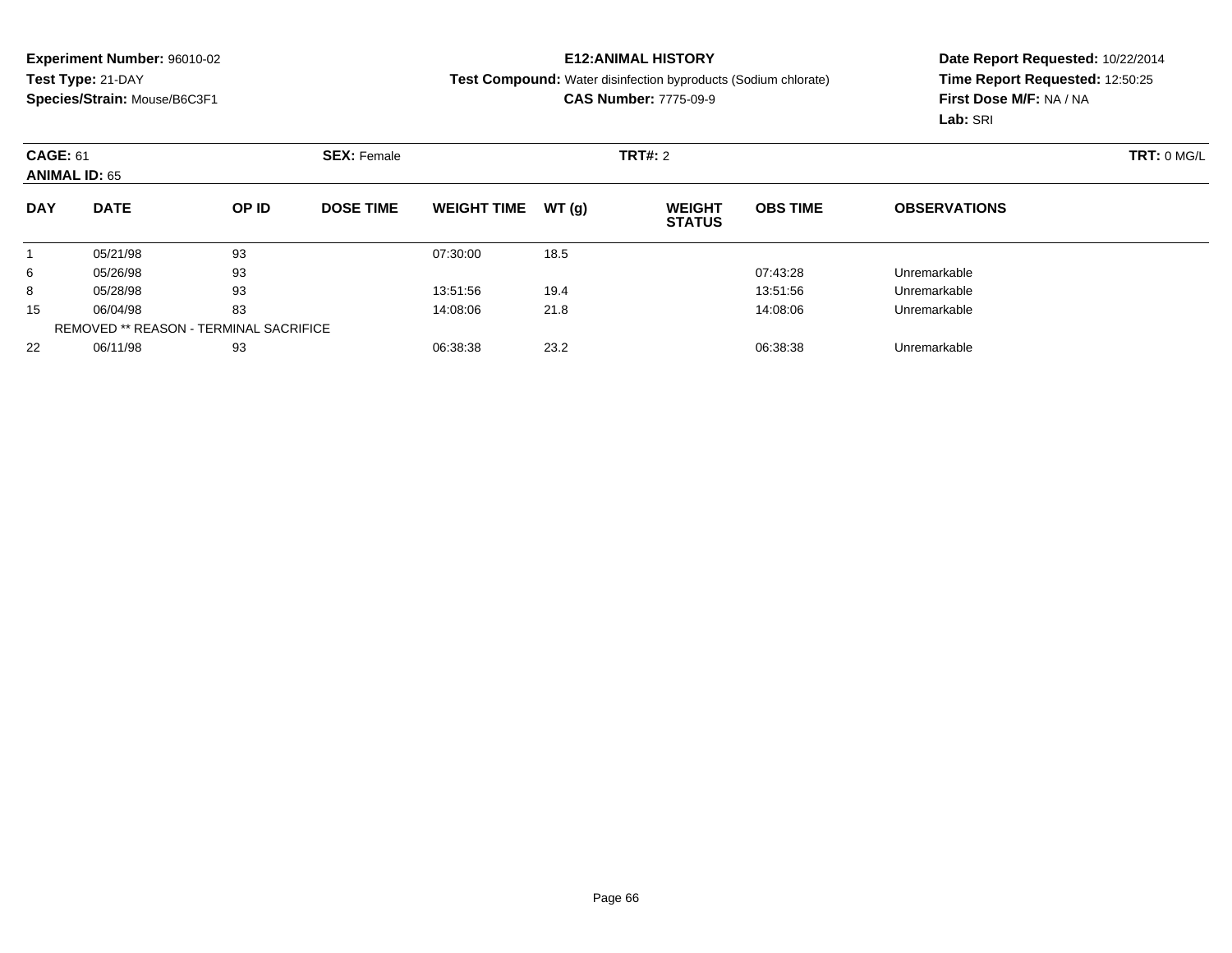## **E12:ANIMAL HISTORY**

#### **Test Compound:** Water disinfection byproducts (Sodium chlorate)

**CAS Number:** 7775-09-9

|            | <b>CAGE: 62</b><br><b>ANIMAL ID: 66</b>       |       | <b>SEX: Female</b> |                    |       | TRT#: 2                        | TRT: 0 MG/L     |                     |  |
|------------|-----------------------------------------------|-------|--------------------|--------------------|-------|--------------------------------|-----------------|---------------------|--|
| <b>DAY</b> | <b>DATE</b>                                   | OP ID | <b>DOSE TIME</b>   | <b>WEIGHT TIME</b> | WT(g) | <b>WEIGHT</b><br><b>STATUS</b> | <b>OBS TIME</b> | <b>OBSERVATIONS</b> |  |
|            | 05/21/98                                      | 93    |                    | 07:30:02           | 19.0  |                                |                 |                     |  |
| 6          | 05/26/98                                      | 93    |                    |                    |       |                                | 07:47:56        | Unremarkable        |  |
| 8          | 05/28/98                                      | 93    |                    | 13:59:54           | 19.1  |                                | 13:59:54        | Unremarkable        |  |
| 15         | 06/04/98                                      | 83    |                    | 14:09:32           | 20.7  |                                | 14:09:32        | Unremarkable        |  |
|            | <b>REMOVED ** REASON - TERMINAL SACRIFICE</b> |       |                    |                    |       |                                |                 |                     |  |
| 22         | 06/11/98                                      | 93    |                    | 06:42:02           | 23.1  |                                | 06:42:02        | Unremarkable        |  |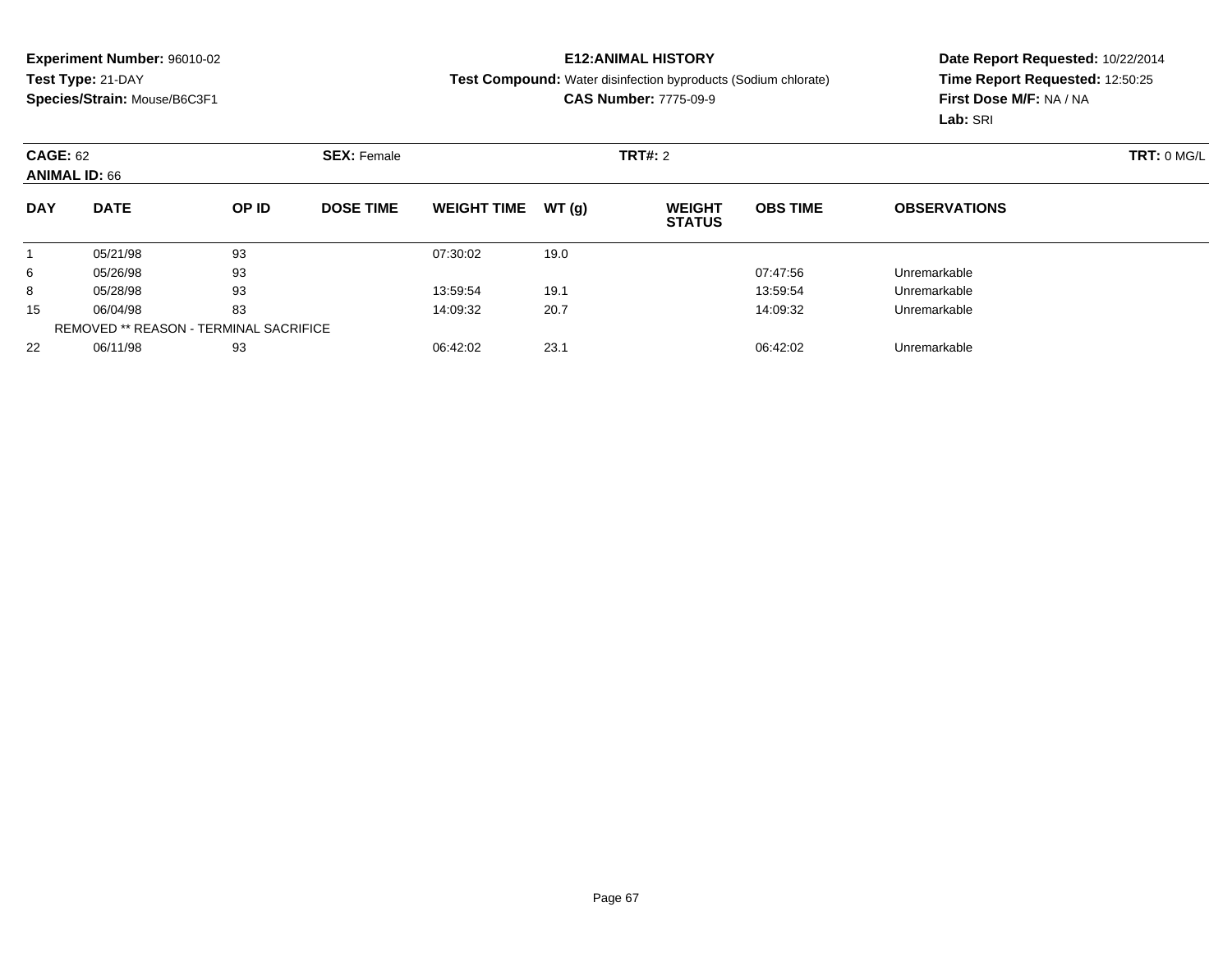## **E12:ANIMAL HISTORY**

**Test Compound:** Water disinfection byproducts (Sodium chlorate)

**CAS Number:** 7775-09-9

| <b>CAGE: 62</b><br><b>ANIMAL ID: 67</b> |                                               |       | <b>SEX: Female</b> |                    | TRT#: 2 |                                | TRT: 0 MG/L     |                     |  |
|-----------------------------------------|-----------------------------------------------|-------|--------------------|--------------------|---------|--------------------------------|-----------------|---------------------|--|
| <b>DAY</b>                              | <b>DATE</b>                                   | OP ID | <b>DOSE TIME</b>   | <b>WEIGHT TIME</b> | WT(g)   | <b>WEIGHT</b><br><b>STATUS</b> | <b>OBS TIME</b> | <b>OBSERVATIONS</b> |  |
|                                         | 05/21/98                                      | 93    |                    | 07:30:02           | 20.1    |                                |                 |                     |  |
| 6                                       | 05/26/98                                      | 93    |                    |                    |         |                                | 07:47:56        | Unremarkable        |  |
| 8                                       | 05/28/98                                      | 93    |                    | 13:59:54           | 20.6    |                                | 13:59:54        | Unremarkable        |  |
| 15                                      | 06/04/98                                      | 83    |                    | 14:09:32           | 21.1    |                                | 14:09:32        | Unremarkable        |  |
|                                         | <b>REMOVED ** REASON - TERMINAL SACRIFICE</b> |       |                    |                    |         |                                |                 |                     |  |
| 22                                      | 06/11/98                                      | 93    |                    | 06:42:02           | 23.4    |                                | 06:42:02        | Unremarkable        |  |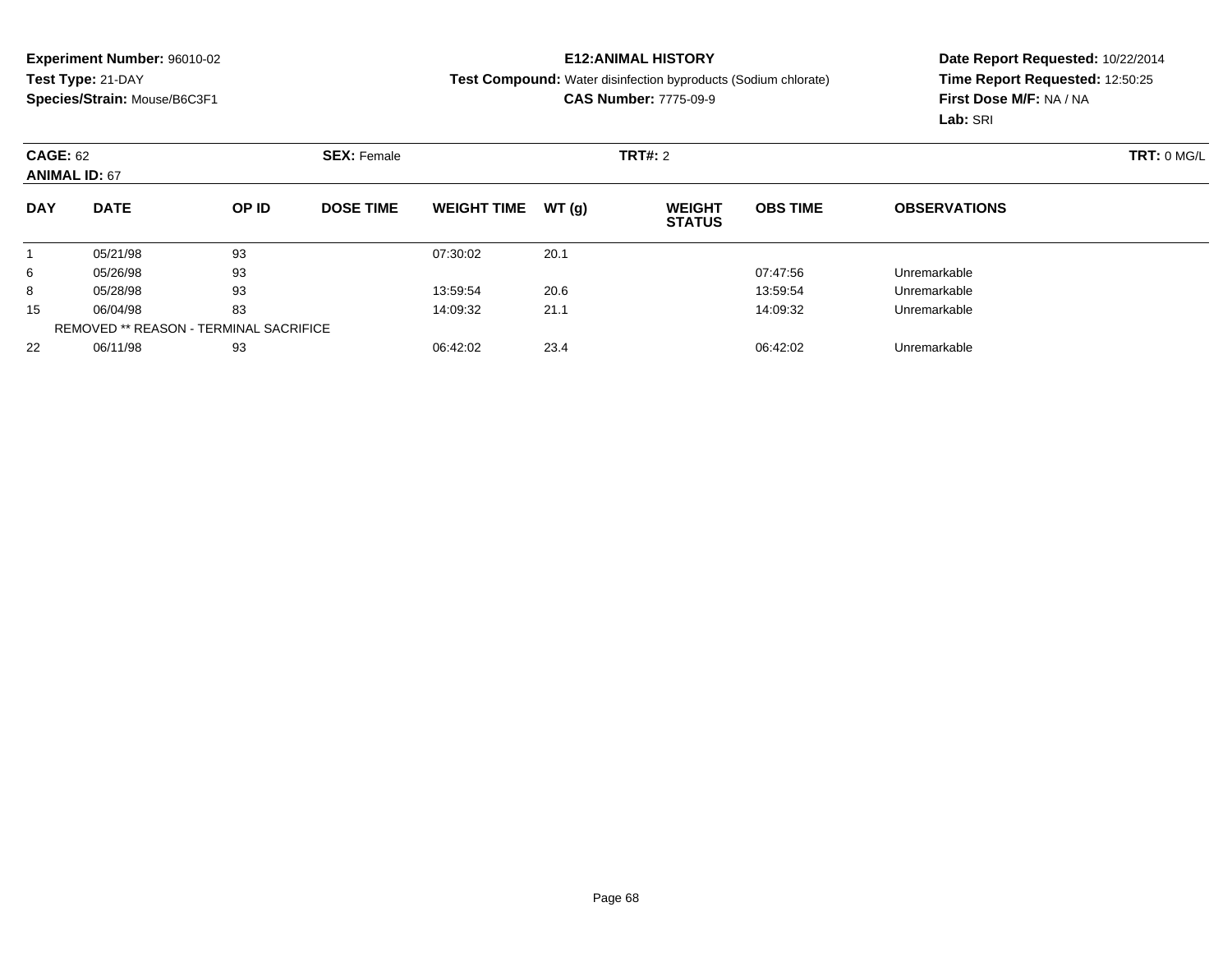## **E12:ANIMAL HISTORY**

**Test Compound:** Water disinfection byproducts (Sodium chlorate)

**CAS Number:** 7775-09-9

| <b>CAGE: 62</b><br><b>ANIMAL ID: 68</b> |                                               |       | <b>SEX: Female</b> |                    | TRT#: 2 |                                | TRT: 0 MG/L     |                     |  |
|-----------------------------------------|-----------------------------------------------|-------|--------------------|--------------------|---------|--------------------------------|-----------------|---------------------|--|
| <b>DAY</b>                              | <b>DATE</b>                                   | OP ID | <b>DOSE TIME</b>   | <b>WEIGHT TIME</b> | WT(g)   | <b>WEIGHT</b><br><b>STATUS</b> | <b>OBS TIME</b> | <b>OBSERVATIONS</b> |  |
|                                         | 05/21/98                                      | 93    |                    | 07:30:02           | 19.2    |                                |                 |                     |  |
| 6                                       | 05/26/98                                      | 93    |                    |                    |         |                                | 07:47:56        | Unremarkable        |  |
| 8                                       | 05/28/98                                      | 93    |                    | 13:59:54           | 20.3    |                                | 13:59:54        | Unremarkable        |  |
| 15                                      | 06/04/98                                      | 83    |                    | 14:09:32           | 22.5    |                                | 14:09:32        | Unremarkable        |  |
|                                         | <b>REMOVED ** REASON - TERMINAL SACRIFICE</b> |       |                    |                    |         |                                |                 |                     |  |
| 22                                      | 06/11/98                                      | 93    |                    | 06:42:02           | 23.6    |                                | 06:42:02        | Unremarkable        |  |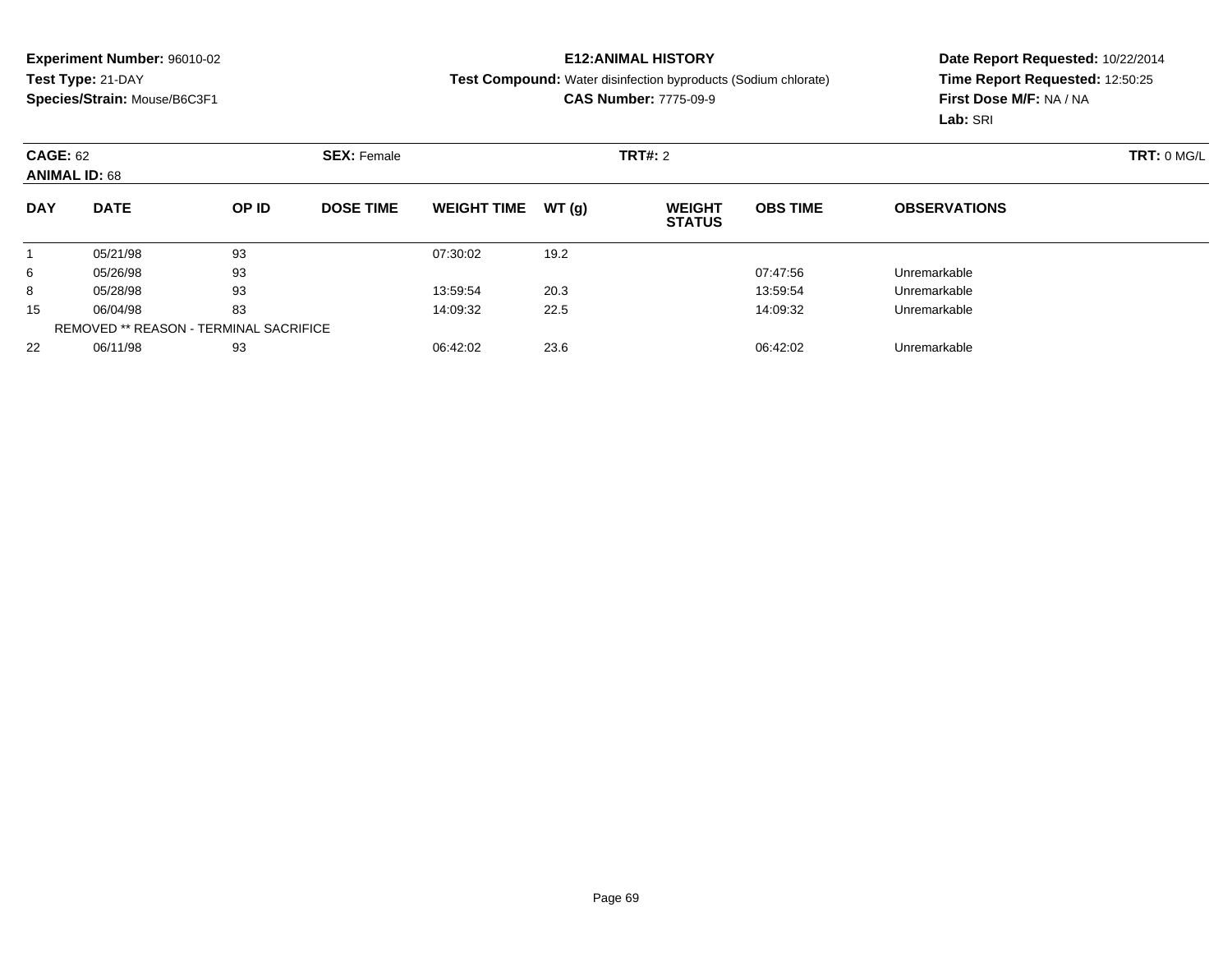## **E12:ANIMAL HISTORY**

#### **Test Compound:** Water disinfection byproducts (Sodium chlorate)

**CAS Number:** 7775-09-9

| <b>CAGE: 62</b><br><b>ANIMAL ID: 69</b> |                                               |       | <b>SEX: Female</b> |                    |       |                                | TRT#: 2         |                     |  |  |
|-----------------------------------------|-----------------------------------------------|-------|--------------------|--------------------|-------|--------------------------------|-----------------|---------------------|--|--|
| <b>DAY</b>                              | <b>DATE</b>                                   | OP ID | <b>DOSE TIME</b>   | <b>WEIGHT TIME</b> | WT(g) | <b>WEIGHT</b><br><b>STATUS</b> | <b>OBS TIME</b> | <b>OBSERVATIONS</b> |  |  |
|                                         | 05/21/98                                      | 93    |                    | 07:30:02           | 18.5  |                                |                 |                     |  |  |
| 6                                       | 05/26/98                                      | 93    |                    |                    |       |                                | 07:47:56        | Unremarkable        |  |  |
| 8                                       | 05/28/98                                      | 93    |                    | 13:59:54           | 20.6  |                                | 13:59:54        | Unremarkable        |  |  |
| 15                                      | 06/04/98                                      | 83    |                    | 14:09:32           | 21.7  |                                | 14:09:32        | Unremarkable        |  |  |
|                                         | <b>REMOVED ** REASON - TERMINAL SACRIFICE</b> |       |                    |                    |       |                                |                 |                     |  |  |
| 22                                      | 06/11/98                                      | 93    |                    | 06:42:02           | 23.3  |                                | 06:42:02        | Unremarkable        |  |  |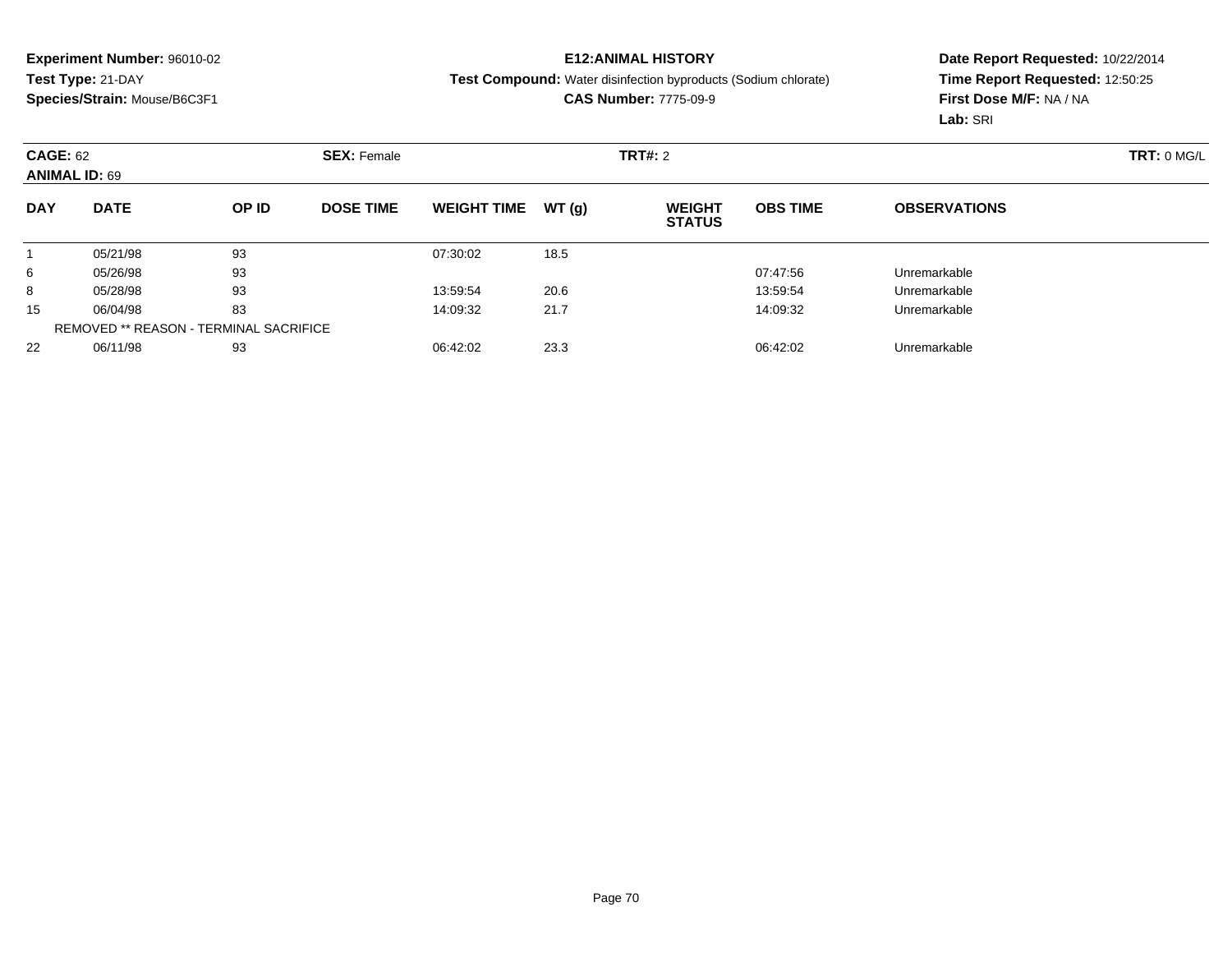## **E12:ANIMAL HISTORY**

#### **Test Compound:** Water disinfection byproducts (Sodium chlorate)

**CAS Number:** 7775-09-9

| <b>CAGE: 62</b><br><b>ANIMAL ID: 70</b> |                                               |       | <b>SEX: Female</b> |                    |       | TRT#: 2                        | TRT: 0 MGL      |                     |  |
|-----------------------------------------|-----------------------------------------------|-------|--------------------|--------------------|-------|--------------------------------|-----------------|---------------------|--|
| <b>DAY</b>                              | <b>DATE</b>                                   | OP ID | <b>DOSE TIME</b>   | <b>WEIGHT TIME</b> | WT(g) | <b>WEIGHT</b><br><b>STATUS</b> | <b>OBS TIME</b> | <b>OBSERVATIONS</b> |  |
|                                         | 05/21/98                                      | 93    |                    | 07:30:02           | 19.5  |                                |                 |                     |  |
| 6                                       | 05/26/98                                      | 93    |                    |                    |       |                                | 07:47:56        | Unremarkable        |  |
| 8                                       | 05/28/98                                      | 93    |                    | 13:59:54           | 19.4  |                                | 13:59:54        | Unremarkable        |  |
| 15                                      | 06/04/98                                      | 83    |                    | 14:09:32           | 21.2  |                                | 14:09:32        | Unremarkable        |  |
|                                         | <b>REMOVED ** REASON - TERMINAL SACRIFICE</b> |       |                    |                    |       |                                |                 |                     |  |
| 22                                      | 06/11/98                                      | 93    |                    | 06:42:02           | 24.3  |                                | 06:42:02        | Unremarkable        |  |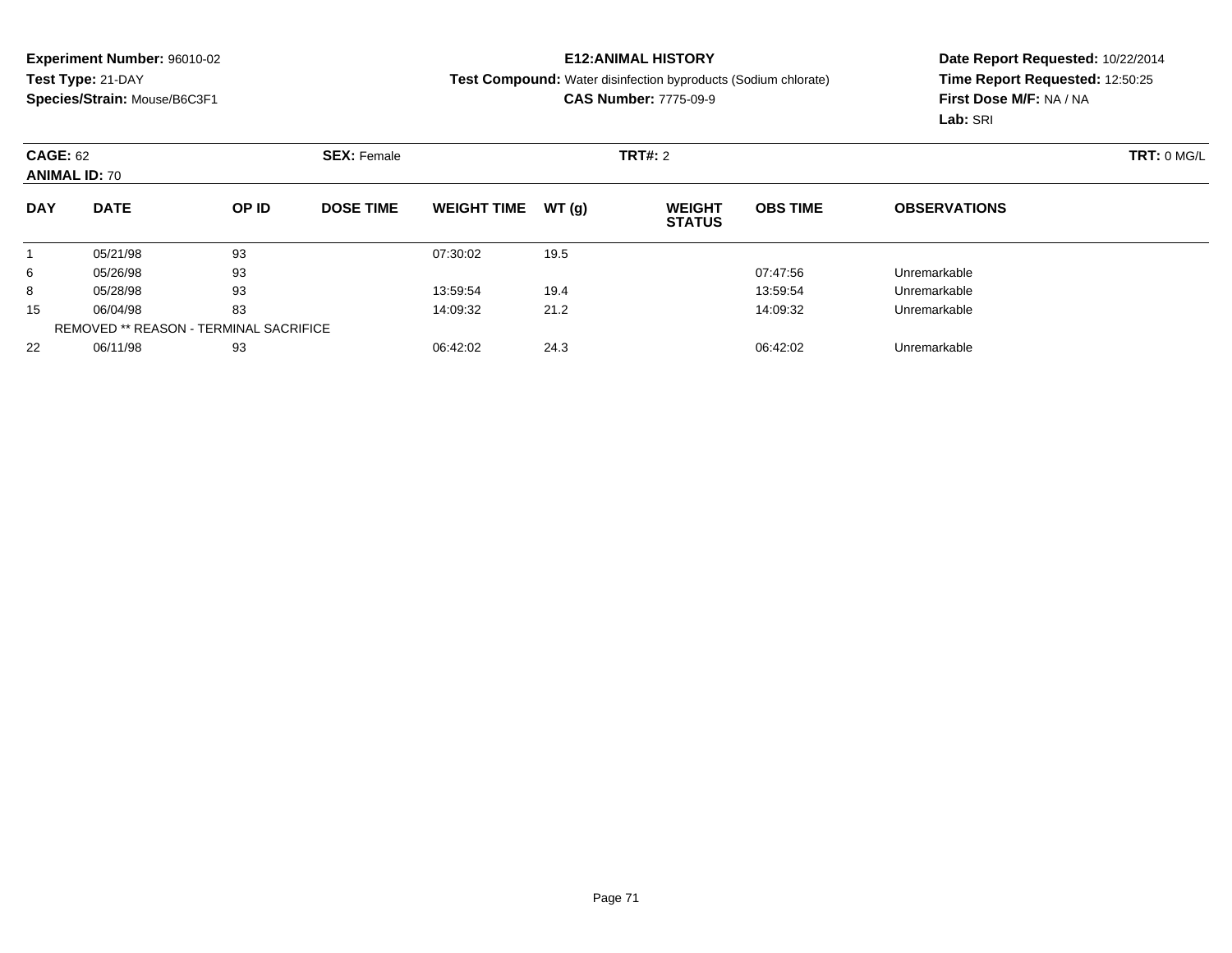## **E12:ANIMAL HISTORY**

#### **Test Compound:** Water disinfection byproducts (Sodium chlorate)

**CAS Number:** 7775-09-9

| <b>CAGE: 63</b><br><b>ANIMAL ID: 71</b> |                                               | <b>SEX: Female</b> |                  |                    | <b>TRT#: 4</b> |                                |                 |                     |  |  |
|-----------------------------------------|-----------------------------------------------|--------------------|------------------|--------------------|----------------|--------------------------------|-----------------|---------------------|--|--|
| <b>DAY</b>                              | <b>DATE</b>                                   | OP ID              | <b>DOSE TIME</b> | <b>WEIGHT TIME</b> | WT(g)          | <b>WEIGHT</b><br><b>STATUS</b> | <b>OBS TIME</b> | <b>OBSERVATIONS</b> |  |  |
|                                         | 05/21/98                                      | 93                 |                  | 07:30:04           | 19.8           |                                |                 |                     |  |  |
| 6                                       | 05/26/98                                      | 93                 |                  |                    |                |                                | 07:51:50        | Unremarkable        |  |  |
| 8                                       | 05/28/98                                      | 93                 |                  | 14:04:16           | 20.0           |                                | 14:04:16        | Unremarkable        |  |  |
| 15                                      | 06/04/98                                      | 83                 |                  | 14:12:08           | 21.5           |                                | 14:12:08        | Unremarkable        |  |  |
|                                         | <b>REMOVED ** REASON - TERMINAL SACRIFICE</b> |                    |                  |                    |                |                                |                 |                     |  |  |
| 22                                      | 06/11/98                                      | 93                 |                  | 06:45:44           | 23.3           |                                | 06:45:44        | Unremarkable        |  |  |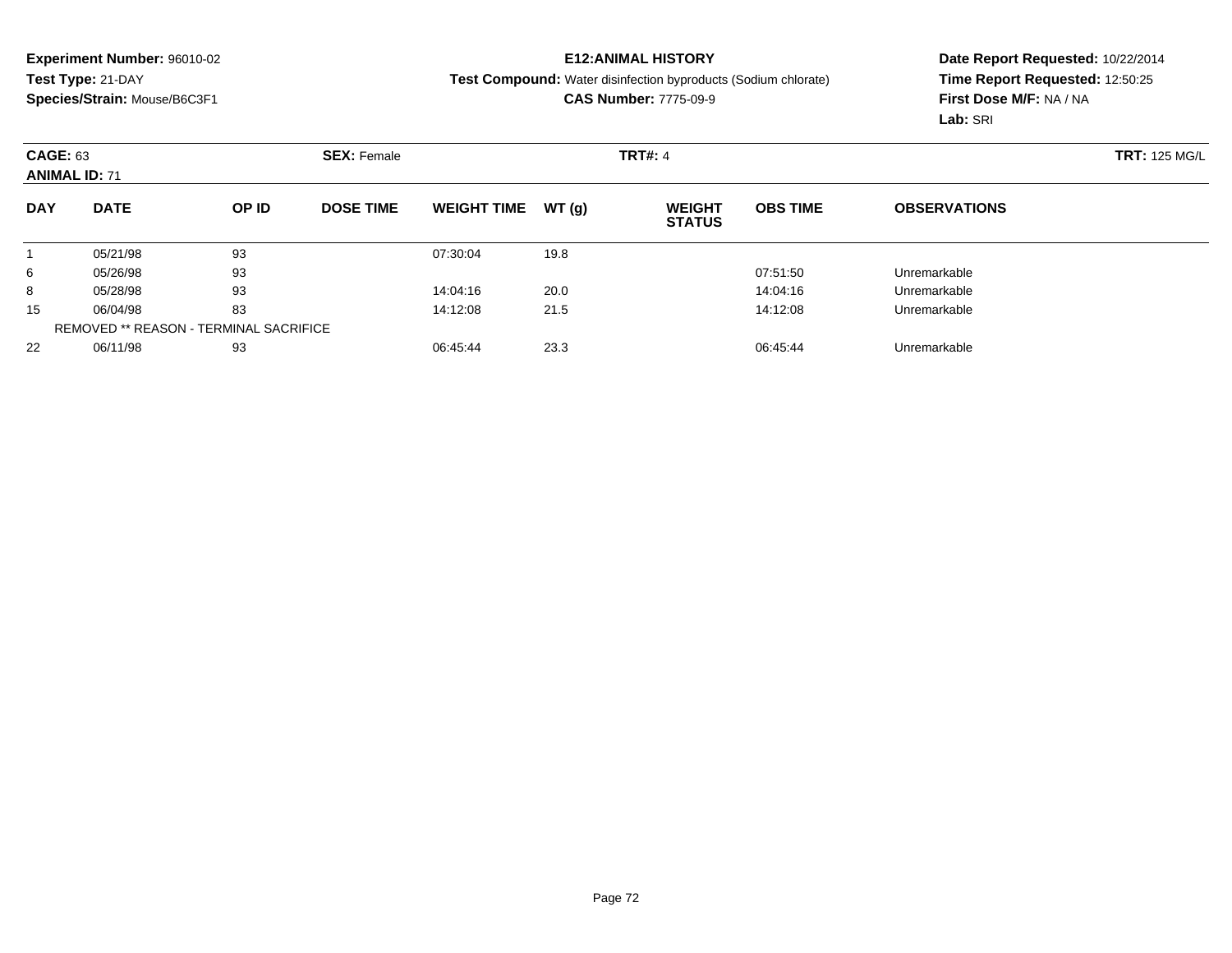### **E12:ANIMAL HISTORY**

**Test Compound:** Water disinfection byproducts (Sodium chlorate)

**CAS Number:** 7775-09-9

|            | <b>CAGE: 63</b><br><b>ANIMAL ID: 72</b>       |       |                  | <b>SEX: Female</b> |       |                                | <b>TRT#: 4</b>  |                     |  |  |  |
|------------|-----------------------------------------------|-------|------------------|--------------------|-------|--------------------------------|-----------------|---------------------|--|--|--|
| <b>DAY</b> | <b>DATE</b>                                   | OP ID | <b>DOSE TIME</b> | <b>WEIGHT TIME</b> | WT(g) | <b>WEIGHT</b><br><b>STATUS</b> | <b>OBS TIME</b> | <b>OBSERVATIONS</b> |  |  |  |
|            | 05/21/98                                      | 93    |                  | 07:30:04           | 19.2  |                                |                 |                     |  |  |  |
| 6          | 05/26/98                                      | 93    |                  |                    |       |                                | 07:51:50        | Unremarkable        |  |  |  |
| 8          | 05/28/98                                      | 93    |                  | 14:04:16           | 18.9  |                                | 14:04:16        | Unremarkable        |  |  |  |
| 15         | 06/04/98                                      | 83    |                  | 14:12:08           | 21.4  |                                | 14:12:08        | Unremarkable        |  |  |  |
|            | <b>REMOVED ** REASON - TERMINAL SACRIFICE</b> |       |                  |                    |       |                                |                 |                     |  |  |  |
| 22         | 06/11/98                                      | 93    |                  | 06:45:44           | 22.2  |                                | 06:45:44        | Unremarkable        |  |  |  |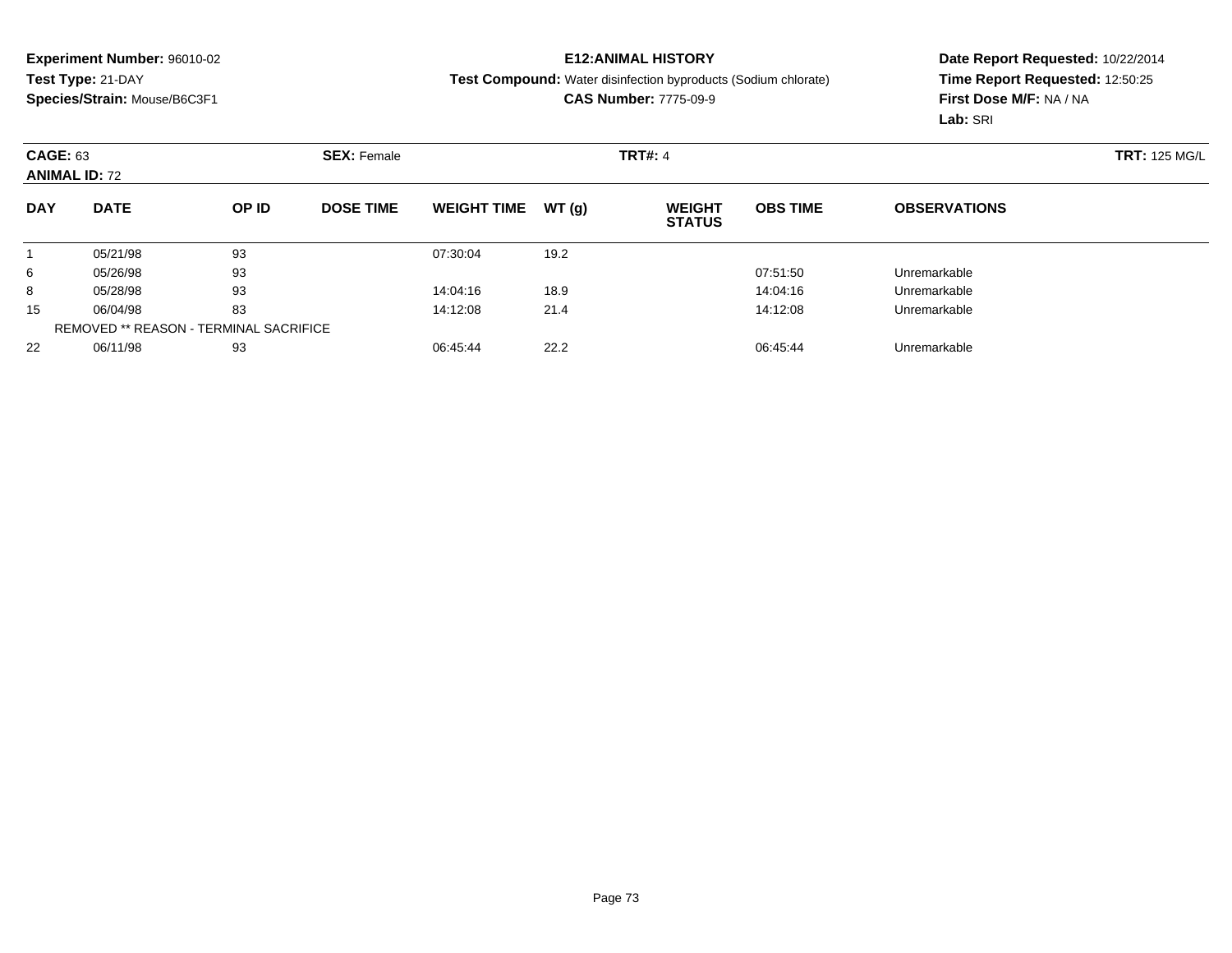### **E12:ANIMAL HISTORY**

**Test Compound:** Water disinfection byproducts (Sodium chlorate)

**CAS Number:** 7775-09-9

|            | <b>CAGE: 63</b><br><b>ANIMAL ID: 73</b>       |       | <b>SEX: Female</b> |                    |       | <b>TRT#: 4</b>                 |                 | <b>TRT: 125 MG/L</b> |  |
|------------|-----------------------------------------------|-------|--------------------|--------------------|-------|--------------------------------|-----------------|----------------------|--|
| <b>DAY</b> | <b>DATE</b>                                   | OP ID | <b>DOSE TIME</b>   | <b>WEIGHT TIME</b> | WT(g) | <b>WEIGHT</b><br><b>STATUS</b> | <b>OBS TIME</b> | <b>OBSERVATIONS</b>  |  |
|            | 05/21/98                                      | 93    |                    | 07:30:04           | 19.3  |                                |                 |                      |  |
| 6          | 05/26/98                                      | 93    |                    |                    |       |                                | 07:51:50        | Unremarkable         |  |
| 8          | 05/28/98                                      | 93    |                    | 14:04:16           | 19.8  |                                | 14:04:16        | Unremarkable         |  |
| 15         | 06/04/98                                      | 83    |                    | 14:12:08           | 22.4  |                                | 14:12:08        | Unremarkable         |  |
|            | <b>REMOVED ** REASON - TERMINAL SACRIFICE</b> |       |                    |                    |       |                                |                 |                      |  |
| 22         | 06/11/98                                      | 93    |                    | 06:45:44           | 22.7  |                                | 06:45:44        | Unremarkable         |  |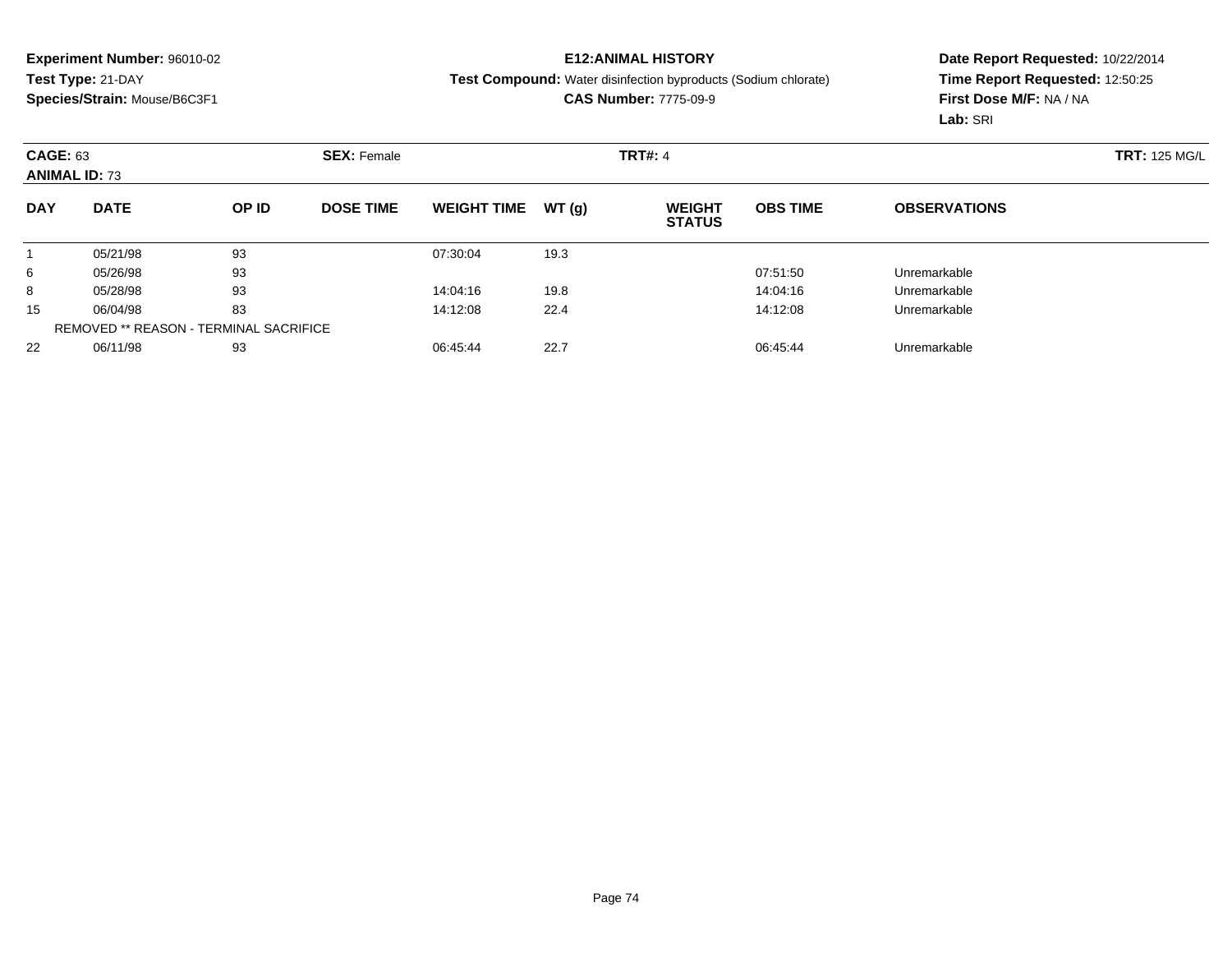### **E12:ANIMAL HISTORY**

**Test Compound:** Water disinfection byproducts (Sodium chlorate)

**CAS Number:** 7775-09-9

|            | <b>CAGE: 63</b><br><b>ANIMAL ID: 74</b>       |       | <b>SEX: Female</b> |                    |       | <b>TRT#: 4</b>                 |                 | <b>TRT: 125 MG/L</b> |  |
|------------|-----------------------------------------------|-------|--------------------|--------------------|-------|--------------------------------|-----------------|----------------------|--|
| <b>DAY</b> | <b>DATE</b>                                   | OP ID | <b>DOSE TIME</b>   | <b>WEIGHT TIME</b> | WT(g) | <b>WEIGHT</b><br><b>STATUS</b> | <b>OBS TIME</b> | <b>OBSERVATIONS</b>  |  |
|            | 05/21/98                                      | 93    |                    | 07:30:04           | 17.7  |                                |                 |                      |  |
| 6          | 05/26/98                                      | 93    |                    |                    |       |                                | 07:51:50        | Unremarkable         |  |
| 8          | 05/28/98                                      | 93    |                    | 14:04:16           | 19.8  |                                | 14:04:16        | Unremarkable         |  |
| 15         | 06/04/98                                      | 83    |                    | 14:12:08           | 21.1  |                                | 14:12:08        | Unremarkable         |  |
|            | <b>REMOVED ** REASON - TERMINAL SACRIFICE</b> |       |                    |                    |       |                                |                 |                      |  |
| 22         | 06/11/98                                      | 93    |                    | 06:45:44           | 21.9  |                                | 06:45:44        | Unremarkable         |  |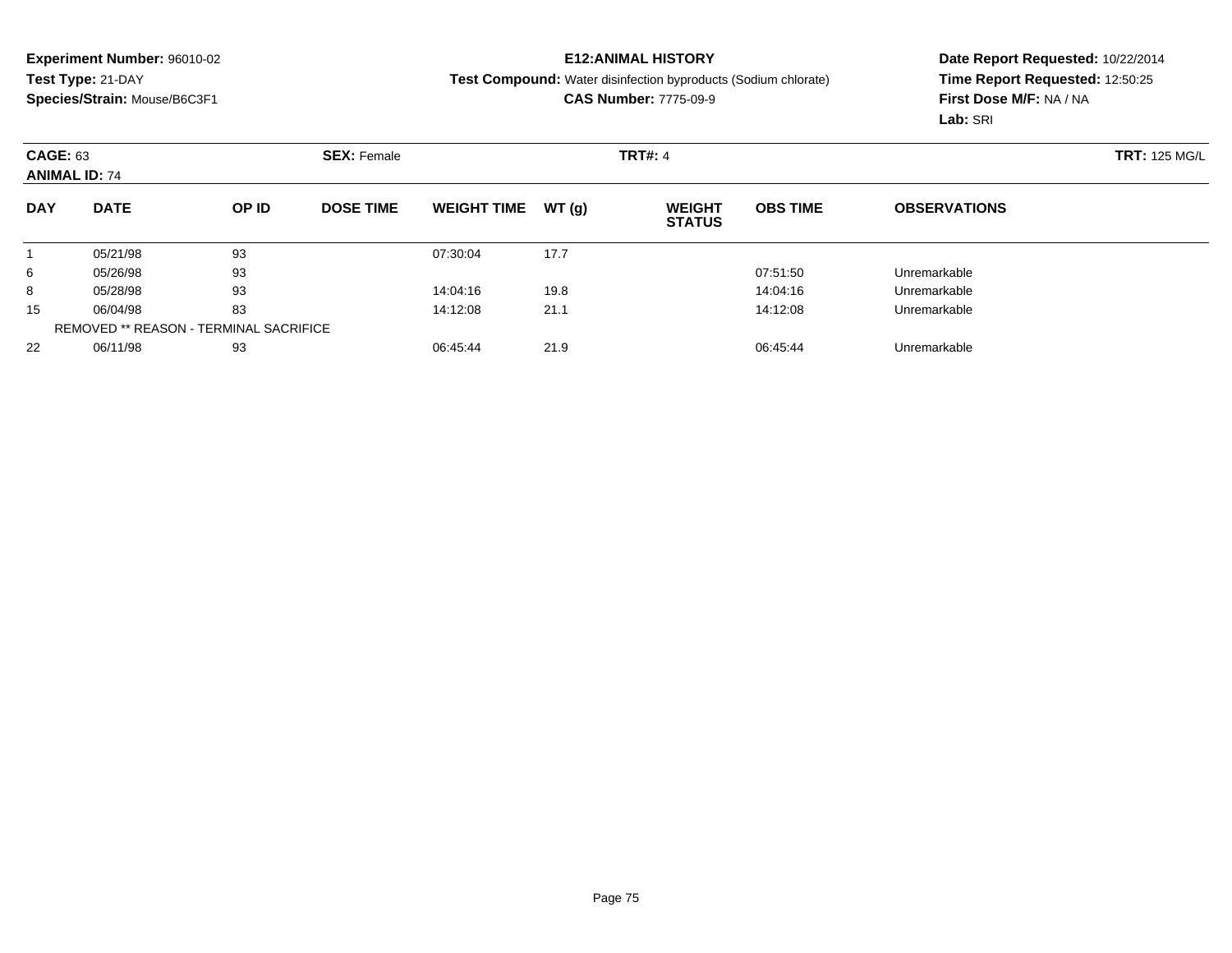### **E12:ANIMAL HISTORY**

**Test Compound:** Water disinfection byproducts (Sodium chlorate)

**CAS Number:** 7775-09-9

|            | <b>CAGE: 63</b><br><b>ANIMAL ID: 75</b>       |       |                  | <b>SEX: Female</b> |       |                                | <b>TRT#: 4</b>  |                     |  |  |  |
|------------|-----------------------------------------------|-------|------------------|--------------------|-------|--------------------------------|-----------------|---------------------|--|--|--|
| <b>DAY</b> | <b>DATE</b>                                   | OP ID | <b>DOSE TIME</b> | <b>WEIGHT TIME</b> | WT(g) | <b>WEIGHT</b><br><b>STATUS</b> | <b>OBS TIME</b> | <b>OBSERVATIONS</b> |  |  |  |
|            | 05/21/98                                      | 93    |                  | 07:30:04           | 18.1  |                                |                 |                     |  |  |  |
| 6          | 05/26/98                                      | 93    |                  |                    |       |                                | 07:51:50        | Unremarkable        |  |  |  |
| 8          | 05/28/98                                      | 93    |                  | 14:04:16           | 18.7  |                                | 14:04:16        | Unremarkable        |  |  |  |
| 15         | 06/04/98                                      | 83    |                  | 14:12:08           | 21.3  |                                | 14:12:08        | Unremarkable        |  |  |  |
|            | <b>REMOVED ** REASON - TERMINAL SACRIFICE</b> |       |                  |                    |       |                                |                 |                     |  |  |  |
| 22         | 06/11/98                                      | 93    |                  | 06:45:44           | 22.9  |                                | 06:45:44        | Unremarkable        |  |  |  |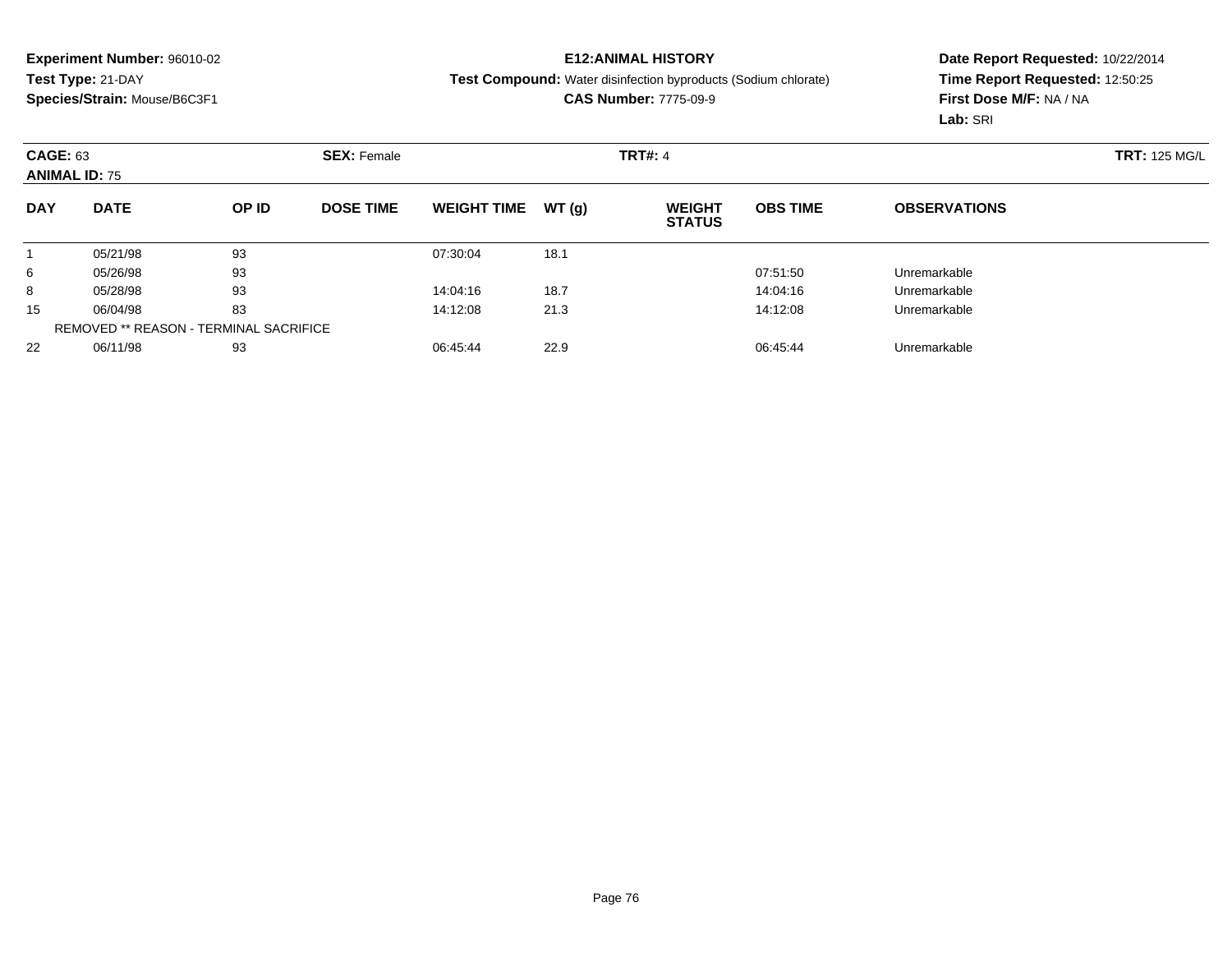## **E12:ANIMAL HISTORY**

**Test Compound:** Water disinfection byproducts (Sodium chlorate)

**CAS Number:** 7775-09-9

|            | <b>CAGE: 64</b><br><b>ANIMAL ID: 76</b>       |       | <b>SEX: Female</b> |                    |       |                                | <b>TRT#: 4</b>  |                     |  |  |
|------------|-----------------------------------------------|-------|--------------------|--------------------|-------|--------------------------------|-----------------|---------------------|--|--|
| <b>DAY</b> | <b>DATE</b>                                   | OP ID | <b>DOSE TIME</b>   | <b>WEIGHT TIME</b> | WT(g) | <b>WEIGHT</b><br><b>STATUS</b> | <b>OBS TIME</b> | <b>OBSERVATIONS</b> |  |  |
|            | 05/21/98                                      | 93    |                    | 07:30:06           | 18.2  |                                |                 |                     |  |  |
| 6          | 05/26/98                                      | 93    |                    |                    |       |                                | 07:55:04        | Unremarkable        |  |  |
| 8          | 05/28/98                                      | 93    |                    | 14:07:52           | 19.3  |                                | 14:07:52        | Unremarkable        |  |  |
| 15         | 06/04/98                                      | 83    |                    | 14:13:24           | 20.7  |                                | 14:13:24        | Unremarkable        |  |  |
|            | <b>REMOVED ** REASON - TERMINAL SACRIFICE</b> |       |                    |                    |       |                                |                 |                     |  |  |
| 22         | 06/11/98                                      | 93    |                    | 06:49:42           | 23.3  |                                | 06:49:42        | Unremarkable        |  |  |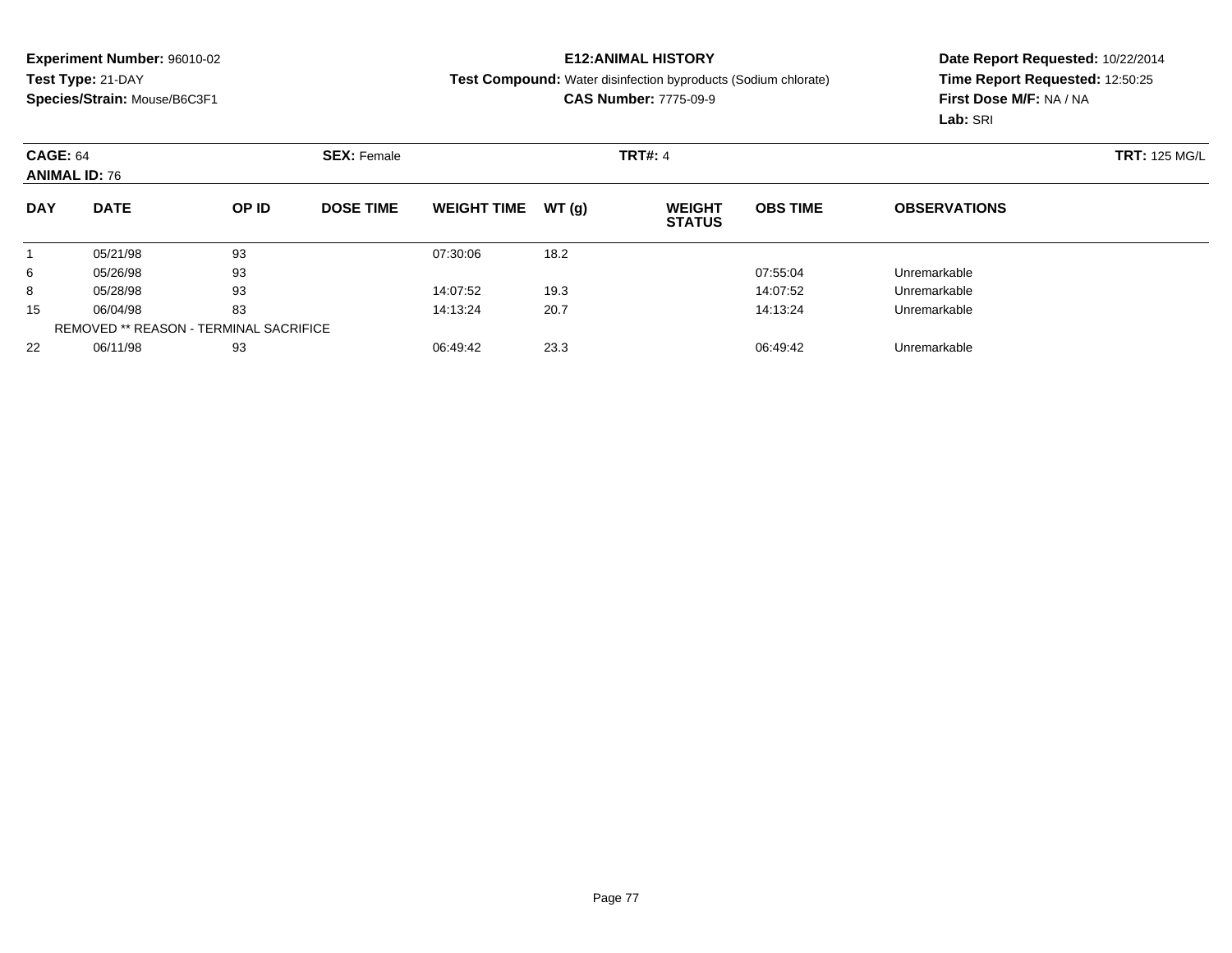### **E12:ANIMAL HISTORY**

**Test Compound:** Water disinfection byproducts (Sodium chlorate)

**CAS Number:** 7775-09-9

|            | <b>CAGE: 64</b><br><b>ANIMAL ID: 77</b>       |       |                  | <b>SEX: Female</b> |       |                                |                 |                     | <b>TRT: 125 MG/L</b> |
|------------|-----------------------------------------------|-------|------------------|--------------------|-------|--------------------------------|-----------------|---------------------|----------------------|
| <b>DAY</b> | <b>DATE</b>                                   | OP ID | <b>DOSE TIME</b> | <b>WEIGHT TIME</b> | WT(g) | <b>WEIGHT</b><br><b>STATUS</b> | <b>OBS TIME</b> | <b>OBSERVATIONS</b> |                      |
|            | 05/21/98                                      | 93    |                  | 07:30:06           | 19.4  |                                |                 |                     |                      |
| 6          | 05/26/98                                      | 93    |                  |                    |       |                                | 07:55:04        | Unremarkable        |                      |
| 8          | 05/28/98                                      | 93    |                  | 14:07:52           | 20.0  |                                | 14:07:52        | Unremarkable        |                      |
| 15         | 06/04/98                                      | 83    |                  | 14:13:24           | 20.7  |                                | 14:13:24        | Unremarkable        |                      |
|            | <b>REMOVED ** REASON - TERMINAL SACRIFICE</b> |       |                  |                    |       |                                |                 |                     |                      |
| 22         | 06/11/98                                      | 93    |                  | 06:49:42           | 22.8  |                                | 06:49:42        | Unremarkable        |                      |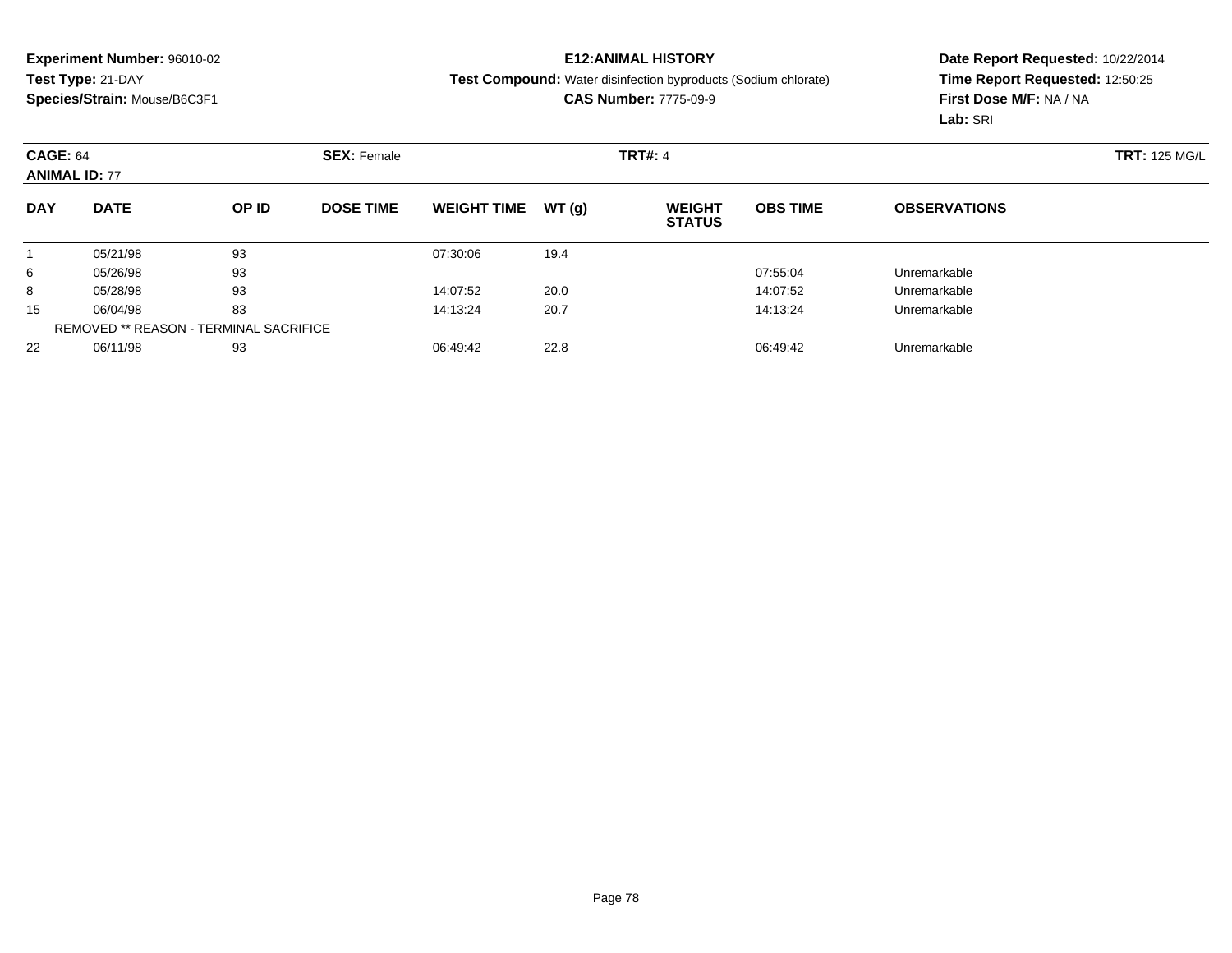### **E12:ANIMAL HISTORY**

**Test Compound:** Water disinfection byproducts (Sodium chlorate)

**CAS Number:** 7775-09-9

|            | <b>CAGE: 64</b><br><b>ANIMAL ID: 78</b>       |       |                  | <b>SEX: Female</b> |       |                                | <b>TRT#: 4</b>  |                     |  |  |  |
|------------|-----------------------------------------------|-------|------------------|--------------------|-------|--------------------------------|-----------------|---------------------|--|--|--|
| <b>DAY</b> | <b>DATE</b>                                   | OP ID | <b>DOSE TIME</b> | <b>WEIGHT TIME</b> | WT(g) | <b>WEIGHT</b><br><b>STATUS</b> | <b>OBS TIME</b> | <b>OBSERVATIONS</b> |  |  |  |
|            | 05/21/98                                      | 93    |                  | 07:30:06           | 18.0  |                                |                 |                     |  |  |  |
| 6          | 05/26/98                                      | 93    |                  |                    |       |                                | 07:55:04        | Unremarkable        |  |  |  |
| 8          | 05/28/98                                      | 93    |                  | 14:07:52           | 18.7  |                                | 14:07:52        | Unremarkable        |  |  |  |
| 15         | 06/04/98                                      | 83    |                  | 14:13:24           | 21.0  |                                | 14:13:24        | Unremarkable        |  |  |  |
|            | <b>REMOVED ** REASON - TERMINAL SACRIFICE</b> |       |                  |                    |       |                                |                 |                     |  |  |  |
| 22         | 06/11/98                                      | 93    |                  | 06:49:42           | 22.8  |                                | 06:49:42        | Unremarkable        |  |  |  |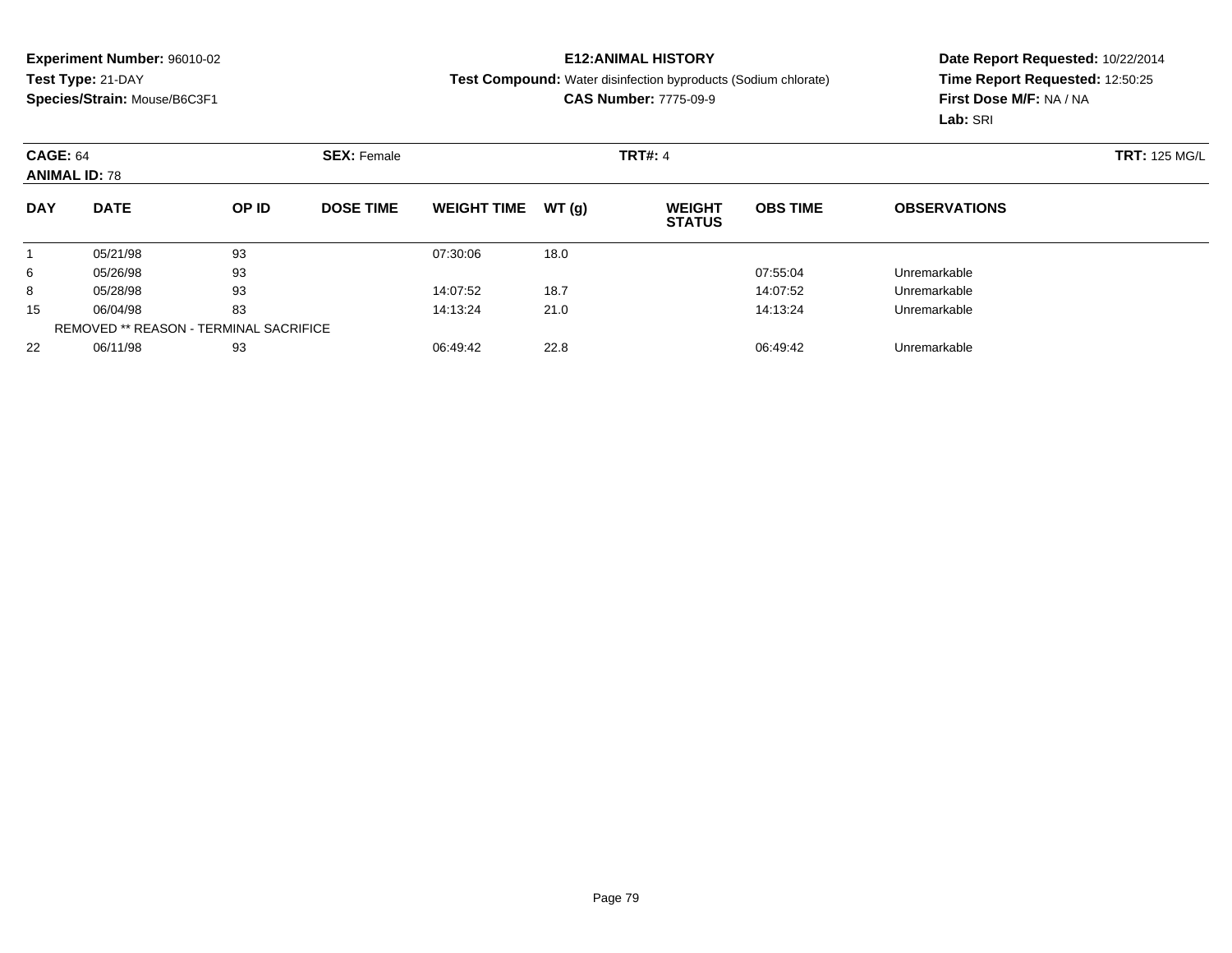### **E12:ANIMAL HISTORY**

**Test Compound:** Water disinfection byproducts (Sodium chlorate)

**CAS Number:** 7775-09-9

| <b>CAGE: 64</b><br><b>ANIMAL ID: 79</b> |                                               |       | <b>SEX: Female</b> |                    |       | <b>TRT#: 4</b>                 |                 | <b>TRT: 125 MG/L</b> |  |
|-----------------------------------------|-----------------------------------------------|-------|--------------------|--------------------|-------|--------------------------------|-----------------|----------------------|--|
| <b>DAY</b>                              | <b>DATE</b>                                   | OP ID | <b>DOSE TIME</b>   | <b>WEIGHT TIME</b> | WT(g) | <b>WEIGHT</b><br><b>STATUS</b> | <b>OBS TIME</b> | <b>OBSERVATIONS</b>  |  |
|                                         | 05/21/98                                      | 93    |                    | 07:30:06           | 19.5  |                                |                 |                      |  |
| 6                                       | 05/26/98                                      | 93    |                    |                    |       |                                | 07:55:04        | Unremarkable         |  |
| 8                                       | 05/28/98                                      | 93    |                    | 14:07:52           | 19.7  |                                | 14:07:52        | Unremarkable         |  |
| 15                                      | 06/04/98                                      | 83    |                    | 14:13:24           | 20.8  |                                | 14:13:24        | Unremarkable         |  |
|                                         | <b>REMOVED ** REASON - TERMINAL SACRIFICE</b> |       |                    |                    |       |                                |                 |                      |  |
| 22                                      | 06/11/98                                      | 93    |                    | 06:49:42           | 23.0  |                                | 06:49:42        | Unremarkable         |  |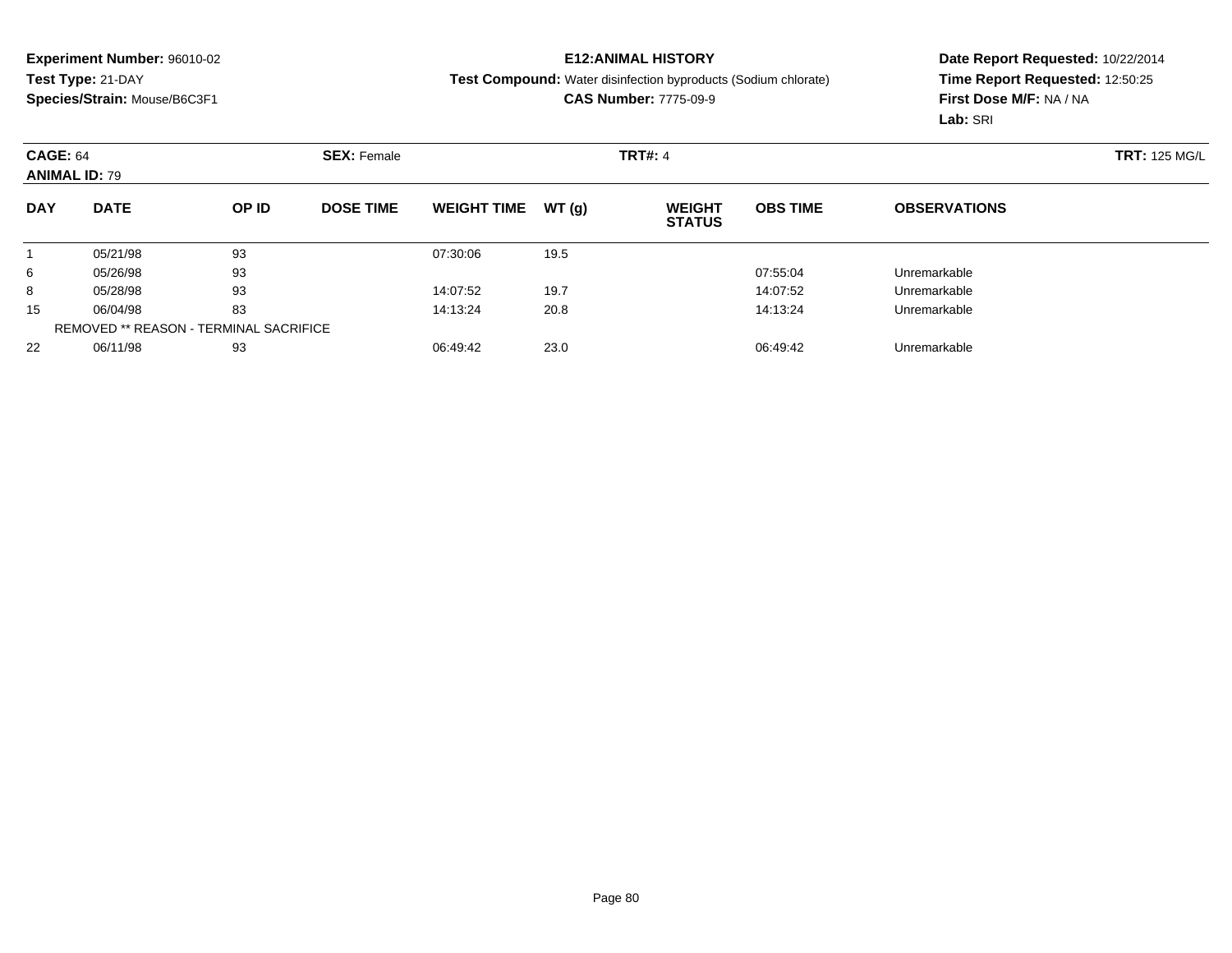### **E12:ANIMAL HISTORY**

#### **Test Compound:** Water disinfection byproducts (Sodium chlorate)

**CAS Number:** 7775-09-9

| <b>CAGE: 64</b><br><b>ANIMAL ID: 80</b> |                                               | <b>SEX: Female</b> |                  |                    | <b>TRT#: 4</b> |                                |                 |                     |  |  |
|-----------------------------------------|-----------------------------------------------|--------------------|------------------|--------------------|----------------|--------------------------------|-----------------|---------------------|--|--|
| <b>DAY</b>                              | <b>DATE</b>                                   | OP ID              | <b>DOSE TIME</b> | <b>WEIGHT TIME</b> | WT(g)          | <b>WEIGHT</b><br><b>STATUS</b> | <b>OBS TIME</b> | <b>OBSERVATIONS</b> |  |  |
|                                         | 05/21/98                                      | 93                 |                  | 07:30:06           | 19.9           |                                |                 |                     |  |  |
| 6                                       | 05/26/98                                      | 93                 |                  |                    |                |                                | 07:55:04        | Unremarkable        |  |  |
| 8                                       | 05/28/98                                      | 93                 |                  | 14:07:52           | 19.5           |                                | 14:07:52        | Unremarkable        |  |  |
| 15                                      | 06/04/98                                      | 83                 |                  | 14:13:24           | 22.1           |                                | 14:13:24        | Unremarkable        |  |  |
|                                         | <b>REMOVED ** REASON - TERMINAL SACRIFICE</b> |                    |                  |                    |                |                                |                 |                     |  |  |
| 22                                      | 06/11/98                                      | 93                 |                  | 06:49:42           | 23.0           |                                | 06:49:42        | Unremarkable        |  |  |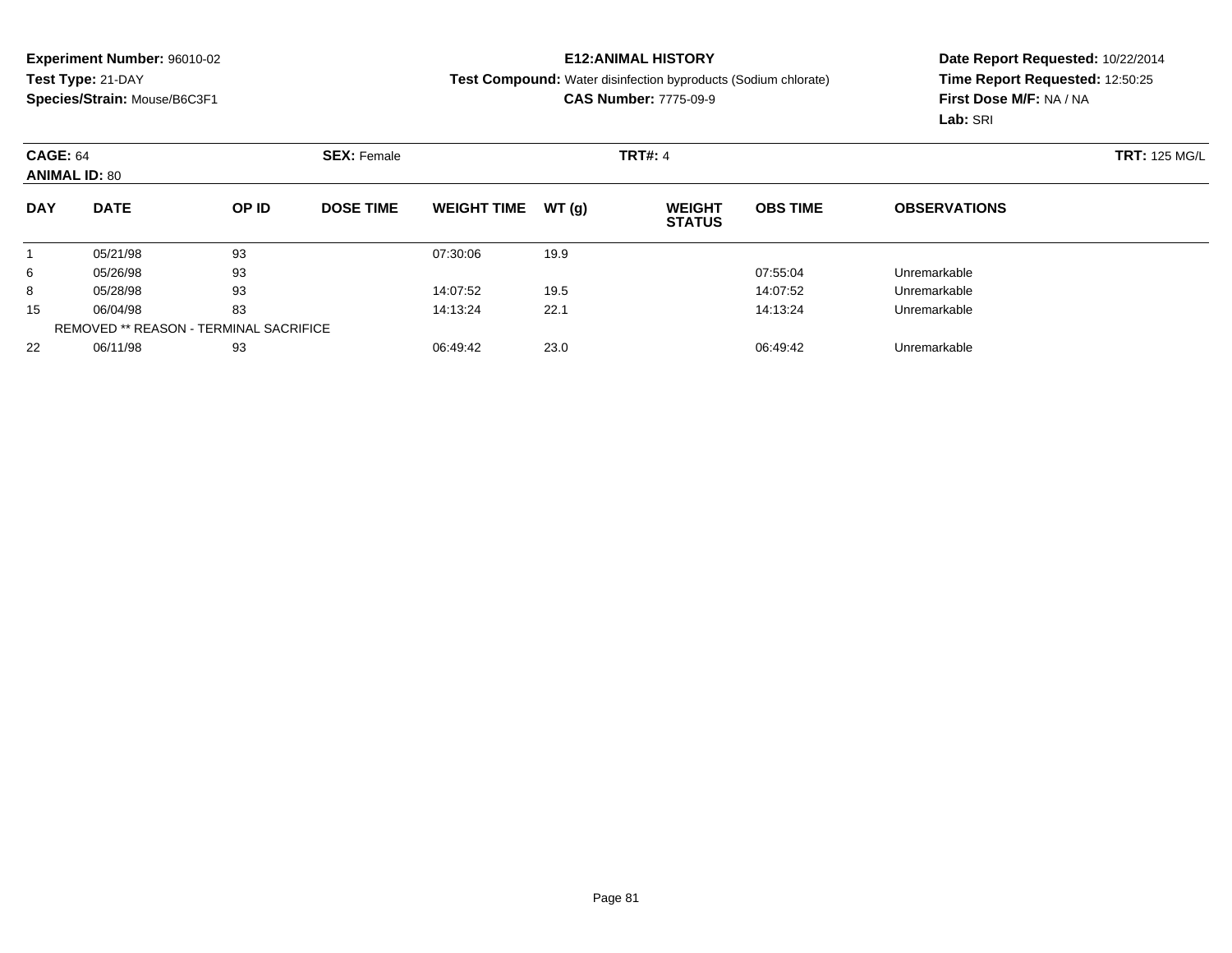### **E12:ANIMAL HISTORY**

#### **Test Compound:** Water disinfection byproducts (Sodium chlorate)

**CAS Number:** 7775-09-9

|            | <b>CAGE: 65</b><br><b>ANIMAL ID: 81</b> |       | <b>SEX: Female</b> |                    |       | <b>TRT#: 6</b>                 |                 | <b>TRT: 250 MG/L</b> |  |
|------------|-----------------------------------------|-------|--------------------|--------------------|-------|--------------------------------|-----------------|----------------------|--|
| <b>DAY</b> | <b>DATE</b>                             | OP ID | <b>DOSE TIME</b>   | <b>WEIGHT TIME</b> | WT(g) | <b>WEIGHT</b><br><b>STATUS</b> | <b>OBS TIME</b> | <b>OBSERVATIONS</b>  |  |
|            | 05/21/98                                | 93    |                    | 07:30:08           | 18.8  |                                |                 |                      |  |
| 6          | 05/26/98                                | 93    |                    |                    |       |                                | 07:58:06        | Unremarkable         |  |
| 8          | 05/28/98                                | 93    |                    | 14:12:58           | 18.5  |                                | 14:12:58        | Unremarkable         |  |
| 15         | 06/04/98                                | 83    |                    | 14:16:02           | 21.1  |                                | 14:16:02        | Unremarkable         |  |
|            | REMOVED ** REASON - TERMINAL SACRIFICE  |       |                    |                    |       |                                |                 |                      |  |
| 22         | 06/11/98                                | 93    |                    | 06:52:32           | 23.9  |                                | 06:52:32        | Unremarkable         |  |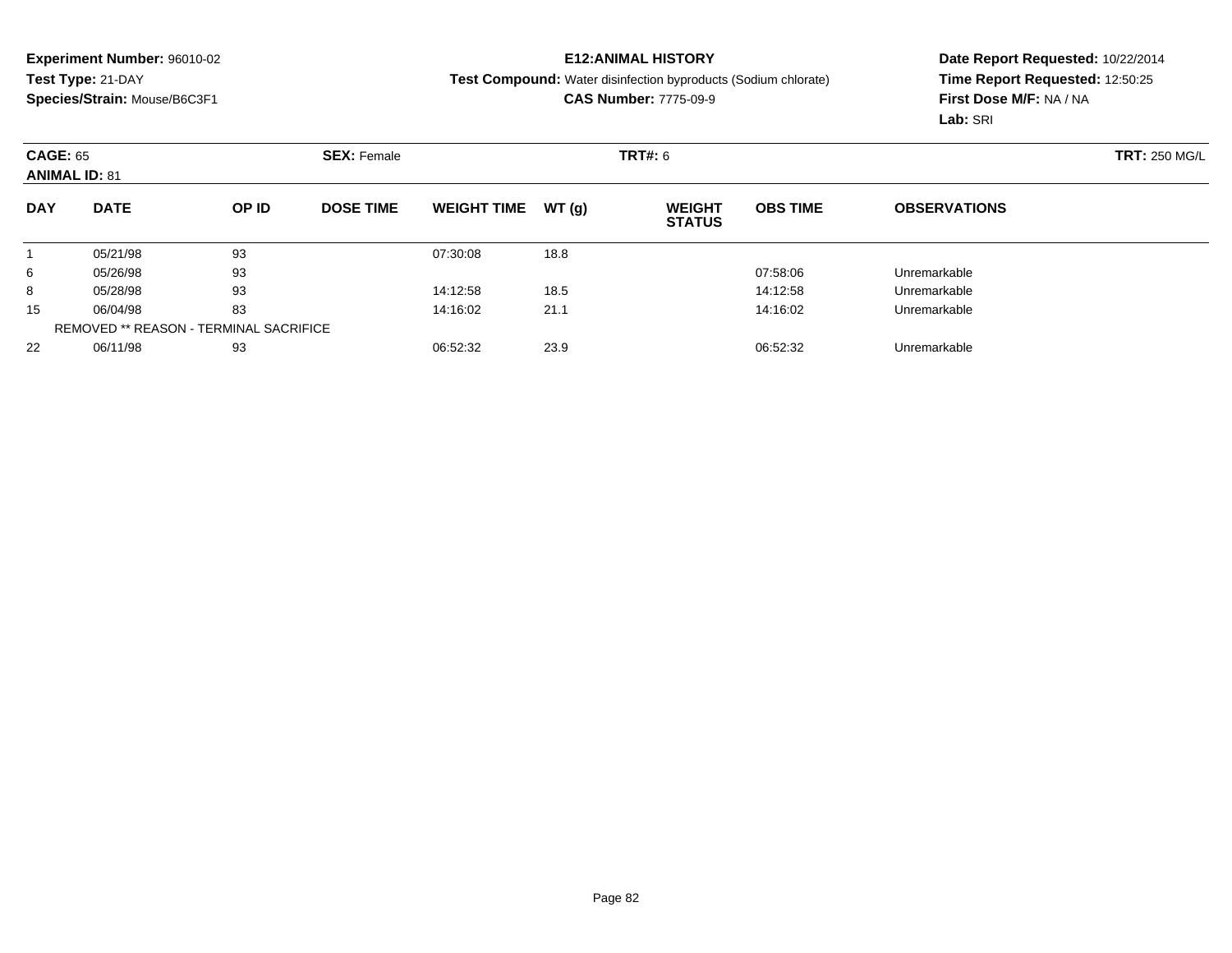### **E12:ANIMAL HISTORY**

**Test Compound:** Water disinfection byproducts (Sodium chlorate)

**CAS Number:** 7775-09-9

|            | <b>CAGE: 65</b><br><b>ANIMAL ID: 82</b>       |       |                  | <b>SEX: Female</b> |       |                                | <b>TRT#: 6</b>  |                     |  |  |  |
|------------|-----------------------------------------------|-------|------------------|--------------------|-------|--------------------------------|-----------------|---------------------|--|--|--|
| <b>DAY</b> | <b>DATE</b>                                   | OP ID | <b>DOSE TIME</b> | <b>WEIGHT TIME</b> | WT(g) | <b>WEIGHT</b><br><b>STATUS</b> | <b>OBS TIME</b> | <b>OBSERVATIONS</b> |  |  |  |
|            | 05/21/98                                      | 93    |                  | 07:30:08           | 18.5  |                                |                 |                     |  |  |  |
| 6          | 05/26/98                                      | 93    |                  |                    |       |                                | 07:58:06        | Unremarkable        |  |  |  |
| 8          | 05/28/98                                      | 93    |                  | 14:12:58           | 18.4  |                                | 14:12:58        | Unremarkable        |  |  |  |
| 15         | 06/04/98                                      | 83    |                  | 14:16:02           | 20.9  |                                | 14:16:02        | Unremarkable        |  |  |  |
|            | <b>REMOVED ** REASON - TERMINAL SACRIFICE</b> |       |                  |                    |       |                                |                 |                     |  |  |  |
| 22         | 06/11/98                                      | 93    |                  | 06:52:32           | 21.8  |                                | 06:52:32        | Unremarkable        |  |  |  |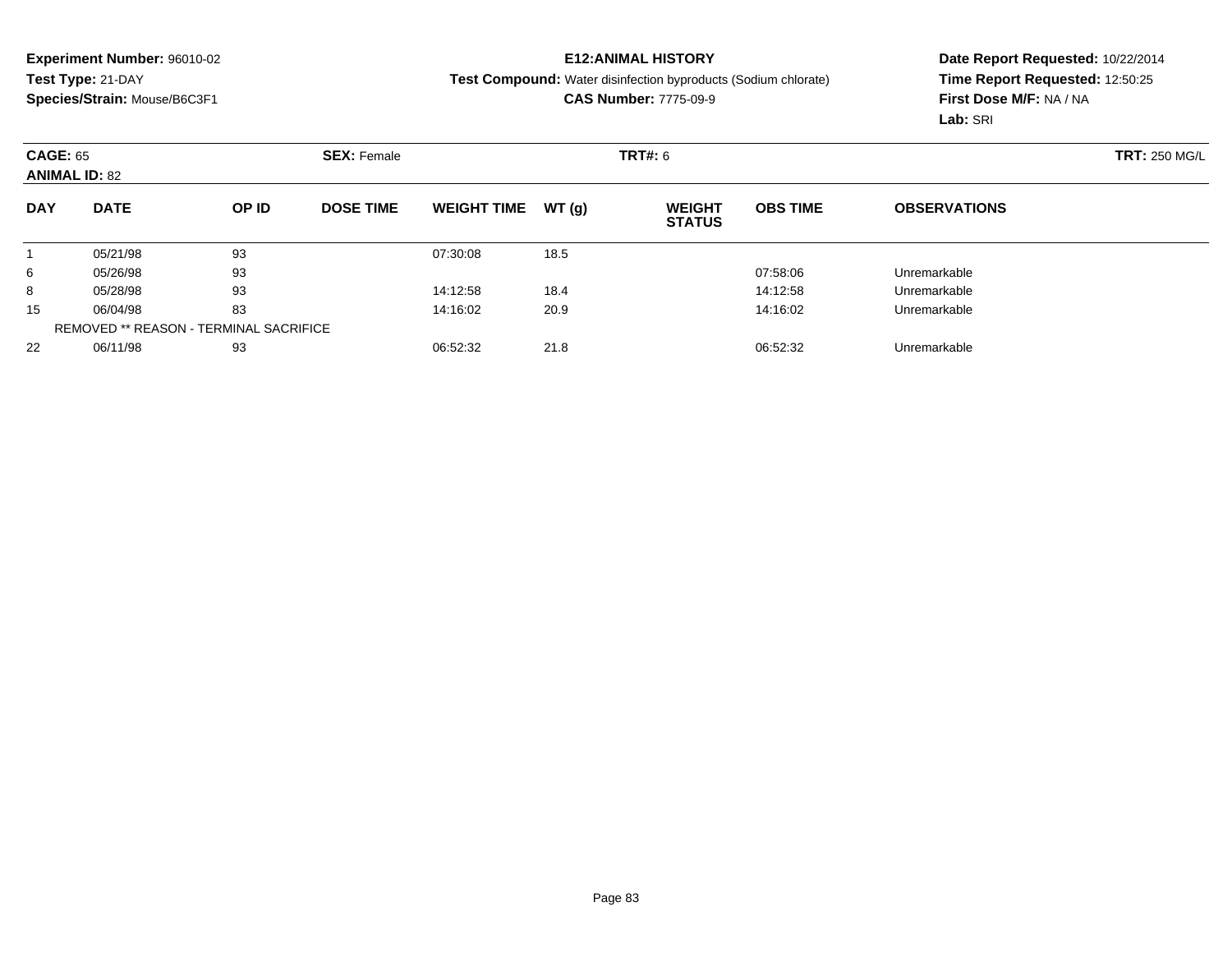### **E12:ANIMAL HISTORY**

**Test Compound:** Water disinfection byproducts (Sodium chlorate)

**CAS Number:** 7775-09-9

|            | <b>CAGE: 65</b><br><b>ANIMAL ID: 83</b>       |       |                  | <b>SEX: Female</b> |       |                                |                 |                     | <b>TRT: 250 MG/L</b> |
|------------|-----------------------------------------------|-------|------------------|--------------------|-------|--------------------------------|-----------------|---------------------|----------------------|
| <b>DAY</b> | <b>DATE</b>                                   | OP ID | <b>DOSE TIME</b> | <b>WEIGHT TIME</b> | WT(g) | <b>WEIGHT</b><br><b>STATUS</b> | <b>OBS TIME</b> | <b>OBSERVATIONS</b> |                      |
|            | 05/21/98                                      | 93    |                  | 07:30:08           | 18.9  |                                |                 |                     |                      |
| 6          | 05/26/98                                      | 93    |                  |                    |       |                                | 07:58:06        | Unremarkable        |                      |
| 8          | 05/28/98                                      | 93    |                  | 14:12:58           | 18.2  |                                | 14:12:58        | Unremarkable        |                      |
| 15         | 06/04/98                                      | 83    |                  | 14:16:02           | 20.9  |                                | 14:16:02        | Unremarkable        |                      |
|            | <b>REMOVED ** REASON - TERMINAL SACRIFICE</b> |       |                  |                    |       |                                |                 |                     |                      |
| 22         | 06/11/98                                      | 93    |                  | 06:52:32           | 24.3  |                                | 06:52:32        | Unremarkable        |                      |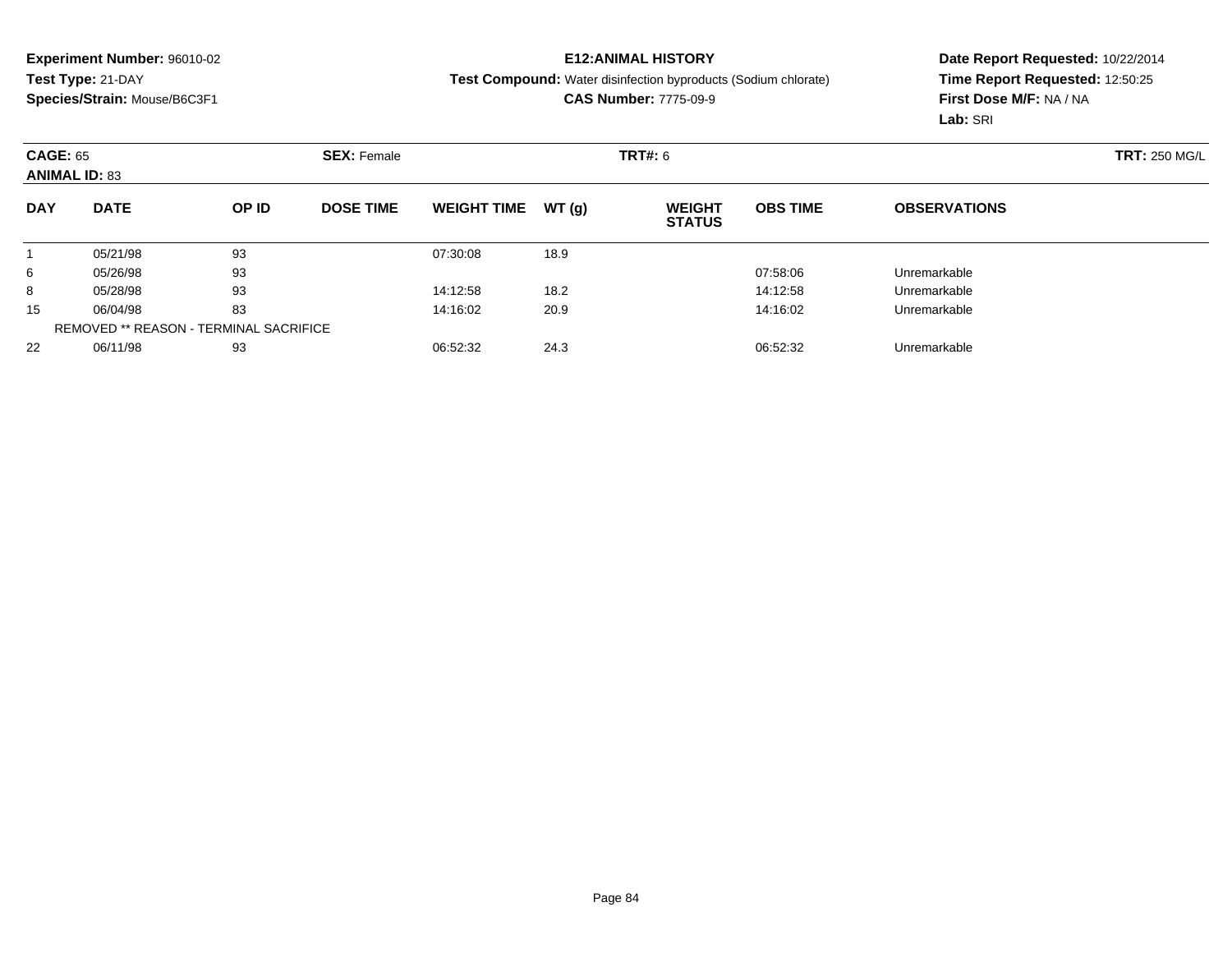### **E12:ANIMAL HISTORY**

**Test Compound:** Water disinfection byproducts (Sodium chlorate)

**CAS Number:** 7775-09-9

|            | <b>CAGE: 65</b><br><b>ANIMAL ID: 84</b>       |       | <b>SEX: Female</b> |                    |       | <b>TRT#: 6</b>                 |                 | <b>TRT: 250 MG/L</b> |  |
|------------|-----------------------------------------------|-------|--------------------|--------------------|-------|--------------------------------|-----------------|----------------------|--|
| <b>DAY</b> | <b>DATE</b>                                   | OP ID | <b>DOSE TIME</b>   | <b>WEIGHT TIME</b> | WT(g) | <b>WEIGHT</b><br><b>STATUS</b> | <b>OBS TIME</b> | <b>OBSERVATIONS</b>  |  |
|            | 05/21/98                                      | 93    |                    | 07:30:08           | 19.9  |                                |                 |                      |  |
| 6          | 05/26/98                                      | 93    |                    |                    |       |                                | 07:58:06        | Unremarkable         |  |
| 8          | 05/28/98                                      | 93    |                    | 14:12:58           | 19.4  |                                | 14:12:58        | Unremarkable         |  |
| 15         | 06/04/98                                      | 83    |                    | 14:16:02           | 21.5  |                                | 14:16:02        | Unremarkable         |  |
|            | <b>REMOVED ** REASON - TERMINAL SACRIFICE</b> |       |                    |                    |       |                                |                 |                      |  |
| 22         | 06/11/98                                      | 93    |                    | 06:52:32           | 23.2  |                                | 06:52:32        | Unremarkable         |  |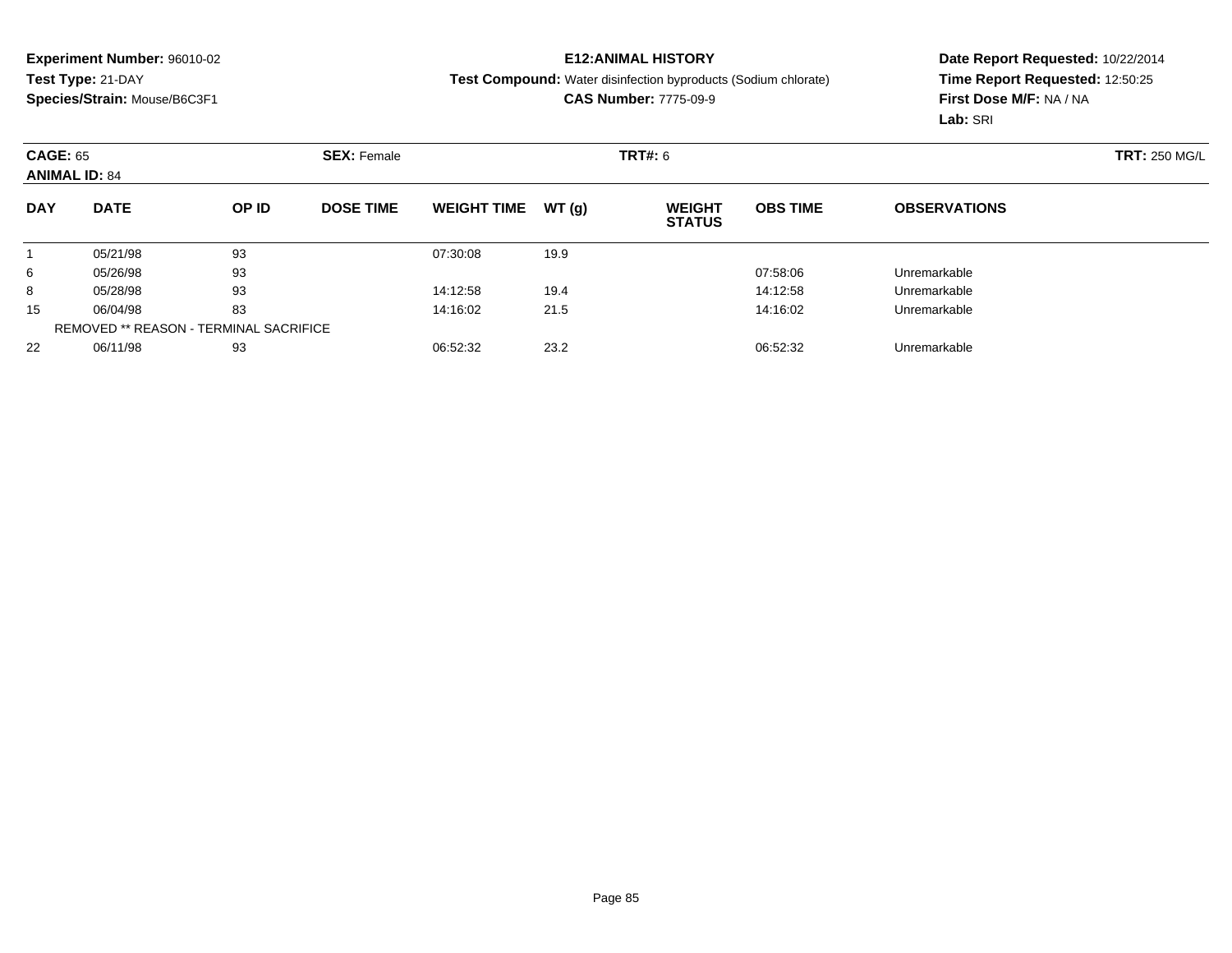### **E12:ANIMAL HISTORY**

#### **Test Compound:** Water disinfection byproducts (Sodium chlorate)

**CAS Number:** 7775-09-9

| <b>CAGE: 65</b><br><b>ANIMAL ID: 85</b> |                                               |       | <b>SEX: Female</b> |                    |       | TRT#: 6                        |                 | <b>TRT: 250 MG/L</b> |  |
|-----------------------------------------|-----------------------------------------------|-------|--------------------|--------------------|-------|--------------------------------|-----------------|----------------------|--|
| <b>DAY</b>                              | <b>DATE</b>                                   | OP ID | <b>DOSE TIME</b>   | <b>WEIGHT TIME</b> | WT(g) | <b>WEIGHT</b><br><b>STATUS</b> | <b>OBS TIME</b> | <b>OBSERVATIONS</b>  |  |
|                                         | 05/21/98                                      | 93    |                    | 07:30:08           | 18.1  |                                |                 |                      |  |
| 6                                       | 05/26/98                                      | 93    |                    |                    |       |                                | 07:58:06        | Unremarkable         |  |
| 8                                       | 05/28/98                                      | 93    |                    | 14:12:58           | 18.0  |                                | 14:12:58        | Unremarkable         |  |
| 15                                      | 06/04/98                                      | 83    |                    | 14:16:02           | 20.1  |                                | 14:16:02        | Unremarkable         |  |
|                                         | <b>REMOVED ** REASON - TERMINAL SACRIFICE</b> |       |                    |                    |       |                                |                 |                      |  |
| 22                                      | 06/11/98                                      | 93    |                    | 06:52:32           | 22.8  |                                | 06:52:32        | Unremarkable         |  |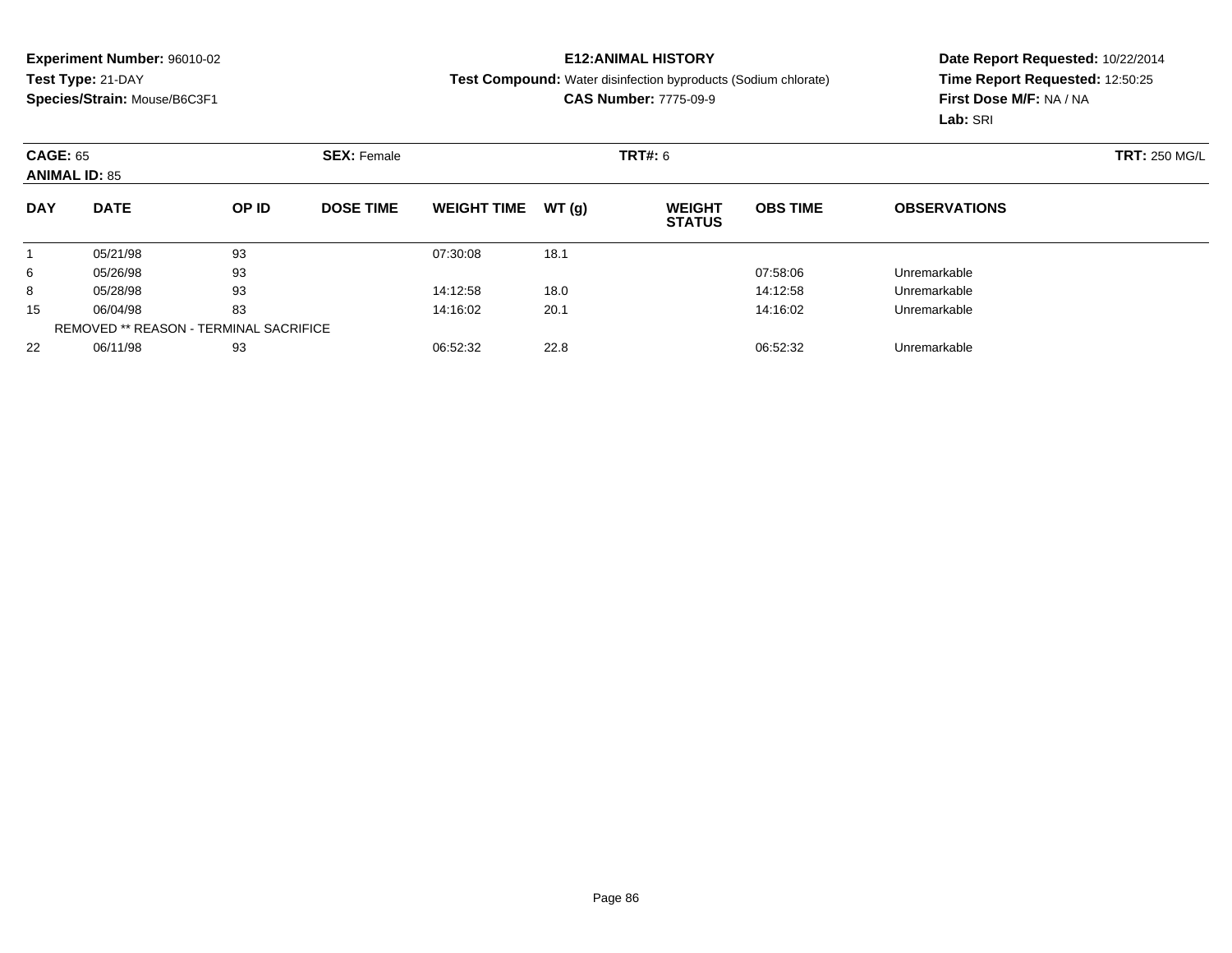### **E12:ANIMAL HISTORY**

#### **Test Compound:** Water disinfection byproducts (Sodium chlorate)

**CAS Number:** 7775-09-9

|            | <b>CAGE: 66</b><br><b>ANIMAL ID: 86</b>       |       | <b>SEX: Female</b> |                    |       | TRT#: 6                        |                 | <b>TRT: 250 MG/L</b> |  |
|------------|-----------------------------------------------|-------|--------------------|--------------------|-------|--------------------------------|-----------------|----------------------|--|
| <b>DAY</b> | <b>DATE</b>                                   | OP ID | <b>DOSE TIME</b>   | <b>WEIGHT TIME</b> | WT(g) | <b>WEIGHT</b><br><b>STATUS</b> | <b>OBS TIME</b> | <b>OBSERVATIONS</b>  |  |
|            | 05/21/98                                      | 93    |                    | 07:30:10           | 19.0  |                                |                 |                      |  |
| 6          | 05/26/98                                      | 93    |                    |                    |       |                                | 08:00:18        | Unremarkable         |  |
| 8          | 05/28/98                                      | 93    |                    | 14:16:40           | 19.0  |                                | 14:16:40        | Unremarkable         |  |
| 15         | 06/04/98                                      | 83    |                    | 14:18:34           | 20.6  |                                | 14:18:34        | Unremarkable         |  |
|            | <b>REMOVED ** REASON - TERMINAL SACRIFICE</b> |       |                    |                    |       |                                |                 |                      |  |
| 22         | 06/11/98                                      | 93    |                    | 06:54:52           | 22.8  |                                | 06:54:52        | Unremarkable         |  |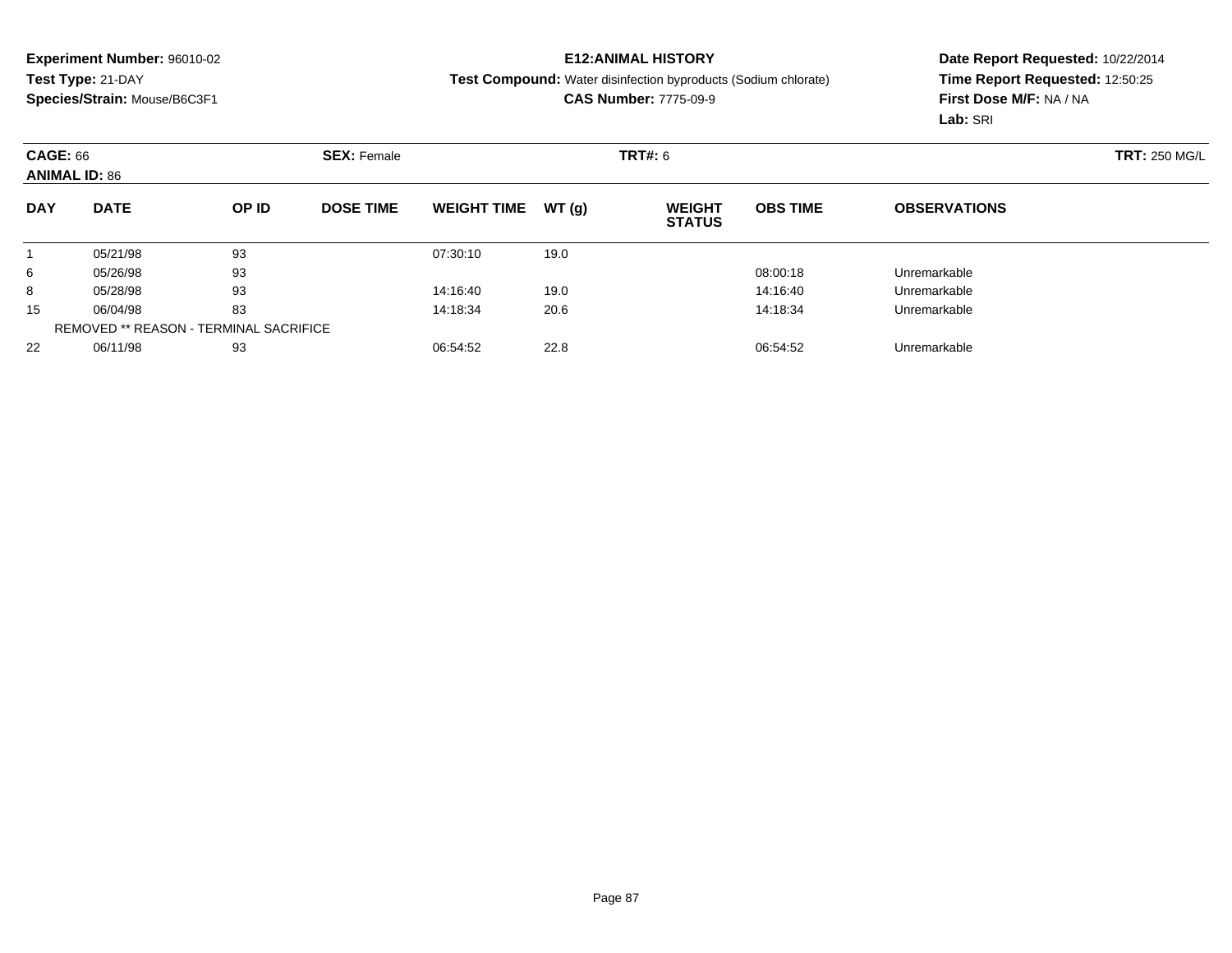### **E12:ANIMAL HISTORY**

**Test Compound:** Water disinfection byproducts (Sodium chlorate)

**CAS Number:** 7775-09-9

|            | <b>CAGE: 66</b><br><b>ANIMAL ID: 87</b>       |       | <b>SEX: Female</b> |                    |       | <b>TRT#: 6</b>                 |                 | <b>TRT: 250 MG/L</b> |  |
|------------|-----------------------------------------------|-------|--------------------|--------------------|-------|--------------------------------|-----------------|----------------------|--|
| <b>DAY</b> | <b>DATE</b>                                   | OP ID | <b>DOSE TIME</b>   | <b>WEIGHT TIME</b> | WT(g) | <b>WEIGHT</b><br><b>STATUS</b> | <b>OBS TIME</b> | <b>OBSERVATIONS</b>  |  |
|            | 05/21/98                                      | 93    |                    | 07:30:10           | 18.1  |                                |                 |                      |  |
| 6          | 05/26/98                                      | 93    |                    |                    |       |                                | 08:00:18        | Unremarkable         |  |
| 8          | 05/28/98                                      | 93    |                    | 14:16:40           | 18.8  |                                | 14:16:40        | Unremarkable         |  |
| 15         | 06/04/98                                      | 83    |                    | 14:18:34           | 20.8  |                                | 14:18:34        | Unremarkable         |  |
|            | <b>REMOVED ** REASON - TERMINAL SACRIFICE</b> |       |                    |                    |       |                                |                 |                      |  |
| 22         | 06/11/98                                      | 93    |                    | 06:54:52           | 22.2  |                                | 06:54:52        | Unremarkable         |  |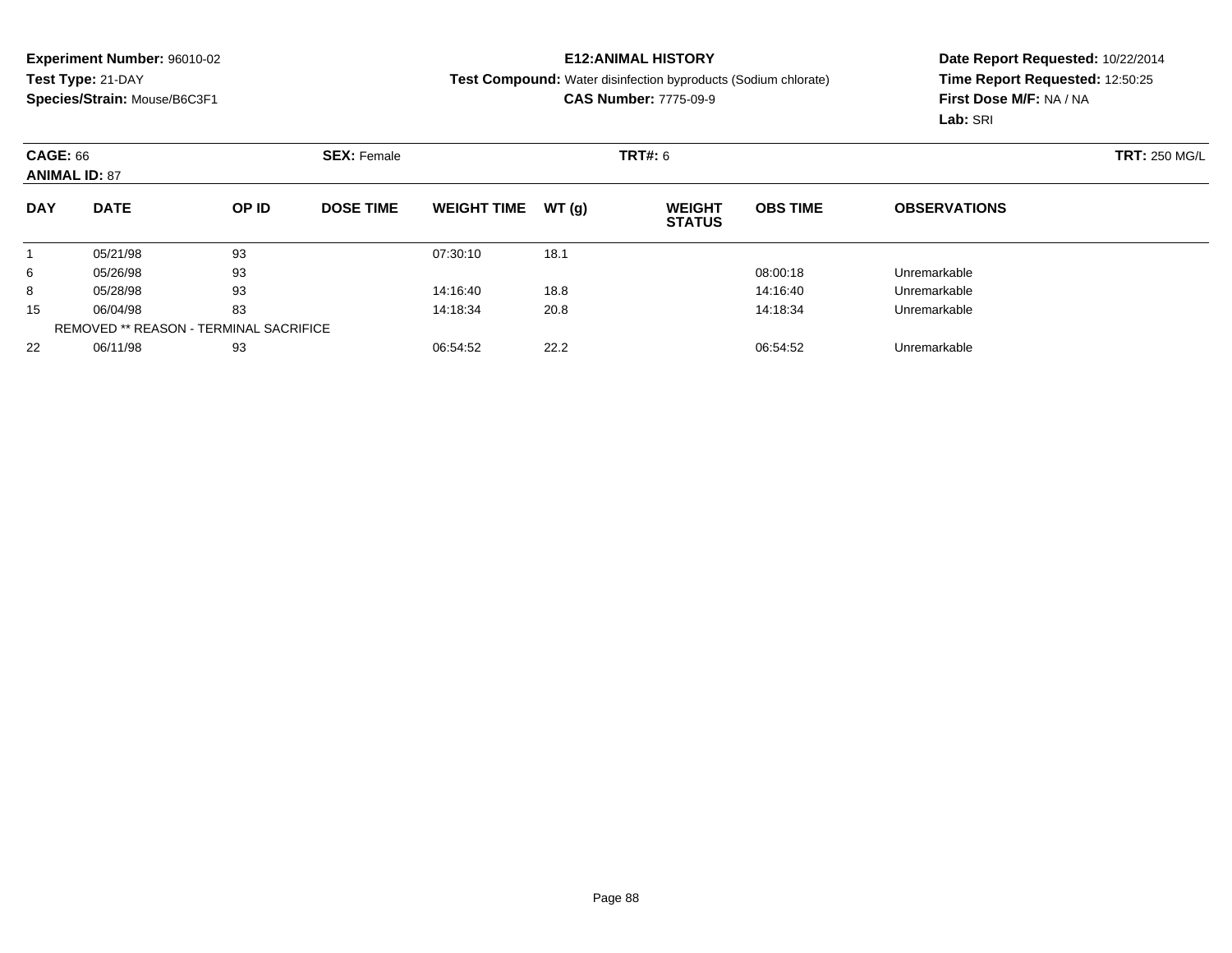### **E12:ANIMAL HISTORY**

**Test Compound:** Water disinfection byproducts (Sodium chlorate)

**CAS Number:** 7775-09-9

|            | <b>CAGE: 66</b><br><b>ANIMAL ID: 88</b>       |       | <b>SEX: Female</b> |                    |       | <b>TRT#: 6</b>                 |                 | <b>TRT: 250 MG/L</b> |  |
|------------|-----------------------------------------------|-------|--------------------|--------------------|-------|--------------------------------|-----------------|----------------------|--|
| <b>DAY</b> | <b>DATE</b>                                   | OP ID | <b>DOSE TIME</b>   | <b>WEIGHT TIME</b> | WT(g) | <b>WEIGHT</b><br><b>STATUS</b> | <b>OBS TIME</b> | <b>OBSERVATIONS</b>  |  |
|            | 05/21/98                                      | 93    |                    | 07:30:10           | 17.2  |                                |                 |                      |  |
| 6          | 05/26/98                                      | 93    |                    |                    |       |                                | 08:00:18        | Unremarkable         |  |
| 8          | 05/28/98                                      | 93    |                    | 14:16:40           | 18.8  |                                | 14:16:40        | Unremarkable         |  |
| 15         | 06/04/98                                      | 83    |                    | 14:18:34           | 20.3  |                                | 14:18:34        | Unremarkable         |  |
|            | <b>REMOVED ** REASON - TERMINAL SACRIFICE</b> |       |                    |                    |       |                                |                 |                      |  |
| 22         | 06/11/98                                      | 93    |                    | 06:54:52           | 21.6  |                                | 06:54:52        | Unremarkable         |  |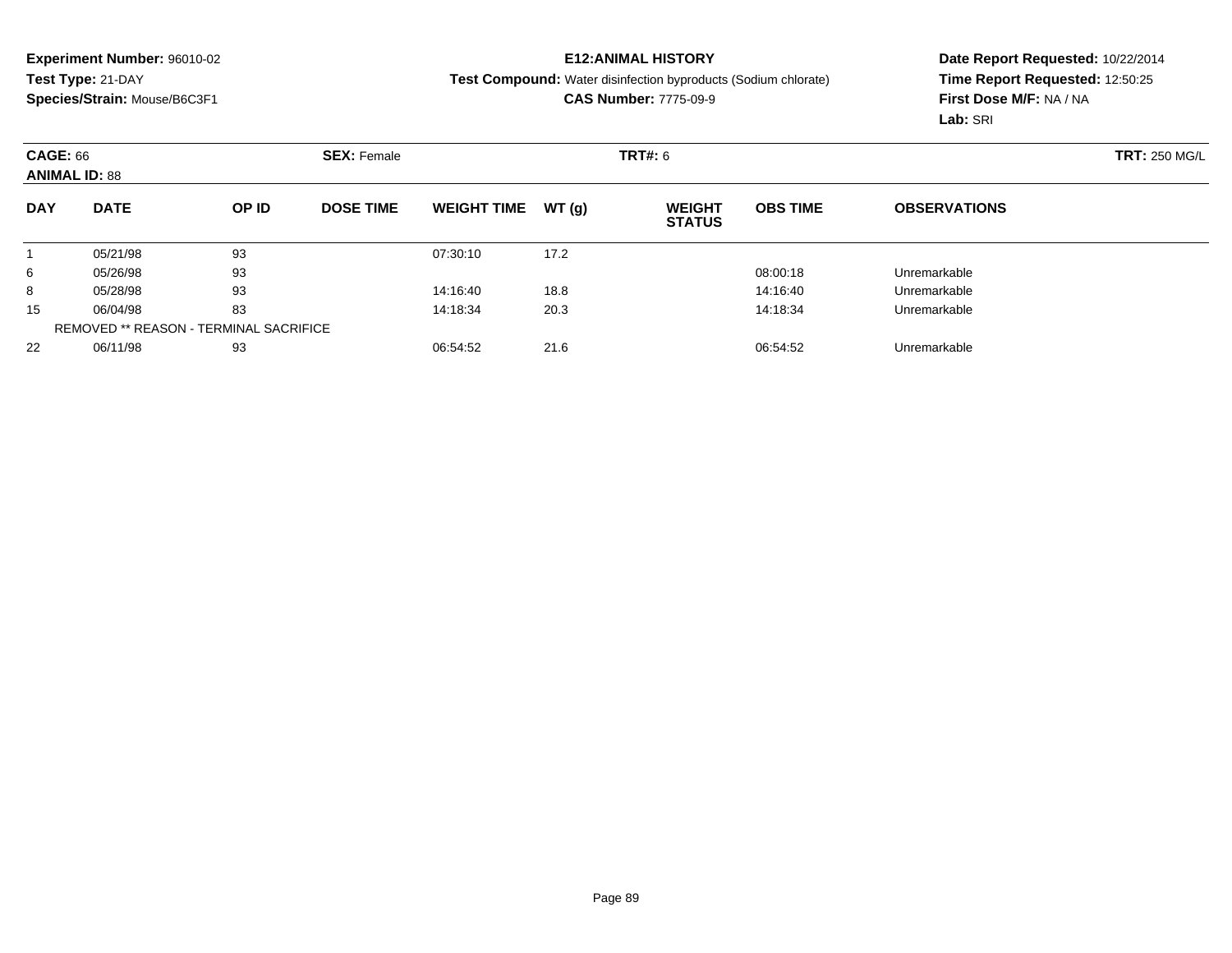### **E12:ANIMAL HISTORY**

#### **Test Compound:** Water disinfection byproducts (Sodium chlorate)

**CAS Number:** 7775-09-9

| <b>CAGE: 66</b><br><b>ANIMAL ID: 89</b> |                                               |       | <b>SEX: Female</b> |                    |       | TRT#: 6                        |                 | <b>TRT: 250 MG/L</b> |  |
|-----------------------------------------|-----------------------------------------------|-------|--------------------|--------------------|-------|--------------------------------|-----------------|----------------------|--|
| <b>DAY</b>                              | <b>DATE</b>                                   | OP ID | <b>DOSE TIME</b>   | <b>WEIGHT TIME</b> | WT(g) | <b>WEIGHT</b><br><b>STATUS</b> | <b>OBS TIME</b> | <b>OBSERVATIONS</b>  |  |
|                                         | 05/21/98                                      | 93    |                    | 07:30:10           | 19.3  |                                |                 |                      |  |
| 6                                       | 05/26/98                                      | 93    |                    |                    |       |                                | 08:00:18        | Unremarkable         |  |
| 8                                       | 05/28/98                                      | 93    |                    | 14:16:40           | 19.4  |                                | 14:16:40        | Unremarkable         |  |
| 15                                      | 06/04/98                                      | 83    |                    | 14:18:34           | 21.1  |                                | 14:18:34        | Unremarkable         |  |
|                                         | <b>REMOVED ** REASON - TERMINAL SACRIFICE</b> |       |                    |                    |       |                                |                 |                      |  |
| 22                                      | 06/11/98                                      | 93    |                    | 06:54:52           | 24.5  |                                | 06:54:52        | Unremarkable         |  |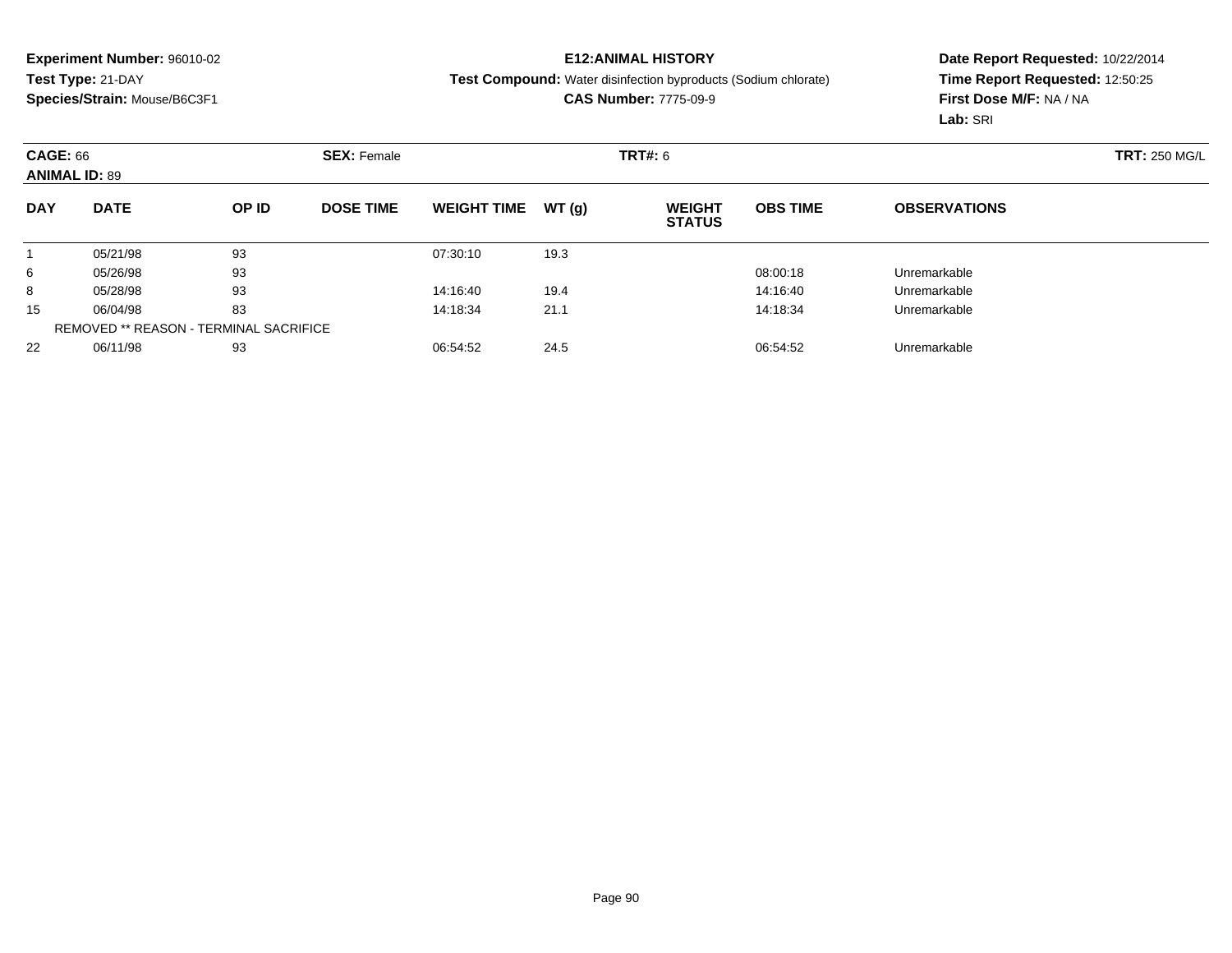### **E12:ANIMAL HISTORY**

#### **Test Compound:** Water disinfection byproducts (Sodium chlorate)

**CAS Number:** 7775-09-9

| <b>CAGE: 66</b><br><b>ANIMAL ID: 90</b> |                                               |       | <b>SEX: Female</b> |                    |       | <b>TRT#: 6</b>                 |                 | <b>TRT: 250 MG/L</b> |  |
|-----------------------------------------|-----------------------------------------------|-------|--------------------|--------------------|-------|--------------------------------|-----------------|----------------------|--|
| <b>DAY</b>                              | <b>DATE</b>                                   | OP ID | <b>DOSE TIME</b>   | <b>WEIGHT TIME</b> | WT(g) | <b>WEIGHT</b><br><b>STATUS</b> | <b>OBS TIME</b> | <b>OBSERVATIONS</b>  |  |
|                                         | 05/21/98                                      | 93    |                    | 07:30:10           | 20.1  |                                |                 |                      |  |
| 6                                       | 05/26/98                                      | 93    |                    |                    |       |                                | 08:00:18        | Unremarkable         |  |
| 8                                       | 05/28/98                                      | 93    |                    | 14:16:40           | 20.3  |                                | 14:16:40        | Unremarkable         |  |
| 15                                      | 06/04/98                                      | 83    |                    | 14:18:34           | 21.3  |                                | 14:18:34        | Unremarkable         |  |
|                                         | <b>REMOVED ** REASON - TERMINAL SACRIFICE</b> |       |                    |                    |       |                                |                 |                      |  |
| 22                                      | 06/11/98                                      | 93    |                    | 06:54:52           | 23.1  |                                | 06:54:52        | Unremarkable         |  |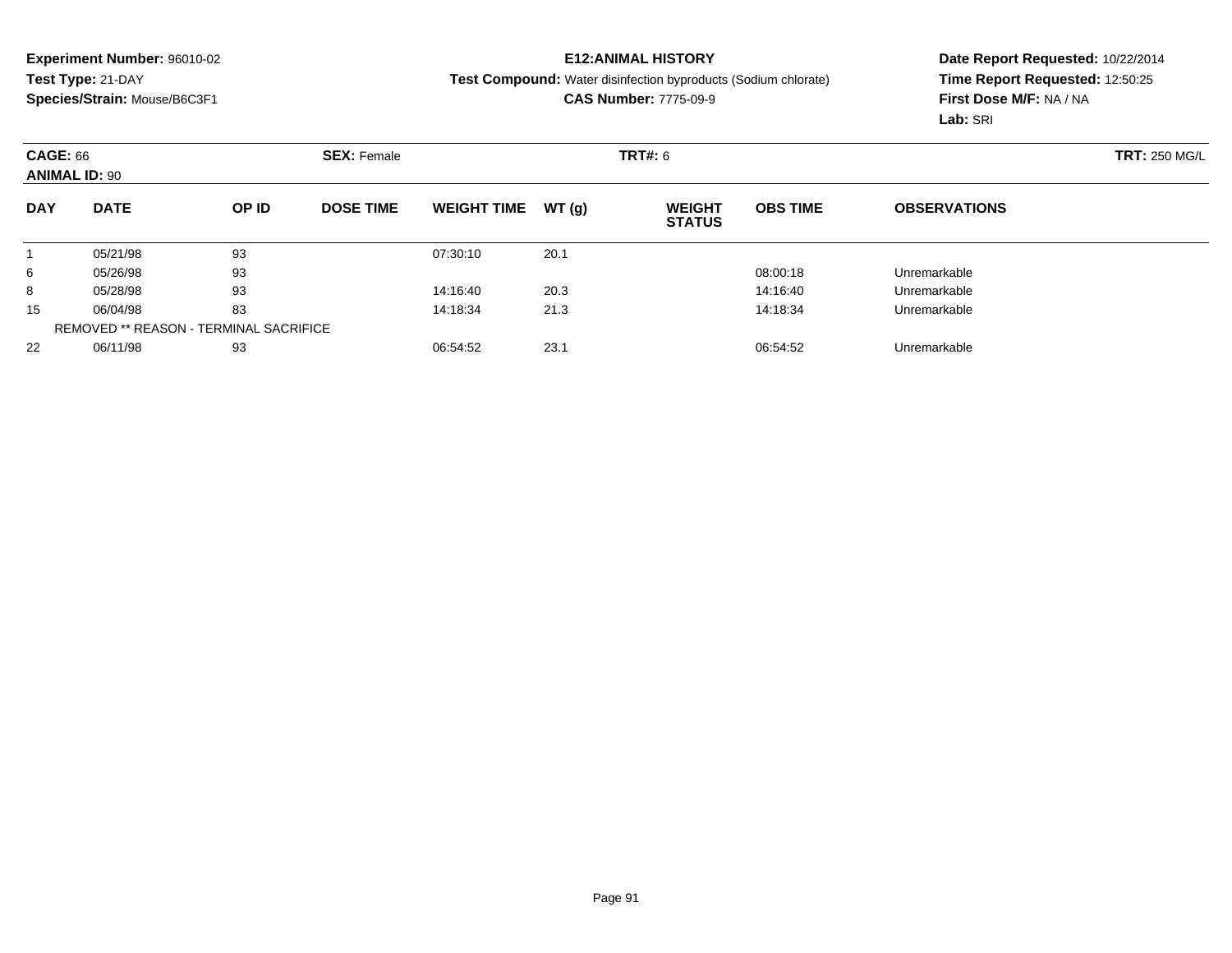### **E12:ANIMAL HISTORY**

#### **Test Compound:** Water disinfection byproducts (Sodium chlorate)

**CAS Number:** 7775-09-9

|            | <b>CAGE: 67</b><br><b>ANIMAL ID: 91</b>       |       | <b>SEX: Female</b> |                    |       | <b>TRT#: 8</b>                 |                 | <b>TRT: 500 MG/L</b> |  |
|------------|-----------------------------------------------|-------|--------------------|--------------------|-------|--------------------------------|-----------------|----------------------|--|
| <b>DAY</b> | <b>DATE</b>                                   | OP ID | <b>DOSE TIME</b>   | <b>WEIGHT TIME</b> | WT(g) | <b>WEIGHT</b><br><b>STATUS</b> | <b>OBS TIME</b> | <b>OBSERVATIONS</b>  |  |
|            | 05/21/98                                      | 93    |                    | 07:30:12           | 19.7  |                                |                 |                      |  |
| 6          | 05/26/98                                      | 93    |                    |                    |       |                                | 08:03:24        | Unremarkable         |  |
| 8          | 05/28/98                                      | 93    |                    | 14:20:44           | 19.3  |                                | 14:20:44        | Unremarkable         |  |
| 15         | 06/04/98                                      | 83    |                    | 13:54:44           | 20.2  |                                | 13:54:44        | Unremarkable         |  |
|            | <b>REMOVED ** REASON - TERMINAL SACRIFICE</b> |       |                    |                    |       |                                |                 |                      |  |
| 22         | 06/11/98                                      | 93    |                    | 06:33:20           | 21.3  |                                | 06:33:20        | Unremarkable         |  |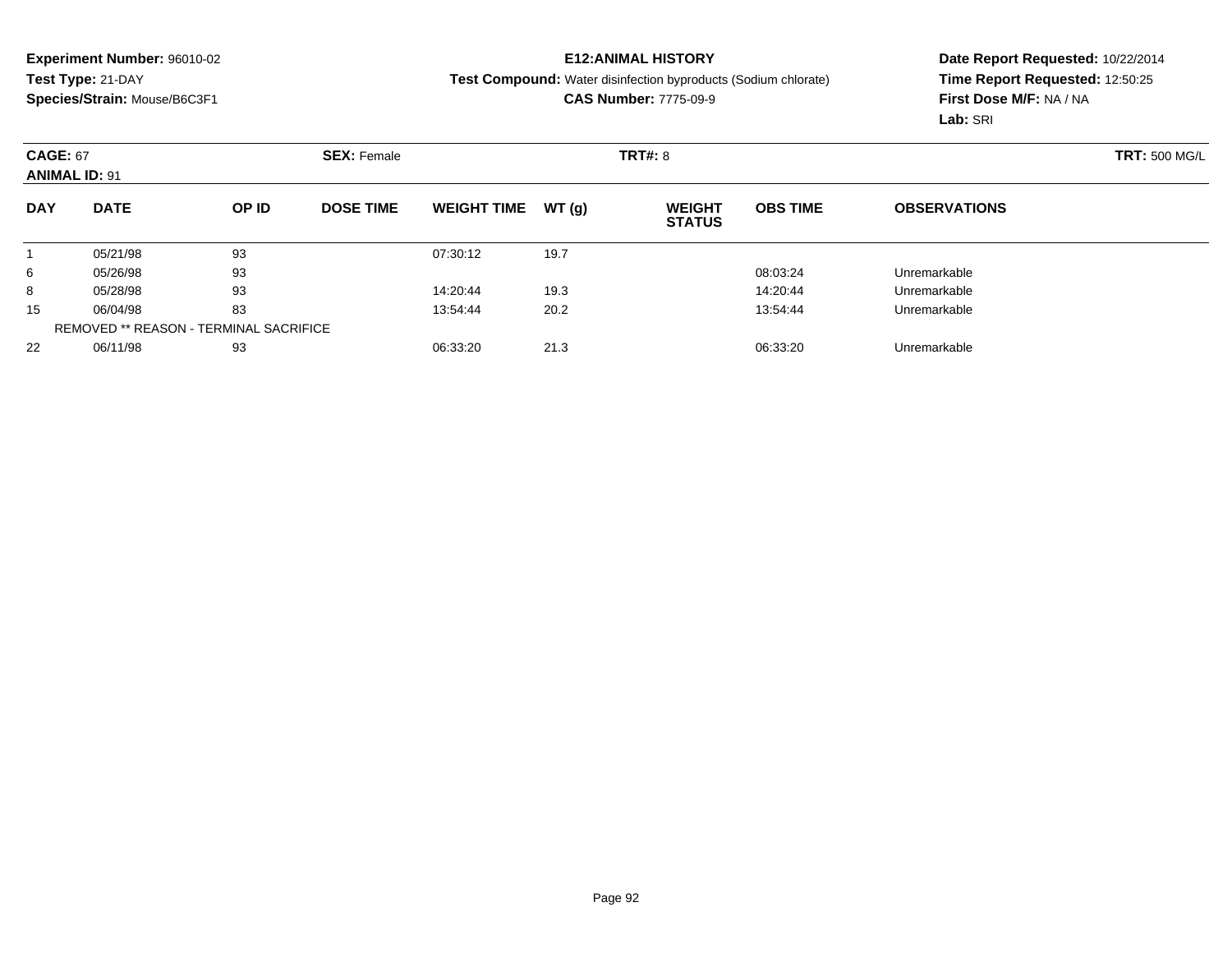### **E12:ANIMAL HISTORY**

#### **Test Compound:** Water disinfection byproducts (Sodium chlorate)

**CAS Number:** 7775-09-9

| <b>CAGE: 67</b><br><b>ANIMAL ID: 92</b> |                                               |       | <b>SEX: Female</b> |                    |       | <b>TRT#: 8</b>                 |                 | <b>TRT: 500 MG/L</b> |  |
|-----------------------------------------|-----------------------------------------------|-------|--------------------|--------------------|-------|--------------------------------|-----------------|----------------------|--|
| <b>DAY</b>                              | <b>DATE</b>                                   | OP ID | <b>DOSE TIME</b>   | <b>WEIGHT TIME</b> | WT(g) | <b>WEIGHT</b><br><b>STATUS</b> | <b>OBS TIME</b> | <b>OBSERVATIONS</b>  |  |
|                                         | 05/21/98                                      | 93    |                    | 07:30:12           | 18.8  |                                |                 |                      |  |
| 6                                       | 05/26/98                                      | 93    |                    |                    |       |                                | 08:03:24        | Unremarkable         |  |
| 8                                       | 05/28/98                                      | 93    |                    | 14:20:44           | 18.8  |                                | 14:20:44        | Unremarkable         |  |
| 15                                      | 06/04/98                                      | 83    |                    | 13:54:44           | 19.7  |                                | 13:54:44        | Unremarkable         |  |
|                                         | <b>REMOVED ** REASON - TERMINAL SACRIFICE</b> |       |                    |                    |       |                                |                 |                      |  |
| 22                                      | 06/11/98                                      | 93    |                    | 06:33:20           | 22.6  |                                | 06:33:20        | Unremarkable         |  |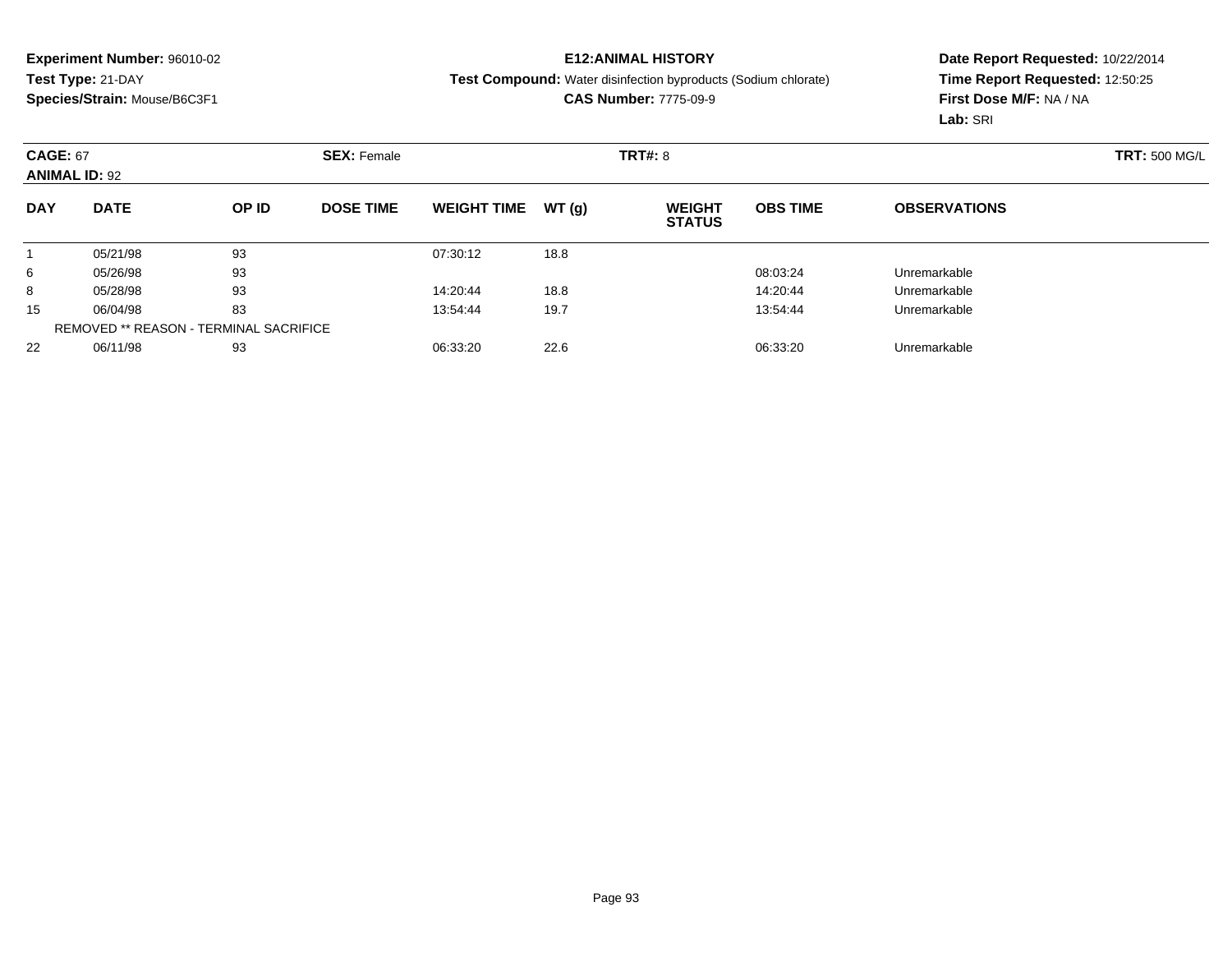### **E12:ANIMAL HISTORY**

#### **Test Compound:** Water disinfection byproducts (Sodium chlorate)

**CAS Number:** 7775-09-9

| <b>CAGE: 67</b><br><b>ANIMAL ID: 93</b> |                                               |       | <b>SEX: Female</b> |                    |       | <b>TRT#: 8</b>                 |                 | <b>TRT: 500 MG/L</b> |  |
|-----------------------------------------|-----------------------------------------------|-------|--------------------|--------------------|-------|--------------------------------|-----------------|----------------------|--|
| <b>DAY</b>                              | <b>DATE</b>                                   | OP ID | <b>DOSE TIME</b>   | <b>WEIGHT TIME</b> | WT(g) | <b>WEIGHT</b><br><b>STATUS</b> | <b>OBS TIME</b> | <b>OBSERVATIONS</b>  |  |
|                                         | 05/21/98                                      | 93    |                    | 07:30:12           | 19.5  |                                |                 |                      |  |
| 6                                       | 05/26/98                                      | 93    |                    |                    |       |                                | 08:03:24        | Unremarkable         |  |
| 8                                       | 05/28/98                                      | 93    |                    | 14:20:44           | 19.5  |                                | 14:20:44        | Unremarkable         |  |
| 15                                      | 06/04/98                                      | 83    |                    | 13:54:44           | 21.1  |                                | 13:54:44        | Unremarkable         |  |
|                                         | <b>REMOVED ** REASON - TERMINAL SACRIFICE</b> |       |                    |                    |       |                                |                 |                      |  |
| 22                                      | 06/11/98                                      | 93    |                    | 06:33:20           | 22.9  |                                | 06:33:20        | Unremarkable         |  |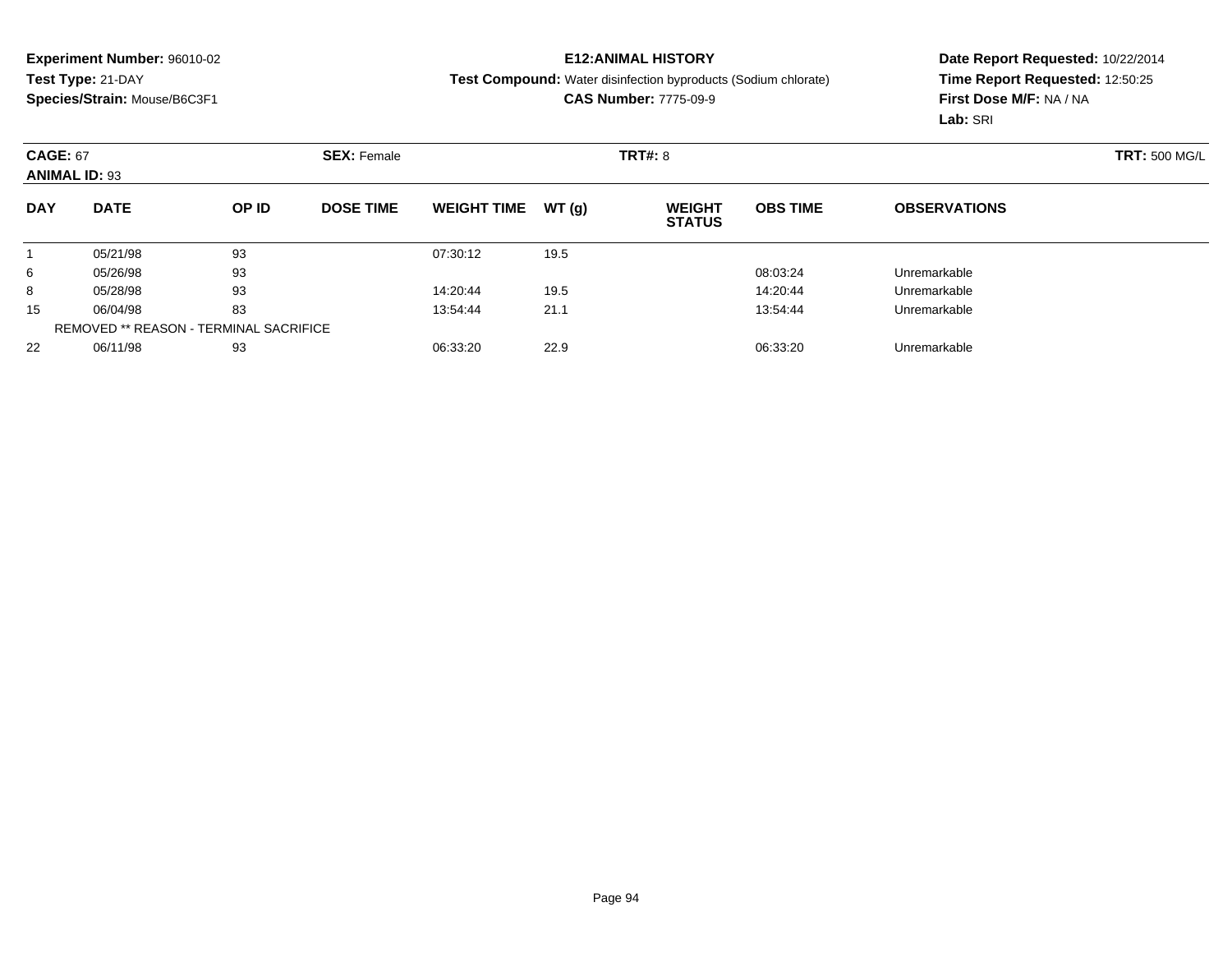### **E12:ANIMAL HISTORY**

**Test Compound:** Water disinfection byproducts (Sodium chlorate)

**CAS Number:** 7775-09-9

|            | <b>CAGE: 67</b><br><b>ANIMAL ID: 94</b>       |       | <b>SEX: Female</b> |                    |       | <b>TRT#: 8</b>                 |                 | <b>TRT: 500 MG/L</b> |  |
|------------|-----------------------------------------------|-------|--------------------|--------------------|-------|--------------------------------|-----------------|----------------------|--|
| <b>DAY</b> | <b>DATE</b>                                   | OP ID | <b>DOSE TIME</b>   | <b>WEIGHT TIME</b> | WT(g) | <b>WEIGHT</b><br><b>STATUS</b> | <b>OBS TIME</b> | <b>OBSERVATIONS</b>  |  |
|            | 05/21/98                                      | 93    |                    | 07:30:12           | 18.8  |                                |                 |                      |  |
| 6          | 05/26/98                                      | 93    |                    |                    |       |                                | 08:03:24        | Unremarkable         |  |
| 8          | 05/28/98                                      | 93    |                    | 14:20:44           | 20.4  |                                | 14:20:44        | Unremarkable         |  |
| 15         | 06/04/98                                      | 83    |                    | 13:54:44           | 21.3  |                                | 13:54:44        | Unremarkable         |  |
|            | <b>REMOVED ** REASON - TERMINAL SACRIFICE</b> |       |                    |                    |       |                                |                 |                      |  |
| 22         | 06/11/98                                      | 93    |                    | 06:33:20           | 22.8  |                                | 06:33:20        | Unremarkable         |  |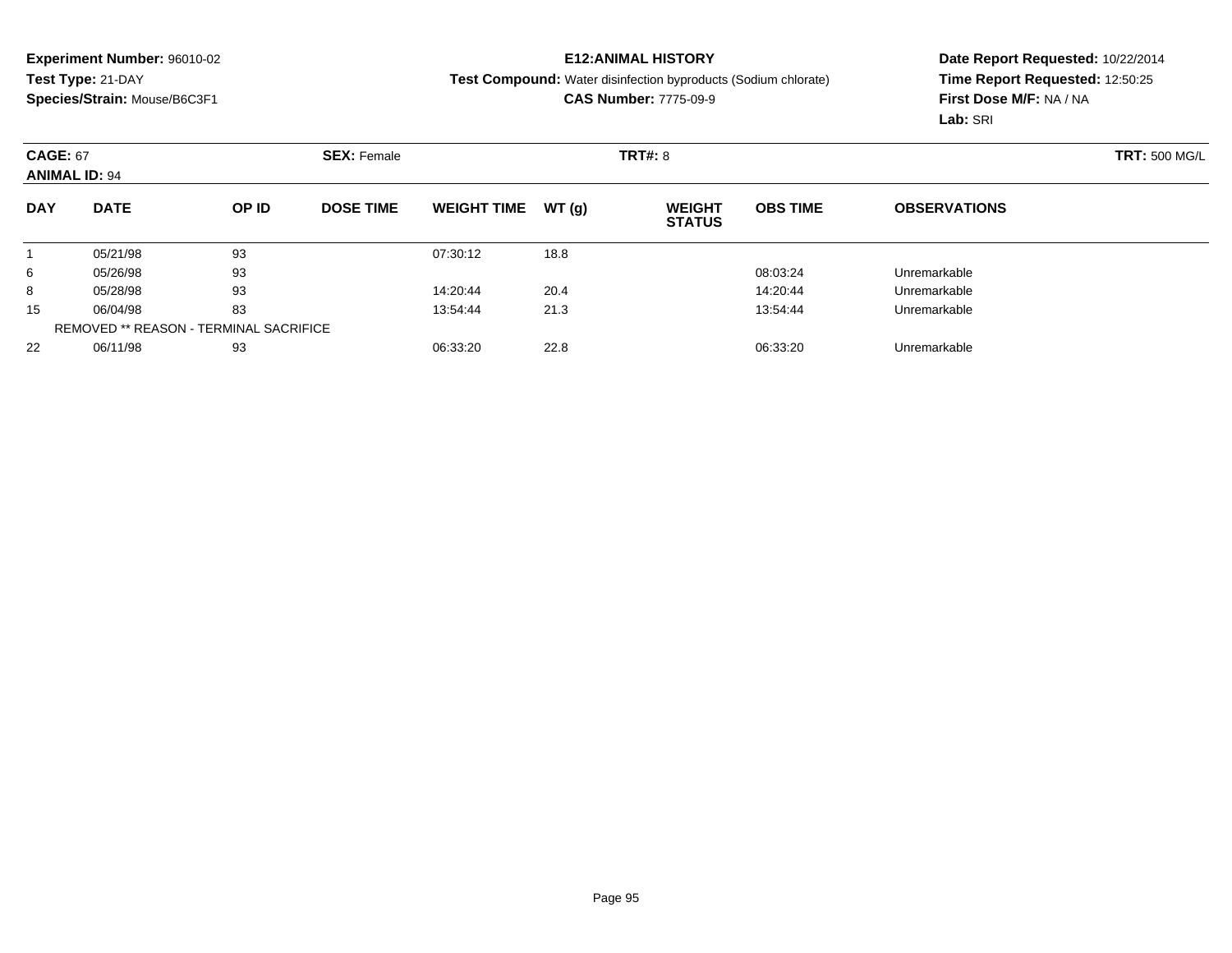### **E12:ANIMAL HISTORY**

**Test Compound:** Water disinfection byproducts (Sodium chlorate)

**CAS Number:** 7775-09-9

|            | <b>CAGE: 67</b><br><b>ANIMAL ID: 95</b>       |       | <b>SEX: Female</b> |                    |       | <b>TRT#: 8</b>                 |                 | <b>TRT: 500 MG/L</b> |  |
|------------|-----------------------------------------------|-------|--------------------|--------------------|-------|--------------------------------|-----------------|----------------------|--|
| <b>DAY</b> | <b>DATE</b>                                   | OP ID | <b>DOSE TIME</b>   | <b>WEIGHT TIME</b> | WT(g) | <b>WEIGHT</b><br><b>STATUS</b> | <b>OBS TIME</b> | <b>OBSERVATIONS</b>  |  |
|            | 05/21/98                                      | 93    |                    | 07:30:12           | 19.5  |                                |                 |                      |  |
| 6          | 05/26/98                                      | 93    |                    |                    |       |                                | 08:03:24        | Unremarkable         |  |
| 8          | 05/28/98                                      | 93    |                    | 14:20:44           | 19.6  |                                | 14:20:44        | Unremarkable         |  |
| 15         | 06/04/98                                      | 83    |                    | 13:54:44           | 20.5  |                                | 13:54:44        | Unremarkable         |  |
|            | <b>REMOVED ** REASON - TERMINAL SACRIFICE</b> |       |                    |                    |       |                                |                 |                      |  |
| 22         | 06/11/98                                      | 93    |                    | 06:33:20           | 22.0  |                                | 06:33:20        | Unremarkable         |  |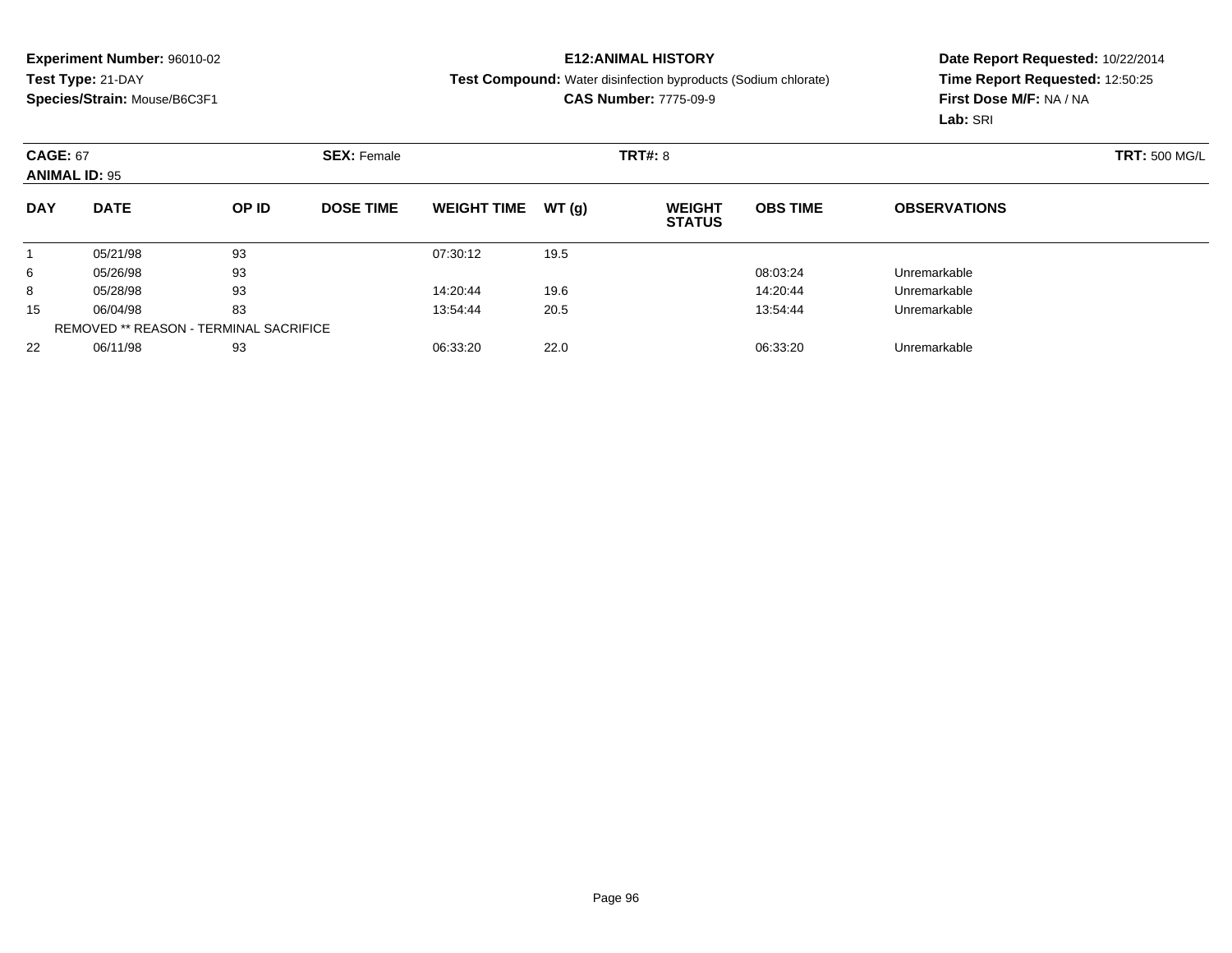## **E12:ANIMAL HISTORY**

**Test Compound:** Water disinfection byproducts (Sodium chlorate)

**CAS Number:** 7775-09-9

|            | <b>CAGE: 68</b><br><b>ANIMAL ID: 96</b>       |       | <b>SEX: Female</b> |                    |       |                                | <b>TRT#: 8</b>  |                     |  |  |
|------------|-----------------------------------------------|-------|--------------------|--------------------|-------|--------------------------------|-----------------|---------------------|--|--|
| <b>DAY</b> | <b>DATE</b>                                   | OP ID | <b>DOSE TIME</b>   | <b>WEIGHT TIME</b> | WT(g) | <b>WEIGHT</b><br><b>STATUS</b> | <b>OBS TIME</b> | <b>OBSERVATIONS</b> |  |  |
|            | 05/21/98                                      | 93    |                    | 07:30:14           | 19.4  |                                |                 |                     |  |  |
| 6          | 05/26/98                                      | 93    |                    |                    |       |                                | 08:05:30        | Unremarkable        |  |  |
| 8          | 05/28/98                                      | 93    |                    | 14:24:50           | 19.5  |                                | 14:24:50        | Unremarkable        |  |  |
| 15         | 06/04/98                                      | 83    |                    | 13:57:34           | 19.9  |                                | 13:57:34        | Unremarkable        |  |  |
|            | <b>REMOVED ** REASON - TERMINAL SACRIFICE</b> |       |                    |                    |       |                                |                 |                     |  |  |
| 22         | 06/11/98                                      | 93    |                    | 06:57:24           | 21.7  |                                | 06:57:24        | Unremarkable        |  |  |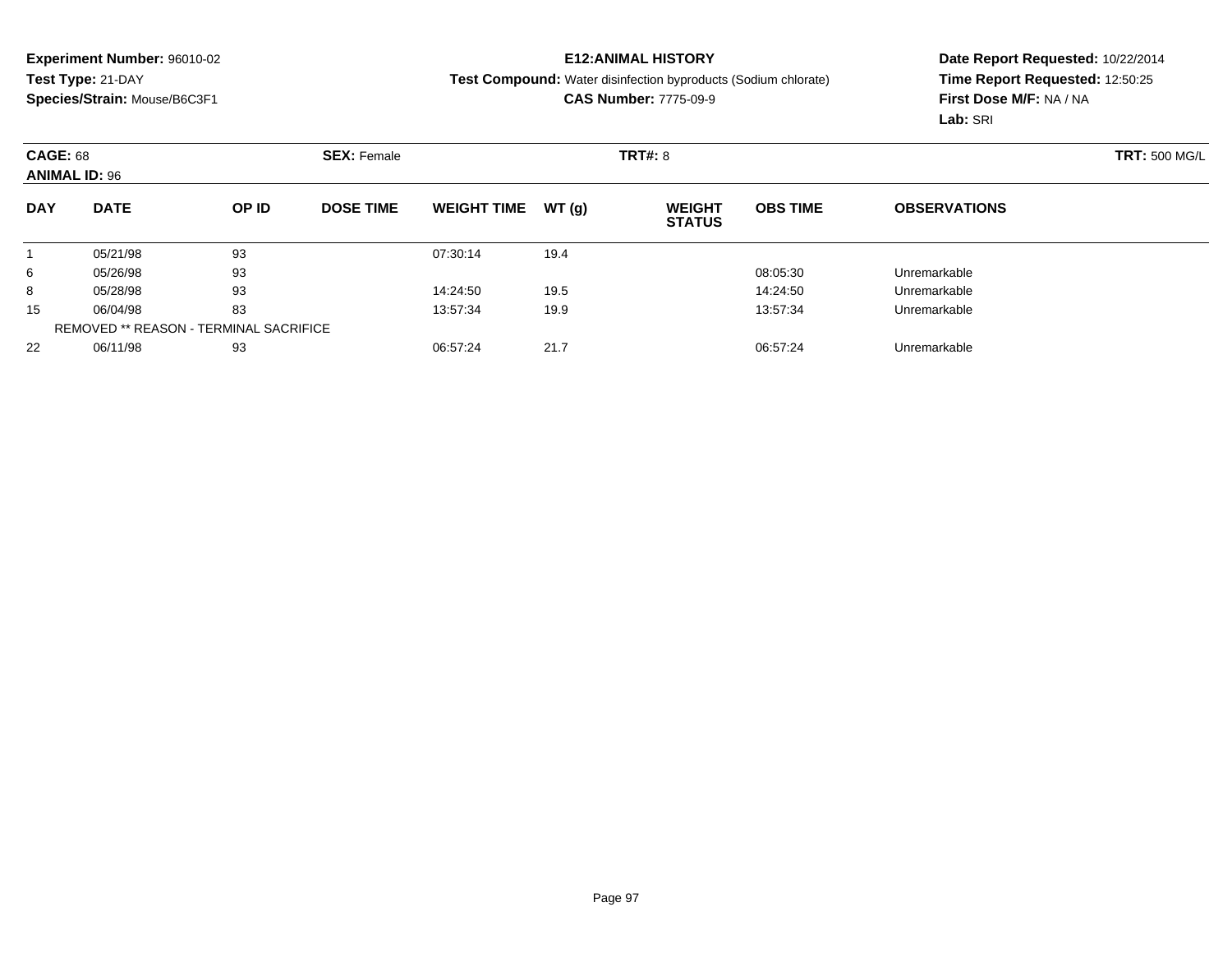### **E12:ANIMAL HISTORY**

**Test Compound:** Water disinfection byproducts (Sodium chlorate)

**CAS Number:** 7775-09-9

| <b>CAGE: 68</b><br><b>ANIMAL ID: 97</b> |                                               |       | <b>SEX: Female</b> |                    |       | <b>TRT#: 8</b>                 |                 |                     | <b>TRT: 500 MG/L</b> |
|-----------------------------------------|-----------------------------------------------|-------|--------------------|--------------------|-------|--------------------------------|-----------------|---------------------|----------------------|
| <b>DAY</b>                              | <b>DATE</b>                                   | OP ID | <b>DOSE TIME</b>   | <b>WEIGHT TIME</b> | WT(g) | <b>WEIGHT</b><br><b>STATUS</b> | <b>OBS TIME</b> | <b>OBSERVATIONS</b> |                      |
|                                         | 05/21/98                                      | 93    |                    | 07:30:14           | 19.4  |                                |                 |                     |                      |
| 6                                       | 05/26/98                                      | 93    |                    |                    |       |                                | 08:05:30        | Unremarkable        |                      |
| 8                                       | 05/28/98                                      | 93    |                    | 14:24:50           | 19.8  |                                | 14:24:50        | Unremarkable        |                      |
| 15                                      | 06/04/98                                      | 83    |                    | 13:57:34           | 20.4  |                                | 13:57:34        | Unremarkable        |                      |
|                                         | <b>REMOVED ** REASON - TERMINAL SACRIFICE</b> |       |                    |                    |       |                                |                 |                     |                      |
| 22                                      | 06/11/98                                      | 93    |                    | 06:57:24           | 24.0  |                                | 06:57:24        | Unremarkable        |                      |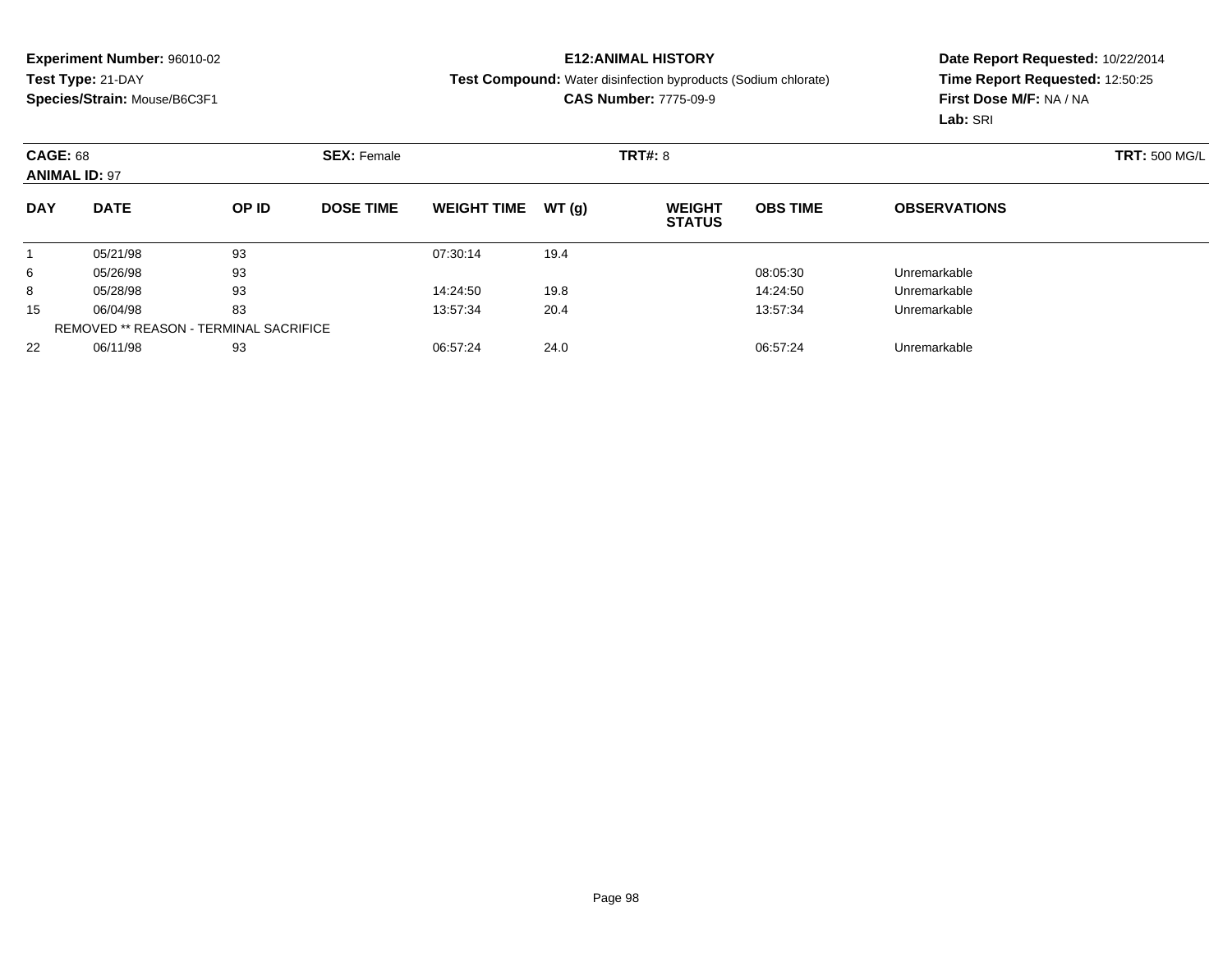## **E12:ANIMAL HISTORY**

**Test Compound:** Water disinfection byproducts (Sodium chlorate)

**CAS Number:** 7775-09-9

|            | <b>CAGE: 68</b><br><b>ANIMAL ID: 98</b>       |       | <b>SEX: Female</b> |                    |       | <b>TRT#: 8</b>                 |                 | <b>TRT: 500 MG/L</b> |  |
|------------|-----------------------------------------------|-------|--------------------|--------------------|-------|--------------------------------|-----------------|----------------------|--|
| <b>DAY</b> | <b>DATE</b>                                   | OP ID | <b>DOSE TIME</b>   | <b>WEIGHT TIME</b> | WT(g) | <b>WEIGHT</b><br><b>STATUS</b> | <b>OBS TIME</b> | <b>OBSERVATIONS</b>  |  |
|            | 05/21/98                                      | 93    |                    | 07:30:14           | 18.4  |                                |                 |                      |  |
| 6          | 05/26/98                                      | 93    |                    |                    |       |                                | 08:05:30        | Unremarkable         |  |
| 8          | 05/28/98                                      | 93    |                    | 14:24:50           | 19.4  |                                | 14:24:50        | Unremarkable         |  |
| 15         | 06/04/98                                      | 83    |                    | 13:57:34           | 20.9  |                                | 13:57:34        | Unremarkable         |  |
|            | <b>REMOVED ** REASON - TERMINAL SACRIFICE</b> |       |                    |                    |       |                                |                 |                      |  |
| 22         | 06/11/98                                      | 93    |                    | 06:57:24           | 22.9  |                                | 06:57:24        | Unremarkable         |  |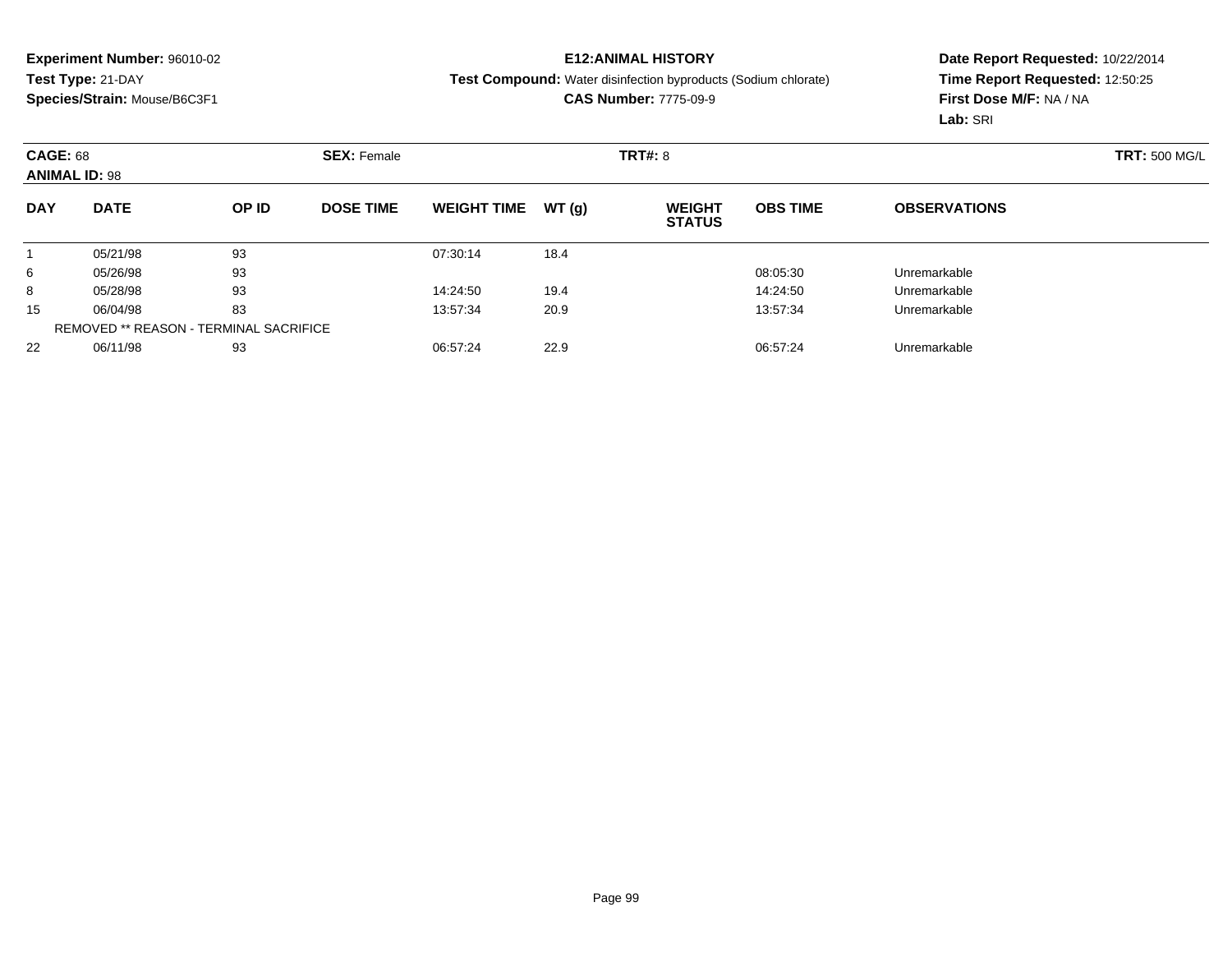### **E12:ANIMAL HISTORY**

**Test Compound:** Water disinfection byproducts (Sodium chlorate)

**CAS Number:** 7775-09-9

|            | <b>CAGE: 68</b><br><b>ANIMAL ID: 99</b>       |       | <b>SEX: Female</b> |                    |       | <b>TRT#: 8</b>                 |                 | <b>TRT: 500 MG/L</b> |  |
|------------|-----------------------------------------------|-------|--------------------|--------------------|-------|--------------------------------|-----------------|----------------------|--|
| <b>DAY</b> | <b>DATE</b>                                   | OP ID | <b>DOSE TIME</b>   | <b>WEIGHT TIME</b> | WT(g) | <b>WEIGHT</b><br><b>STATUS</b> | <b>OBS TIME</b> | <b>OBSERVATIONS</b>  |  |
|            | 05/21/98                                      | 93    |                    | 07:30:14           | 19.1  |                                |                 |                      |  |
| 6          | 05/26/98                                      | 93    |                    |                    |       |                                | 08:05:30        | Unremarkable         |  |
| 8          | 05/28/98                                      | 93    |                    | 14:24:50           | 18.4  |                                | 14:24:50        | Unremarkable         |  |
| 15         | 06/04/98                                      | 83    |                    | 13:57:34           | 20.0  |                                | 13:57:34        | Unremarkable         |  |
|            | <b>REMOVED ** REASON - TERMINAL SACRIFICE</b> |       |                    |                    |       |                                |                 |                      |  |
| 22         | 06/11/98                                      | 93    |                    | 06:57:24           | 22.2  |                                | 06:57:24        | Unremarkable         |  |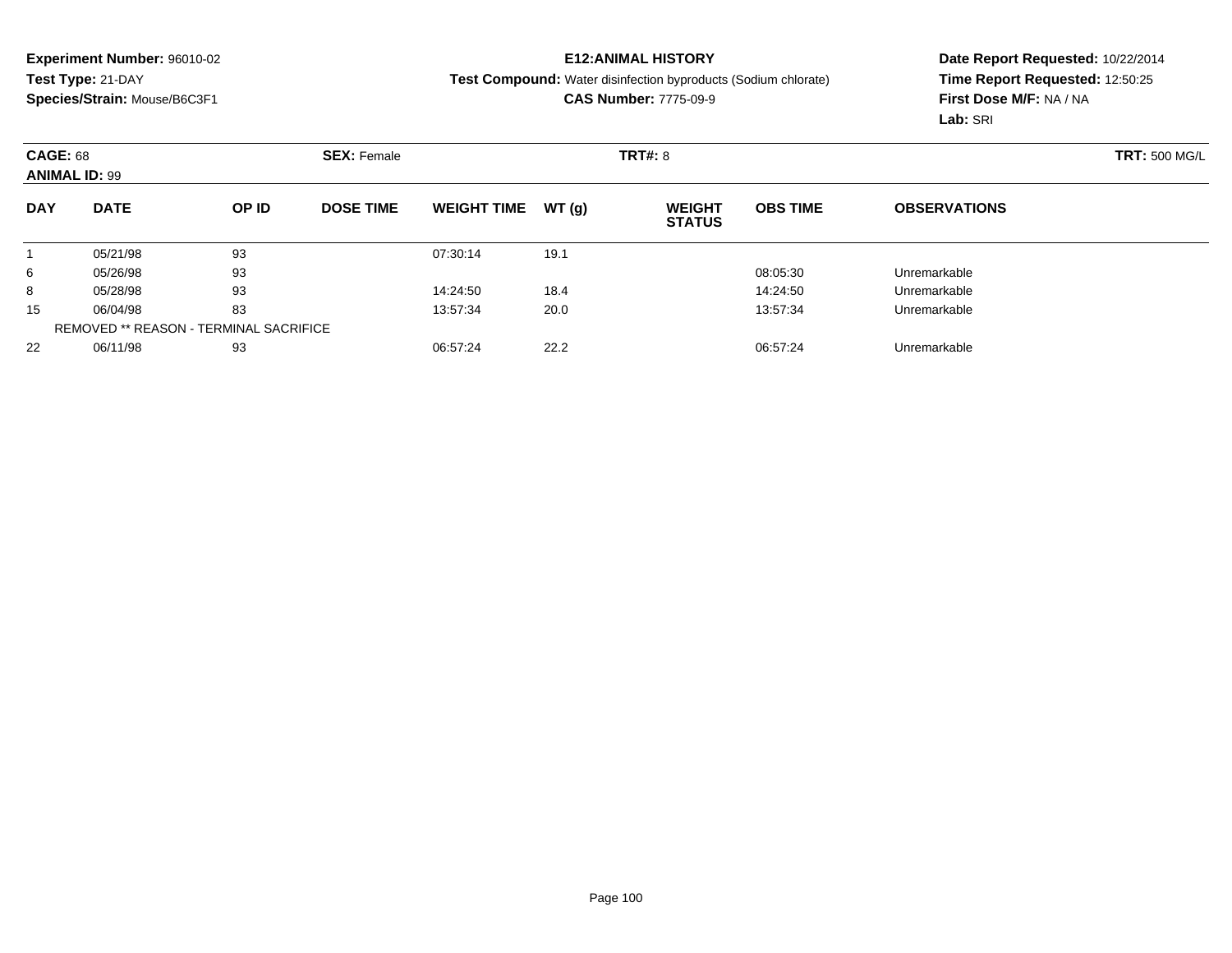### **E12:ANIMAL HISTORY**

**Test Compound:** Water disinfection byproducts (Sodium chlorate)

**CAS Number:** 7775-09-9

|            | <b>CAGE: 68</b><br><b>ANIMAL ID: 100</b>      |       | <b>SEX: Female</b> |                    |       | <b>TRT#: 8</b>                 |                 | <b>TRT: 500 MG/L</b> |  |
|------------|-----------------------------------------------|-------|--------------------|--------------------|-------|--------------------------------|-----------------|----------------------|--|
| <b>DAY</b> | <b>DATE</b>                                   | OP ID | <b>DOSE TIME</b>   | <b>WEIGHT TIME</b> | WT(g) | <b>WEIGHT</b><br><b>STATUS</b> | <b>OBS TIME</b> | <b>OBSERVATIONS</b>  |  |
|            | 05/21/98                                      | 93    |                    | 07:30:14           | 18.8  |                                |                 |                      |  |
| 6          | 05/26/98                                      | 93    |                    |                    |       |                                | 08:05:30        | Unremarkable         |  |
| 8          | 05/28/98                                      | 93    |                    | 14:24:50           | 19.7  |                                | 14:24:50        | Unremarkable         |  |
| 15         | 06/04/98                                      | 83    |                    | 13:57:34           | 20.3  |                                | 13:57:34        | Unremarkable         |  |
|            | <b>REMOVED ** REASON - TERMINAL SACRIFICE</b> |       |                    |                    |       |                                |                 |                      |  |
| 22         | 06/11/98                                      | 93    |                    | 06:57:24           | 22.4  |                                | 06:57:24        | Unremarkable         |  |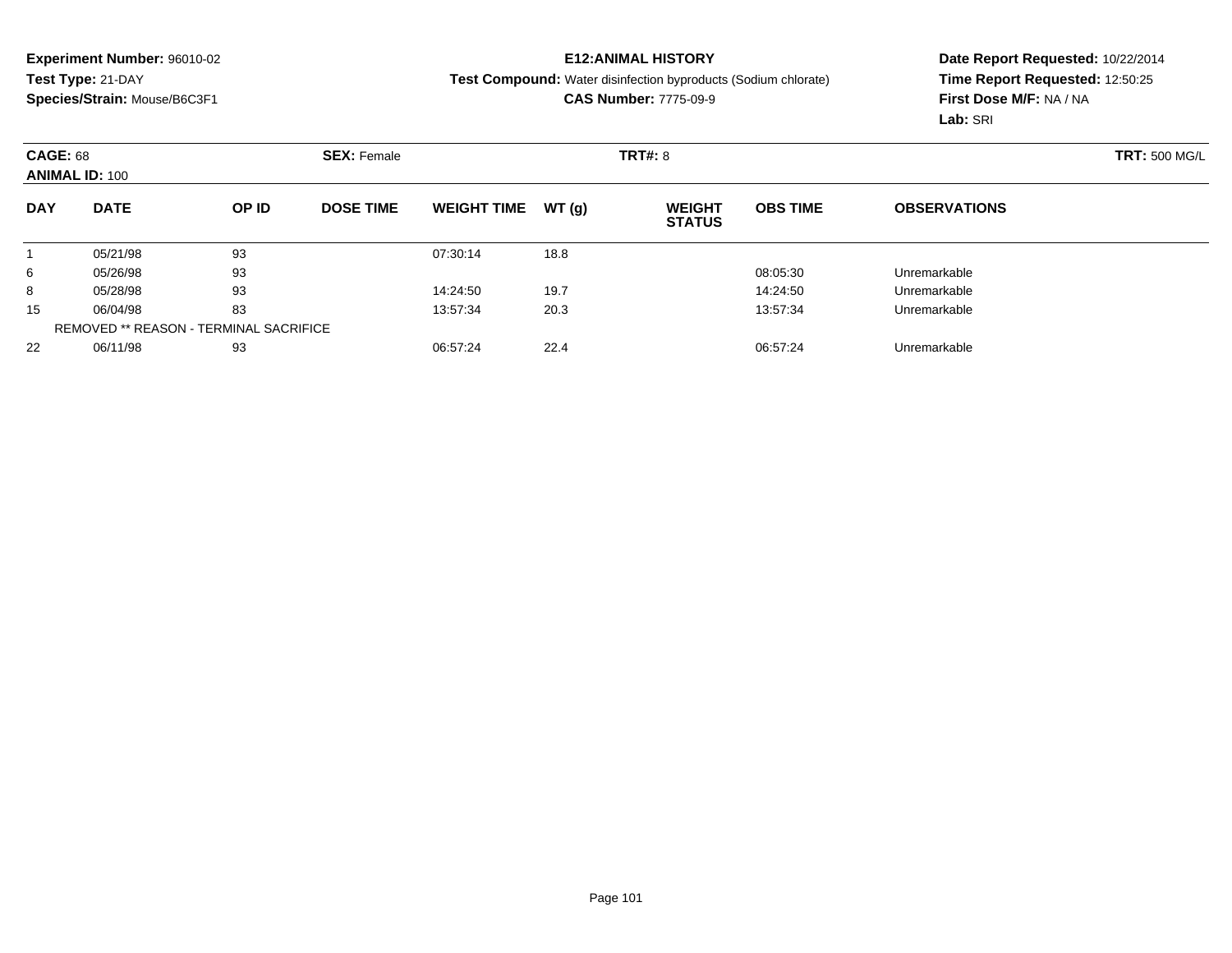## **E12:ANIMAL HISTORY**

**Test Compound:** Water disinfection byproducts (Sodium chlorate)

**CAS Number:** 7775-09-9

|            | <b>CAGE: 69</b><br><b>ANIMAL ID: 101</b>      |       | <b>SEX: Female</b> |                    |       |                                | <b>TRT#: 10</b> |                     |  |  |
|------------|-----------------------------------------------|-------|--------------------|--------------------|-------|--------------------------------|-----------------|---------------------|--|--|
| <b>DAY</b> | <b>DATE</b>                                   | OP ID | <b>DOSE TIME</b>   | <b>WEIGHT TIME</b> | WT(g) | <b>WEIGHT</b><br><b>STATUS</b> | <b>OBS TIME</b> | <b>OBSERVATIONS</b> |  |  |
|            | 05/21/98                                      | 93    |                    | 07:30:16           | 19.6  |                                |                 |                     |  |  |
| 6          | 05/26/98                                      | 93    |                    |                    |       |                                | 08:07:48        | Unremarkable        |  |  |
| 8          | 05/28/98                                      | 93    |                    | 14:30:04           | 19.4  |                                | 14:30:04        | Unremarkable        |  |  |
| 15         | 06/04/98                                      | 83    |                    | 13:59:58           | 21.4  |                                | 13:59:58        | Unremarkable        |  |  |
|            | <b>REMOVED ** REASON - TERMINAL SACRIFICE</b> |       |                    |                    |       |                                |                 |                     |  |  |
| 22         | 06/11/98                                      | 93    |                    | 06:59:58           | 23.0  |                                | 06:59:58        | Unremarkable        |  |  |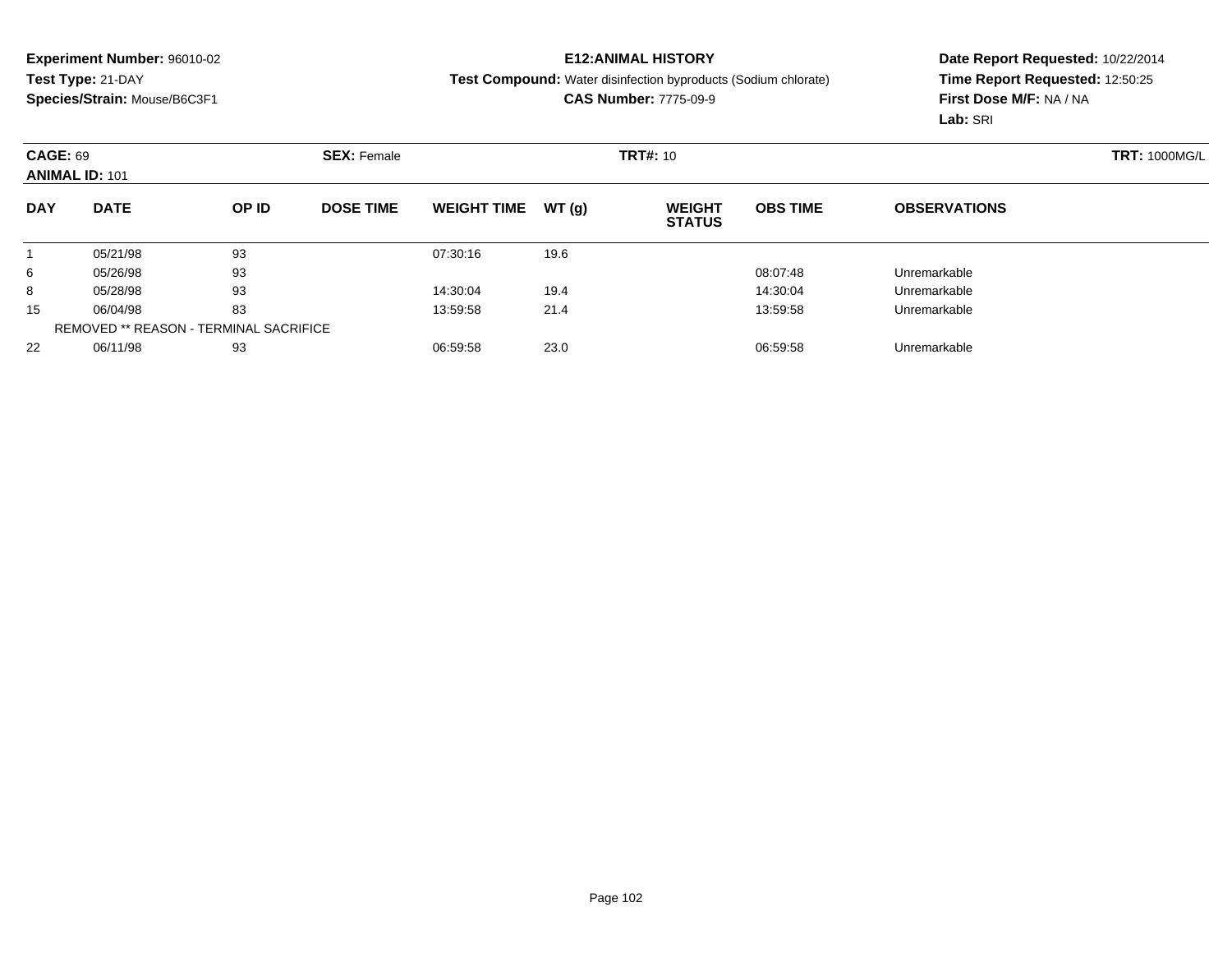## **E12:ANIMAL HISTORY**

**Test Compound:** Water disinfection byproducts (Sodium chlorate)

**CAS Number:** 7775-09-9

|            | <b>CAGE: 69</b><br><b>ANIMAL ID: 102</b>      |       | <b>SEX: Female</b> |                    |       |                                | <b>TRT#: 10</b> |                     |  |  |
|------------|-----------------------------------------------|-------|--------------------|--------------------|-------|--------------------------------|-----------------|---------------------|--|--|
| <b>DAY</b> | <b>DATE</b>                                   | OP ID | <b>DOSE TIME</b>   | <b>WEIGHT TIME</b> | WT(g) | <b>WEIGHT</b><br><b>STATUS</b> | <b>OBS TIME</b> | <b>OBSERVATIONS</b> |  |  |
|            | 05/21/98                                      | 93    |                    | 07:30:16           | 17.8  |                                |                 |                     |  |  |
| 6          | 05/26/98                                      | 93    |                    |                    |       |                                | 08:07:48        | Unremarkable        |  |  |
| 8          | 05/28/98                                      | 93    |                    | 14:30:04           | 19.4  |                                | 14:30:04        | Unremarkable        |  |  |
| 15         | 06/04/98                                      | 83    |                    | 13:59:58           | 20.5  |                                | 13:59:58        | Unremarkable        |  |  |
|            | <b>REMOVED ** REASON - TERMINAL SACRIFICE</b> |       |                    |                    |       |                                |                 |                     |  |  |
| 22         | 06/11/98                                      | 93    |                    | 06:59:58           | 21.3  |                                | 06:59:58        | Unremarkable        |  |  |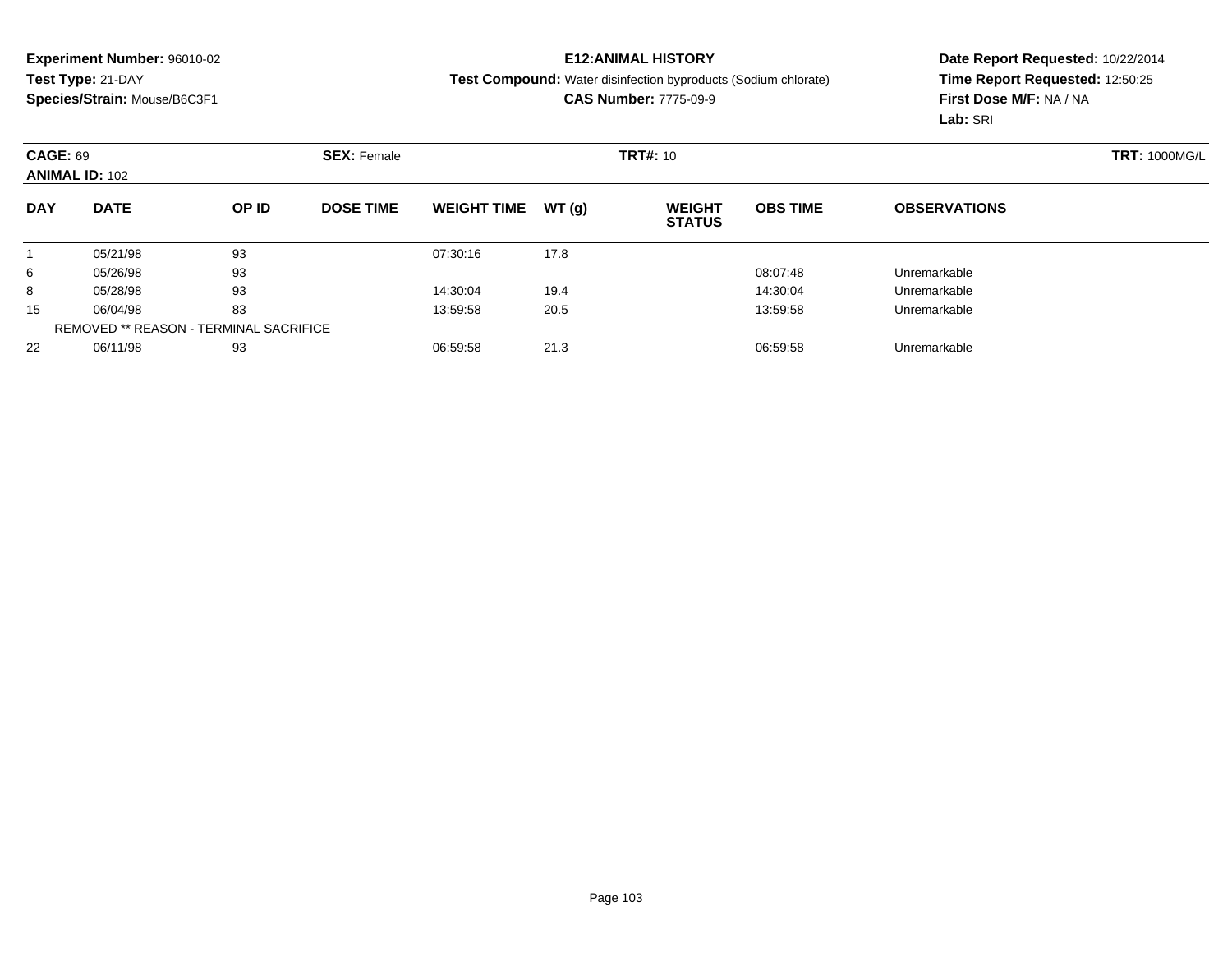## **E12:ANIMAL HISTORY**

**Test Compound:** Water disinfection byproducts (Sodium chlorate)

**CAS Number:** 7775-09-9

|            | <b>CAGE: 69</b><br><b>ANIMAL ID: 103</b>      |       | <b>SEX: Female</b> |                    |       |                                | <b>TRT#: 10</b> |                     |  |  |
|------------|-----------------------------------------------|-------|--------------------|--------------------|-------|--------------------------------|-----------------|---------------------|--|--|
| <b>DAY</b> | <b>DATE</b>                                   | OP ID | <b>DOSE TIME</b>   | <b>WEIGHT TIME</b> | WT(g) | <b>WEIGHT</b><br><b>STATUS</b> | <b>OBS TIME</b> | <b>OBSERVATIONS</b> |  |  |
|            | 05/21/98                                      | 93    |                    | 07:30:16           | 19.1  |                                |                 |                     |  |  |
| 6          | 05/26/98                                      | 93    |                    |                    |       |                                | 08:07:48        | Unremarkable        |  |  |
| 8          | 05/28/98                                      | 93    |                    | 14:30:04           | 18.6  |                                | 14:30:04        | Unremarkable        |  |  |
| 15         | 06/04/98                                      | 83    |                    | 13:59:58           | 20.6  |                                | 13:59:58        | Unremarkable        |  |  |
|            | <b>REMOVED ** REASON - TERMINAL SACRIFICE</b> |       |                    |                    |       |                                |                 |                     |  |  |
| 22         | 06/11/98                                      | 93    |                    | 06:59:58           | 22.8  |                                | 06:59:58        | Unremarkable        |  |  |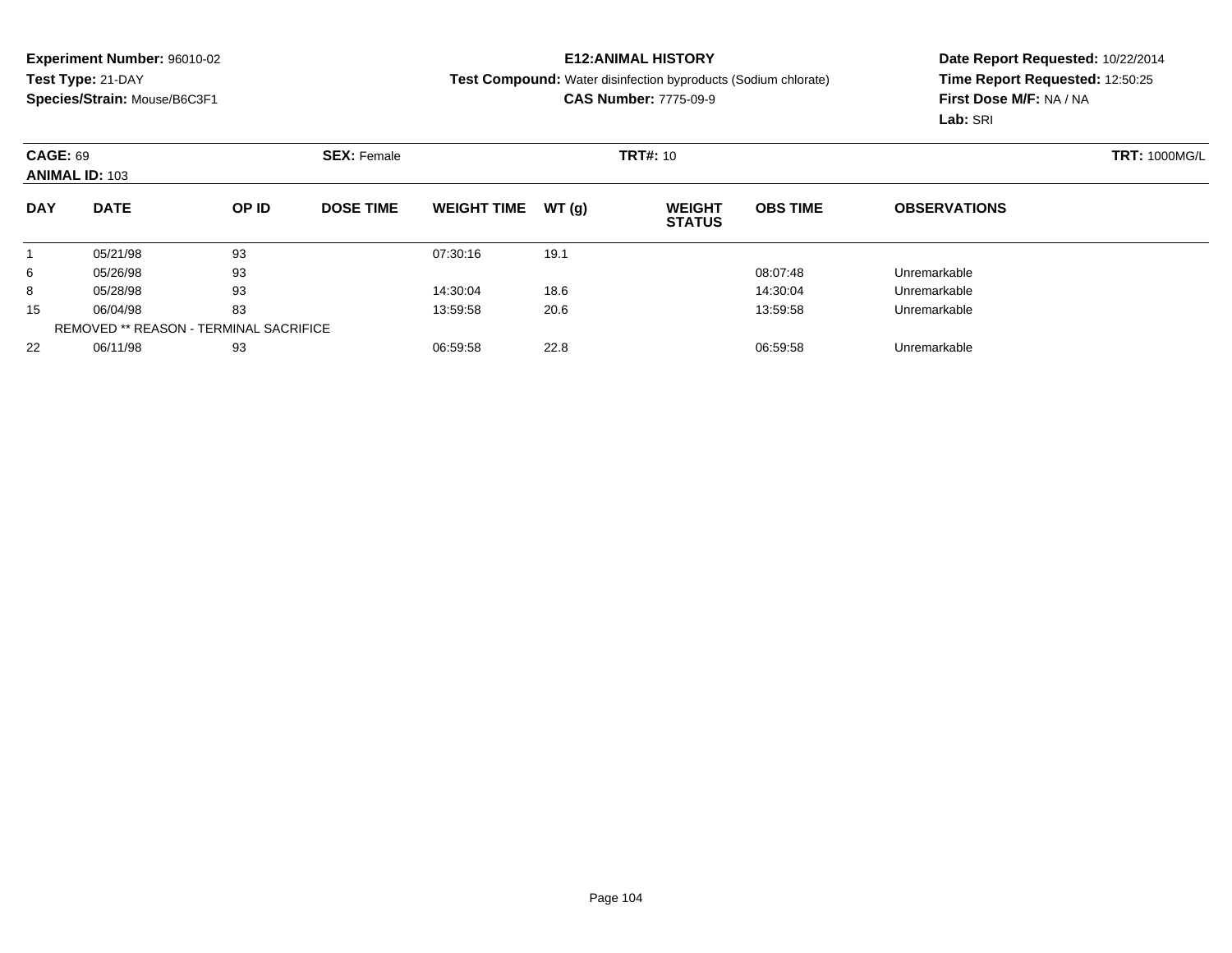## **E12:ANIMAL HISTORY**

**Test Compound:** Water disinfection byproducts (Sodium chlorate)

**CAS Number:** 7775-09-9

| <b>CAGE: 69</b><br><b>ANIMAL ID: 104</b> |                                               | <b>SEX: Female</b> |                  |                    | <b>TRT#: 10</b> |                                |                 | <b>TRT: 1000MG/L</b> |  |
|------------------------------------------|-----------------------------------------------|--------------------|------------------|--------------------|-----------------|--------------------------------|-----------------|----------------------|--|
| <b>DAY</b>                               | <b>DATE</b>                                   | OP ID              | <b>DOSE TIME</b> | <b>WEIGHT TIME</b> | WT(g)           | <b>WEIGHT</b><br><b>STATUS</b> | <b>OBS TIME</b> | <b>OBSERVATIONS</b>  |  |
|                                          | 05/21/98                                      | 93                 |                  | 07:30:16           | 20.6            |                                |                 |                      |  |
| 6                                        | 05/26/98                                      | 93                 |                  |                    |                 |                                | 08:07:48        | Unremarkable         |  |
| 8                                        | 05/28/98                                      | 93                 |                  | 14:30:04           | 21.4            |                                | 14:30:04        | Unremarkable         |  |
| 15                                       | 06/04/98                                      | 83                 |                  | 13:59:58           | 23.3            |                                | 13:59:58        | Unremarkable         |  |
|                                          | <b>REMOVED ** REASON - TERMINAL SACRIFICE</b> |                    |                  |                    |                 |                                |                 |                      |  |
| 22                                       | 06/11/98                                      | 93                 |                  | 06:59:58           | 26.5            |                                | 06:59:58        | Unremarkable         |  |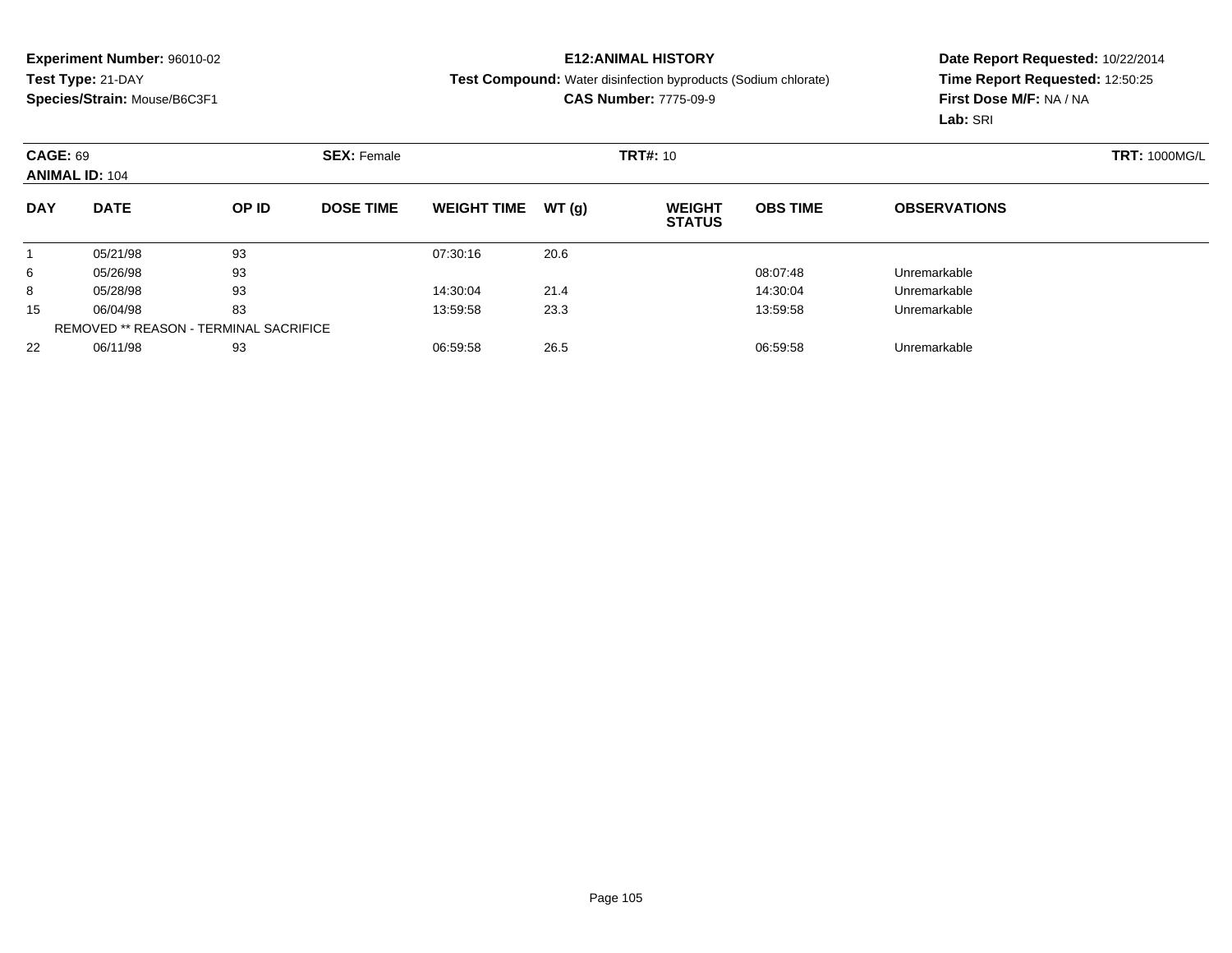## **E12:ANIMAL HISTORY**

**Test Compound:** Water disinfection byproducts (Sodium chlorate)

**CAS Number:** 7775-09-9

|            | <b>CAGE: 69</b><br><b>ANIMAL ID: 105</b>      |       | <b>SEX: Female</b> |                    |       |                                | <b>TRT#: 10</b> |                     |  |  |
|------------|-----------------------------------------------|-------|--------------------|--------------------|-------|--------------------------------|-----------------|---------------------|--|--|
| <b>DAY</b> | <b>DATE</b>                                   | OP ID | <b>DOSE TIME</b>   | <b>WEIGHT TIME</b> | WT(g) | <b>WEIGHT</b><br><b>STATUS</b> | <b>OBS TIME</b> | <b>OBSERVATIONS</b> |  |  |
|            | 05/21/98                                      | 93    |                    | 07:30:16           | 17.4  |                                |                 |                     |  |  |
| 6          | 05/26/98                                      | 93    |                    |                    |       |                                | 08:07:48        | Unremarkable        |  |  |
| 8          | 05/28/98                                      | 93    |                    | 14:30:04           | 18.3  |                                | 14:30:04        | Unremarkable        |  |  |
| 15         | 06/04/98                                      | 83    |                    | 13:59:58           | 19.7  |                                | 13:59:58        | Unremarkable        |  |  |
|            | <b>REMOVED ** REASON - TERMINAL SACRIFICE</b> |       |                    |                    |       |                                |                 |                     |  |  |
| 22         | 06/11/98                                      | 93    |                    | 06:59:58           | 21.4  |                                | 06:59:58        | Unremarkable        |  |  |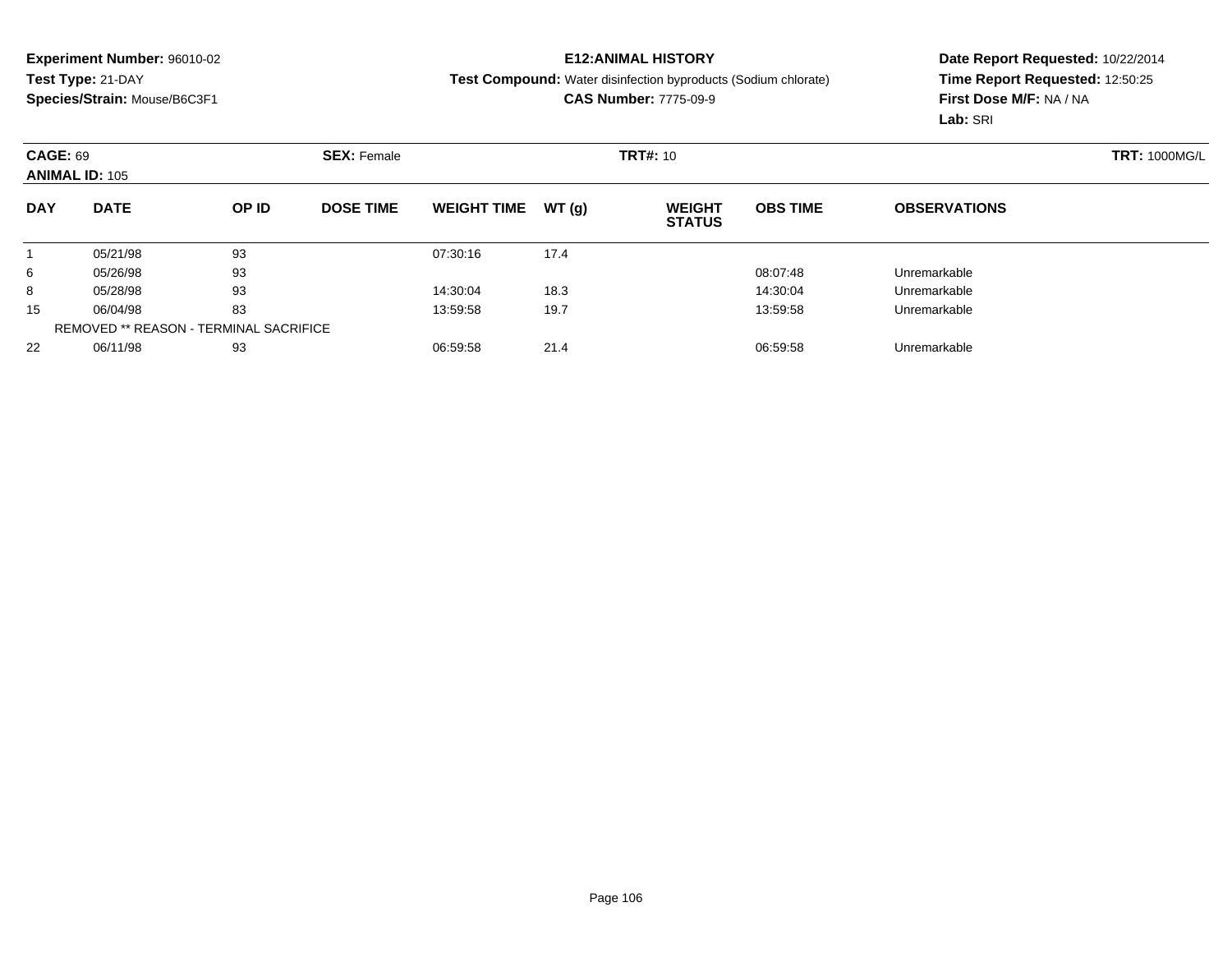## **E12:ANIMAL HISTORY**

**Test Compound:** Water disinfection byproducts (Sodium chlorate)

**CAS Number:** 7775-09-9

|            | <b>CAGE: 70</b><br><b>ANIMAL ID: 106</b>      |       | <b>SEX: Female</b> |                    |       |                                | <b>TRT#: 10</b> |                     |  |  |
|------------|-----------------------------------------------|-------|--------------------|--------------------|-------|--------------------------------|-----------------|---------------------|--|--|
| <b>DAY</b> | <b>DATE</b>                                   | OP ID | <b>DOSE TIME</b>   | <b>WEIGHT TIME</b> | WT(g) | <b>WEIGHT</b><br><b>STATUS</b> | <b>OBS TIME</b> | <b>OBSERVATIONS</b> |  |  |
|            | 05/21/98                                      | 93    |                    | 07:30:18           | 18.4  |                                |                 |                     |  |  |
| 6          | 05/26/98                                      | 93    |                    |                    |       |                                | 08:10:00        | Unremarkable        |  |  |
| 8          | 05/28/98                                      | 93    |                    | 14:34:38           | 20.4  |                                | 14:34:38        | Unremarkable        |  |  |
| 15         | 06/04/98                                      | 83    |                    | 14:01:20           | 20.7  |                                | 14:01:20        | Unremarkable        |  |  |
|            | <b>REMOVED ** REASON - TERMINAL SACRIFICE</b> |       |                    |                    |       |                                |                 |                     |  |  |
| 22         | 06/11/98                                      | 93    |                    | 07:02:22           | 22.6  |                                | 07:02:22        | Unremarkable        |  |  |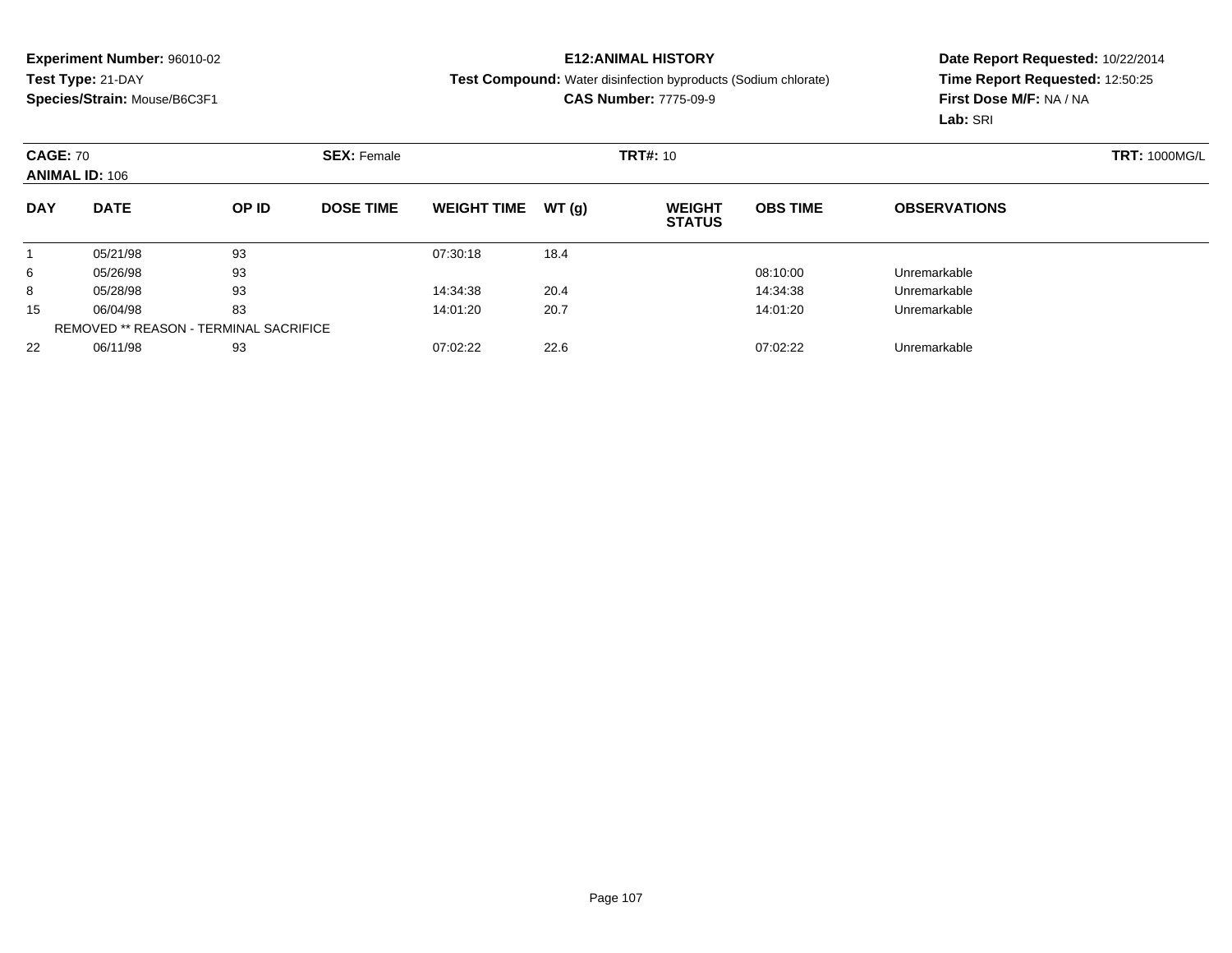## **E12:ANIMAL HISTORY**

**Test Compound:** Water disinfection byproducts (Sodium chlorate)

**CAS Number:** 7775-09-9

|            | <b>CAGE: 70</b><br><b>ANIMAL ID: 107</b>      |       | <b>SEX: Female</b> |                    |       | <b>TRT#: 10</b>                |                 | <b>TRT: 1000MG/L</b> |  |
|------------|-----------------------------------------------|-------|--------------------|--------------------|-------|--------------------------------|-----------------|----------------------|--|
| <b>DAY</b> | <b>DATE</b>                                   | OP ID | <b>DOSE TIME</b>   | <b>WEIGHT TIME</b> | WT(g) | <b>WEIGHT</b><br><b>STATUS</b> | <b>OBS TIME</b> | <b>OBSERVATIONS</b>  |  |
|            | 05/21/98                                      | 93    |                    | 07:30:18           | 18.8  |                                |                 |                      |  |
| 6          | 05/26/98                                      | 93    |                    |                    |       |                                | 08:10:00        | Unremarkable         |  |
| 8          | 05/28/98                                      | 93    |                    | 14:34:38           | 19.3  |                                | 14:34:38        | Unremarkable         |  |
| 15         | 06/04/98                                      | 83    |                    | 14:01:20           | 21.5  |                                | 14:01:20        | Unremarkable         |  |
|            | <b>REMOVED ** REASON - TERMINAL SACRIFICE</b> |       |                    |                    |       |                                |                 |                      |  |
| 22         | 06/11/98                                      | 93    |                    | 07:02:22           | 24.9  |                                | 07:02:22        | Unremarkable         |  |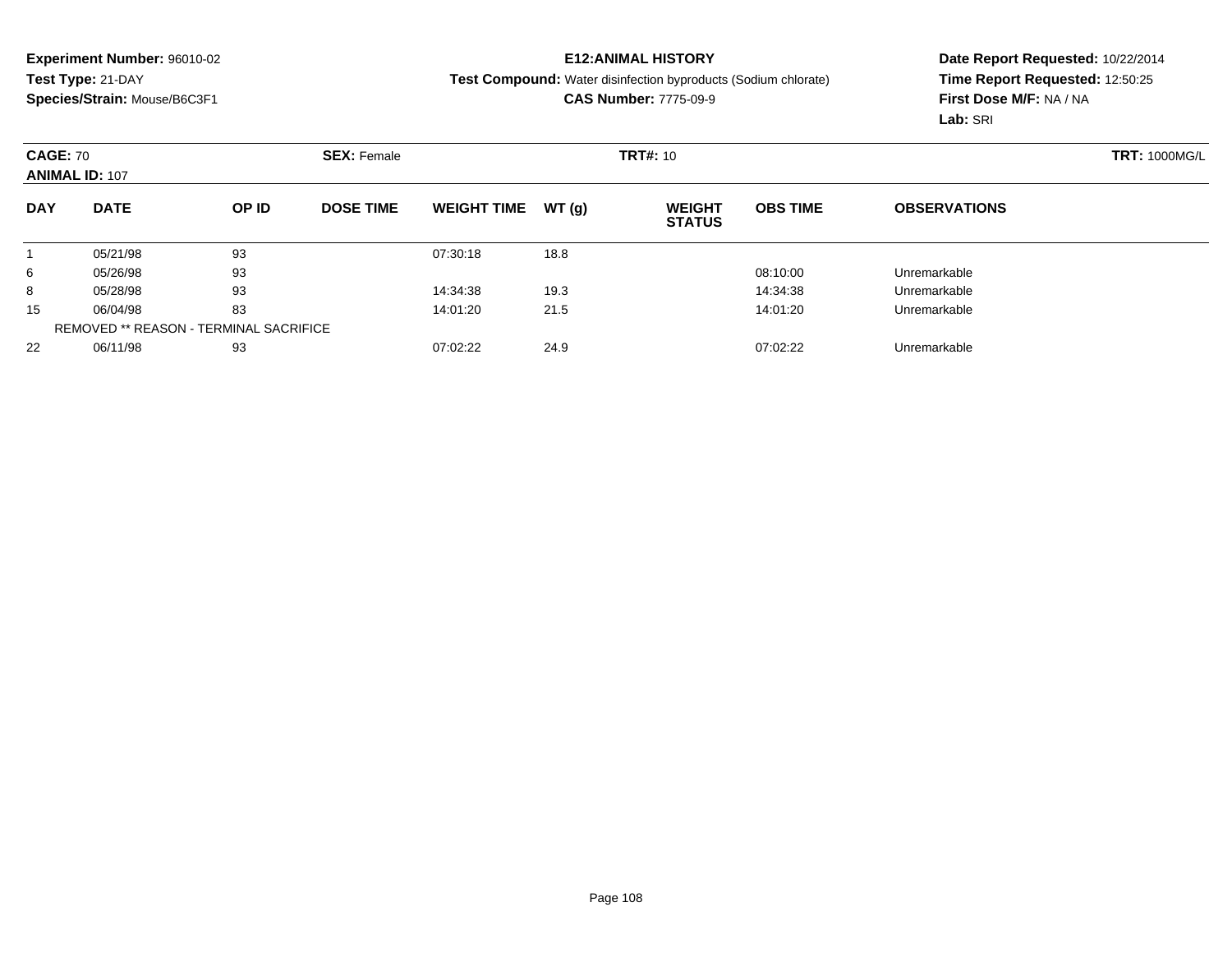#### **E12:ANIMAL HISTORY**

**Test Compound:** Water disinfection byproducts (Sodium chlorate)

**CAS Number:** 7775-09-9

|            | <b>CAGE: 70</b><br><b>ANIMAL ID: 108</b>      |       | <b>SEX: Female</b> |                    |       | <b>TRT#: 10</b>                |                 | <b>TRT: 1000MG/L</b> |  |
|------------|-----------------------------------------------|-------|--------------------|--------------------|-------|--------------------------------|-----------------|----------------------|--|
| <b>DAY</b> | <b>DATE</b>                                   | OP ID | <b>DOSE TIME</b>   | <b>WEIGHT TIME</b> | WT(g) | <b>WEIGHT</b><br><b>STATUS</b> | <b>OBS TIME</b> | <b>OBSERVATIONS</b>  |  |
|            | 05/21/98                                      | 93    |                    | 07:30:18           | 19.1  |                                |                 |                      |  |
| 6          | 05/26/98                                      | 93    |                    |                    |       |                                | 08:10:00        | Unremarkable         |  |
| 8          | 05/28/98                                      | 93    |                    | 14:34:38           | 19.1  |                                | 14:34:38        | Unremarkable         |  |
| 15         | 06/04/98                                      | 83    |                    | 14:01:20           | 20.2  |                                | 14:01:20        | Unremarkable         |  |
|            | <b>REMOVED ** REASON - TERMINAL SACRIFICE</b> |       |                    |                    |       |                                |                 |                      |  |
| 22         | 06/11/98                                      | 93    |                    | 07:02:22           | 22.6  |                                | 07:02:22        | Unremarkable         |  |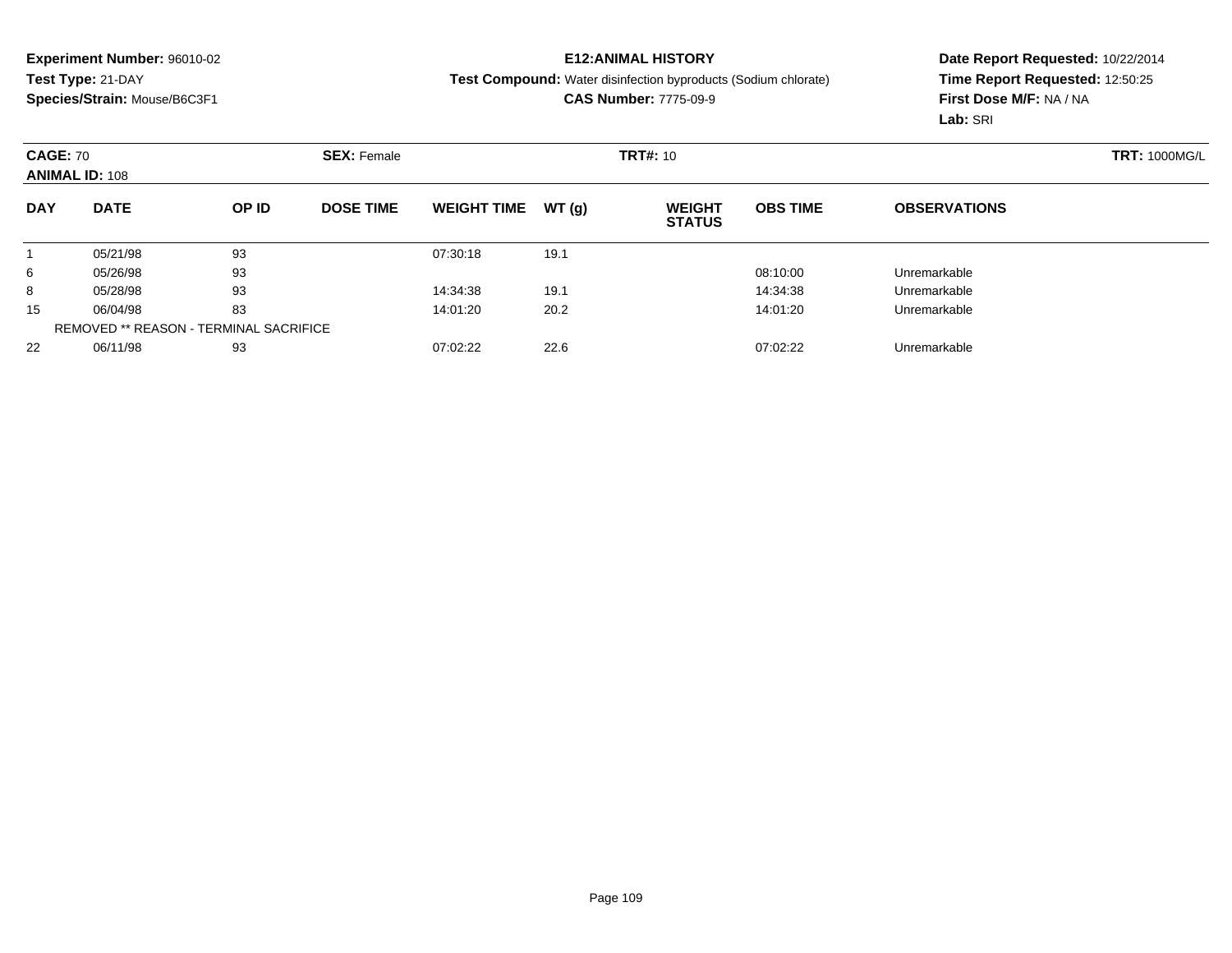#### **E12:ANIMAL HISTORY**

**Test Compound:** Water disinfection byproducts (Sodium chlorate)

**CAS Number:** 7775-09-9

|            | <b>CAGE: 70</b><br><b>ANIMAL ID: 109</b>      |       | <b>SEX: Female</b> |                    |       | <b>TRT#: 10</b>                |                 | <b>TRT: 1000MG/L</b> |  |
|------------|-----------------------------------------------|-------|--------------------|--------------------|-------|--------------------------------|-----------------|----------------------|--|
| <b>DAY</b> | <b>DATE</b>                                   | OP ID | <b>DOSE TIME</b>   | <b>WEIGHT TIME</b> | WT(g) | <b>WEIGHT</b><br><b>STATUS</b> | <b>OBS TIME</b> | <b>OBSERVATIONS</b>  |  |
|            | 05/21/98                                      | 93    |                    | 07:30:18           | 20.1  |                                |                 |                      |  |
| 6          | 05/26/98                                      | 93    |                    |                    |       |                                | 08:10:00        | Unremarkable         |  |
| 8          | 05/28/98                                      | 93    |                    | 14:34:38           | 20.2  |                                | 14:34:38        | Unremarkable         |  |
| 15         | 06/04/98                                      | 83    |                    | 14:01:20           | 21.4  |                                | 14:01:20        | Unremarkable         |  |
|            | <b>REMOVED ** REASON - TERMINAL SACRIFICE</b> |       |                    |                    |       |                                |                 |                      |  |
| 22         | 06/11/98                                      | 93    |                    | 07:02:22           | 25.4  |                                | 07:02:22        | Unremarkable         |  |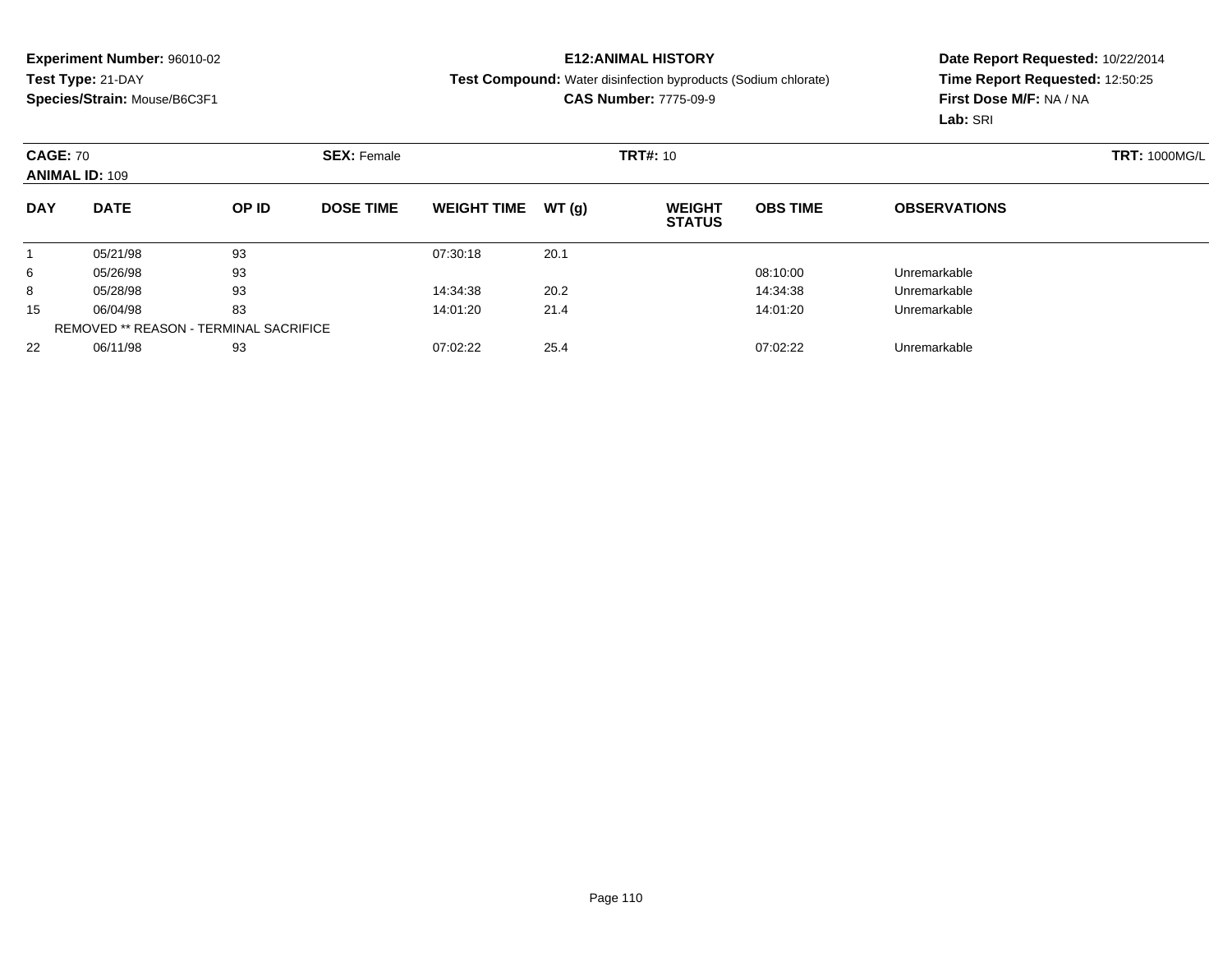#### **E12:ANIMAL HISTORY**

**Test Compound:** Water disinfection byproducts (Sodium chlorate)

**CAS Number:** 7775-09-9

| <b>CAGE: 70</b><br><b>ANIMAL ID: 110</b> |                                               |       | <b>SEX: Female</b> |                    |       | <b>TRT#: 10</b>                |                 |                     | <b>TRT: 1000MG/L</b> |
|------------------------------------------|-----------------------------------------------|-------|--------------------|--------------------|-------|--------------------------------|-----------------|---------------------|----------------------|
| <b>DAY</b>                               | <b>DATE</b>                                   | OP ID | <b>DOSE TIME</b>   | <b>WEIGHT TIME</b> | WT(g) | <b>WEIGHT</b><br><b>STATUS</b> | <b>OBS TIME</b> | <b>OBSERVATIONS</b> |                      |
|                                          | 05/21/98                                      | 93    |                    | 07:30:18           | 19.3  |                                |                 |                     |                      |
| 6                                        | 05/26/98                                      | 93    |                    |                    |       |                                | 08:10:00        | Unremarkable        |                      |
| 8                                        | 05/28/98                                      | 93    |                    | 14:34:38           | 19.7  |                                | 14:34:38        | Unremarkable        |                      |
| 15                                       | 06/04/98                                      | 83    |                    | 14:01:20           | 21.6  |                                | 14:01:20        | Unremarkable        |                      |
|                                          | <b>REMOVED ** REASON - TERMINAL SACRIFICE</b> |       |                    |                    |       |                                |                 |                     |                      |
| 22                                       | 06/11/98                                      | 93    |                    | 07:02:22           | 23.5  |                                | 07:02:22        | Unremarkable        |                      |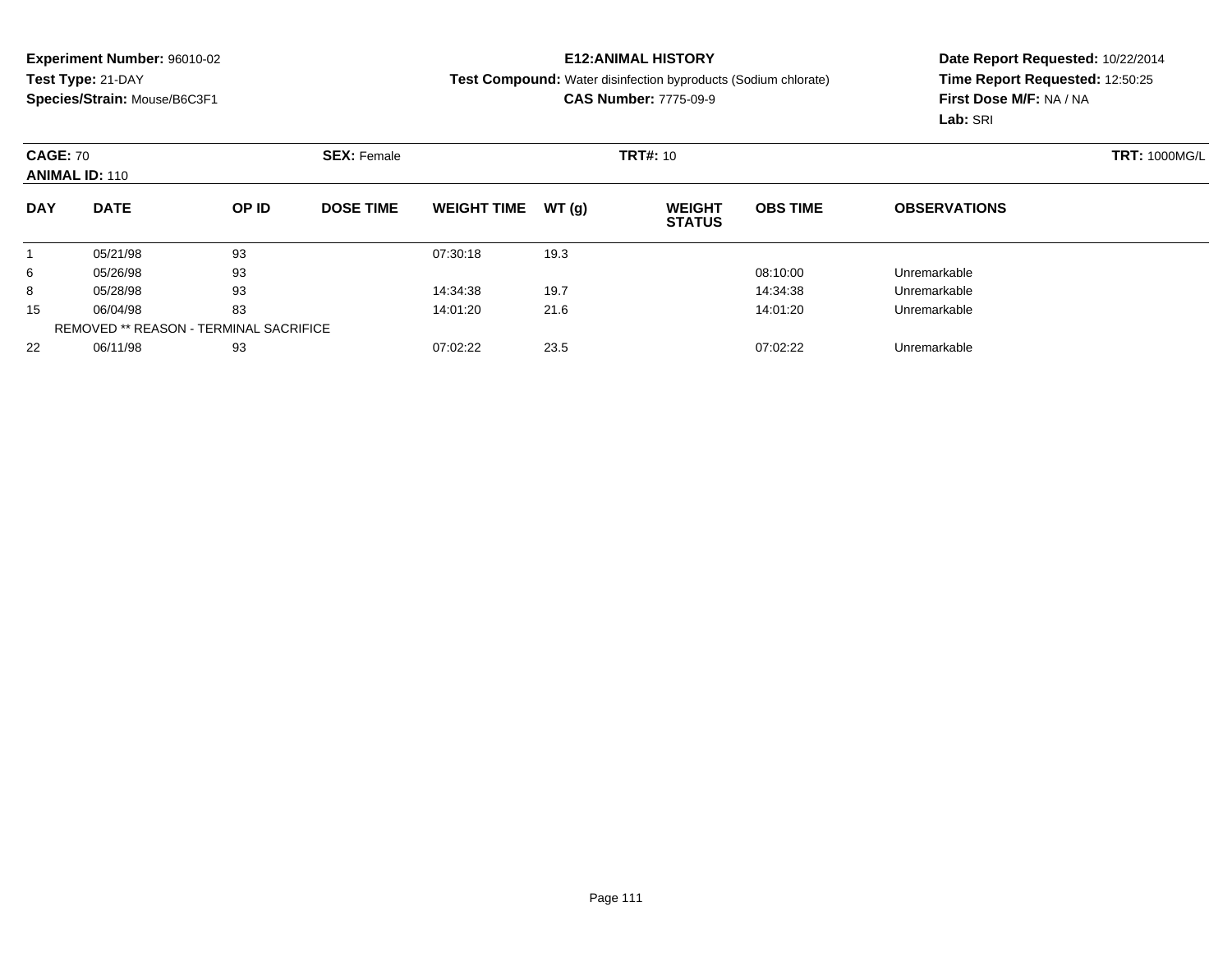#### **E12:ANIMAL HISTORY**

**Test Compound:** Water disinfection byproducts (Sodium chlorate)

**CAS Number:** 7775-09-9

| <b>CAGE: 71</b><br><b>ANIMAL ID: 111</b> |                                               |       | <b>SEX: Female</b> |                    |       | <b>TRT#: 12</b>                |                 |                     | <b>TRT: 2000MG/L</b> |
|------------------------------------------|-----------------------------------------------|-------|--------------------|--------------------|-------|--------------------------------|-----------------|---------------------|----------------------|
| <b>DAY</b>                               | <b>DATE</b>                                   | OP ID | <b>DOSE TIME</b>   | <b>WEIGHT TIME</b> | WT(g) | <b>WEIGHT</b><br><b>STATUS</b> | <b>OBS TIME</b> | <b>OBSERVATIONS</b> |                      |
|                                          | 05/21/98                                      | 93    |                    | 07:30:20           | 17.5  |                                |                 |                     |                      |
| 6                                        | 05/26/98                                      | 93    |                    |                    |       |                                | 08:12:38        | Unremarkable        |                      |
| 8                                        | 05/28/98                                      | 93    |                    | 14:38:00           | 17.7  |                                | 14:38:00        | Unremarkable        |                      |
| 15                                       | 06/04/98                                      | 83    |                    | 14:03:54           | 18.2  |                                | 14:03:54        | Unremarkable        |                      |
|                                          | <b>REMOVED ** REASON - TERMINAL SACRIFICE</b> |       |                    |                    |       |                                |                 |                     |                      |
| 22                                       | 06/11/98                                      | 93    |                    | 07:04:44           | 19.3  |                                | 07:04:44        | Unremarkable        |                      |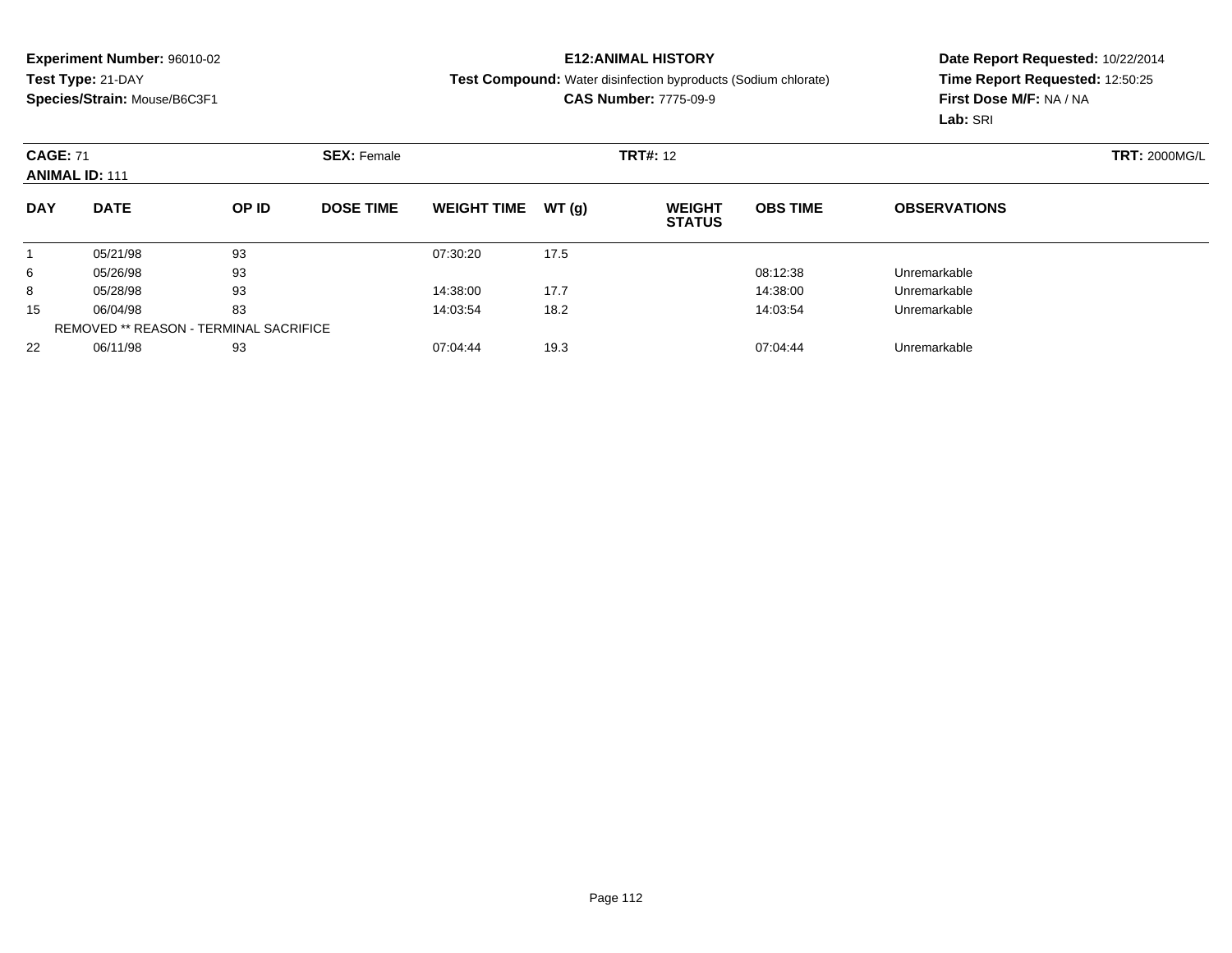#### **E12:ANIMAL HISTORY**

**Test Compound:** Water disinfection byproducts (Sodium chlorate)

**CAS Number:** 7775-09-9

| <b>CAGE: 71</b><br><b>ANIMAL ID: 112</b> |                                               | <b>SEX: Female</b> |                  |                    | <b>TRT#: 12</b> |                                |                 | <b>TRT: 2000MG/L</b> |  |
|------------------------------------------|-----------------------------------------------|--------------------|------------------|--------------------|-----------------|--------------------------------|-----------------|----------------------|--|
| <b>DAY</b>                               | <b>DATE</b>                                   | OP ID              | <b>DOSE TIME</b> | <b>WEIGHT TIME</b> | WT(g)           | <b>WEIGHT</b><br><b>STATUS</b> | <b>OBS TIME</b> | <b>OBSERVATIONS</b>  |  |
|                                          | 05/21/98                                      | 93                 |                  | 07:30:20           | 19.3            |                                |                 |                      |  |
| 6                                        | 05/26/98                                      | 93                 |                  |                    |                 |                                | 08:12:38        | Unremarkable         |  |
| 8                                        | 05/28/98                                      | 93                 |                  | 14:38:00           | 19.1            |                                | 14:38:00        | Unremarkable         |  |
| 15                                       | 06/04/98                                      | 83                 |                  | 14:03:54           | 21.1            |                                | 14:03:54        | Unremarkable         |  |
|                                          | <b>REMOVED ** REASON - TERMINAL SACRIFICE</b> |                    |                  |                    |                 |                                |                 |                      |  |
| 22                                       | 06/11/98                                      | 93                 |                  | 07:04:44           | 23.6            |                                | 07:04:44        | Unremarkable         |  |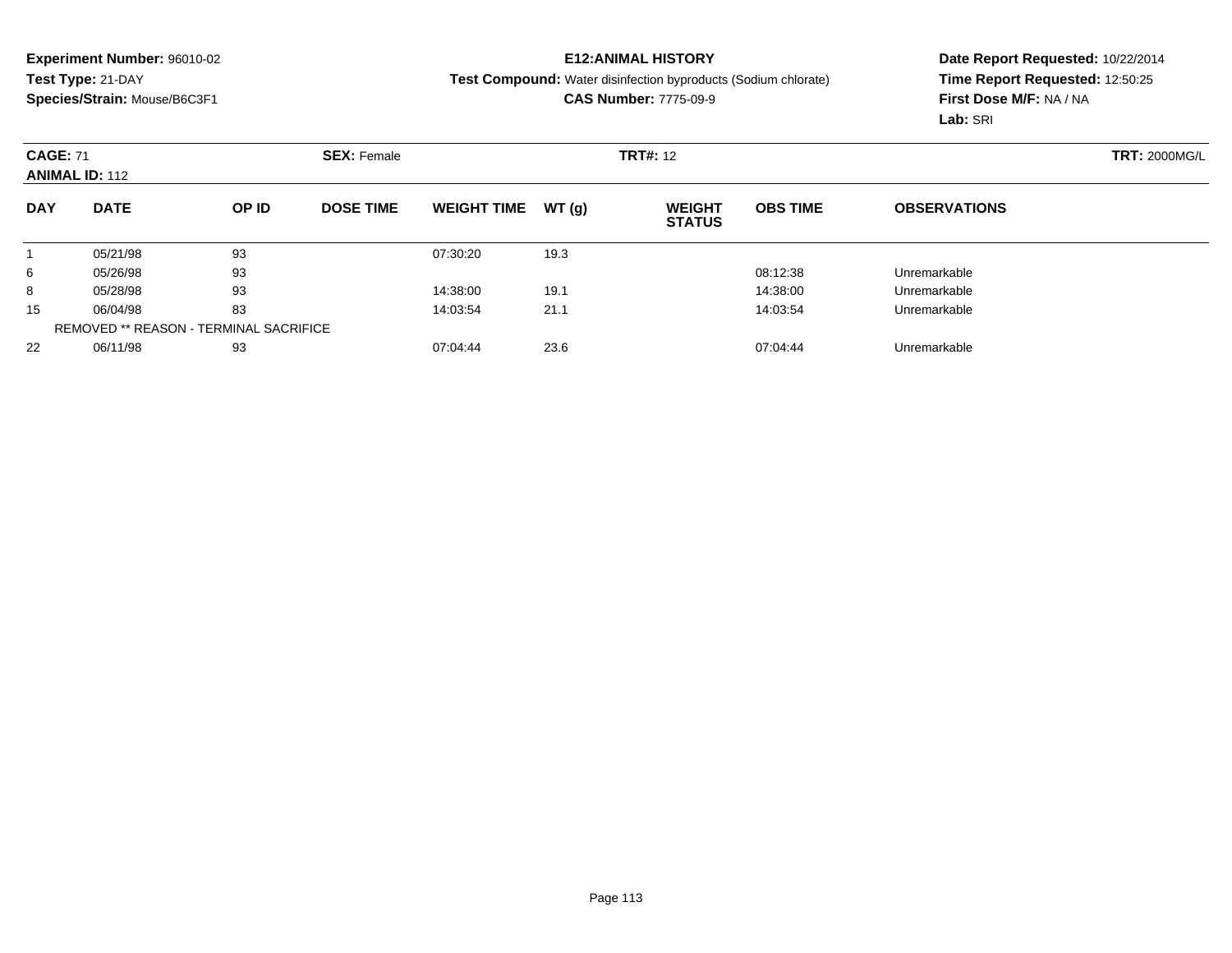#### **E12:ANIMAL HISTORY**

**Test Compound:** Water disinfection byproducts (Sodium chlorate)

**CAS Number:** 7775-09-9

|            | <b>CAGE: 71</b><br><b>ANIMAL ID: 113</b>      |       | <b>SEX: Female</b> |                    |       | <b>TRT#: 12</b>                |                 | <b>TRT: 2000MG/L</b> |  |
|------------|-----------------------------------------------|-------|--------------------|--------------------|-------|--------------------------------|-----------------|----------------------|--|
| <b>DAY</b> | <b>DATE</b>                                   | OP ID | <b>DOSE TIME</b>   | <b>WEIGHT TIME</b> | WT(g) | <b>WEIGHT</b><br><b>STATUS</b> | <b>OBS TIME</b> | <b>OBSERVATIONS</b>  |  |
|            | 05/21/98                                      | 93    |                    | 07:30:20           | 18.1  |                                |                 |                      |  |
| 6          | 05/26/98                                      | 93    |                    |                    |       |                                | 08:12:38        | Unremarkable         |  |
| 8          | 05/28/98                                      | 93    |                    | 14:38:00           | 19.4  |                                | 14:38:00        | Unremarkable         |  |
| 15         | 06/04/98                                      | 83    |                    | 14:03:54           | 20.2  |                                | 14:03:54        | Unremarkable         |  |
|            | <b>REMOVED ** REASON - TERMINAL SACRIFICE</b> |       |                    |                    |       |                                |                 |                      |  |
| 22         | 06/11/98                                      | 93    |                    | 07:04:44           | 21.6  |                                | 07:04:44        | Unremarkable         |  |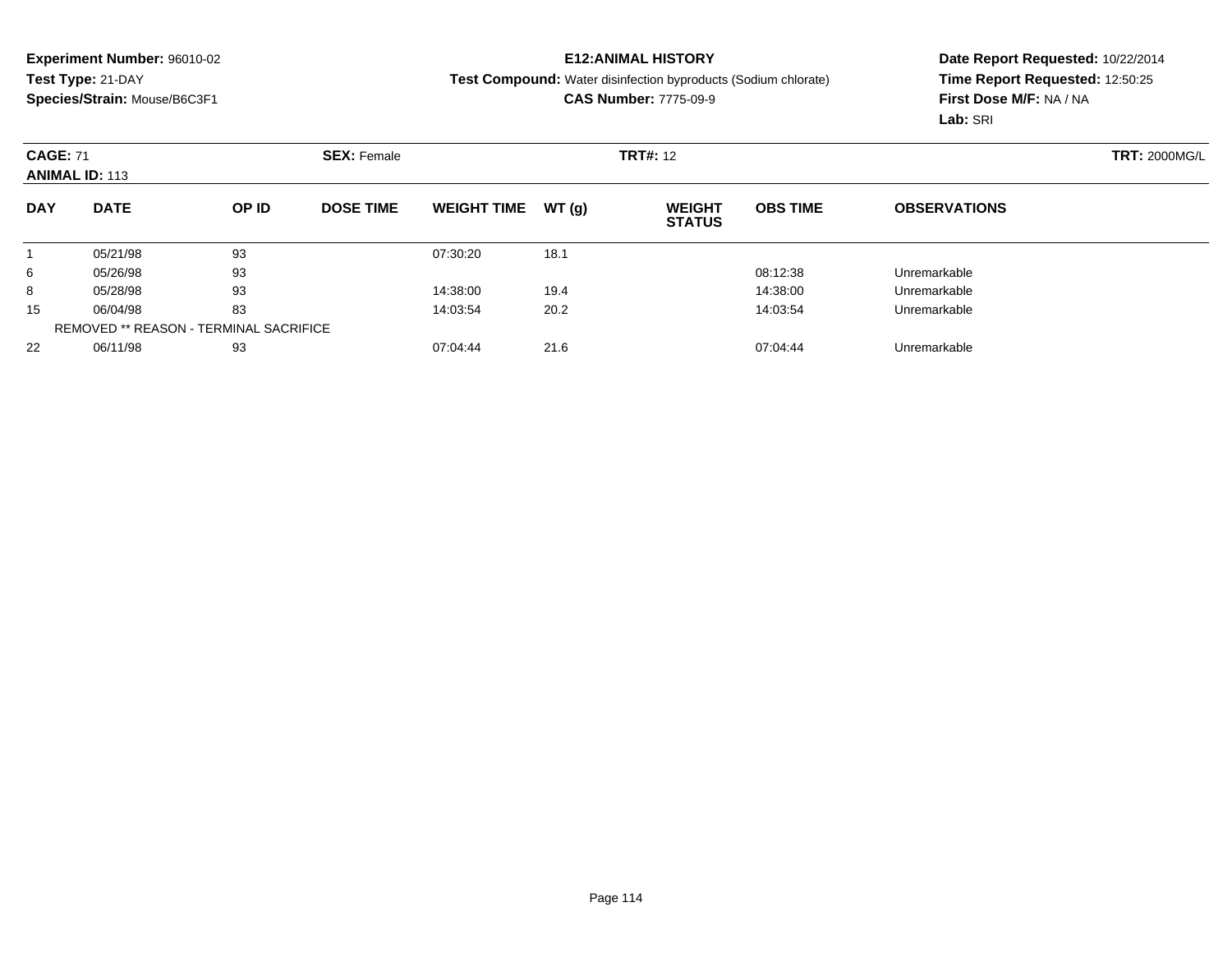#### **E12:ANIMAL HISTORY**

**Test Compound:** Water disinfection byproducts (Sodium chlorate)

**CAS Number:** 7775-09-9

| <b>CAGE: 71</b><br><b>ANIMAL ID: 114</b> |                                               |       | <b>SEX: Female</b> |                    | <b>TRT#: 12</b> |                                |                 | <b>TRT: 2000MG/L</b> |  |
|------------------------------------------|-----------------------------------------------|-------|--------------------|--------------------|-----------------|--------------------------------|-----------------|----------------------|--|
| <b>DAY</b>                               | <b>DATE</b>                                   | OP ID | <b>DOSE TIME</b>   | <b>WEIGHT TIME</b> | WT(g)           | <b>WEIGHT</b><br><b>STATUS</b> | <b>OBS TIME</b> | <b>OBSERVATIONS</b>  |  |
|                                          | 05/21/98                                      | 93    |                    | 07:30:20           | 17.8            |                                |                 |                      |  |
| 6                                        | 05/26/98                                      | 93    |                    |                    |                 |                                | 08:12:38        | Unremarkable         |  |
| 8                                        | 05/28/98                                      | 93    |                    | 14:38:00           | 18.4            |                                | 14:38:00        | Unremarkable         |  |
| 15                                       | 06/04/98                                      | 83    |                    | 14:03:54           | 19.7            |                                | 14:03:54        | Unremarkable         |  |
|                                          | <b>REMOVED ** REASON - TERMINAL SACRIFICE</b> |       |                    |                    |                 |                                |                 |                      |  |
| 22                                       | 06/11/98                                      | 93    |                    | 07:04:44           | 22.5            |                                | 07:04:44        | Unremarkable         |  |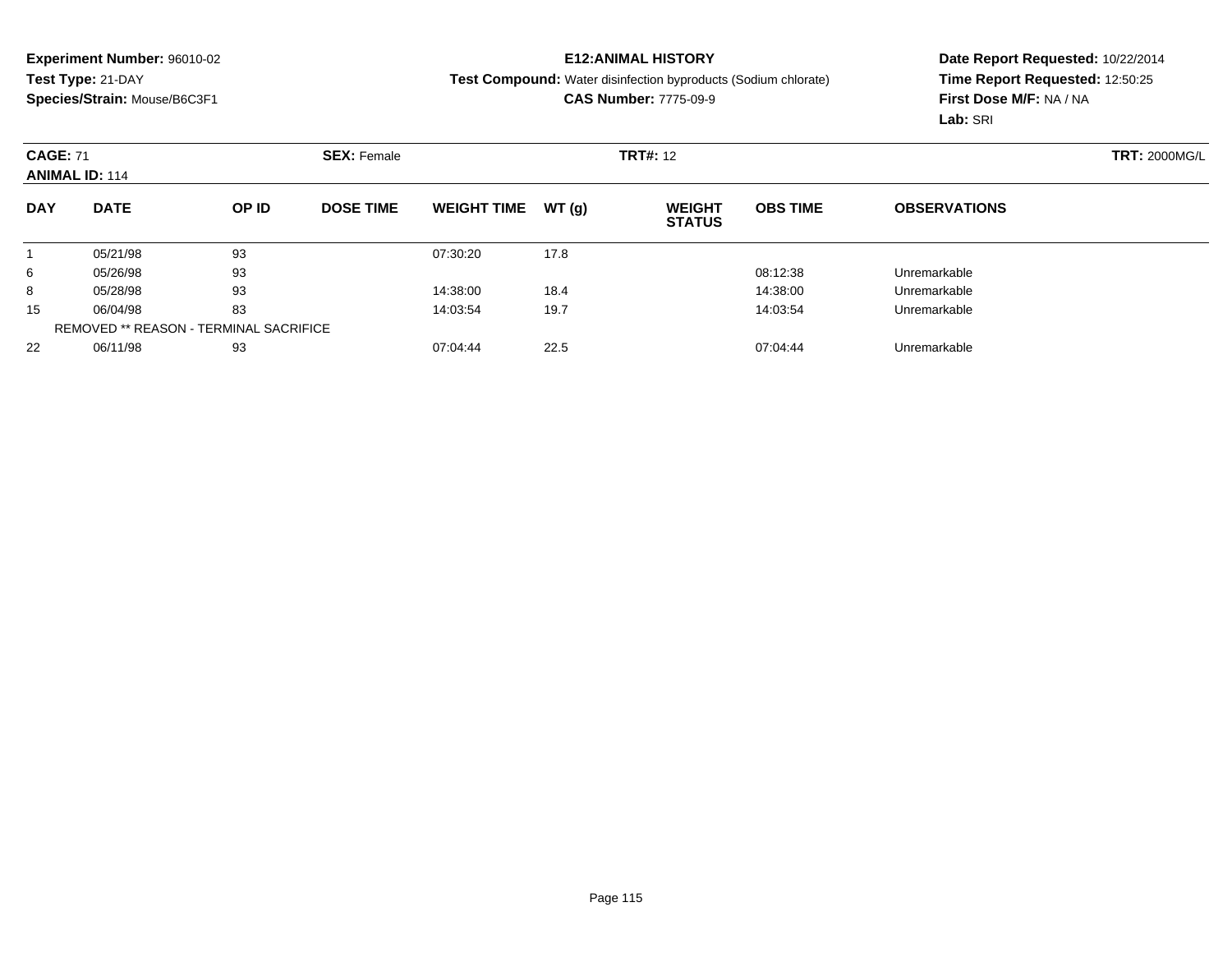#### **E12:ANIMAL HISTORY**

**Test Compound:** Water disinfection byproducts (Sodium chlorate)

**CAS Number:** 7775-09-9

| <b>CAGE: 71</b><br><b>ANIMAL ID: 115</b> |                                               |       | <b>SEX: Female</b> |                    | <b>TRT#: 12</b> |                                |                 | <b>TRT: 2000MG/L</b> |  |
|------------------------------------------|-----------------------------------------------|-------|--------------------|--------------------|-----------------|--------------------------------|-----------------|----------------------|--|
| <b>DAY</b>                               | <b>DATE</b>                                   | OP ID | <b>DOSE TIME</b>   | <b>WEIGHT TIME</b> | WT(g)           | <b>WEIGHT</b><br><b>STATUS</b> | <b>OBS TIME</b> | <b>OBSERVATIONS</b>  |  |
|                                          | 05/21/98                                      | 93    |                    | 07:30:20           | 18.5            |                                |                 |                      |  |
| 6                                        | 05/26/98                                      | 93    |                    |                    |                 |                                | 08:12:38        | Unremarkable         |  |
| 8                                        | 05/28/98                                      | 93    |                    | 14:38:00           | 19.5            |                                | 14:38:00        | Unremarkable         |  |
| 15                                       | 06/04/98                                      | 83    |                    | 14:03:54           | 20.7            |                                | 14:03:54        | Unremarkable         |  |
|                                          | <b>REMOVED ** REASON - TERMINAL SACRIFICE</b> |       |                    |                    |                 |                                |                 |                      |  |
| 22                                       | 06/11/98                                      | 93    |                    | 07:04:44           | 23.5            |                                | 07:04:44        | Unremarkable         |  |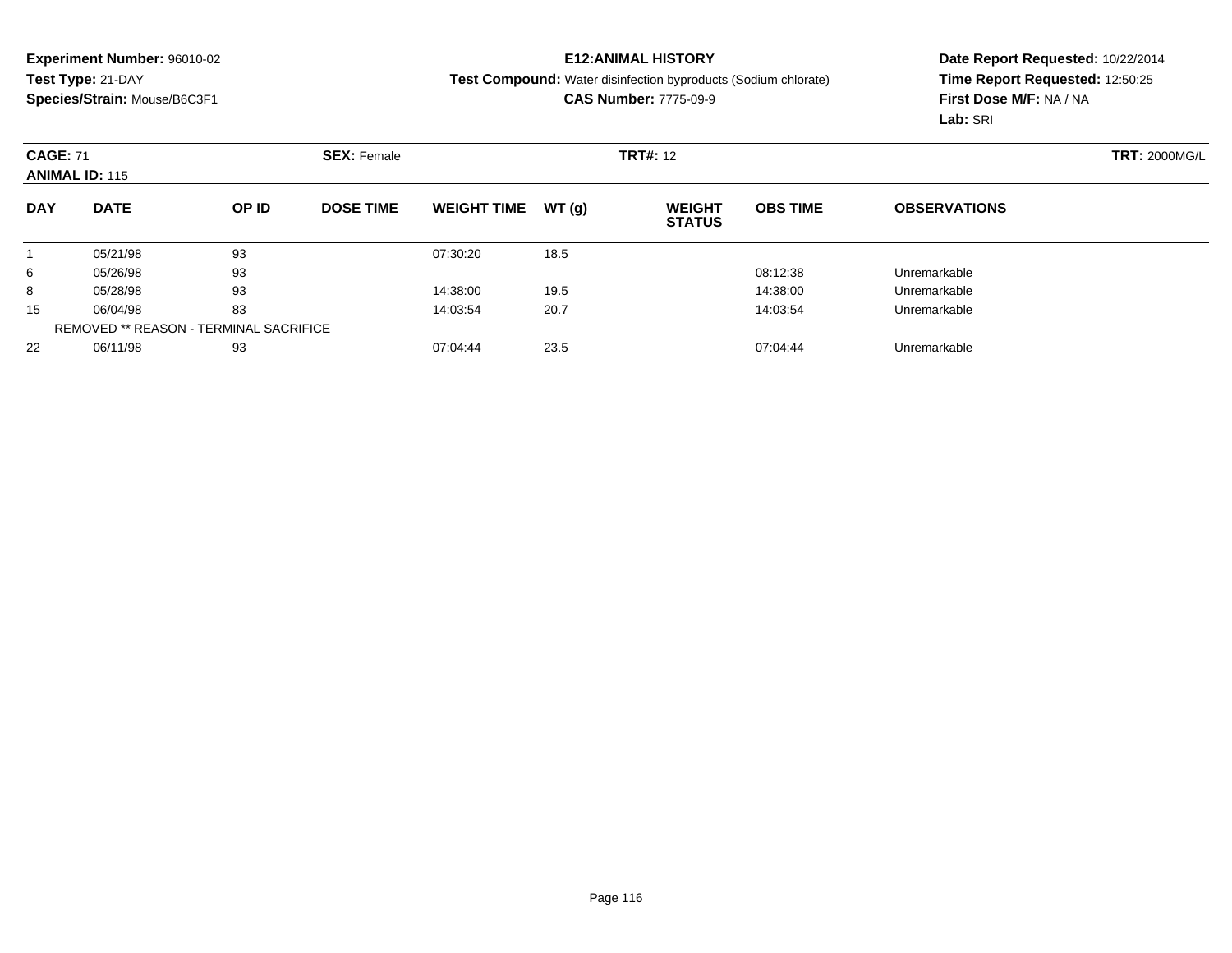#### **E12:ANIMAL HISTORY**

**Test Compound:** Water disinfection byproducts (Sodium chlorate)

**CAS Number:** 7775-09-9

| <b>CAGE: 72</b><br><b>ANIMAL ID: 116</b> |                                               |       | <b>SEX: Female</b> |                    |       | <b>TRT#: 12</b>                |                 |                     | <b>TRT: 2000MG/L</b> |
|------------------------------------------|-----------------------------------------------|-------|--------------------|--------------------|-------|--------------------------------|-----------------|---------------------|----------------------|
| <b>DAY</b>                               | <b>DATE</b>                                   | OP ID | <b>DOSE TIME</b>   | <b>WEIGHT TIME</b> | WT(g) | <b>WEIGHT</b><br><b>STATUS</b> | <b>OBS TIME</b> | <b>OBSERVATIONS</b> |                      |
|                                          | 05/21/98                                      | 93    |                    | 07:30:22           | 18.8  |                                |                 |                     |                      |
| 6                                        | 05/26/98                                      | 93    |                    |                    |       |                                | 08:15:14        | Unremarkable        |                      |
| 8                                        | 05/28/98                                      | 93    |                    | 14:41:38           | 18.7  |                                | 14:41:38        | Unremarkable        |                      |
| 15                                       | 06/04/98                                      | 83    |                    | 14:05:16           | 20.7  |                                | 14:05:16        | Unremarkable        |                      |
|                                          | <b>REMOVED ** REASON - TERMINAL SACRIFICE</b> |       |                    |                    |       |                                |                 |                     |                      |
| 22                                       | 06/11/98                                      | 93    |                    | 07:07:30           | 22.0  |                                | 07:07:30        | Unremarkable        |                      |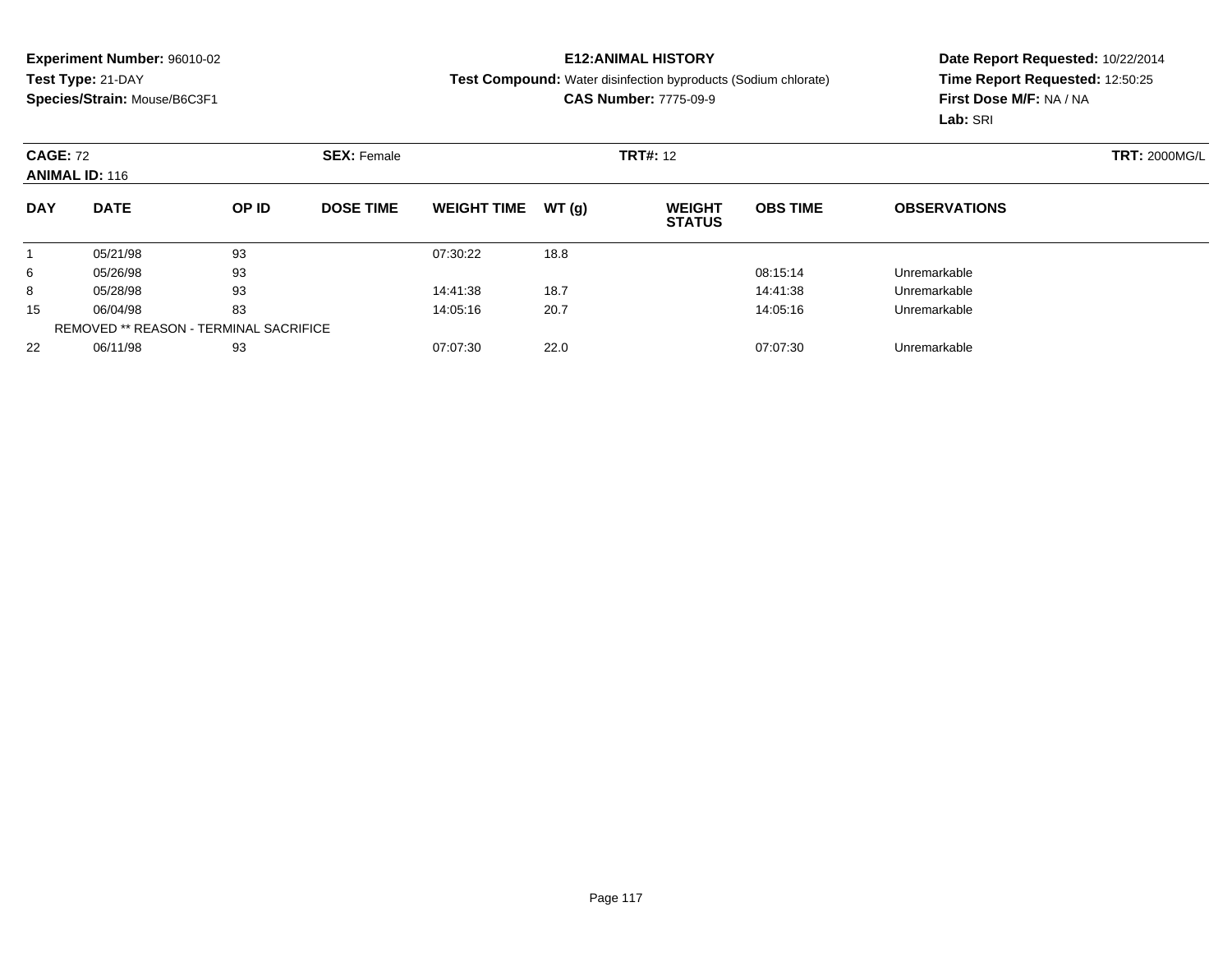#### **E12:ANIMAL HISTORY**

**Test Compound:** Water disinfection byproducts (Sodium chlorate)

**CAS Number:** 7775-09-9

| <b>CAGE: 72</b><br><b>ANIMAL ID: 117</b> |                                               |       | <b>SEX: Female</b> |                    |       | <b>TRT#: 12</b>                |                 |                     | <b>TRT: 2000MG/L</b> |
|------------------------------------------|-----------------------------------------------|-------|--------------------|--------------------|-------|--------------------------------|-----------------|---------------------|----------------------|
| <b>DAY</b>                               | <b>DATE</b>                                   | OP ID | <b>DOSE TIME</b>   | <b>WEIGHT TIME</b> | WT(g) | <b>WEIGHT</b><br><b>STATUS</b> | <b>OBS TIME</b> | <b>OBSERVATIONS</b> |                      |
|                                          | 05/21/98                                      | 93    |                    | 07:30:22           | 19.3  |                                |                 |                     |                      |
| 6                                        | 05/26/98                                      | 93    |                    |                    |       |                                | 08:15:14        | Unremarkable        |                      |
| 8                                        | 05/28/98                                      | 93    |                    | 14:41:38           | 19.3  |                                | 14:41:38        | Unremarkable        |                      |
| 15                                       | 06/04/98                                      | 83    |                    | 14:05:16           | 21.9  |                                | 14:05:16        | Unremarkable        |                      |
|                                          | <b>REMOVED ** REASON - TERMINAL SACRIFICE</b> |       |                    |                    |       |                                |                 |                     |                      |
| 22                                       | 06/11/98                                      | 93    |                    | 07:07:30           | 26.2  |                                | 07:07:30        | Unremarkable        |                      |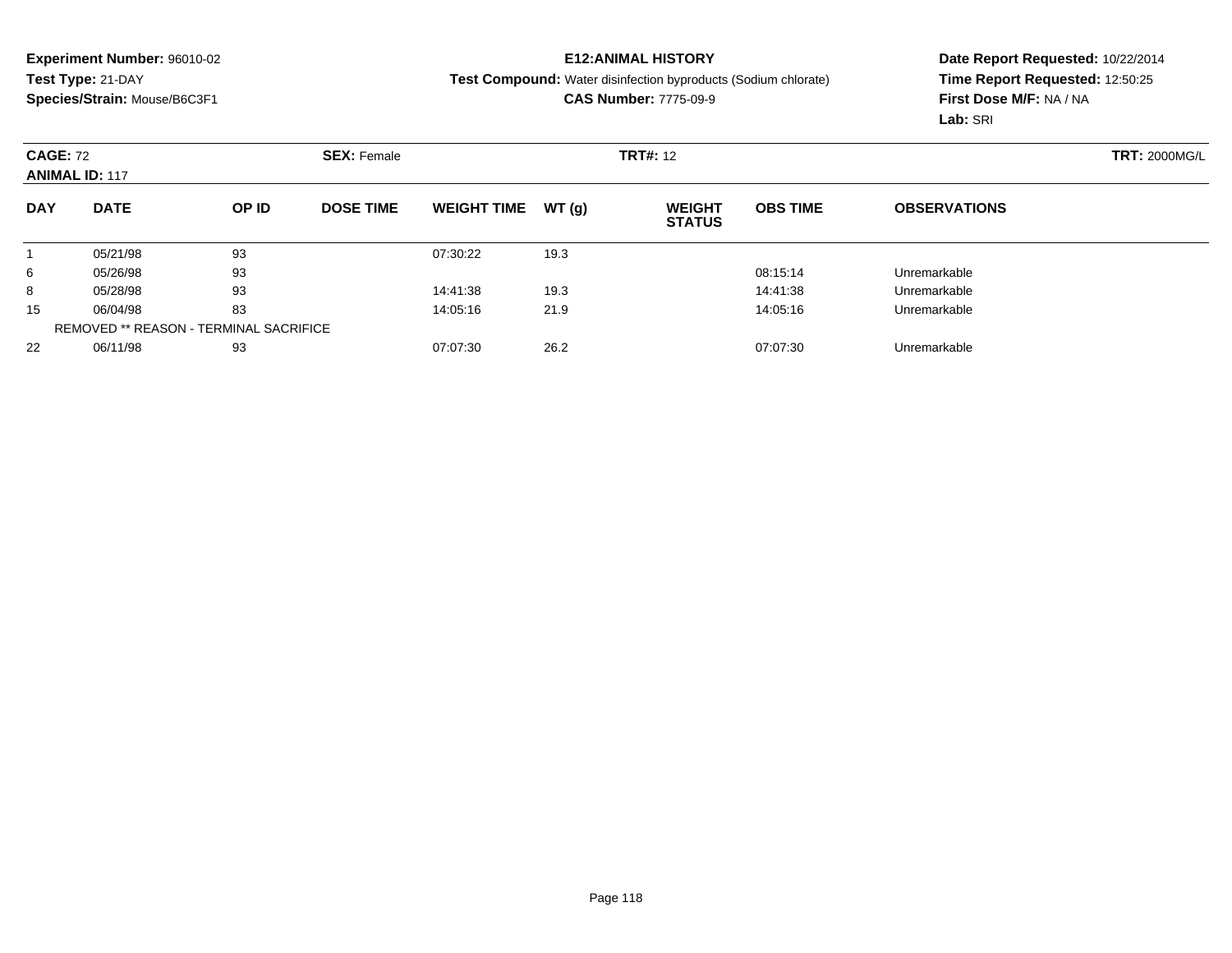#### **E12:ANIMAL HISTORY**

**Test Compound:** Water disinfection byproducts (Sodium chlorate)

**CAS Number:** 7775-09-9

|            | <b>CAGE: 72</b><br><b>ANIMAL ID: 118</b>      |       | <b>SEX: Female</b> |                    |       |                                | <b>TRT#: 12</b> |                     |  |  |
|------------|-----------------------------------------------|-------|--------------------|--------------------|-------|--------------------------------|-----------------|---------------------|--|--|
| <b>DAY</b> | <b>DATE</b>                                   | OP ID | <b>DOSE TIME</b>   | <b>WEIGHT TIME</b> | WT(g) | <b>WEIGHT</b><br><b>STATUS</b> | <b>OBS TIME</b> | <b>OBSERVATIONS</b> |  |  |
|            | 05/21/98                                      | 93    |                    | 07:30:22           | 18.0  |                                |                 |                     |  |  |
| 6          | 05/26/98                                      | 93    |                    |                    |       |                                | 08:15:14        | Unremarkable        |  |  |
| 8          | 05/28/98                                      | 93    |                    | 14:41:38           | 18.3  |                                | 14:41:38        | Unremarkable        |  |  |
| 15         | 06/04/98                                      | 83    |                    | 14:05:16           | 20.8  |                                | 14:05:16        | Unremarkable        |  |  |
|            | <b>REMOVED ** REASON - TERMINAL SACRIFICE</b> |       |                    |                    |       |                                |                 |                     |  |  |
| 22         | 06/11/98                                      | 93    |                    | 07:07:30           | 22.2  |                                | 07:07:30        | Unremarkable        |  |  |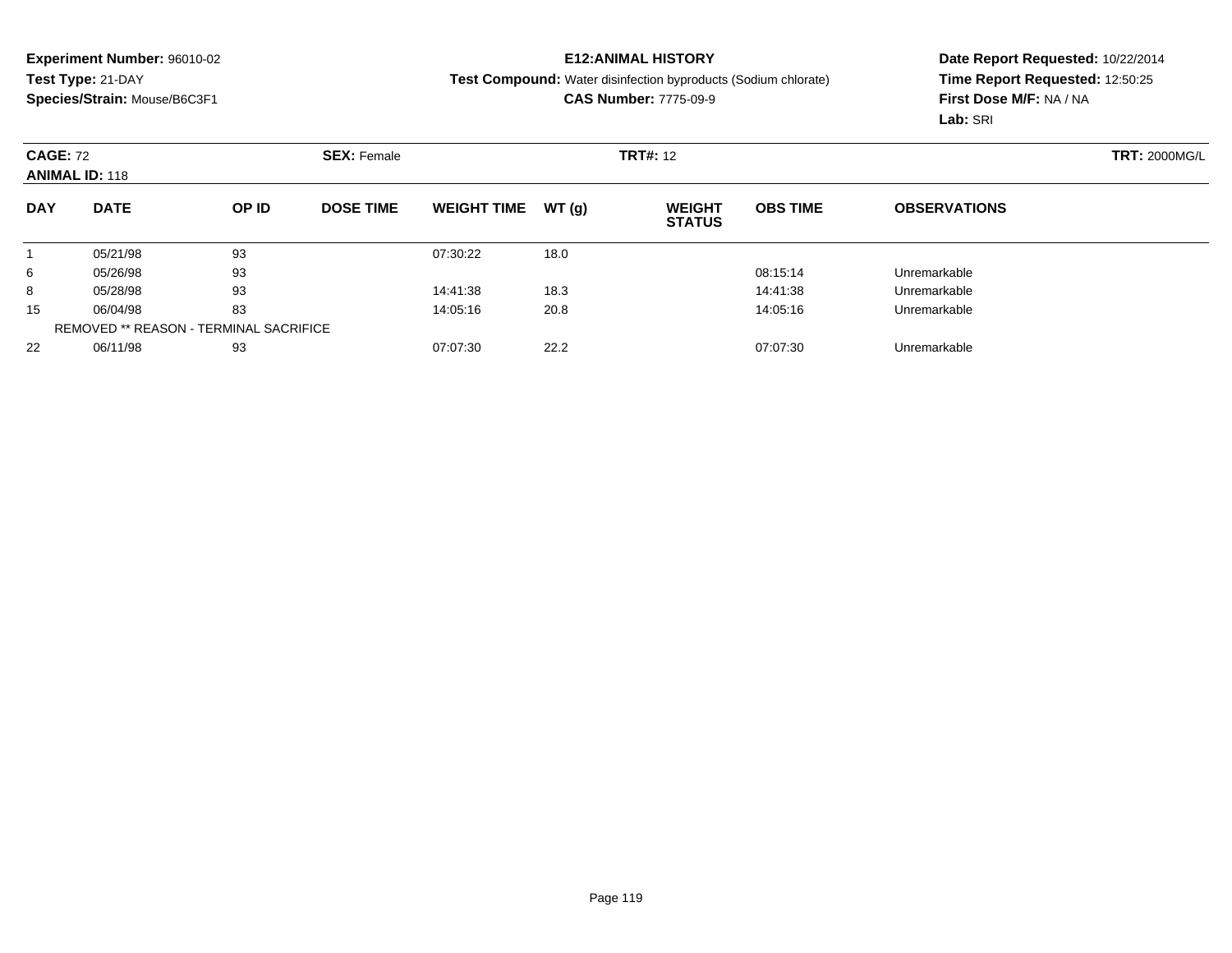#### **E12:ANIMAL HISTORY**

**Test Compound:** Water disinfection byproducts (Sodium chlorate)

**CAS Number:** 7775-09-9

|            | <b>CAGE: 72</b><br><b>ANIMAL ID: 119</b>      |       | <b>SEX: Female</b> |                    |       | <b>TRT#: 12</b>                |                 |                     | <b>TRT: 2000MG/L</b> |
|------------|-----------------------------------------------|-------|--------------------|--------------------|-------|--------------------------------|-----------------|---------------------|----------------------|
| <b>DAY</b> | <b>DATE</b>                                   | OP ID | <b>DOSE TIME</b>   | <b>WEIGHT TIME</b> | WT(g) | <b>WEIGHT</b><br><b>STATUS</b> | <b>OBS TIME</b> | <b>OBSERVATIONS</b> |                      |
|            | 05/21/98                                      | 93    |                    | 07:30:22           | 18.1  |                                |                 |                     |                      |
| 6          | 05/26/98                                      | 93    |                    |                    |       |                                | 08:15:14        | Unremarkable        |                      |
| 8          | 05/28/98                                      | 93    |                    | 14:41:38           | 18.5  |                                | 14:41:38        | Unremarkable        |                      |
| 15         | 06/04/98                                      | 83    |                    | 14:05:16           | 21.6  |                                | 14:05:16        | Unremarkable        |                      |
|            | <b>REMOVED ** REASON - TERMINAL SACRIFICE</b> |       |                    |                    |       |                                |                 |                     |                      |
| 22         | 06/11/98                                      | 93    |                    | 07:07:30           | 22.5  |                                | 07:07:30        | Unremarkable        |                      |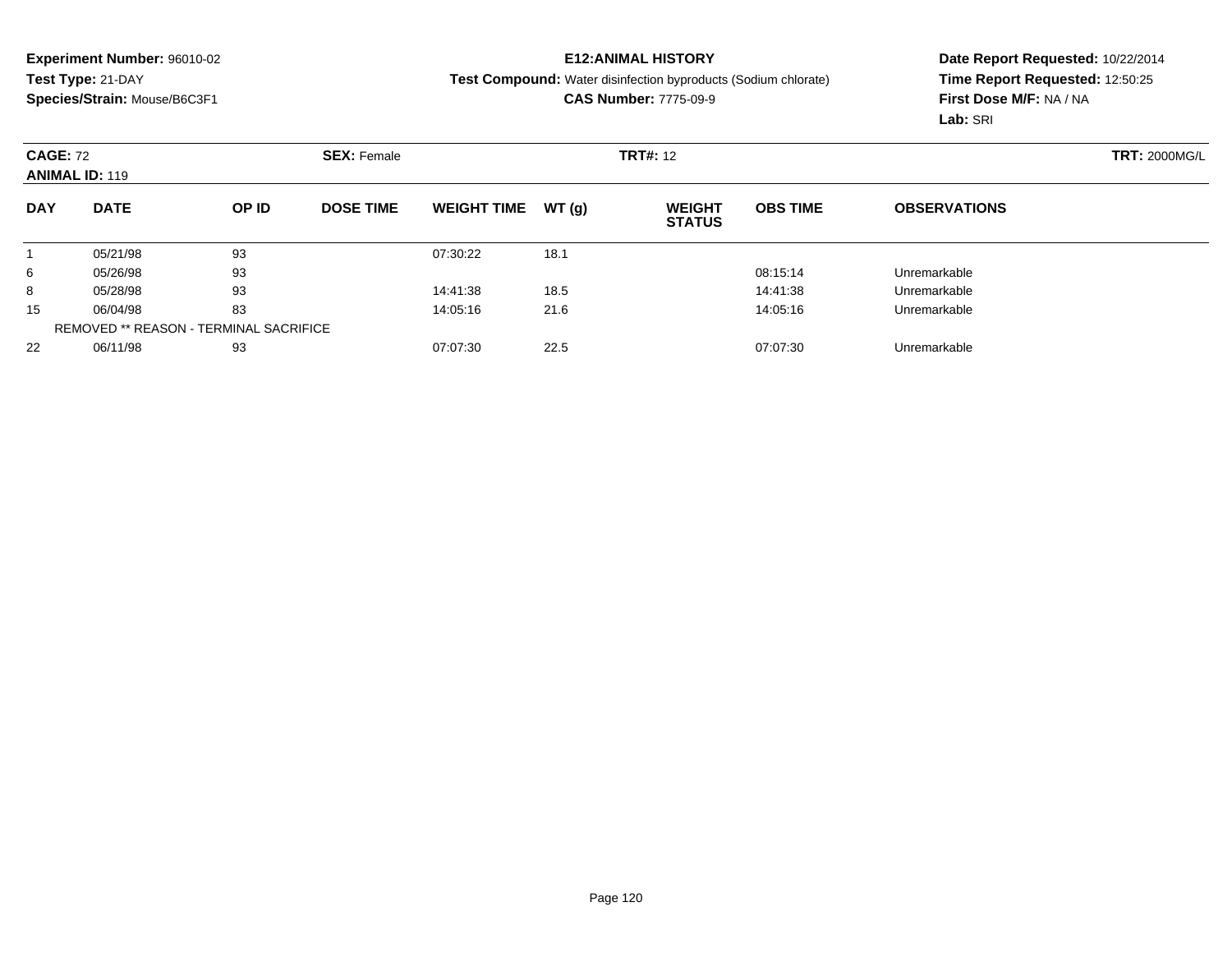#### **E12:ANIMAL HISTORY**

**Test Compound:** Water disinfection byproducts (Sodium chlorate)

**CAS Number:** 7775-09-9

| <b>CAGE: 72</b><br><b>ANIMAL ID: 120</b>      |             |       | <b>SEX: Female</b> |                    |       | <b>TRT#: 12</b>                |                 |                     | <b>TRT: 2000MG/L</b> |
|-----------------------------------------------|-------------|-------|--------------------|--------------------|-------|--------------------------------|-----------------|---------------------|----------------------|
| <b>DAY</b>                                    | <b>DATE</b> | OP ID | <b>DOSE TIME</b>   | <b>WEIGHT TIME</b> | WT(g) | <b>WEIGHT</b><br><b>STATUS</b> | <b>OBS TIME</b> | <b>OBSERVATIONS</b> |                      |
|                                               | 05/21/98    | 93    |                    | 07:30:22           | 18.0  |                                |                 |                     |                      |
| 6                                             | 05/26/98    | 93    |                    |                    |       |                                | 08:15:14        | Unremarkable        |                      |
| 8                                             | 05/28/98    | 93    |                    | 14:41:38           | 18.6  |                                | 14:41:38        | Unremarkable        |                      |
| 15                                            | 06/04/98    | 83    |                    | 14:05:16           | 21.6  |                                | 14:05:16        | Unremarkable        |                      |
| <b>REMOVED ** REASON - TERMINAL SACRIFICE</b> |             |       |                    |                    |       |                                |                 |                     |                      |
| 22                                            | 06/11/98    | 93    |                    | 07:07:30           | 22.7  |                                | 07:07:30        | Unremarkable        |                      |